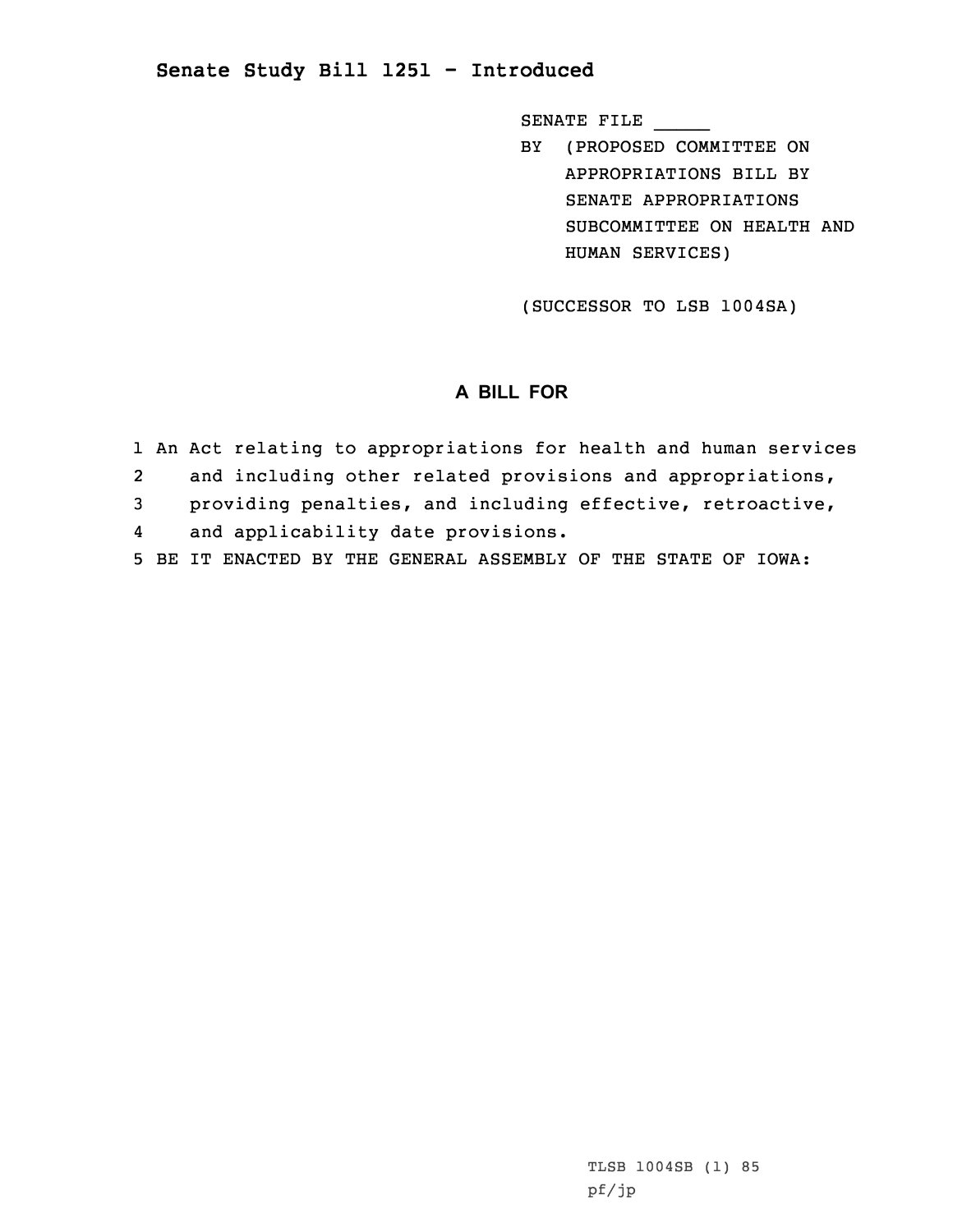1 DIVISION I 2 DEPARTMENT ON AGING —— FY 2013-2014 Section 1. DEPARTMENT ON AGING. There is appropriated from the general fund of the state to the department on aging for the fiscal year beginning July 1, 2013, and ending June 30, 2014, the following amount, or so much thereof as is necessary, to be used for the purposes designated: For aging programs for the department on aging and area agencies on aging to provide citizens of Iowa who are 60 years of age and older with case management for frail elders, Iowa's aging and disabilities resource center, and other services which may include but are not limited to adult day services, respite care, chore services, information and assistance, and material aid, for information and options counseling for persons with disabilities who are 18 years of age or older, and for salaries, support, administration, maintenance, and miscellaneous purposes, and for not more than the following full-time equivalent positions: .................................................. \$ 12,831,025 ............................................... FTEs 28.00 21 1. Funds appropriated in this section may be used to supplement federal funds under federal regulations. To receive funds appropriated in this section, <sup>a</sup> local area agency on aging shall match the funds with moneys from other sources according to rules adopted by the department. Funds appropriated in this section may be used for elderly services not specifically enumerated in this section only if approved by an area agency on aging for provision of the service within the area. 2. Of the funds appropriated in this section, \$279,946 shall be transferred to the economic development authority for the Iowa commission on volunteer services to be used for the retired and senior volunteer program.

34 3. a. The department on aging shall establish and enforce 35 procedures relating to expenditure of state and federal funds

 $-1-$ 

LSB 1004SB (1) 85  $pf/jp$  1/120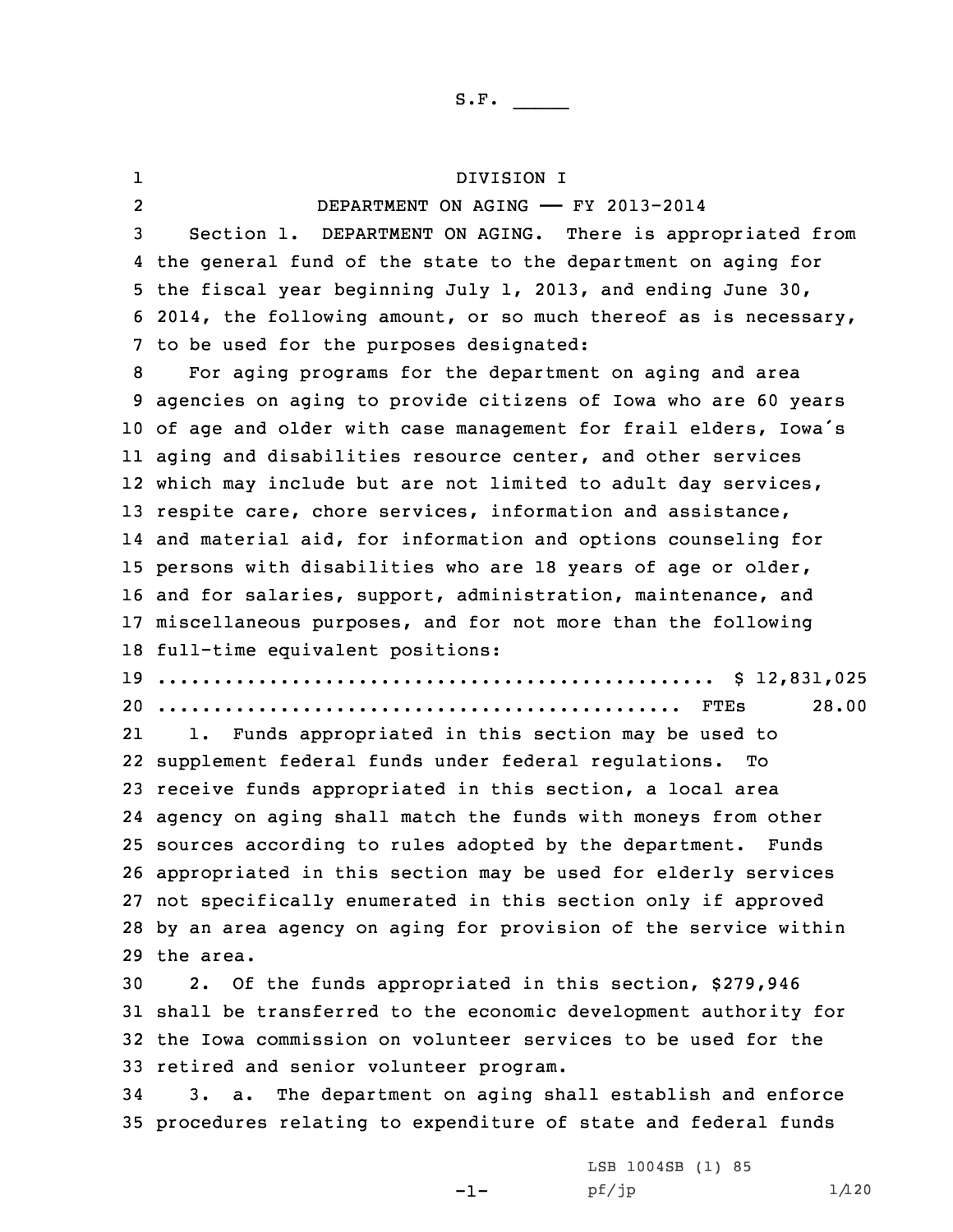1 by area agencies on aging that require compliance with both 2 state and federal laws, rules, and regulations, including but 3 not limited to all of the following:

4 (1) Requiring that expenditures are incurred only for goods 5 or services received or performed prior to the end of the 6 fiscal period designated for use of the funds.

7 (2) Prohibiting prepayment for goods or services not 8 received or performed prior to the end of the fiscal period 9 designated for use of the funds.

10 (3) Prohibiting the prepayment for goods or services 11 not defined specifically by good or service, time period, or 12 recipient.

 (4) Prohibiting the establishment of accounts from which future goods or services which are not defined specifically by good or service, time period, or recipient, may be purchased. b. The procedures shall provide that if any funds are expended in <sup>a</sup> manner that is not in compliance with the procedures and applicable federal and state laws, rules, and regulations, and are subsequently subject to repayment, the area agency on aging expending such funds in contravention of such procedures, laws, rules and regulations, not the state, shall be liable for such repayment.

 4. Of the funds appropriated in this section, \$250,000 shall be used to fund services to meet the unmet needs of older individuals as identified in the annual compilation of unmet service units by the area agencies on aging.

 5. Of the funds appropriated in this section, \$600,000 shall be used to fund home and community-based services through the area agencies on aging that enable older individuals to avoid more costly utilization of residential or institutional services and remain in their own homes.

 6. Of the funds appropriated in this section, \$2,210,646 shall be used to administer the office of substitute decision maker established pursuant to chapter 231E, on <sup>a</sup> statewide 35 basis.

 $-2-$ 

LSB 1004SB (1) 85  $pf/jp$  2/120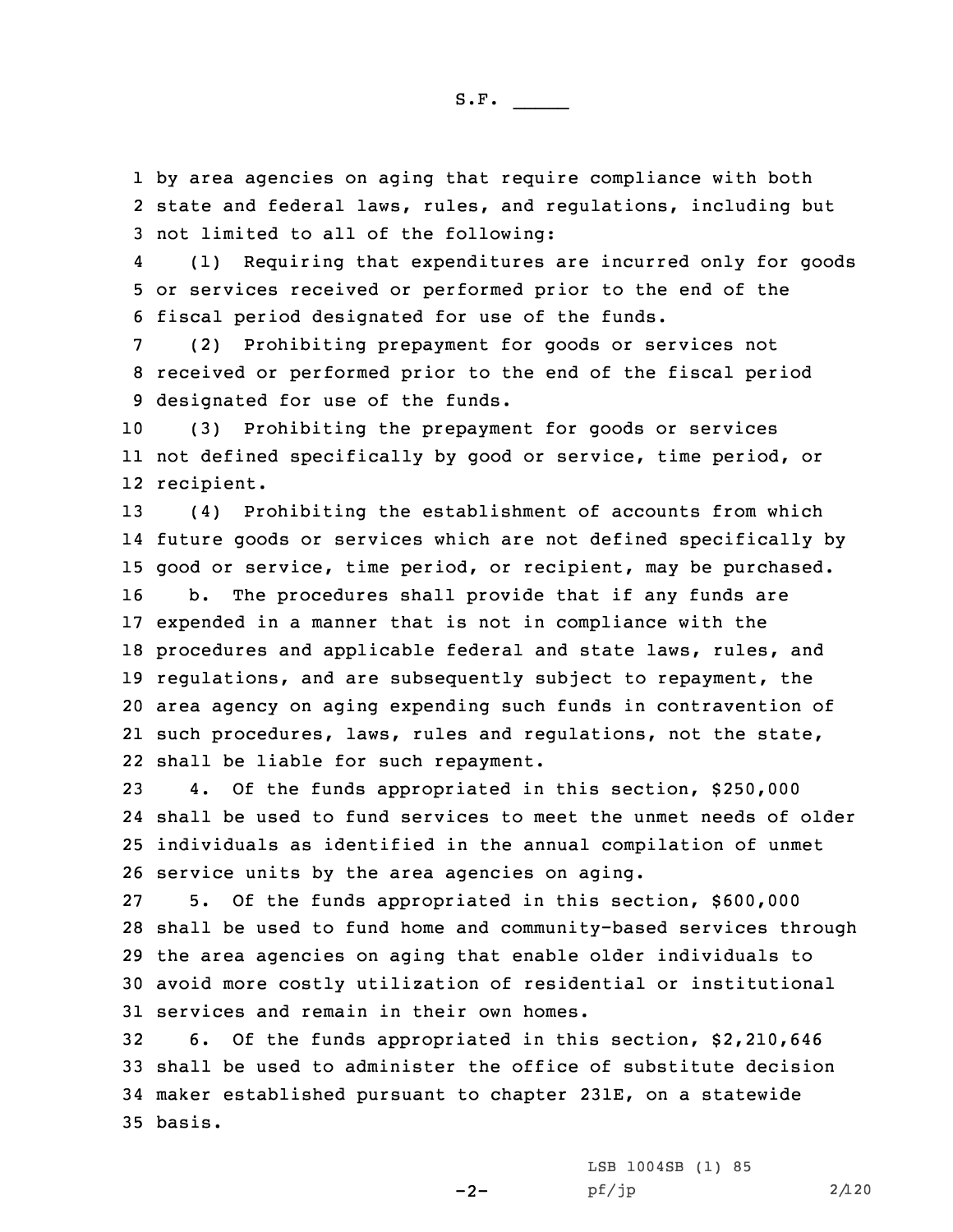1 7. Of the funds appropriated in this subsection, \$40,000 shall be used for implementation of <sup>a</sup> guardianship and conservatorship monitoring and assistance pilot project as specified in this Act. DIVISION II OFFICE OF LONG-TERM CARE RESIDENT'S ADVOCATE —— FY 2013-2014 Sec. 2. OFFICE OF LONG-TERM CARE RESIDENT'S ADVOCATE. There is appropriated from the general fund of the state to the office of long-term care resident's advocate for the fiscal year beginning July 1, 2013, and ending June 30, 2014, the following amount, or so much thereof as is necessary, to be used for the purposes designated: For salaries, support, administration, maintenance, and miscellaneous purposes, and for not more than the following full-time equivalent positions: .................................................. \$ 1,321,707 ............................................... FTEs 16.00 18 1. Of the funds appropriated in this section, \$500,000 shall be used to provide five additional local long-term care resident's advocates to continue moving toward the national recommendation of one full-time equivalent paid staff ombudsman per 2,000 long-term care beds in the state. 2. Of the funds appropriated in this section, \$210,000 shall be used to provide two local long-term care resident's advocates to administer the certified volunteer long-term care resident's advocate program pursuant to section 231.45, including operational certification and training costs. DIVISION III DEPARTMENT OF PUBLIC HEALTH —— FY 2013-2014 Sec. 3. DEPARTMENT OF PUBLIC HEALTH. There is appropriated from the general fund of the state to the department of public health for the fiscal year beginning July 1, 2013, and ending June 30, 2014, the following amounts, or so much thereof as is necessary, to be used for the purposes designated: 1. ADDICTIVE DISORDERS

 $-3-$ 

LSB 1004SB (1) 85  $pf/jp$  3/120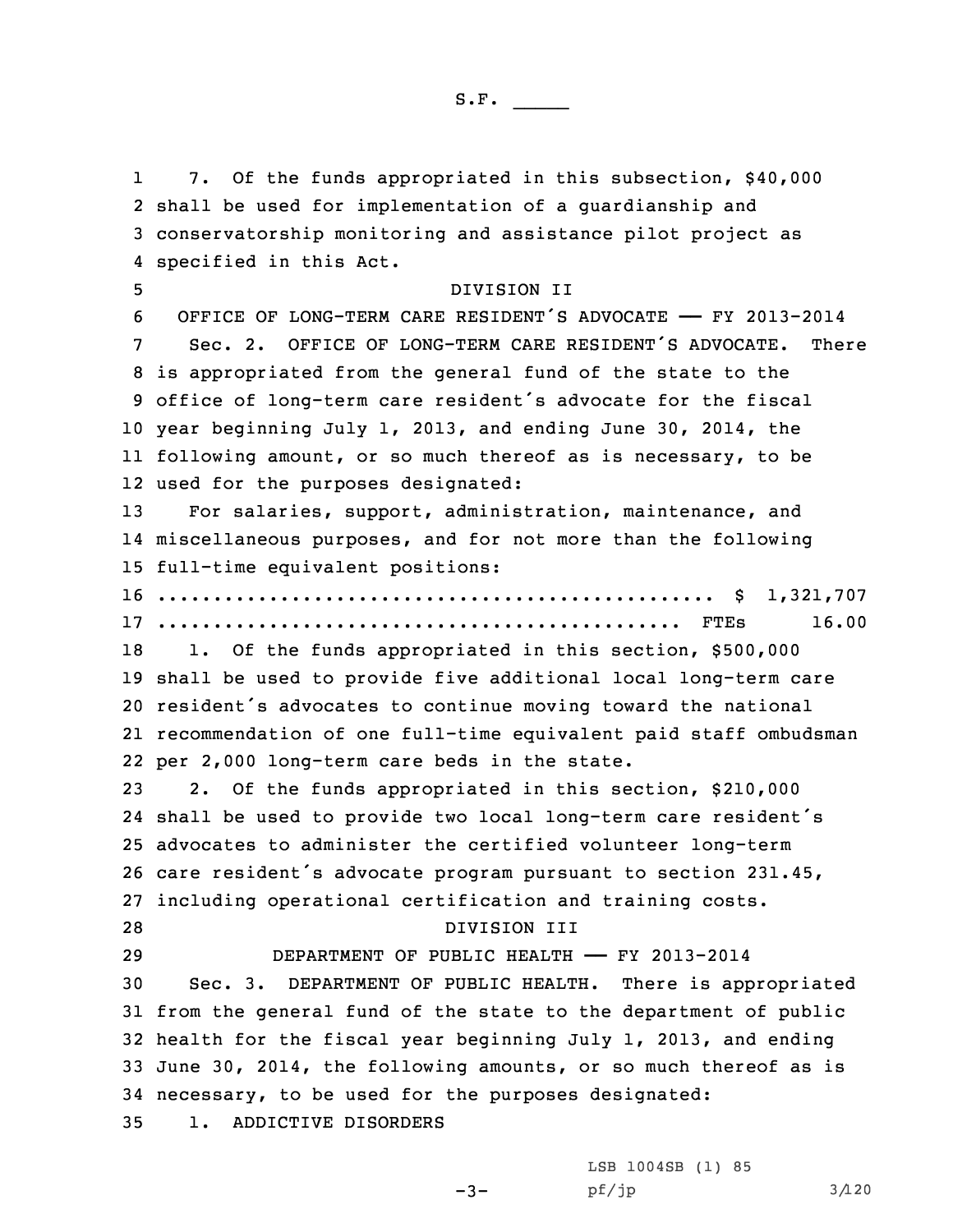1

 For reducing the prevalence of use of tobacco, alcohol, and other drugs, and treating individuals affected by addictive behaviors, including gambling, and for not more than the following full-time equivalent positions: .................................................. \$ 29,763,690 ............................................... FTEs 13.00 a. (1) Of the funds appropriated in this subsection, \$7,753,830 shall be used for the tobacco use prevention and control initiative, including efforts at the state and local levels, as provided in chapter 142A. The commission on tobacco use prevention and control established pursuant to section 142A.3 shall advise the director of public health in prioritizing funding needs and the allocation of moneys appropriated for the programs and activities of the initiative under this subparagraph (1) and shall make recommendations to the director in the development of budget requests relating to the initiative. (2) Of the funds allocated in this paragraph "a", \$50,000 shall be used for <sup>a</sup> social media campaign to address tobacco use reduction. 21(3) (a) Of the funds allocated in this paragraph  $a''$ , \$453,830 shall be transferred to the alcoholic beverages division of the department of commerce for enforcement of tobacco laws, regulations, and ordinances and to engage in tobacco control activities approved by the division of tobacco use prevention and control as specified in the memorandum of understanding entered into between the divisions. (b) For the fiscal year beginning July 1, 2013, and ending June 30, 2014, the terms of the memorandum of understanding, entered into between the division of tobacco use prevention and control of the department of public health and the alcoholic beverages division of the department of commerce, governing compliance checks conducted to ensure licensed retail tobacco outlet conformity with tobacco laws, regulations, and ordinances relating to persons under eighteen years of age,

 $-4-$ 

LSB 1004SB (1) 85  $pf/jp$  4/120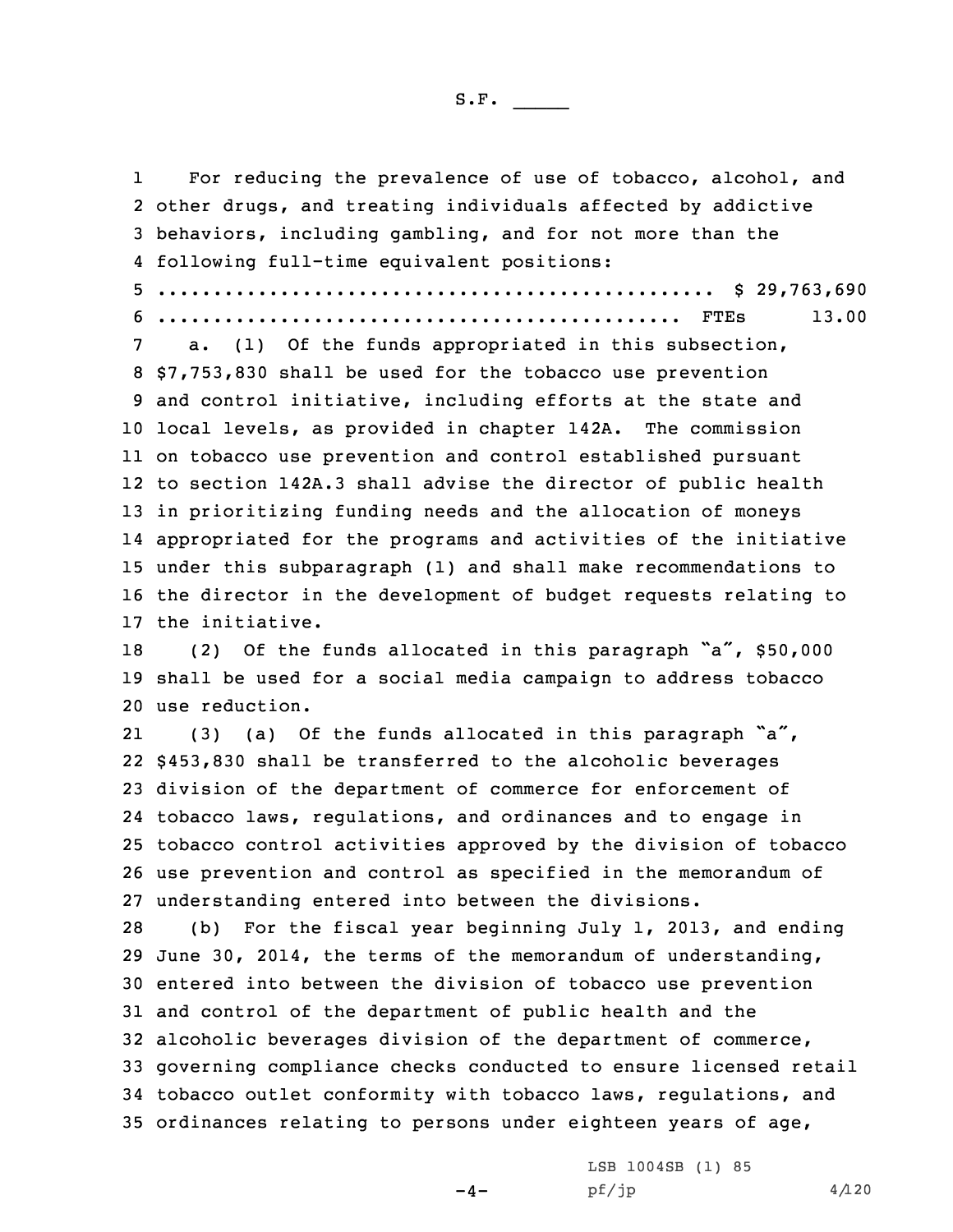1 shall restrict the number of such checks to one check per 2 retail outlet, and one additional check for any retail outlet 3 found to be in violation during the first check.

4 b. Of the funds appropriated in this subsection, \$22,049,360 shall be used for problem gambling and substance-related disorder prevention, treatment, and recovery services, including <sup>a</sup> 24-hour helpline, public information resources, professional training, and program evaluation.

<sup>9</sup> (1) Of the funds allocated in this paragraph "b", 10 \$18,932,508 shall be used for substance-related disorder 11 prevention and treatment.

12(a) Of the funds allocated in this subparagraph  $(1)$ , 13 \$899,300 shall be used for the public purpose of <sup>a</sup> grant 14 program to provide substance-related disorder prevention 15 programming for children.

 (i) Of the funds allocated in this subparagraph division (a), \$427,539 shall be used for grant funding for organizations that provide programming for children by utilizing mentors. Programs approved for such grants shall be certified or will be certified within six months of receiving the grant award by the Iowa commission on volunteer services as utilizing the standards for effective practice for mentoring programs.

 (ii) Of the funds allocated in this subparagraph division (a), \$426,839 shall be used for grant funding for organizations that provide programming that includes youth development and leadership. The programs shall also be recognized as being programs that are scientifically based with evidence of their effectiveness in reducing substance-related disorders in children.

 (iii) The department of public health shall utilize <sup>a</sup> request for proposals process to implement the grant program. (iv) All grant recipients shall participate in <sup>a</sup> program evaluation as <sup>a</sup> requirement for receiving grant funds. (v) Of the funds allocated in this subparagraph division (a), up to \$44,922 may be used to administer substance-related

 $-5-$ 

LSB 1004SB (1) 85  $pf/jp$  5/120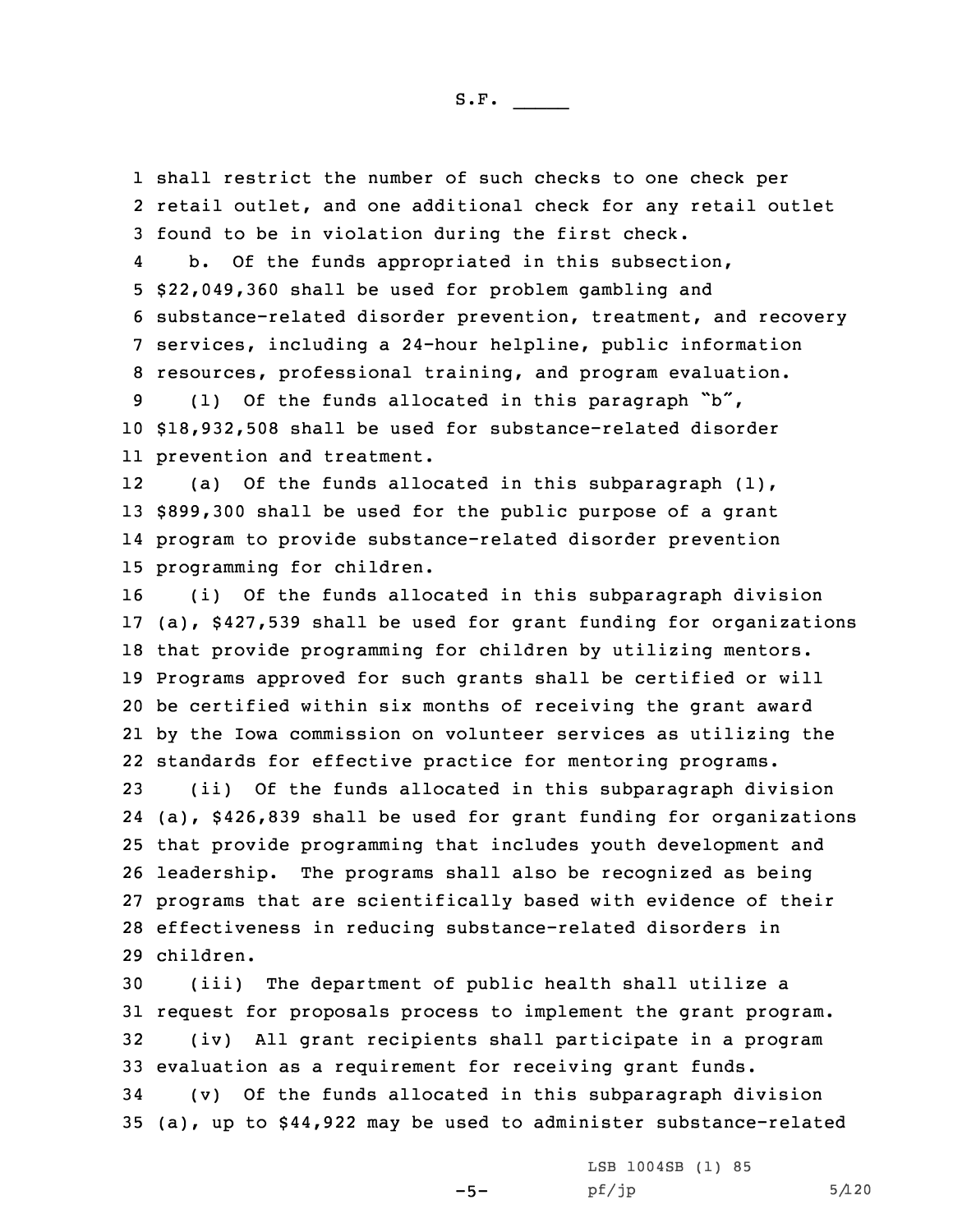1 disorder prevention grants and for program evaluations.

2 (b) Of the funds allocated in this subparagraph 3 (1), \$273,062 shall be used for culturally competent 4 substance-related disorder treatment pilot projects.

 (i) The department shall utilize the amount allocated in this subparagraph division (b) for at least three pilot projects to provide culturally competent substance-related disorder treatment in various areas of the state. Each pilot project shall target <sup>a</sup> particular ethnic minority population. The populations targeted shall include but are not limited to African American, Asian, and Latino.

12 (ii) The pilot project requirements shall provide for documentation or other means to ensure access to the cultural competence approach used by <sup>a</sup> pilot project so that such approach can be replicated and improved upon in successor programs.

17 (2) Of the funds allocated in this paragraph "b", up 18 to \$3,116,852 may be used for problem gambling prevention, 19 treatment, and recovery services.

20 (a) Of the funds allocated in this subparagraph (2), 21 \$2,579,000 shall be used for problem gambling prevention and 22 treatment.

23 (b) Of the funds allocated in this subparagraph (2), up to 24 \$437,852 may be used for <sup>a</sup> 24-hour helpline, public information 25 resources, professional training, and program evaluation.

26 (c) Of the funds allocated in this subparagraph (2), up 27 to \$100,000 may be used for the licensing of problem gambling 28 treatment programs.

 (3) It is the intent of the general assembly that from the moneys allocated in this paragraph "b", persons with <sup>a</sup> dual diagnosis of substance-related disorder and gambling addiction shall be given priority in treatment services.

33 c. Notwithstanding any provision of law to the contrary, 34 to standardize the availability, delivery, cost of delivery, 35 and accountability of problem gambling and substance-related

-6-

LSB 1004SB (1) 85  $pf/jp$  6/120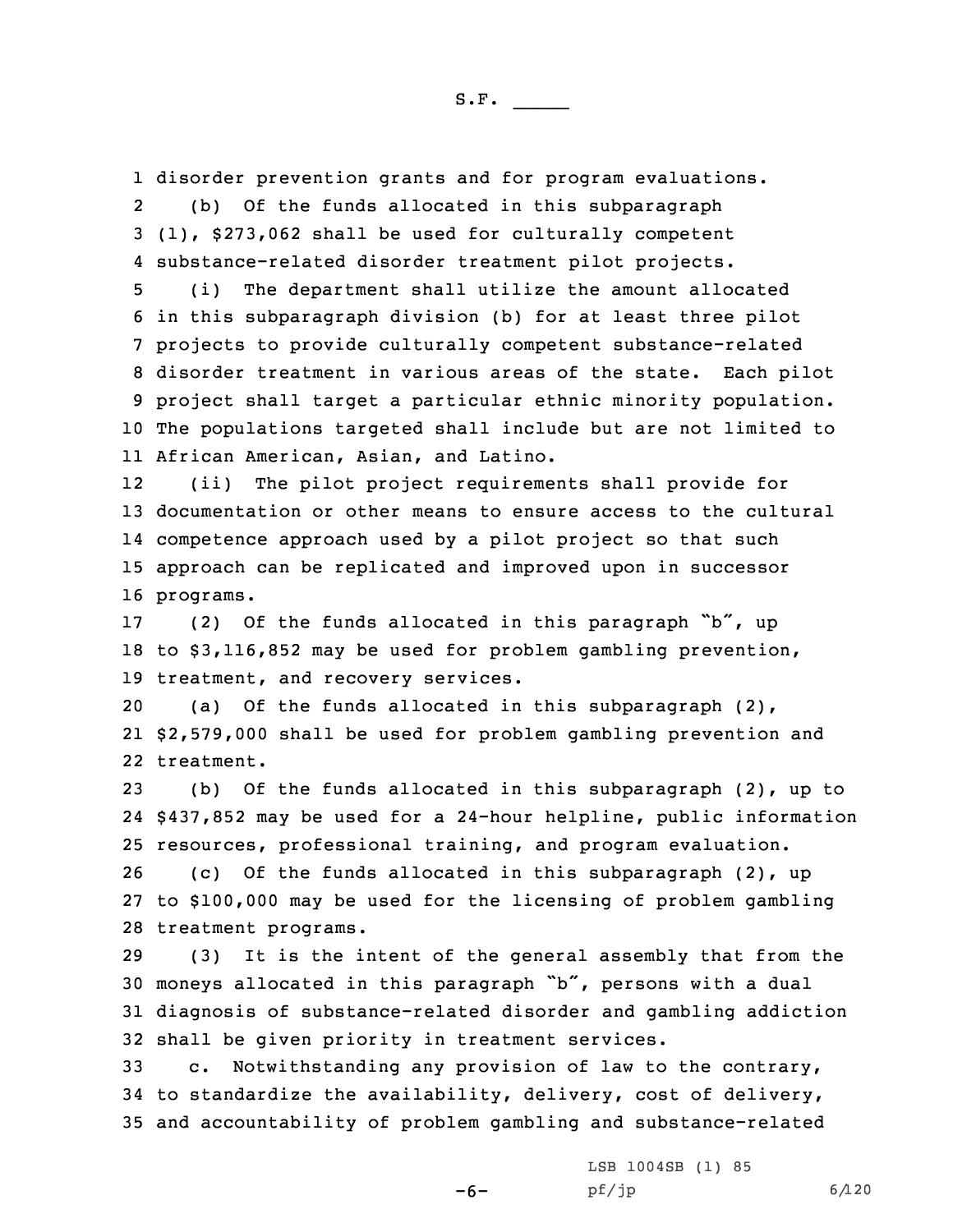disorder treatment services statewide, the department shall continue implementation of <sup>a</sup> process to create <sup>a</sup> system for delivery of treatment services in accordance with the requirements specified in 2008 Iowa Acts, chapter 1187, section 3, subsection 4. To ensure the system provides <sup>a</sup> continuum of treatment services that best meets the needs of Iowans, the problem gambling and substance-related disorder treatment services in any area may be provided either by <sup>a</sup> single agency or by separate agencies submitting <sup>a</sup> joint proposal.

10 (1) The system for delivery of substance-related disorder 11 and problem gambling treatment shall include problem gambling 12 prevention.

13 (2) The system for delivery of substance-related disorder 14 and problem gambling treatment shall include substance-related 15 disorder prevention by July 1, 2014.

16 (3) Of the funds allocated in paragraph "b", the department may use up to \$100,000 for administrative costs to continue developing and implementing the process in accordance with this paragraph "c".

 d. The requirement of section 123.53, subsection 5, is met by the appropriations and allocations made in this Act for purposes of substance-related disorder treatment and addictive disorders for the fiscal year beginning July 1, 2013.

24 e. The department of public health shall work with all other departments that fund substance-related disorder prevention and treatment services and all such departments shall, to the extent necessary, collectively meet the state maintenance of effort requirements for expenditures for substance-related disorder services as required under the federal substance-related disorder prevention and treatment block grant.

32 2. HEALTHY CHILDREN AND FAMILIES

33 For promoting the optimum health status for children, 34 adolescents from birth through 21 years of age, and families, 35 and for not more than the following full-time equivalent

-7-

LSB 1004SB (1) 85  $pf/jp$  7/120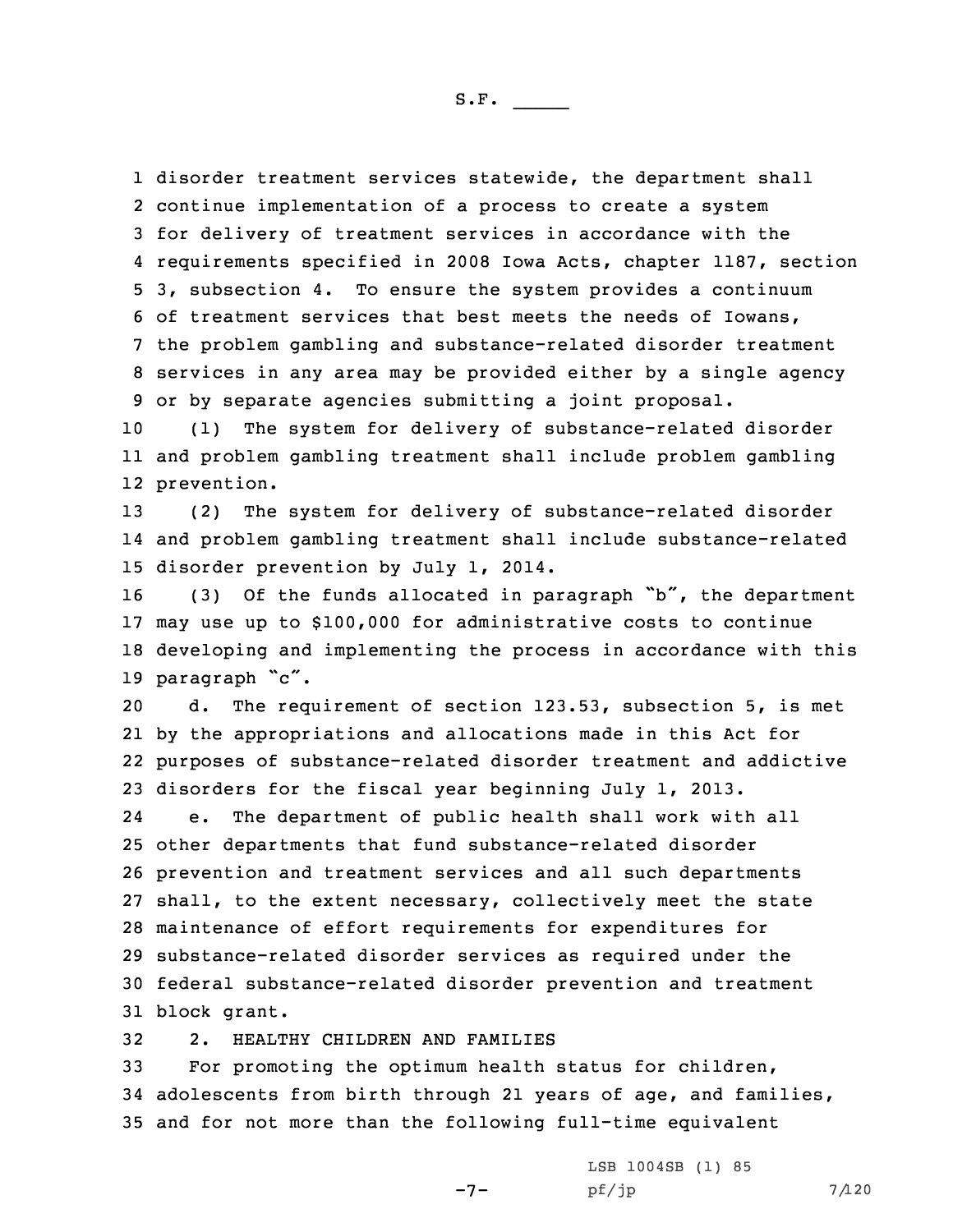1 positions:

 .................................................. \$ 6,996,099 ............................................... FTEs 10.00 4 a. Of the funds appropriated in this subsection, not more than \$739,318 shall be used for the healthy opportunities to experience success (HOPES)-healthy families Iowa (HFI) program established pursuant to section 135.106. The funding shall be distributed to renew the grants that were provided to the grantees that operated the program during the fiscal year ending June 30, 2013. 11 b. In order to implement the legislative intent stated in sections 135.106 and 256I.9, that priority for home visitation program funding be given to programs using evidence-based or promising models for home visitation, it is the intent of the general assembly to phase-in the funding priority in accordance with 2012 Iowa Acts, chapter 1133, section 2, subsection 2, paragraph 0b. 18 c. Of the funds appropriated in this subsection, \$2,672,425 shall be used to expand the department's initiative to provide for adequate developmental surveillance and screening during <sup>a</sup> child's first five years statewide. The expansion shall include enhancing the scope of the program through collaboration with the child health specialty clinics to promote healthy child development through early identification and response to both biomedical and social determinants of healthy development; by developing child health metrics to inform practice, document long-term health impacts and savings, and provide for continuous improvement through training, education, and evaluation; and by providing for practitioner consultation particularly for children with behavioral conditions and needs. The department of public health shall also collaborate with the Iowa Medicaid enterprise and the child health specialty clinics to integrate the activities of the first five initiative into the establishment of patient-centered medical homes, community utilities,

 $-8-$ 

LSB 1004SB (1) 85  $pf/jp$  8/120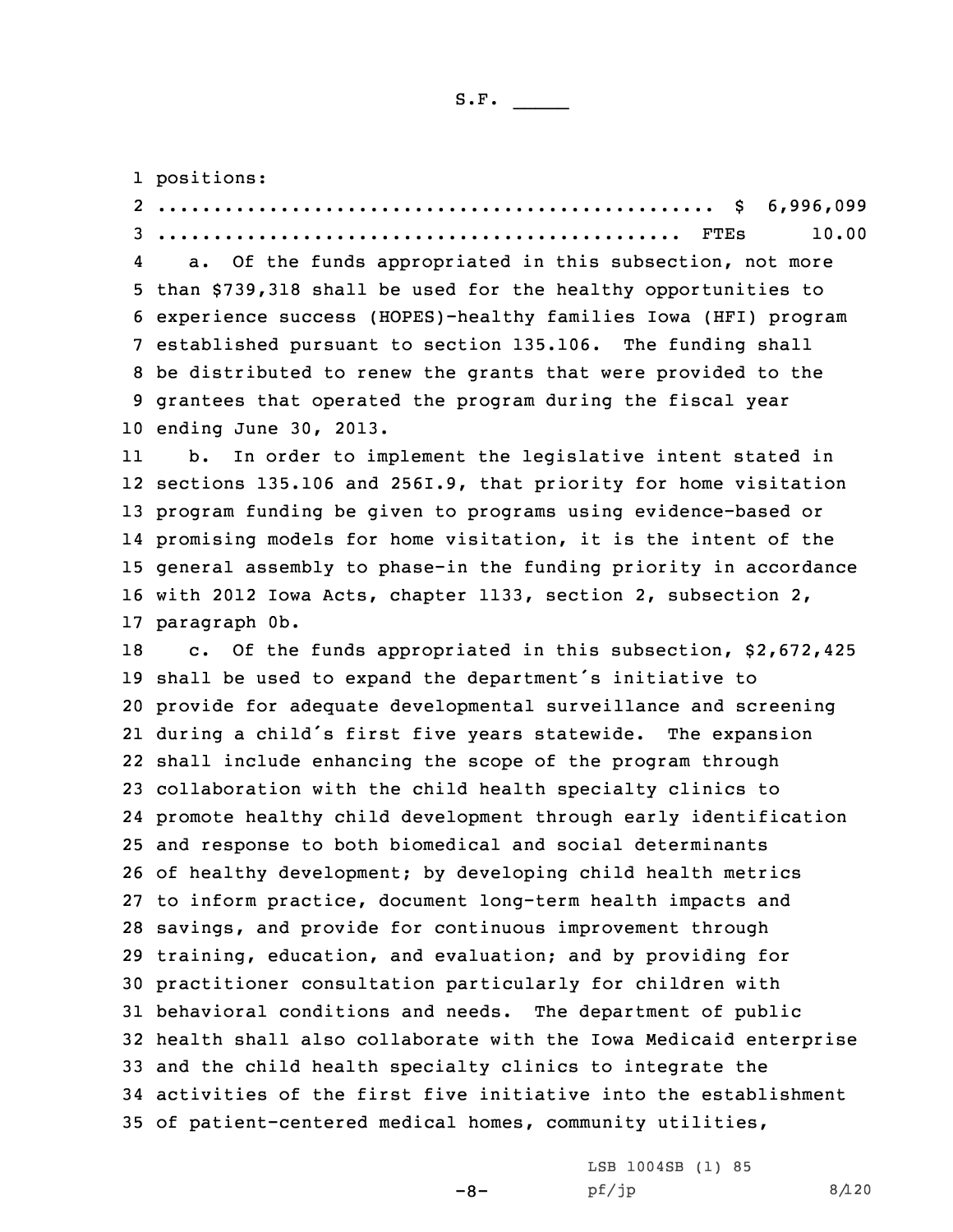accountable care organizations, and other integrated care models developed to improve health quality and population health while reducing health care costs. To the maximum extent possible, funding allocated in this paragraph shall be utilized as matching funds for medical assistance program reimbursement. d. Of the funds appropriated in this subsection, \$31,597 shall be distributed to <sup>a</sup> statewide dental carrier to provide funds to continue the donated dental services program patterned after the projects developed by the lifeline network to provide dental services to indigent elderly and disabled individuals. 11 e. Of the funds appropriated in this subsection, \$112,677 shall be used for childhood obesity prevention.

 f. Of the funds appropriated in this subsection, \$163,760 shall be used to provide audiological services and hearing aids for children. The department may enter into <sup>a</sup> contract to administer this paragraph.

 g. Of the funds appropriated in this subsection, \$25,000 shall be transferred to the university of Iowa college of dentistry for provision of primary dental services to children. State funds shall be matched on <sup>a</sup> dollar-for-dollar basis. The university of Iowa college of dentistry shall coordinate efforts with the department of public health, bureau of oral and health delivery systems, to provide dental care to underserved populations throughout the state.

25 h. Of the funds appropriated in this subsection, \$50,000 26 shall be used to address youth suicide prevention.

 i. Of the funds appropriated in this subsection, \$2,000,000 shall be used to expand the I-smile oral health program to at-risk adults with <sup>a</sup> priority to serve individuals 60 years of age or older to improve systemic health and quality of life, including to individuals with disabilities and older individuals with physical, cognitive, or behavioral limitations or chronic or complex conditions that adversely affect oral self-care, result in greater susceptibility to oral disease, or limit accessibility to professional oral care.

-9-

LSB 1004SB (1) 85  $pf/jp$  9/120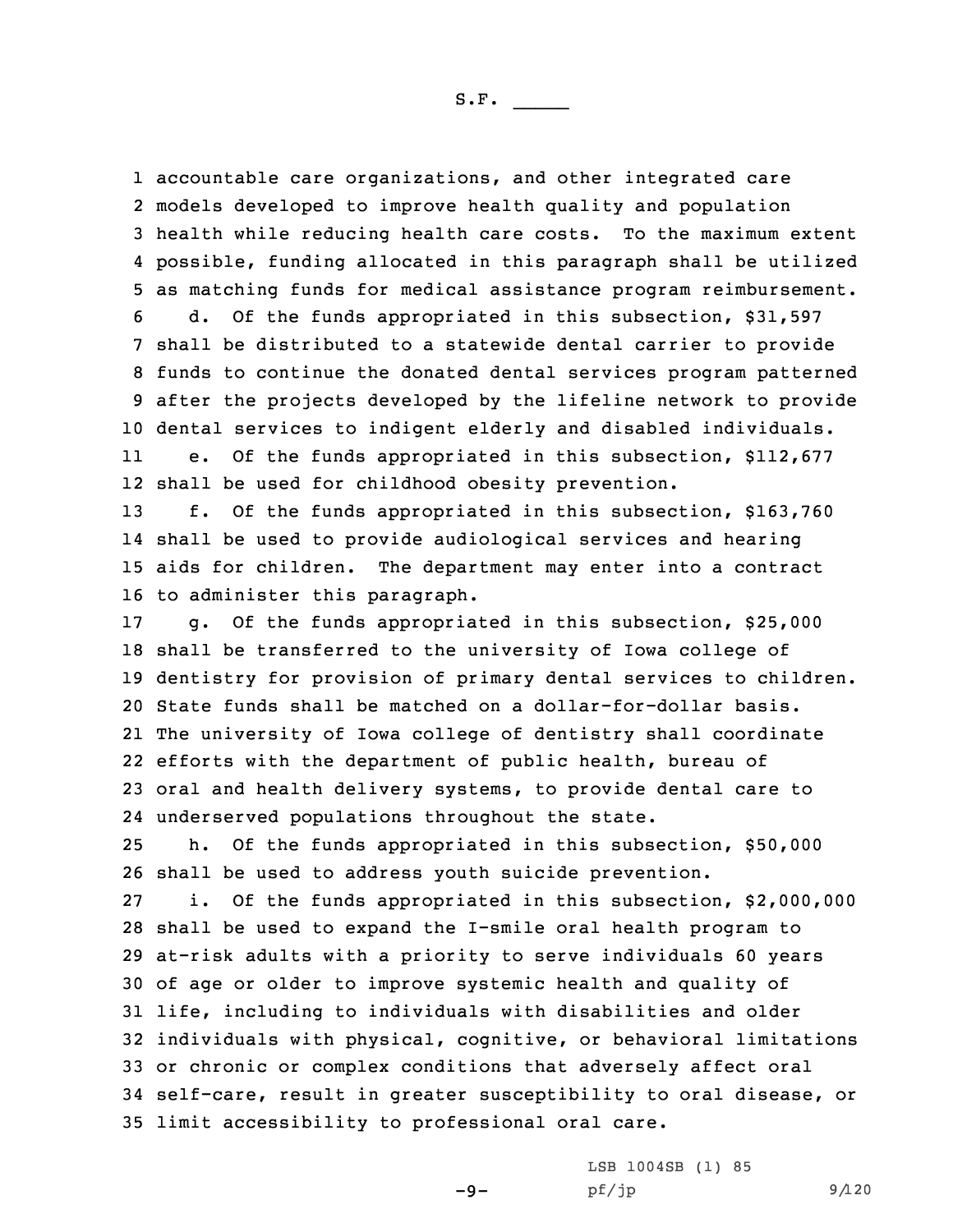13. CHRONIC CONDITIONS

2 For serving individuals identified as having chronic conditions or special health care needs, and for not more than the following full-time equivalent positions: .................................................. \$ 5,220,411 ............................................... FTEs 4.00 a. Of the funds appropriated in this subsection, \$160,582 shall be used for grants to individual patients who have phenylketonuria (PKU) to assist with the costs of necessary special foods. 11 b. Of the funds appropriated in this subsection, \$893,600 shall be used for the brain injury services program pursuant to section 135.22B, including for continuation of the contracts for resource facilitator services in accordance with section 135.22B, subsection 9, and to enhance brain injury training and recruitment of service providers on <sup>a</sup> statewide basis. Of the amount allocated in this paragraph, \$95,000 shall be used to fund one full-time equivalent position to serve as the state brain injury service program manager. c. Of the funds appropriated in this subsection, \$550,000 shall be used as additional funding to leverage federal funding through the federal Ryan White Care Act, Tit. II, AIDS drug assistance program supplemental drug treatment grants. 24 d. Of the funds appropriated in this subsection, \$100,000 shall be used for the public purpose of continuing <sup>a</sup> grant with an existing national-affiliated organization to provide education, client-centered programs, and client and family support for people living with epilepsy and their families. e. Of the funds appropriated in this subsection, \$788,303 shall be used for child health specialty clinics. f. Of the funds appropriated in this subsection, \$400,000 shall be used by the regional autism assistance program established pursuant to section 256.35, and administered by the child health specialty clinic located at the university of Iowa hospitals and clinics. The funds shall be used to enhance

 $-10-$ 

LSB 1004SB (1) 85 pf/jp 10/120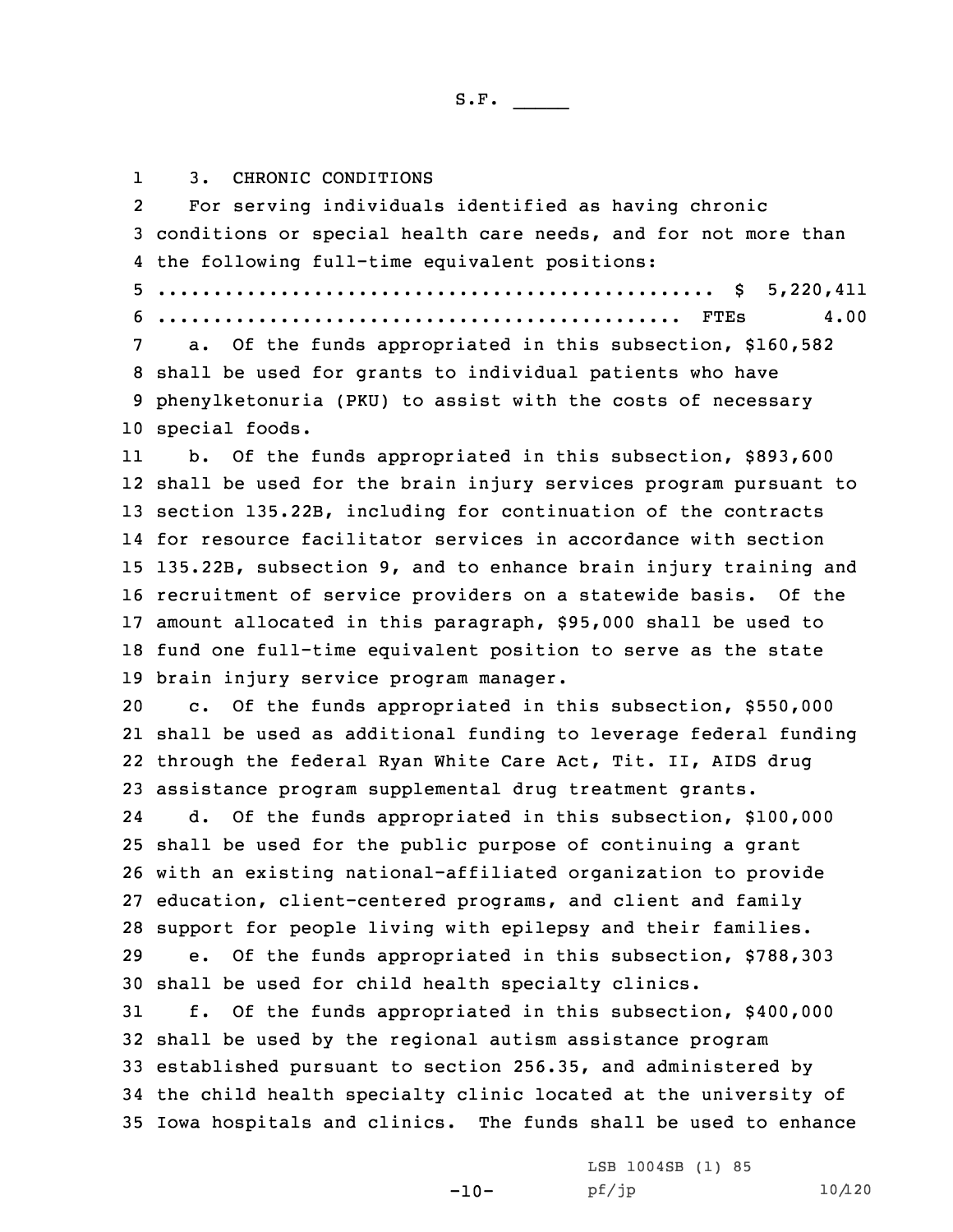interagency collaboration and coordination of educational, medical, and other human services for persons with autism, their families, and providers of services, including delivering regionalized services of care coordination, family navigation, and integration of services through the statewide system of regional child health speciality clinics and fulfilling other requirements as specified in chapter 225D, creating the autism support program, as enacted in this Act. The university of Iowa shall not receive funds allocated under this paragraph for indirect costs associated with the regional autism assistance 11 program.

12 g. Of the funds appropriated in this subsection, \$597,065 shall be used for the comprehensive cancer control program to reduce the burden of cancer in Iowa through prevention, early detection, effective treatment, and ensuring quality of life. Of the funds allocated in this lettered paragraph, \$150,000 shall be used to support <sup>a</sup> melanoma research symposium, <sup>a</sup> melanoma biorepository and registry, basic and translational melanoma research, and clinical trials.

 h. Of the funds appropriated in this subsection, \$126,450 shall be used for colon cancer screening, and \$500,000 shall be used to enhance the capacity of the breast and cervical cancer screening program to include provision of recommended prevention and early detection measures to <sup>a</sup> broader range of low-income women.

26 i. Of the funds appropriated in this subsection, \$528,834 27 shall be used for the center for congenital and inherited 28 disorders.

29 j. Of the funds appropriated in this subsection, \$129,937 30 shall be used for the prescription drug donation repository 31 program created in chapter 135M.

 k. Of the funds appropriated in this subsection, \$215,263 shall be used for the costs of the medical home system advisory council established pursuant to section 135.159 including incorporation of the development and implementation of the

-11-

LSB 1004SB (1) 85 pf/jp 11/120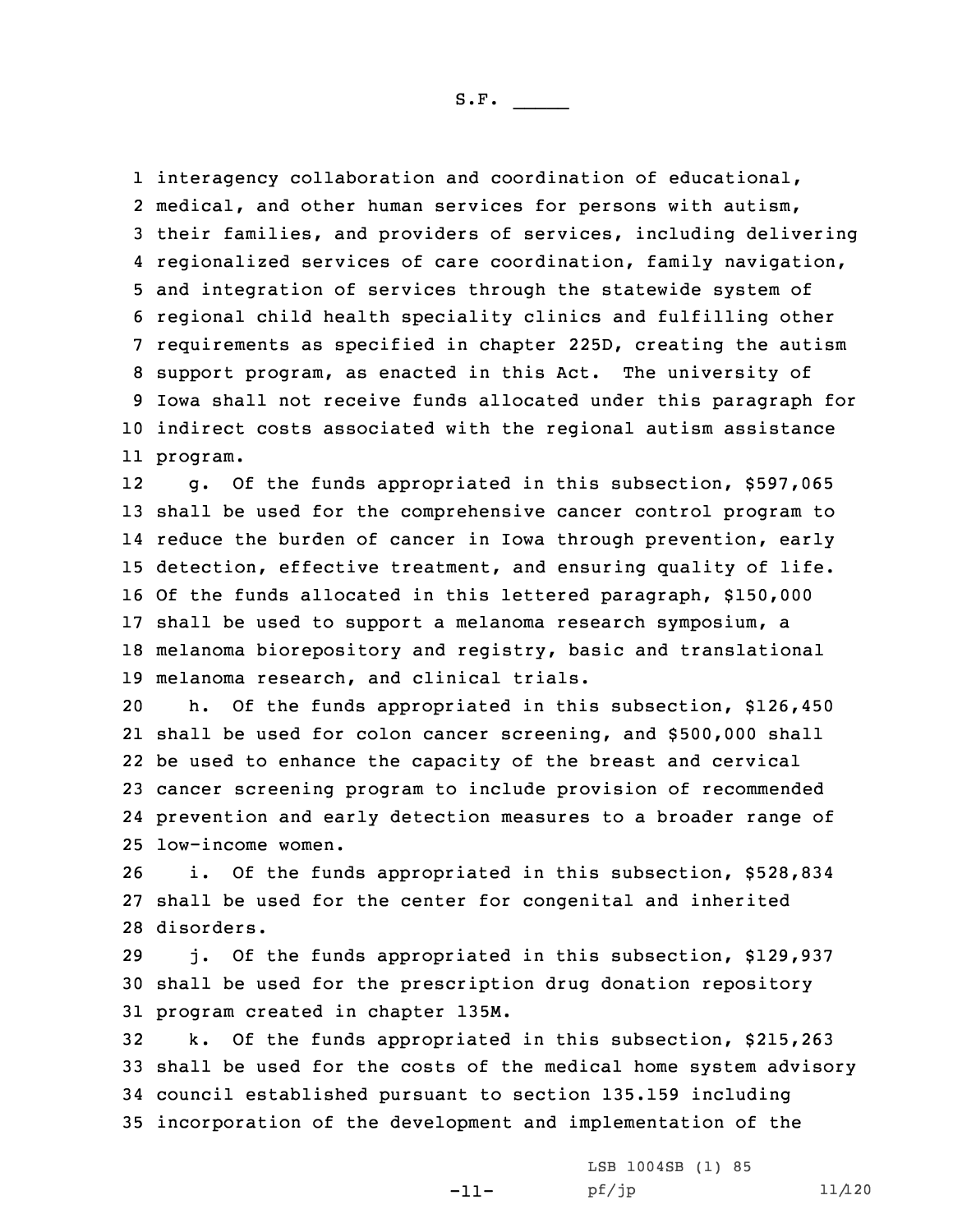prevention and chronic care management state initiative. 2 l. Of the funds appropriated in this subsection, \$139,719 shall be used to fund the state comprehensive Alzheimer's disease response strategy as enacted in this Act. 4. COMMUNITY CAPACITY For strengthening the health care delivery system at the local level, and for not more than the following full-time equivalent positions: .................................................. \$ 7,514,110 ............................................... FTEs 14.00 11 a. Of the funds appropriated in this subsection, \$100,000 is allocated for continuation of the child vision screening program implemented through the university of Iowa hospitals and clinics in collaboration with early childhood Iowa areas. The program shall submit <sup>a</sup> report to the individuals identified in this Act for submission of reports regarding the use of funds allocated under this paragraph "a". The report shall include the objectives and results for the program year including the target population and how the funds allocated assisted the program in meeting the objectives; the number, age, and location within the state of individuals served; the type of services provided to the individuals served; the distribution of funds based on service provided; and the continuing needs of the program. b. Of the funds appropriated in this subsection, \$111,308 is allocated for continuation of an initiative implemented at the university of Iowa and \$100,493 is allocated for continuation of an initiative at the state mental health institute at Cherokee to expand and improve the workforce engaged in mental health treatment and services. The initiatives shall receive input from the university of Iowa, the department of human services, the department of public health, and the mental health and disability services commission to address the focus of the initiatives. c. Of the funds appropriated in this subsection, \$1,171,491

> LSB 1004SB (1) 85 pf/jp 12/120

-12-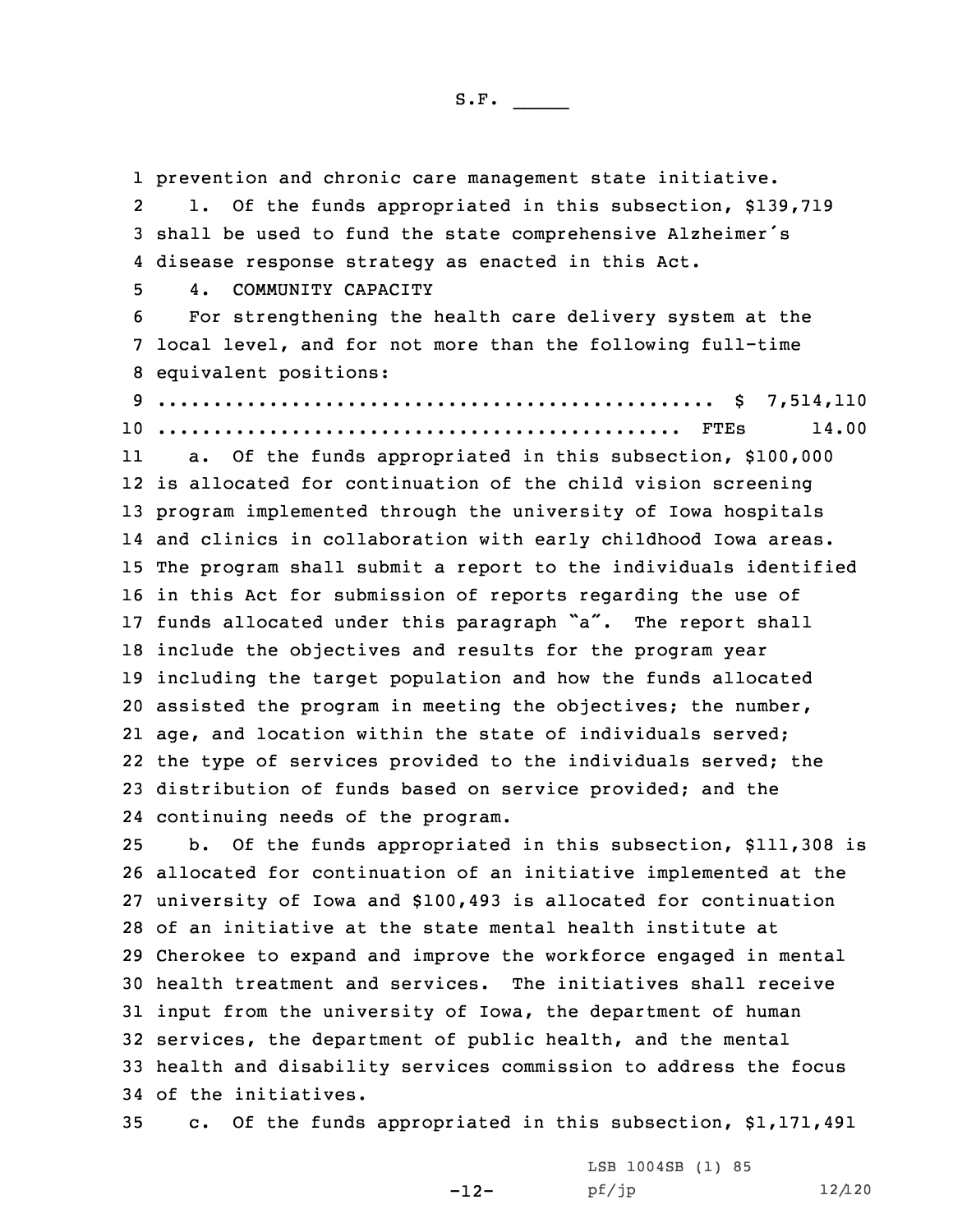shall be used for essential public health services that promote healthy aging throughout the lifespan, contracted through <sup>a</sup> formula for local boards of health, to enhance health promotion and disease prevention services.

 d. Of the funds appropriated in this section, \$100,000 shall be deposited in the governmental public health system fund created in section 135A.8 to be used for the purposes of the 8 fund.

9 e. Of the funds appropriated in this subsection, \$144,542 10 shall be used for the mental health professional shortage area 11 program implemented pursuant to section 135.180.

12 f. Of the funds appropriated in this subsection, \$38,263 shall be used for <sup>a</sup> grant to <sup>a</sup> statewide association of psychologists that is affiliated with the American psychological association to be used for continuation of <sup>a</sup> program to rotate intern psychologists in placements in urban and rural mental health professional shortage areas, as defined in section 135.180.

 g. Of the funds appropriated in this subsection, the following amounts shall be allocated to the Iowa collaborative safety net provider network established pursuant to section 135.153 to be used for the purposes designated. The following amounts allocated under this lettered paragraph shall be distributed to the specified provider and shall not be reduced for administrative or other costs prior to distribution:

26 (1) For distribution to the Iowa primary care association 27 for statewide coordination of the Iowa collaborative safety net 28 provider network:

 .................................................. \$ 146,563 (2) For distribution to the Iowa primary care association to be used to continue <sup>a</sup> training program for sexual assault response team (SART) members, including representatives of law enforcement, victim advocates, prosecutors, and certified medical personnel: .................................................. \$ 50,000

-13-

LSB 1004SB (1) 85 pf/jp 13/120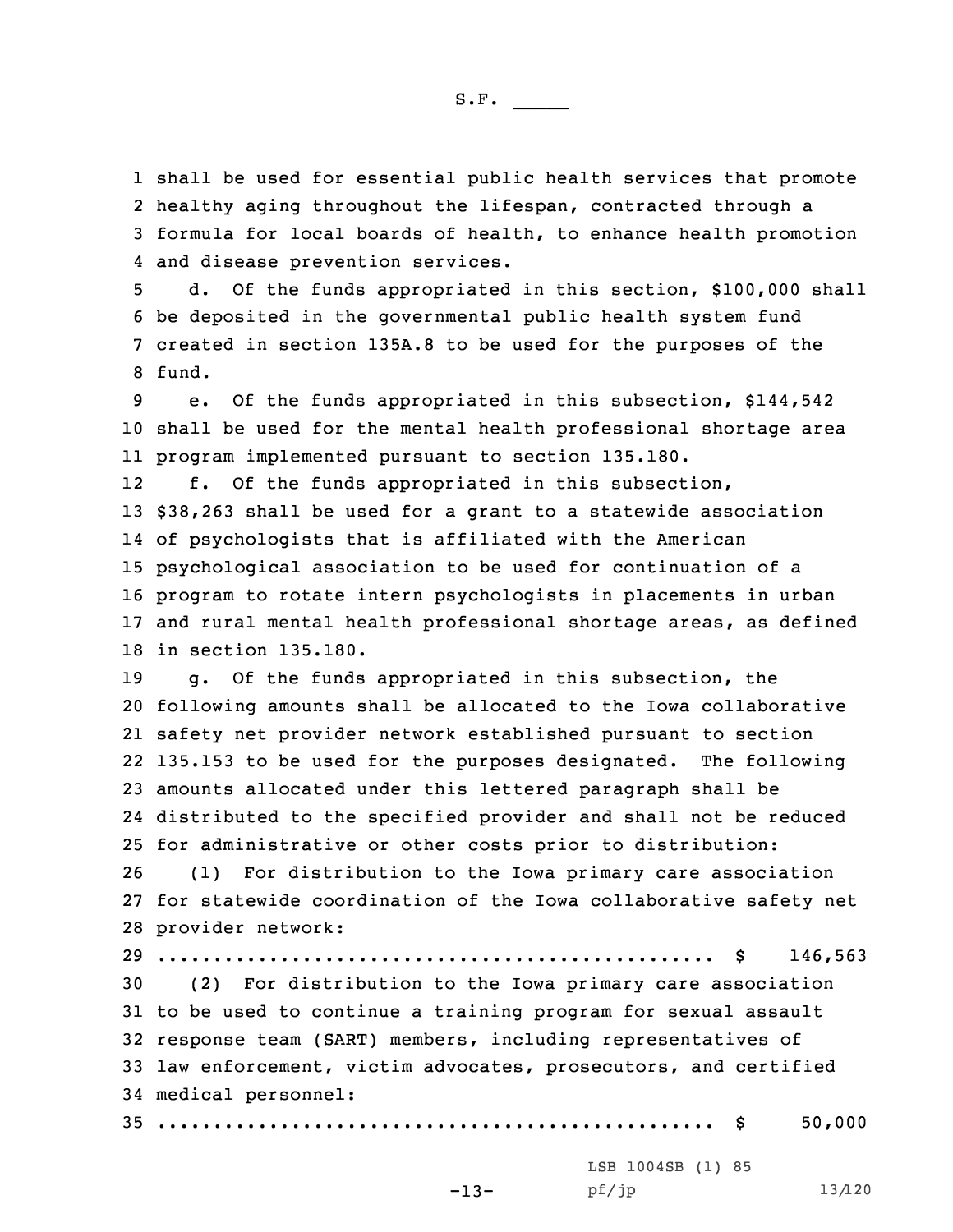1 (3) For distribution to federally qualified health centers for necessary infrastructure, statewide coordination, provider recruitment, service delivery, and provision of assistance to patients in determining an appropriate medical home: .................................................. \$ 75,000 (4) For distribution to the local boards of health that provide direct services for pilot programs in three counties to assist patients in securing <sup>a</sup> medical home inclusive of dental 9 care: .................................................. \$ 77,609 11 (5) For distribution to maternal and child health centers for pilot programs in three service areas to assist patients in securing <sup>a</sup> medical home inclusive of dental care: .................................................. \$ 95,582 (6) For distribution to free clinics for necessary infrastructure, statewide coordination, provider recruitment, service delivery, and provision of assistance to patients in securing <sup>a</sup> medical home inclusive of dental care: .................................................. \$ 400,000 (7) For distribution to rural health clinics for necessary infrastructure, statewide coordination, provider recruitment, service delivery, and provision of assistance to patients in determining an appropriate medical home: .................................................. \$ 142,192 (8) For continuation of the safety net provider patient access to <sup>a</sup> specialty health care initiative as described in 2007 Iowa Acts, chapter 218, section 109: .................................................. \$ 450,000 (9) For continuation of the pharmaceutical infrastructure for safety net providers as described in 2007 Iowa Acts, chapter 218, section 108: .................................................. \$ 415,000 (10) For distribution to the Iowa family planning network agencies for necessary infrastructure, statewide coordination, provider recruitment, service delivery, and provision of LSB 1004SB (1) 85

 $-14-$ 

pf/jp 14/120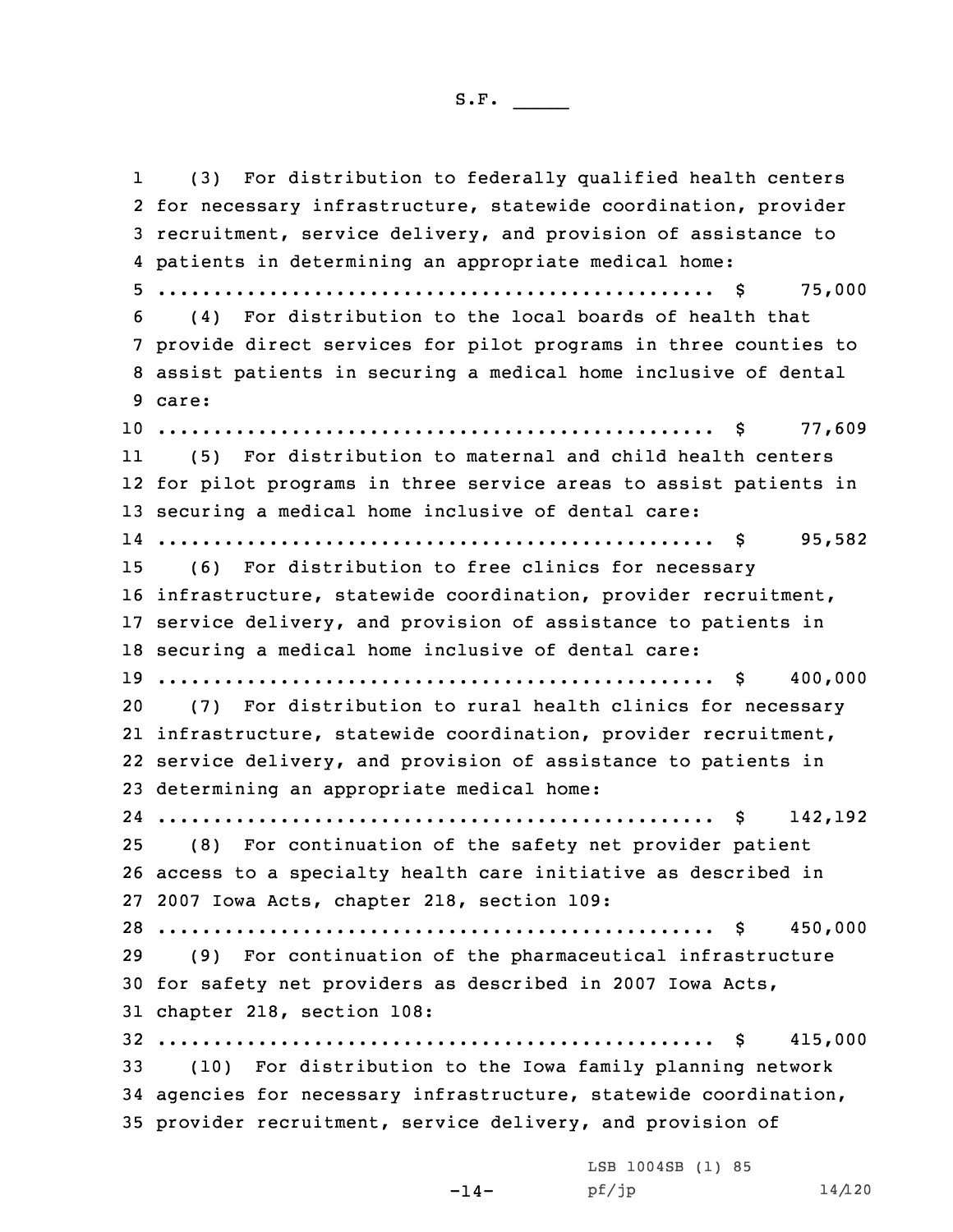1 assistance to patients in determining an appropriate medical 2 home:

3 .................................................. \$ 100,000

4 The Iowa collaborative safety net provider network may 5 continue to distribute funds allocated pursuant to this 6 lettered paragraph through existing contracts or renewal of 7 existing contracts.

 h. (1) Of the funds appropriated in this subsection, \$206,750 shall be used for continuation of the work of the direct care worker advisory council established pursuant to 2008 Iowa Acts, chapter 1188, section 69, in implementing the recommendations in the final report submitted by the advisory council to the governor and the general assembly in March 2012. 14 (2) The advisory council, in collaboration with the board of direct care professionals created in chapter 152F, if enacted in 2013 Iowa Acts, Senate File 232, or 2013 successor legislation, shall do all of the following:

 (a) Develop and conduct necessary outreach and education for individuals providing direct care services, consumers, training providers including but not limited to community college health occupation and training centers, employers, and other interested parties to provide information about and the process for participation in direct care professional voluntary certification.

 (b) Determine data collection needs, collect data, and track and analyze data to determine the effect of certification on recruitment and retention, turnover rates, the cost of turnover, consumer and employer satisfaction, and public protection. The analysis of the data collected shall also be used to inform changes in the certification system to provide for continuous improvement for direct care professionals, consumers and employers, and the public.

33 i. (1) Of the funds appropriated in this subsection, 34 \$207,750 shall be used for allocation to an independent 35 statewide direct care worker association under continuation

-15-

LSB 1004SB (1) 85 pf/jp 15/120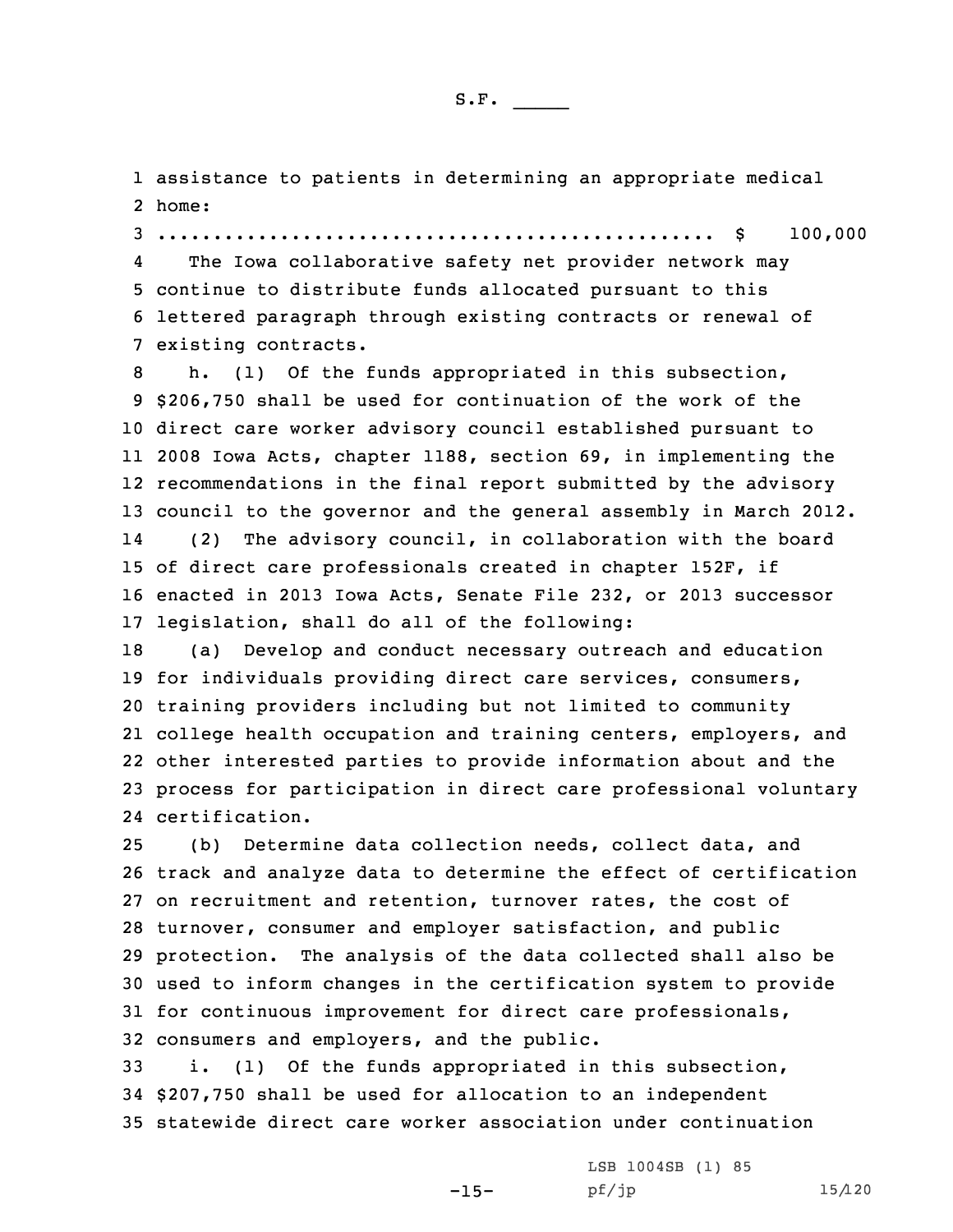of the contract in effect during the fiscal year ending June 30, 2013, with terms determined by the director of public health relating to education, outreach, leadership development, mentoring, and other initiatives intended to enhance the recruitment and retention of direct care workers in health care and long-term care settings.

 (2) Of the funds appropriated in this subsection, \$75,000 shall be used to provide scholarships or other forms of subsidization for direct care worker educational conferences, training, or outreach activities.

11 (3) Of the funds appropriated in this subsection, up to \$300,000 shall be used for the direct care professional board created pursuant to chapter 152F, if enacted in 2013 Iowa Acts, Senate File 232, or 2013 successor legislation. However, expenditure of the funds allocated in this subparagraph (3) shall be limited to \$184,530 for the initial 5,000 applications for certification received. Expenditure of the remainder shall be expended incrementally, according to the number of additional applications received.

 j. Of the funds appropriated in this subsection, the department may use up to \$58,518 for up to one full-time equivalent position to administer the volunteer health care provider program pursuant to section 135.24.

24 k. Of the funds appropriated in this subsection, \$50,000 shall be used for <sup>a</sup> matching dental education loan repayment program to be allocated to <sup>a</sup> dental nonprofit health service corporation to develop the criteria and implement the loan repayment program.

 l. Of the funds appropriated in this subsection, \$105,823 shall be transferred to the college student aid commission for deposit in the rural Iowa primary care trust fund created in section 261.113 to be used for the purposes of the fund. m. Of the funds appropriated in this subsection, \$150,000 shall be used for the purposes of the Iowa donor registry as specified in section 142C.18.

-16-

LSB 1004SB (1) 85 pf/jp 16/120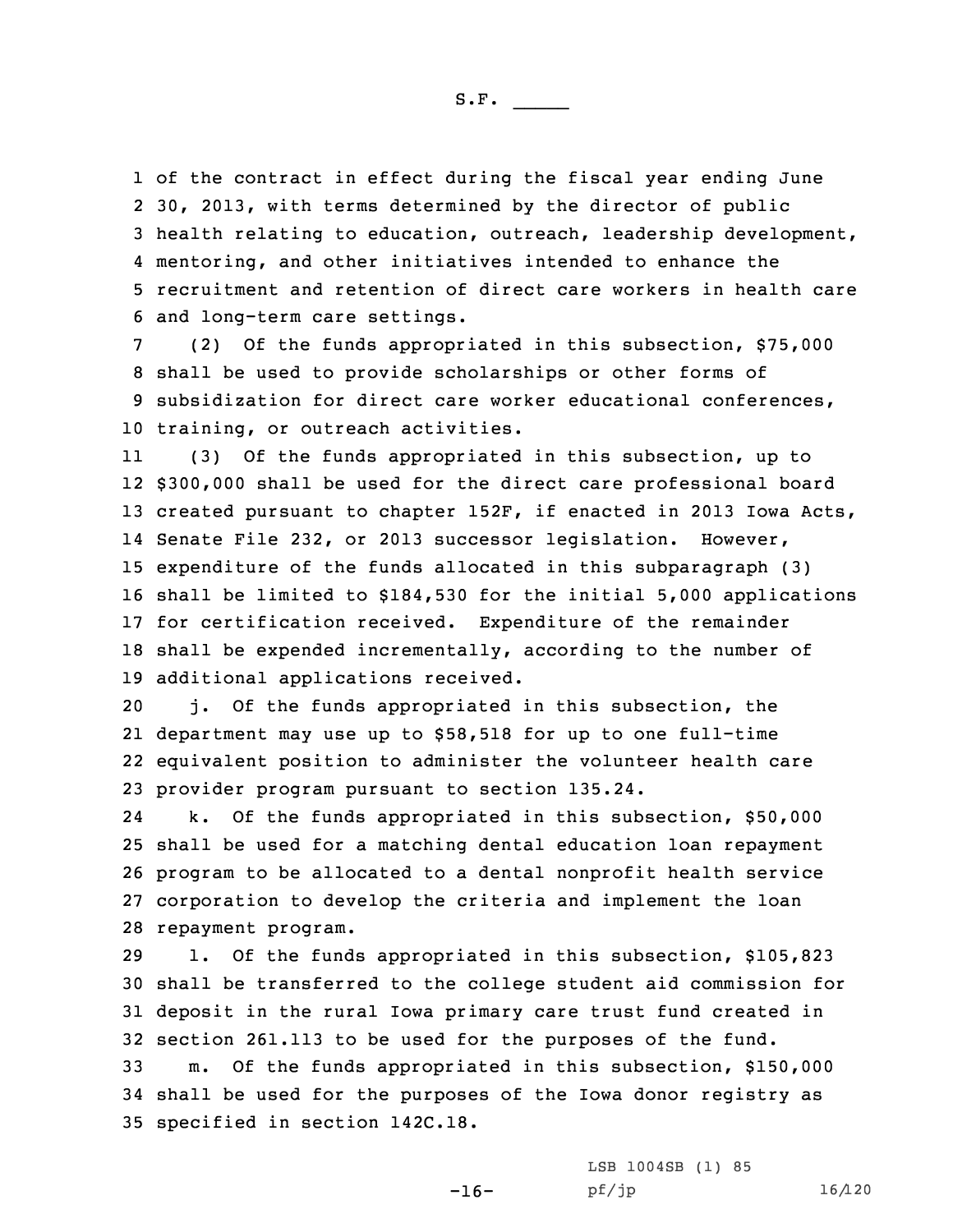1 n. Of the funds appropriated in this subsection, \$100,000 shall be used for continuation of <sup>a</sup> grant to <sup>a</sup> nationally affiliated volunteer eye organization that has an established program for children and adults and that is solely dedicated to preserving sight and preventing blindness through education, nationally certified vision screening and training, and community and patient service programs. The organization shall submit <sup>a</sup> report to the individuals identified in this Act for submission of reports regarding the use of funds allocated under this paragraph "n". The report shall include the objectives and results for the program year including the target population and how the funds allocated assisted 13 the program in meeting the objectives; the number, age, and location within the state of individuals served; the type of services provided to the individuals served; the distribution of funds based on service provided; and the continuing needs of the program.

 o. Of the funds appropriated in this subsection, \$25,000 shall be used for the establishment of wellness council under the direction of the director of public health to increase support for wellness activities in the state.

22 p. Of the funds appropriated in this section, \$1,158,150 is allocated to the Iowa collaborative safety net provider network established pursuant to section 135.153 to be used for development and implementation of <sup>a</sup> statewide regionally-based network to provide an integrated approach to health care delivery through care coordination that supports primary care providers and links patients with community resources necessary to empower patients in addressing biomedical and social determinants of health to improve health outcomes. The Iowa collaborative safety net provider network shall submit <sup>a</sup> report to the individuals designated in this Act for submission of reports by June 30, 2013, including progress in developing and implementing the network, how the funds were distributed and used in developing and implementing the network, and the

-17-

LSB 1004SB (1) 85 pf/jp 17/120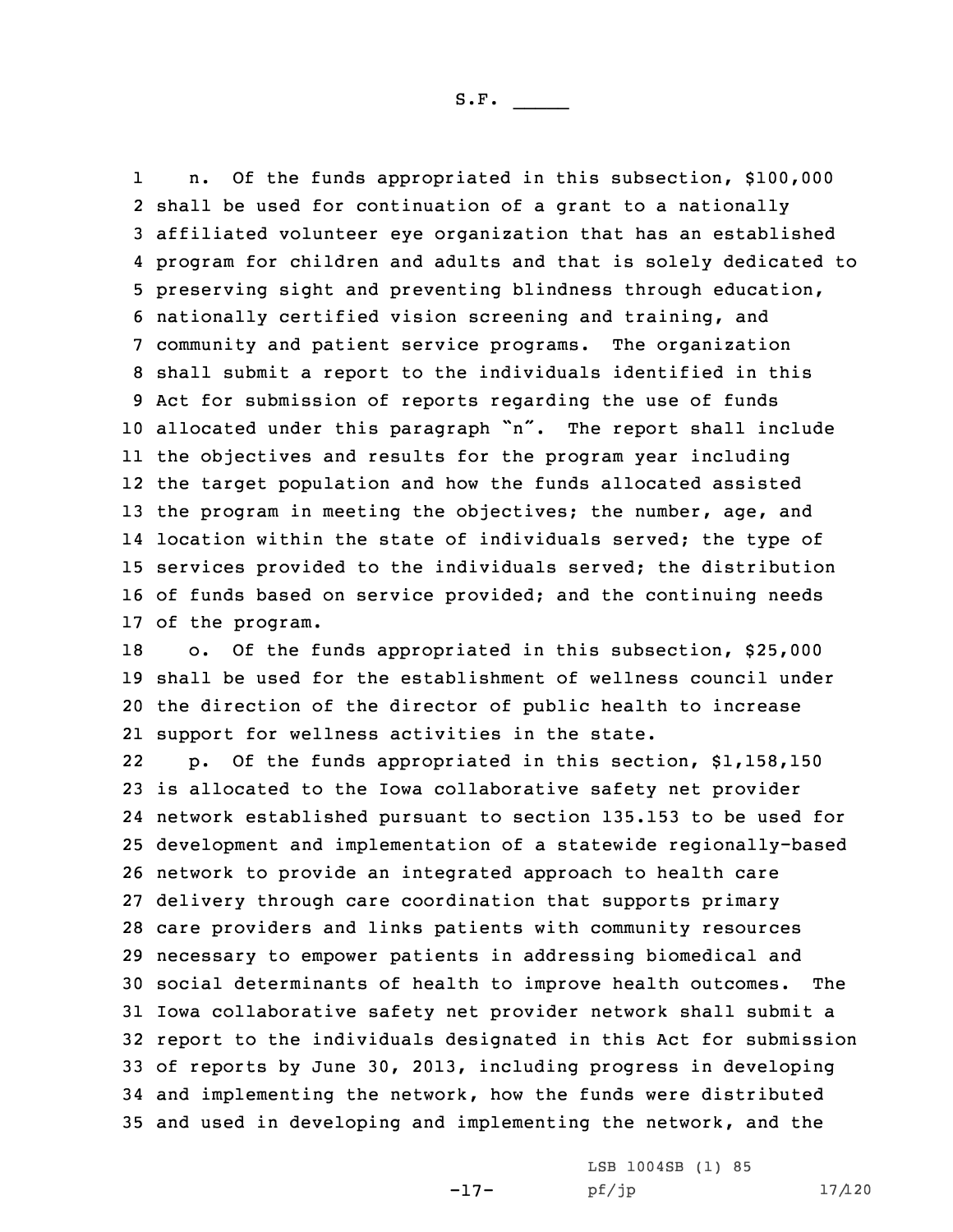remaining needs in developing and implementing the network. 2 q. Of the funds appropriated in this section, \$500,000 shall be deposited in the area health education centers fund, as enacted by this Act, to be used for the purposes of the fund. r. Of the funds appropriated in this section, \$50,000 shall be used for the public purpose of supporting <sup>a</sup> partnership between medical providers and parents through community health centers to promote reading and encourage literacy skills so children enter school prepared for success in reading. 5. HEALTHY AGING 11 To provide public health services that reduce risks and invest in promoting and protecting good health over the course of <sup>a</sup> lifetime with <sup>a</sup> priority given to older Iowans and vulnerable populations: .................................................. \$ 7,297,142 16 a. Of the funds appropriated in this subsection, \$2,009,187 shall be used for local public health nursing services. 18 b. Of the funds appropriated in this subsection, \$5,287,955 shall be used for home care aide services. 6. ENVIRONMENTAL HAZARDS 21 For reducing the public's exposure to hazards in the environment, primarily chemical hazards, and for not more than the following full-time equivalent positions: .................................................. \$ 803,870 ............................................... FTEs 4.00 Of the funds appropriated in this subsection, \$544,377 shall be used for childhood lead poisoning provisions. 7. INFECTIOUS DISEASES For reducing the incidence and prevalence of communicable diseases, and for not more than the following full-time equivalent positions: .................................................. \$ 1,335,155 ............................................... FTEs 4.00 8. PUBLIC PROTECTION For protecting the health and safety of the public through LSB 1004SB (1) 85

-18-

pf/jp 18/120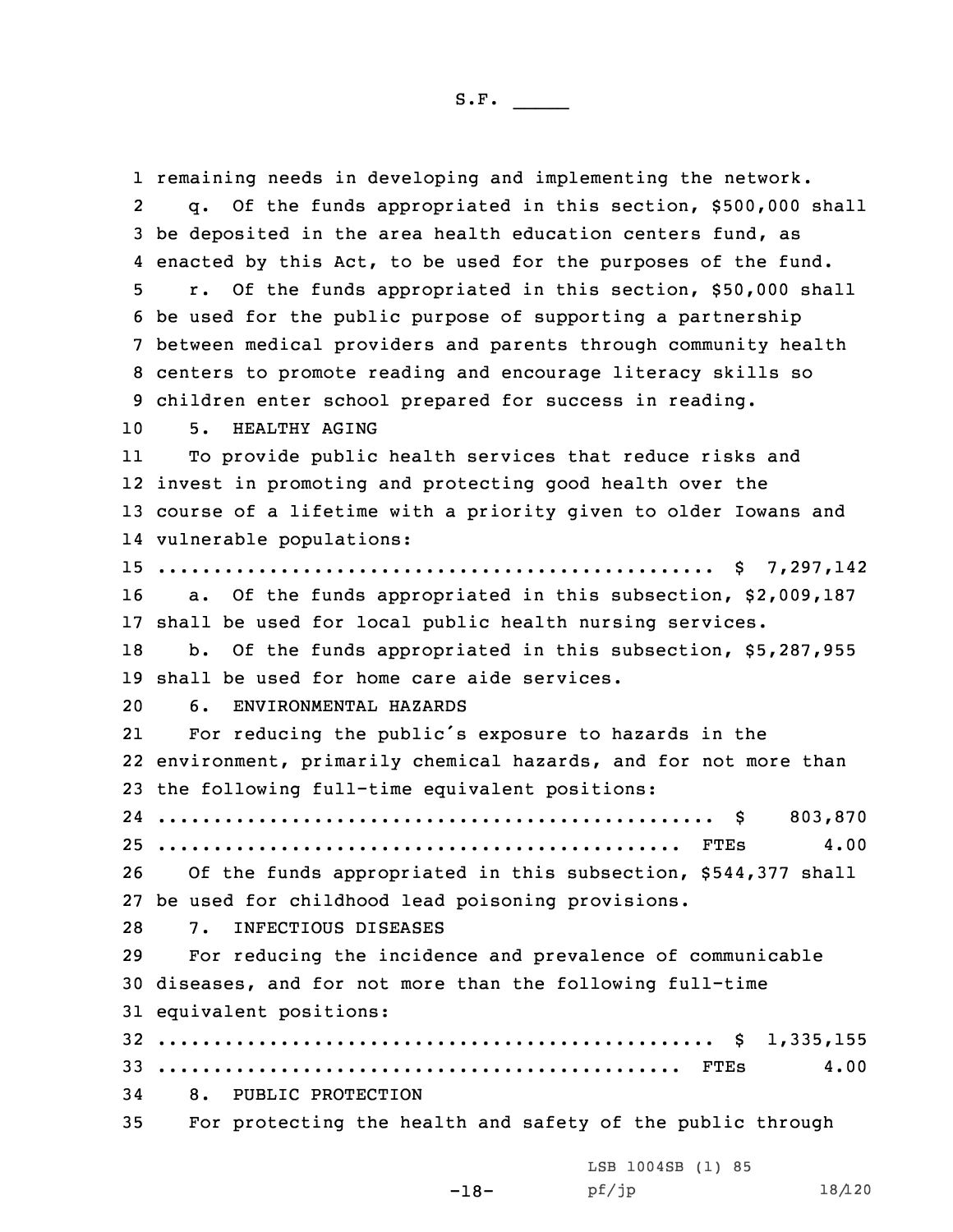establishing standards and enforcing regulations, and for not more than the following full-time equivalent positions: .................................................. \$ 3,259,571 ............................................... FTEs 130.00 a. Of the funds appropriated in this subsection, not more than \$500,334 shall be credited to the emergency medical services fund created in section 135.25. Moneys in the emergency medical services fund are appropriated to the department to be used for the purposes of the fund. b. Of the funds appropriated in this subsection, \$210,619 shall be used for sexual violence prevention programming through <sup>a</sup> statewide organization representing programs serving victims of sexual violence through the department's sexual violence prevention program. The amount allocated in this lettered paragraph shall not be used to supplant funding administered for other sexual violence prevention or victims assistance programs. c. Of the funds appropriated in this subsection, not more than \$539,477 shall be used for the state poison control 20 center. 21 d. Of the funds appropriated in this section, \$368,000 shall be used for maintenance of environmental health programs to ensure public safety. 24 e. Of the funds appropriated in this section, \$28,000 shall be used as one-time funding to transition the licensing of orthotists, prosthetists, and pedorthists to <sup>a</sup> fee-supported licensing model. f. Of the funds appropriated in this section, \$28,644 shall be used for the costs of the emergency medical services task force as enacted in this Act. g. Of the funds appropriated in this section, \$55,800 shall be used as one-time funding for the board of behavioral science to incorporate the provisions of 2013 Iowa Acts, House File 569, if enacted, relating to the licensure of professional practicing substance and addictive disorder counseling or LSB 1004SB (1) 85

-19-

pf/jp 19/120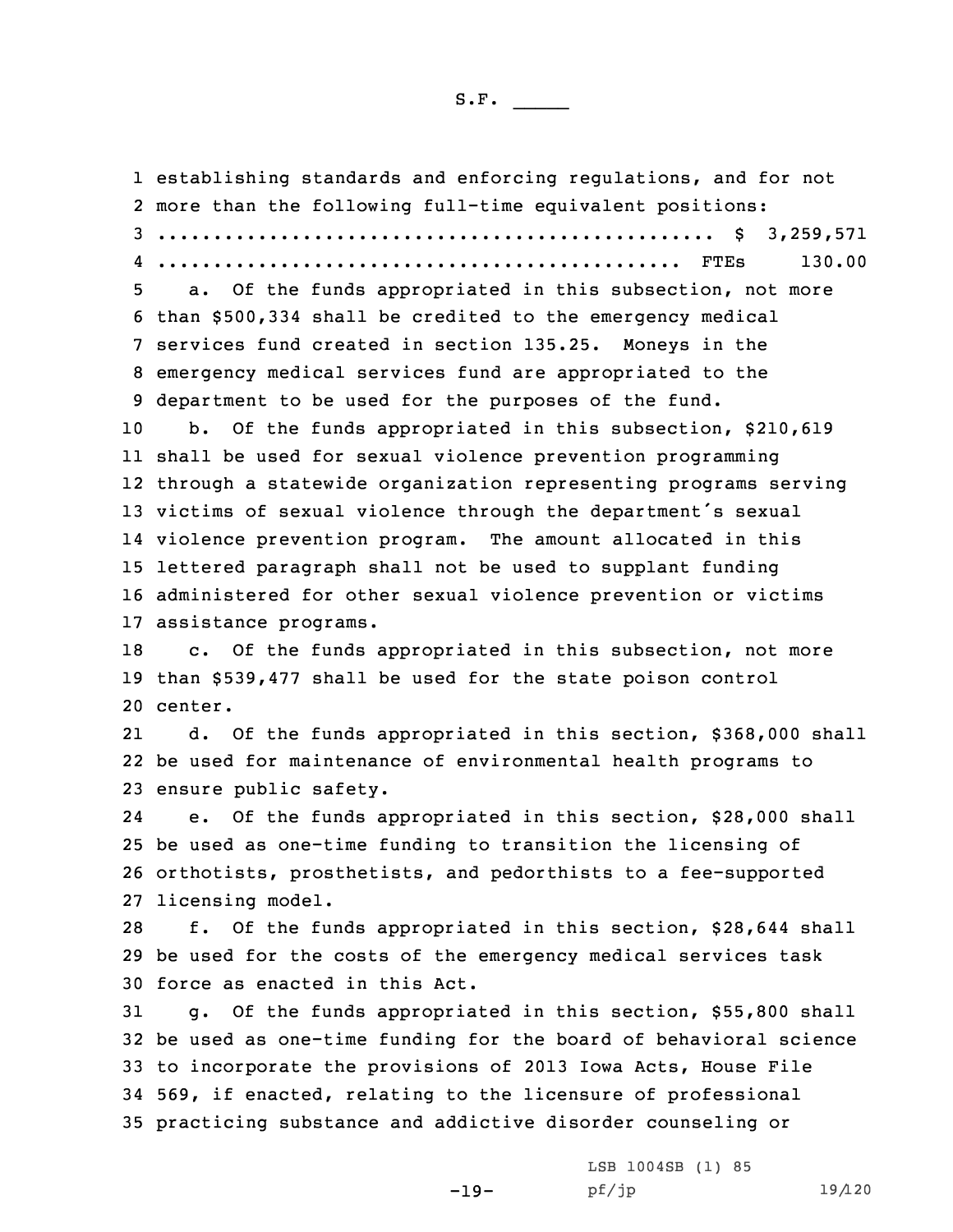providing substance and addictive disorder prevention services.  $2<sup>1</sup>$  9. RESOURCE MANAGEMENT For establishing and sustaining the overall ability of the department to deliver services to the public, and for not more than the following full-time equivalent positions: .................................................. \$ 804,054 ............................................... FTEs 7.00 The university of Iowa hospitals and clinics under the control of the state board of regents shall not receive indirect costs from the funds appropriated in this section. The university of Iowa hospitals and clinics billings to the department shall be on at least <sup>a</sup> quarterly basis. DIVISION IV 14 DEPARTMENT OF VETERANS AFFAIRS —— FY 2013-2014 Sec. 4. DEPARTMENT OF VETERANS AFFAIRS. There is appropriated from the general fund of the state to the department of veterans affairs for the fiscal year beginning July 1, 2013, and ending June 30, 2014, the following amounts, or so much thereof as is necessary, to be used for the purposes designated: 21 1. DEPARTMENT OF VETERANS AFFAIRS ADMINISTRATION 22 For salaries, support, maintenance, and miscellaneous purposes, including the war orphans educational assistance fund created in section 35.8, or <sup>a</sup> successor funding provision for war orphans educational assistance, if enacted, and for not more than the following full-time equivalent positions: .................................................. \$ 1,093,508 ............................................... FTEs 13.00 2. IOWA VETERANS HOME For salaries, support, maintenance, and miscellaneous purposes: .................................................. \$ 8,025,714 a. The Iowa veterans home billings involving the department of human services shall be submitted to the department on at least <sup>a</sup> monthly basis.

-20-

LSB 1004SB (1) 85 pf/jp 20/120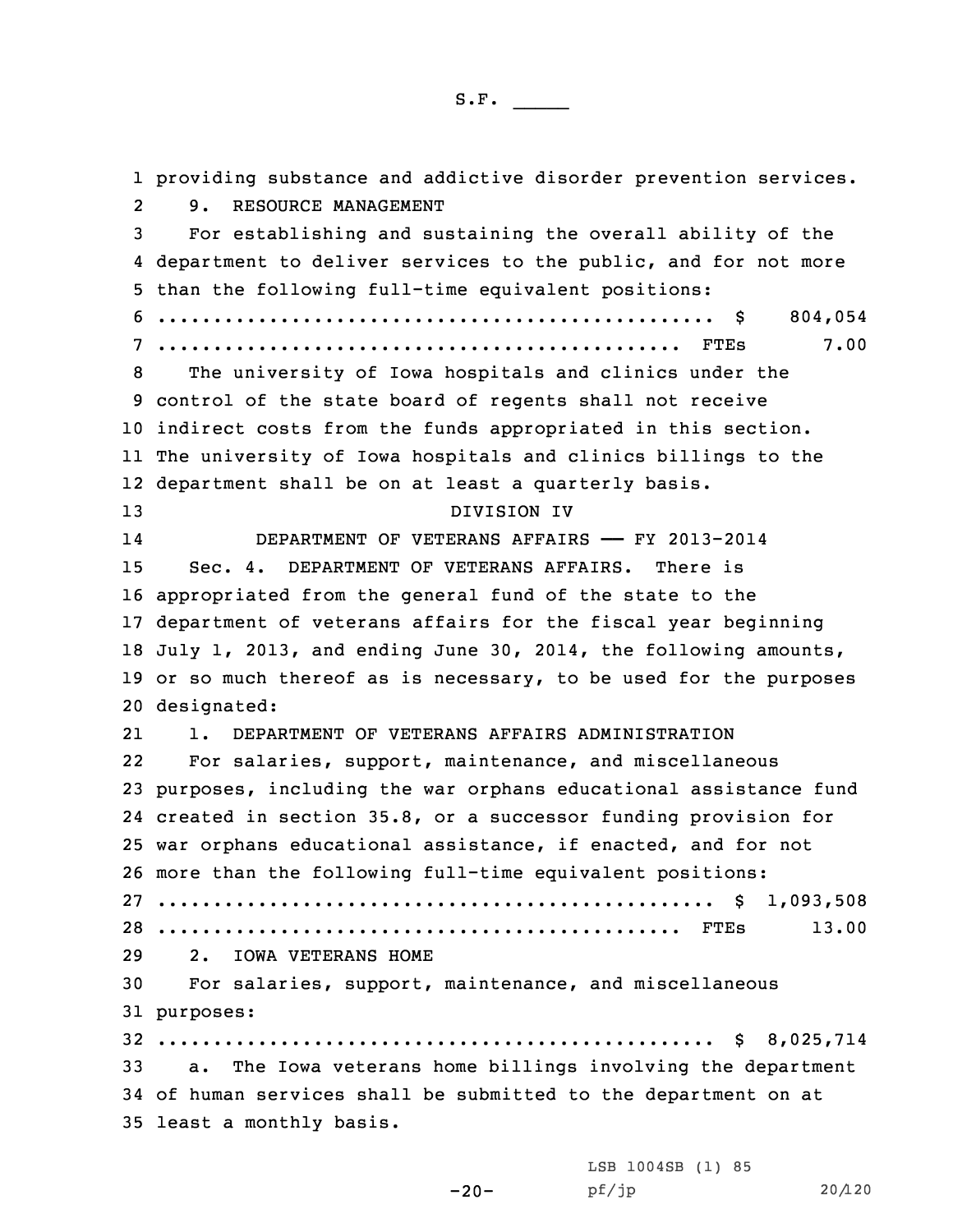1 b. If there is <sup>a</sup> change in the employer of employees providing services at the Iowa veterans home under <sup>a</sup> collective bargaining agreement, such employees and the agreement shall be continued by the successor employer as though there had not been <sup>a</sup> change in employer. c. Within available resources and in conformance with associated state and federal program eligibility requirements, the Iowa veterans home may implement measures to provide financial assistance to or on behalf of veterans or their spouses who are participating in the community reentry program. 11 d. The Iowa veterans home expenditure report shall be submitted monthly to the legislative services agency. 13 3. STATE EDUCATIONAL ASSISTANCE - CHILDREN OF DECEASED 14 VETERANS For provision of educational assistance pursuant to section 16 35.9: .................................................. \$ 12,416 4. HOME OWNERSHIP ASSISTANCE PROGRAM For transfer to the Iowa finance authority for the continuation of the home ownership assistance program for persons who are or were eligible members of the armed forces of the United States, pursuant to section 16.54: .................................................. \$ 1,600,000 24 Sec. 5. LIMITATION OF COUNTY COMMISSIONS OF VETERAN AFFAIRS FUND STANDING APPROPRIATIONS. Notwithstanding the standing appropriation in the following designated section for the fiscal year beginning July 1, 2013, and ending June 30, 2014, the amounts appropriated from the general fund of the state pursuant to that section for the following designated purposes shall not exceed the following amount: For the county commissions of veteran affairs fund under section 35A.16: .................................................. \$ 990,000 DIVISION V DEPARTMENT OF HUMAN SERVICES —— FY 2013-2014

-21- pf/jp 21/120LSB 1004SB (1) 85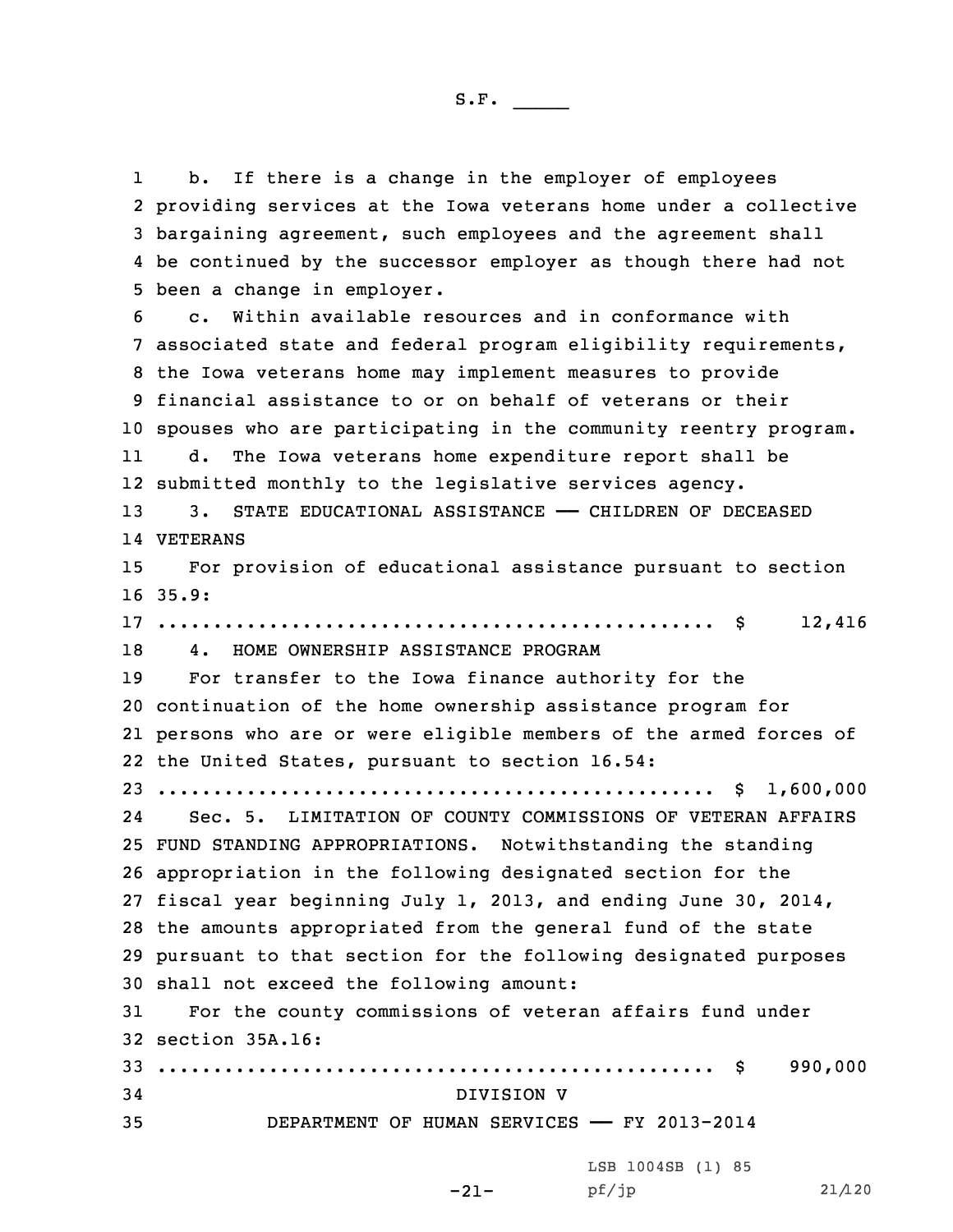1 Sec. 6. TEMPORARY ASSISTANCE FOR NEEDY FAMILIES BLOCK 2 GRANT. There is appropriated from the fund created in section 8.41 to the department of human services for the fiscal year beginning July 1, 2013, and ending June 30, 2014, from moneys received under the federal temporary assistance for needy families (TANF) block grant pursuant to the federal Personal Responsibility and Work Opportunity Reconciliation Act of 1996, Pub. L. No. 104-193, and successor legislation, the following amounts, or so much thereof as is necessary, to be used for the purposes designated: 11 1. To be credited to the family investment program account and used for assistance under the family investment program under chapter 239B: .................................................. \$ 18,116,948 2. To be credited to the family investment program account and used for the job opportunities and basic skills (JOBS) program and implementing family investment agreements in accordance with chapter 239B: .................................................. \$ 11,866,439 3. To be used for the family development and self-sufficiency grant program in accordance with section 216A.107: .................................................. \$ 2,898,980 24 Notwithstanding section 8.33, moneys appropriated in this subsection that remain unencumbered or unobligated at the close of the fiscal year shall not revert but shall remain available for expenditure for the purposes designated until the close of the succeeding fiscal year. However, unless such moneys are encumbered or obligated on or before September 30, 2014, the moneys shall revert. 4. For field operations: .................................................. \$ 31,296,232 5. For general administration: .................................................. \$ 3,744,000 6. For state child care assistance:

> -22-LSB 1004SB (1) 85 pf/jp 22/120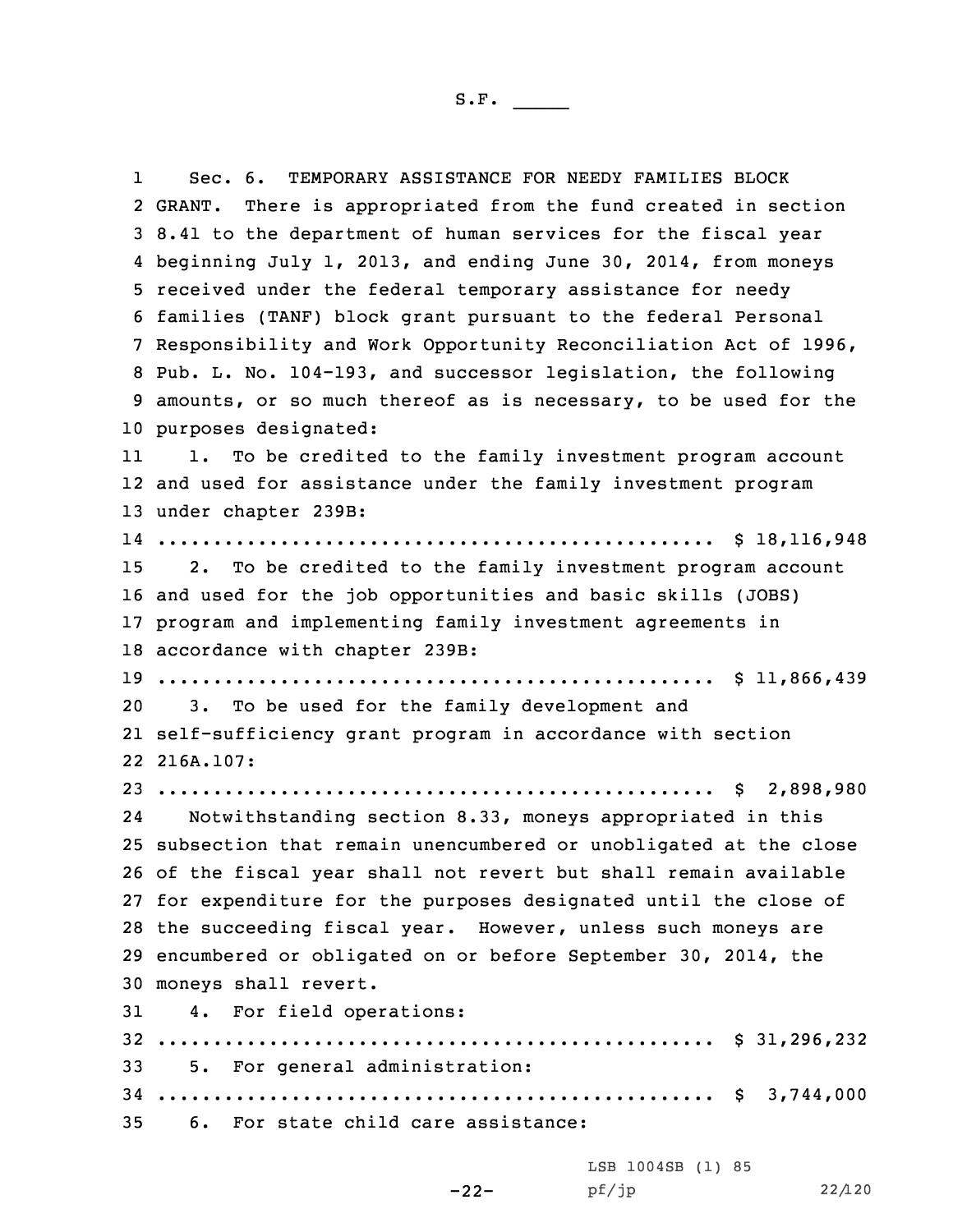1 .................................................. \$ 19,382,687 2 The funds appropriated in this subsection shall be transferred to the child care and development block grant appropriation made by the Eighty-fifth General Assembly, 2013 Session, for the federal fiscal year beginning October 1, 2013, and ending September 30, 2014. Of this amount, \$200,000 shall be used for provision of educational opportunities to registered child care home providers in order to improve services and programs offered by this category of providers and to increase the number of providers. The department may contract with institutions of higher education or child care resource and referral centers to provide the educational opportunities. Allowable administrative costs under the contracts shall not exceed 5 percent. The application for <sup>a</sup> grant shall not exceed two pages in length. 7. For transfer to the property tax relief fund and distribution to counties for mental health and disability services as provided in an appropriation made for this purpose: .................................................. \$ 4,894,052 8. For child and family services: .................................................. \$ 32,084,430 22 9. For child abuse prevention grants: .................................................. \$ 125,000 24 10. For pregnancy prevention grants on the condition that family planning services are funded: .................................................. \$ 1,930,067 Pregnancy prevention grants shall be awarded to programs in existence on or before July 1, 2013, if the programs have demonstrated positive outcomes. Grants shall be awarded to pregnancy prevention programs which are developed after July 1, 2013, if the programs are based on existing models that have demonstrated positive outcomes. Grants shall comply with the requirements provided in 1997 Iowa Acts, chapter 208, section 14, subsections 1 and 2, including the requirement that grant programs must emphasize sexual abstinence. Priority in

-23-

LSB 1004SB (1) 85 pf/jp 23/120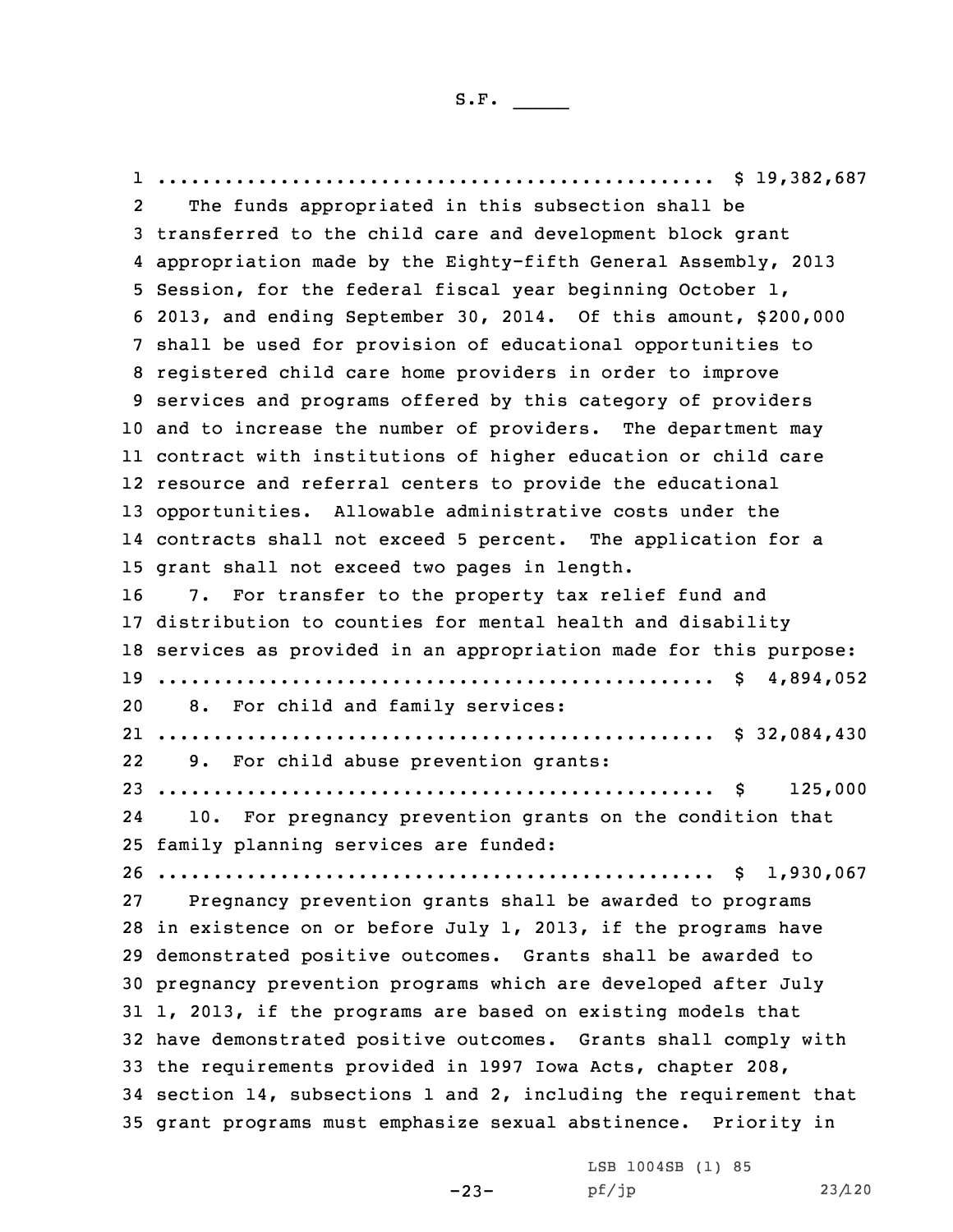the awarding of grants shall be given to programs that serve areas of the state which demonstrate the highest percentage of unplanned pregnancies of females of childbearing age within the geographic area to be served by the grant.

5 11. For technology needs and other resources necessary 6 to meet federal welfare reform reporting, tracking, and case 7 management requirements:

8 .................................................. \$ 1,037,186

 12. To be credited to the state child care assistance appropriation made in this section to be used for funding of community-based early childhood programs targeted to children from birth through five years of age developed by early childhood Iowa areas as provided in section 256I.8: .................................................. \$ 6,350,000

15 The department shall transfer TANF block grant funding

 appropriated and allocated in this subsection to the child care and development block grant appropriation in accordance with federal law as necessary to comply with the provisions of this subsection.

 13. a. Notwithstanding any provision to the contrary, including but not limited to requirements in section 8.41 or provisions in 2012 or 2013 Iowa Acts regarding the receipt and appropriation of federal block grants, federal funds from the temporary assistance for needy families block grant received by the state not otherwise appropriated in this section and remaining available for the fiscal year beginning July 1, 2013, are appropriated to the department of human services to the extent as may be necessary to be used in the following priority order: the family investment program for the fiscal year and for state child care assistance program payments for individuals enrolled in the family investment program who are employed. The federal funds appropriated in this paragraph "a" shall be expended only after all other funds appropriated in subsection 1 for the assistance under the family investment program under chapter 239B have been expended.

> LSB 1004SB (1) 85 pf/jp 24/120

 $-24-$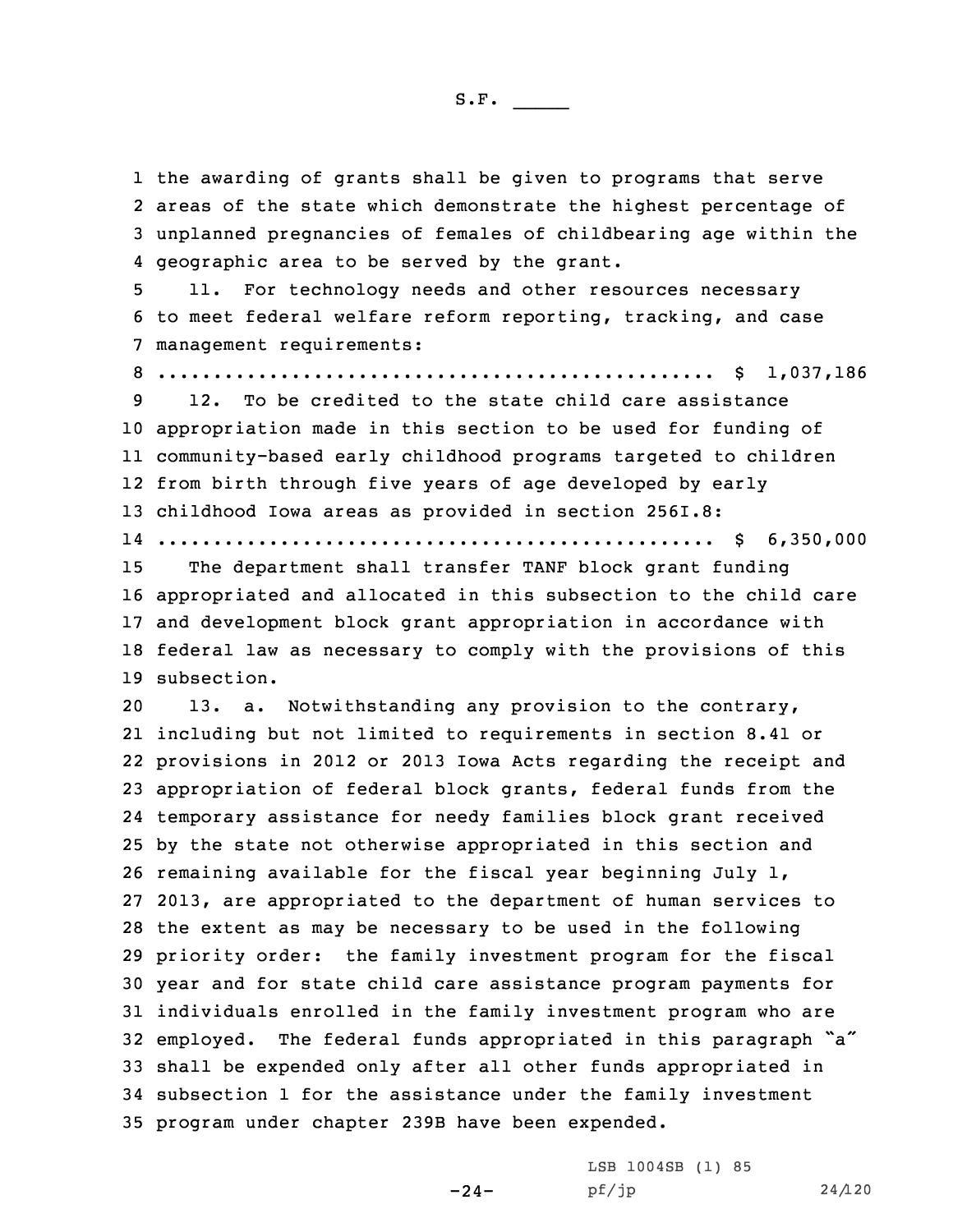1 b. The department shall, on <sup>a</sup> quarterly basis, advise the 2 legislative services agency and department of management of 3 the amount of funds appropriated in this subsection that was 4 expended in the prior quarter.

 14. Of the amounts appropriated in this section, \$12,962,008 for the fiscal year beginning July 1, 2013, shall be transferred to the appropriation of the federal social services block grant made to the department of human services for that fiscal year.

10 15. For continuation of the program providing categorical 11 eligibility for the food assistance program:

12 .................................................. \$ 25,000

 16. The department may transfer funds allocated in this section to the appropriations made in this division of this Act for the same fiscal year for general administration and field operations for resources necessary to implement and operate the services referred to in this section and those funded in the appropriation made in this division of this Act for the same fiscal year for the family investment program from the general fund of the state.

21Sec. 7. FAMILY INVESTMENT PROGRAM ACCOUNT.

22 1. Moneys credited to the family investment program (FIP) 23 account for the fiscal year beginning July 1, 2013, and 24 ending June 30, 2014, shall be used to provide assistance in 25 accordance with chapter 239B.

26 2. The department may use <sup>a</sup> portion of the moneys credited 27 to the FIP account under this section as necessary for 28 salaries, support, maintenance, and miscellaneous purposes.

 3. The department may transfer funds allocated in this section to the appropriations made in this division of this Act for the same fiscal year for general administration and field operations for resources necessary to implement and operate the services referred to in this section and those funded in the appropriation made in this division of this Act for the same fiscal year for the family investment program from the general

-25-

LSB 1004SB (1) 85 pf/jp 25/120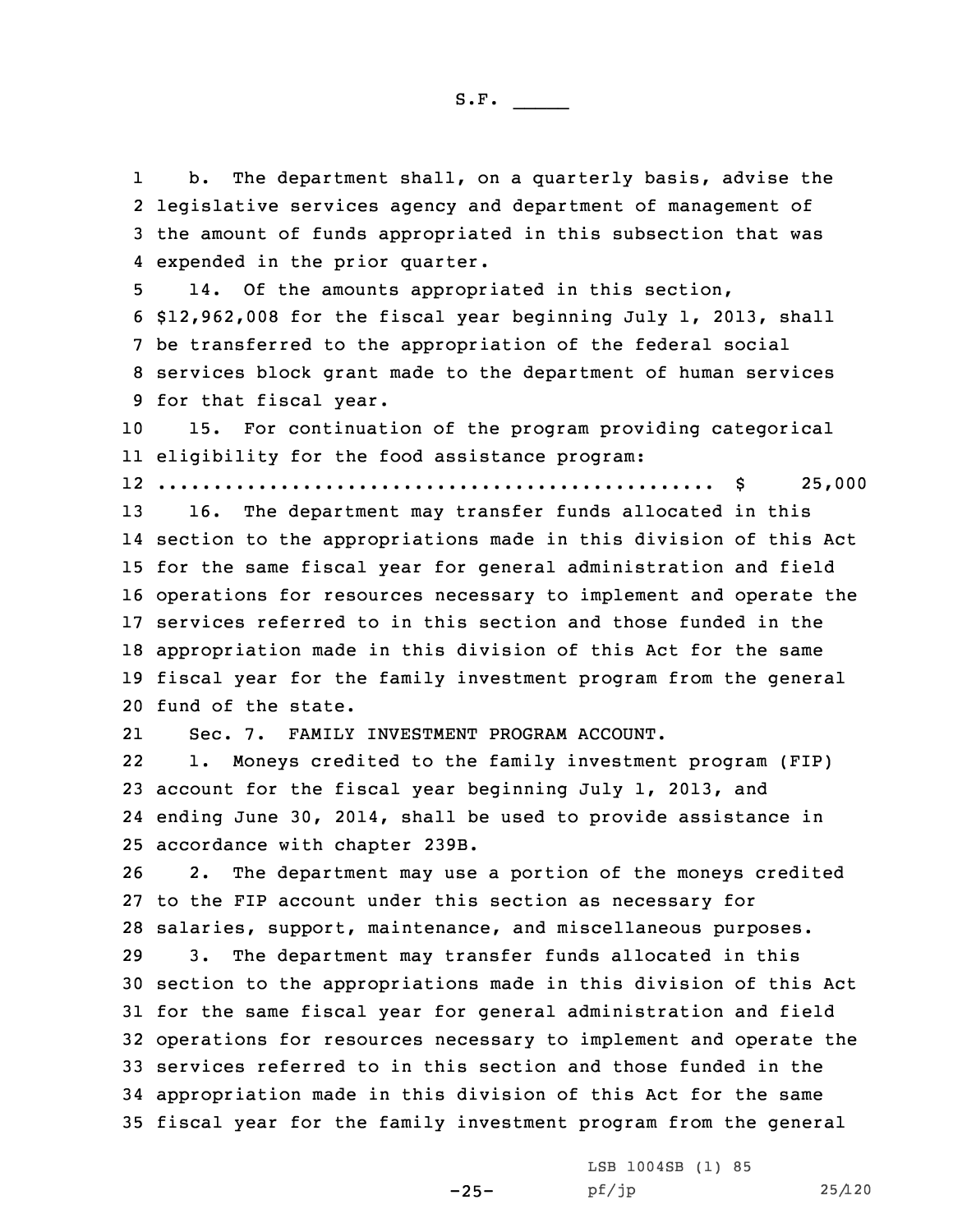1 fund of the state.

2 4. Moneys appropriated in this division of this Act and credited to the FIP account for the fiscal year beginning July 1, 2013, and ending June 30, 2014, are allocated as follows: a. To be retained by the department of human services to be used for coordinating with the department of human rights to more effectively serve participants in the FIP program and other shared clients and to meet federal reporting requirements under the federal temporary assistance for needy families block 10 grant: .................................................. \$ 20,000 12 b. To the department of human rights for staffing, administration, and implementation of the family development and self-sufficiency grant program in accordance with section 216A.107: .................................................. \$ 6,500,000 (1) Of the funds allocated for the family development and self-sufficiency grant program in this lettered paragraph, not more than 5 percent of the funds shall be used for the administration of the grant program. 21 (2) The department of human rights may continue to implement the family development and self-sufficiency grant program statewide during fiscal year 2013-2014. 24 c. For the diversion subaccount of the FIP account: .................................................. \$ 1,698,400 <sup>A</sup> portion of the moneys allocated for the subaccount may be used for field operations salaries, data management system development, and implementation costs and support deemed necessary by the director of human services in order to administer the FIP diversion program. d. For the food assistance employment and training program: .................................................. \$ 66,588 (1) The department shall apply the federal supplemental nutrition assistance program (SNAP) employment and training state plan in order to maximize to the fullest extent permitted

-26-

LSB 1004SB (1) 85 pf/jp 26/120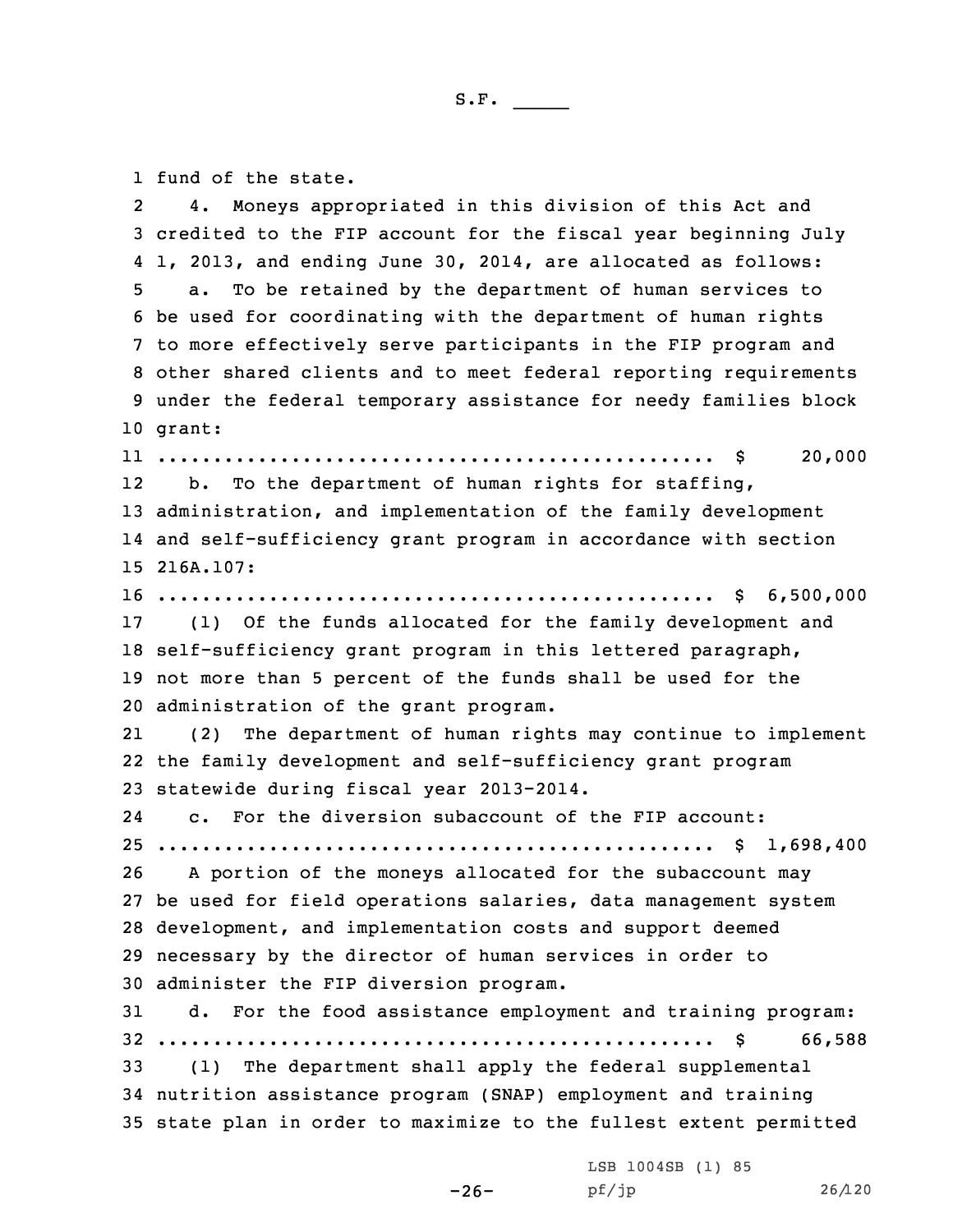by federal law the use of the 50 percent federal reimbursement provisions for the claiming of allowable federal reimbursement funds from the United States department of agriculture pursuant to the federal SNAP employment and training program for providing education, employment, and training services for eligible food assistance program participants, including but not limited to related dependent care and transportation expenses.

 (2) The department shall continue the categorical federal food assistance program eligibility at 160 percent of the federal poverty level and continue to eliminate the asset test from eligibility requirements, consistent with federal food assistance program requirements. The department shall include as many food assistance households as is allowed by federal law. The eligibility provisions shall conform to all federal requirements including requirements addressing individuals who are incarcerated or otherwise ineligible.

18 e. For the JOBS program:

19 .................................................. \$ 19,690,816

 5. Of the child support collections assigned under FIP, an amount equal to the federal share of support collections shall be credited to the child support recovery appropriation made in this division of this Act. Of the remainder of the assigned child support collections received by the child support recovery unit, <sup>a</sup> portion shall be credited to the FIP account, <sup>a</sup> portion may be used to increase recoveries, and <sup>a</sup> portion may be used to sustain cash flow in the child support payments account. If as <sup>a</sup> consequence of the appropriations and allocations made in this section the resulting amounts are insufficient to sustain cash assistance payments and meet federal maintenance of effort requirements, the department shall seek supplemental funding. If child support collections assigned under FIP are greater than estimated or are otherwise determined not to be required for maintenance of effort, the state share of either amount may be transferred to or retained

-27-

LSB 1004SB (1) 85 pf/jp 27/120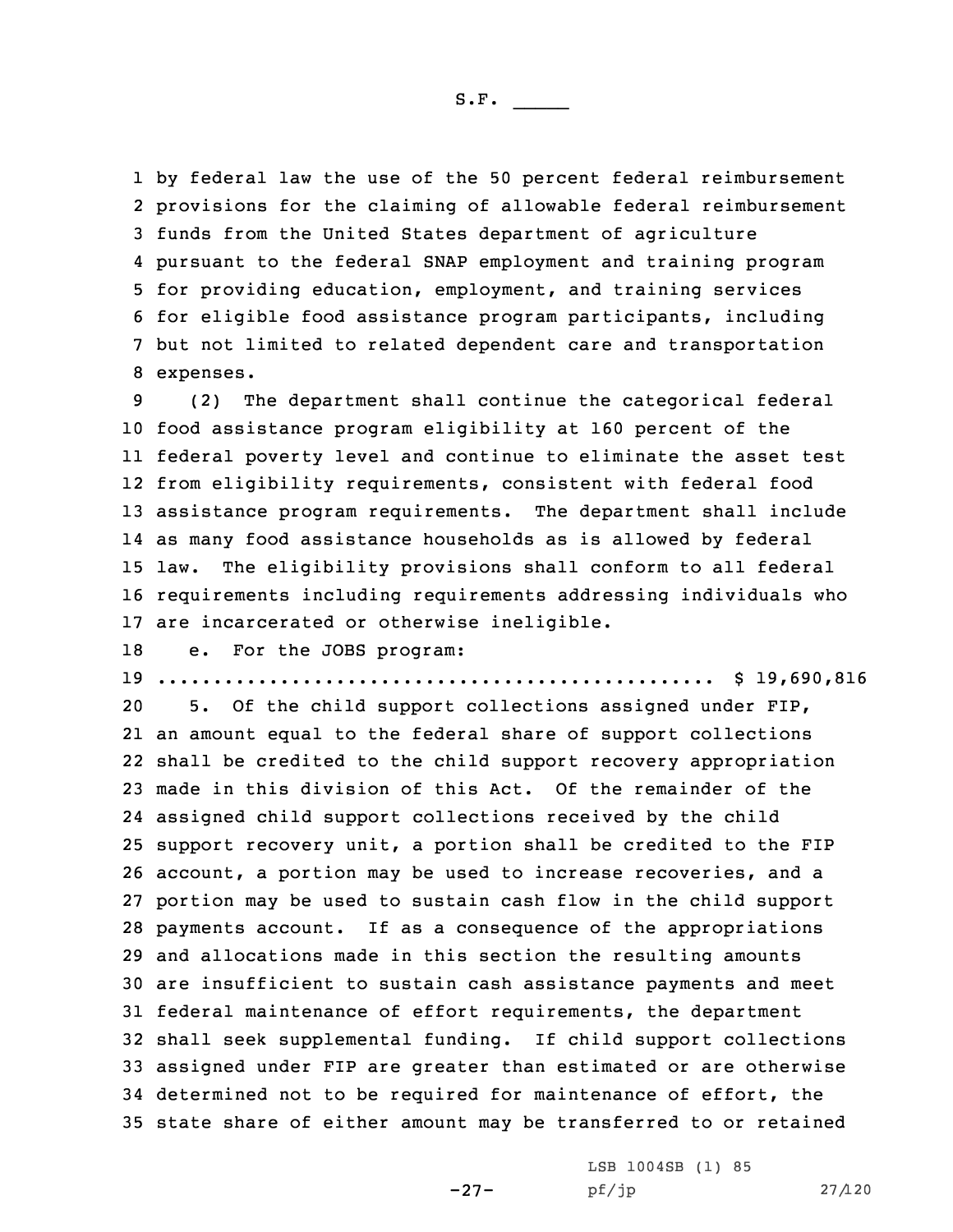1 in the child support payment account.

2 6. The department may adopt emergency rules for the family investment, JOBS, food assistance, and medical assistance programs if necessary to comply with federal requirements. Sec. 8. FAMILY INVESTMENT PROGRAM GENERAL FUND. There is appropriated from the general fund of the state to the department of human services for the fiscal year beginning July 1, 2013, and ending June 30, 2014, the following amount, or so much thereof as is necessary, to be used for the purpose designated: 11 To be credited to the family investment program (FIP) account and used for family investment program assistance under chapter 239B: .................................................. \$ 48,894,380 15 1. Of the funds appropriated in this section, \$7,824,377 is allocated for the JOBS program. 2. Of the funds appropriated in this section, \$3,621,020 is allocated for the family development and self-sufficiency grant 19 program. 3. Notwithstanding section 8.39, for the fiscal year beginning July 1, 2013, if necessary to meet federal maintenance of effort requirements or to transfer federal temporary assistance for needy families block grant funding to be used for purposes of the federal social services block grant or to meet cash flow needs resulting from delays in receiving federal funding or to implement, in accordance with this division of this Act, activities currently funded with juvenile court services, county, or community moneys and state moneys used in combination with such moneys, the department of human services may transfer funds within or between any of the appropriations made in this division of this Act and appropriations in law for the federal social services block grant to the department for the following purposes, provided that the combined amount of state and federal temporary assistance for needy families block grant funding for each

-28-

LSB 1004SB (1) 85 pf/jp 28/120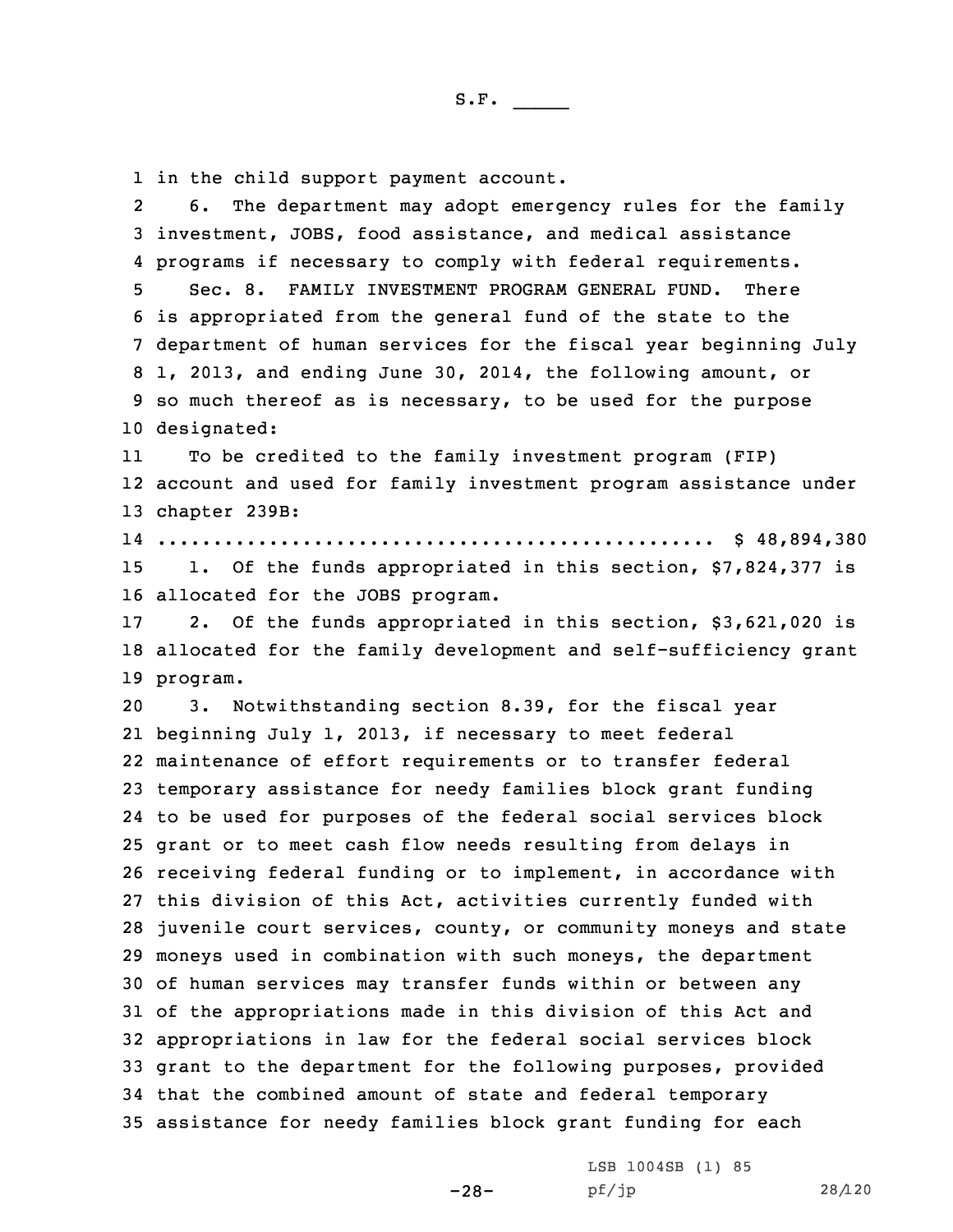1 appropriation remains the same before and after the transfer:

2a. For the family investment program.

3 b. For child care assistance.

4c. For child and family services.

5 d. For field operations.

6 e. For general administration.

7 f. For distribution to counties for state case services for 8 persons with mental illness, an intellectual disability, or <sup>a</sup> 9 developmental disability.

 This subsection shall not be construed to prohibit the use of existing state transfer authority for other purposes. The department shall report any transfers made pursuant to this subsection to the legislative services agency.

14 4. Of the funds appropriated in this section, \$195,678 shall be used for continuation of <sup>a</sup> grant to an Iowa-based nonprofit organization with <sup>a</sup> history of providing tax preparation assistance to low-income Iowans in order to expand the usage of the earned income tax credit. The purpose of the grant is to supply this assistance to underserved areas of the state. 5. Of the funds appropriated in this section, \$40,000 shall be used to fund the expansion of an existing unfunded pilot project, as defined in 441 IAC 100.1, relating to parental obligations, in which the child support recovery unit participates, to support the efforts of <sup>a</sup> nonprofit organization committed to strengthening the community through youth development, healthy living, and social responsibility in <sup>a</sup> county with <sup>a</sup> population over 350,000. The funds allocated in this subsection shall be used by the recipient organization to develop <sup>a</sup> larger community effort, through public and private partnerships, to support <sup>a</sup> broad-based fatherhood initiative that promotes payment of child support obligations, improved family relationships, and full-time employment. 6. The department may transfer funds appropriated in this section to the appropriations made in this division of this Act

35 for general administration and field operations as necessary

-29-

LSB 1004SB (1) 85 pf/jp 29/120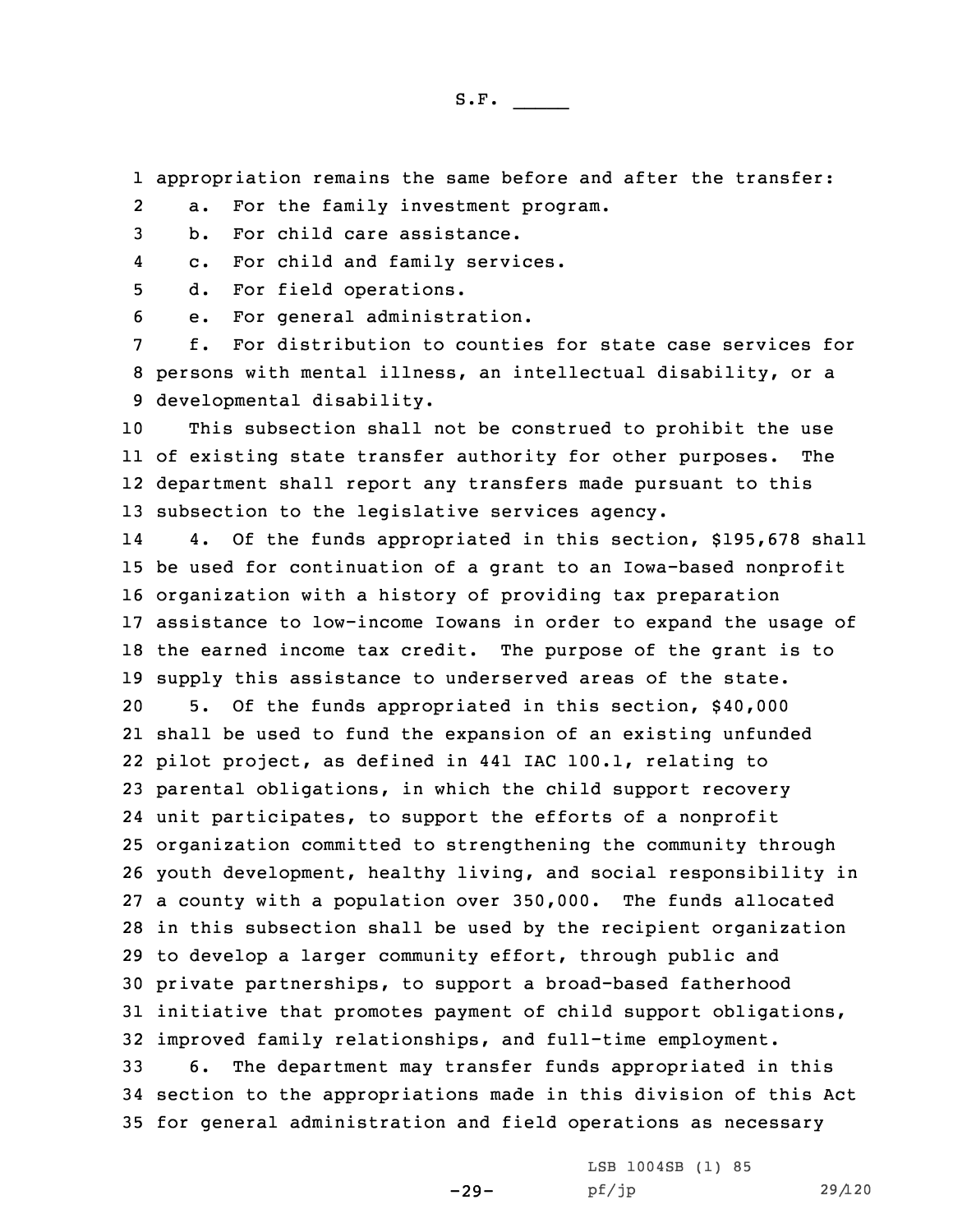1 to administer this section and the overall family investment 2 program.

 Sec. 9. CHILD SUPPORT RECOVERY. There is appropriated from the general fund of the state to the department of human services for the fiscal year beginning July 1, 2013, and ending June 30, 2014, the following amount, or so much thereof as is necessary, to be used for the purposes designated:

8 For child support recovery, including salaries, support, 9 maintenance, and miscellaneous purposes, and for not more than 10 the following full-time equivalent positions:

11 .................................................. \$ 14,173,770 12 ............................................... FTEs 464.00

 1. The department shall expend up to \$24,329, including federal financial participation, for the fiscal year beginning July 1, 2013, for <sup>a</sup> child support public awareness campaign. The department and the office of the attorney general shall cooperate in continuation of the campaign. The public awareness campaign shall emphasize, through <sup>a</sup> variety of media activities, the importance of maximum involvement of both parents in the lives of their children as well as the importance of payment of child support obligations.

22 2. Federal access and visitation grant moneys shall be issued directly to private not-for-profit agencies that provide services designed to increase compliance with the child access provisions of court orders, including but not limited to neutral visitation sites and mediation services.

 3. The appropriation made to the department for child support recovery may be used throughout the fiscal year in the manner necessary for purposes of cash flow management, and for cash flow management purposes the department may temporarily draw more than the amount appropriated, provided the amount appropriated is not exceeded at the close of the fiscal year.

33 4. With the exception of the funding amount specified, the 34 requirements established under 2001 Iowa Acts, chapter 191, <sup>35</sup> section 3, subsection 5, paragraph "c", subparagraph (3), shall

-30-

LSB 1004SB (1) 85 pf/jp 30/120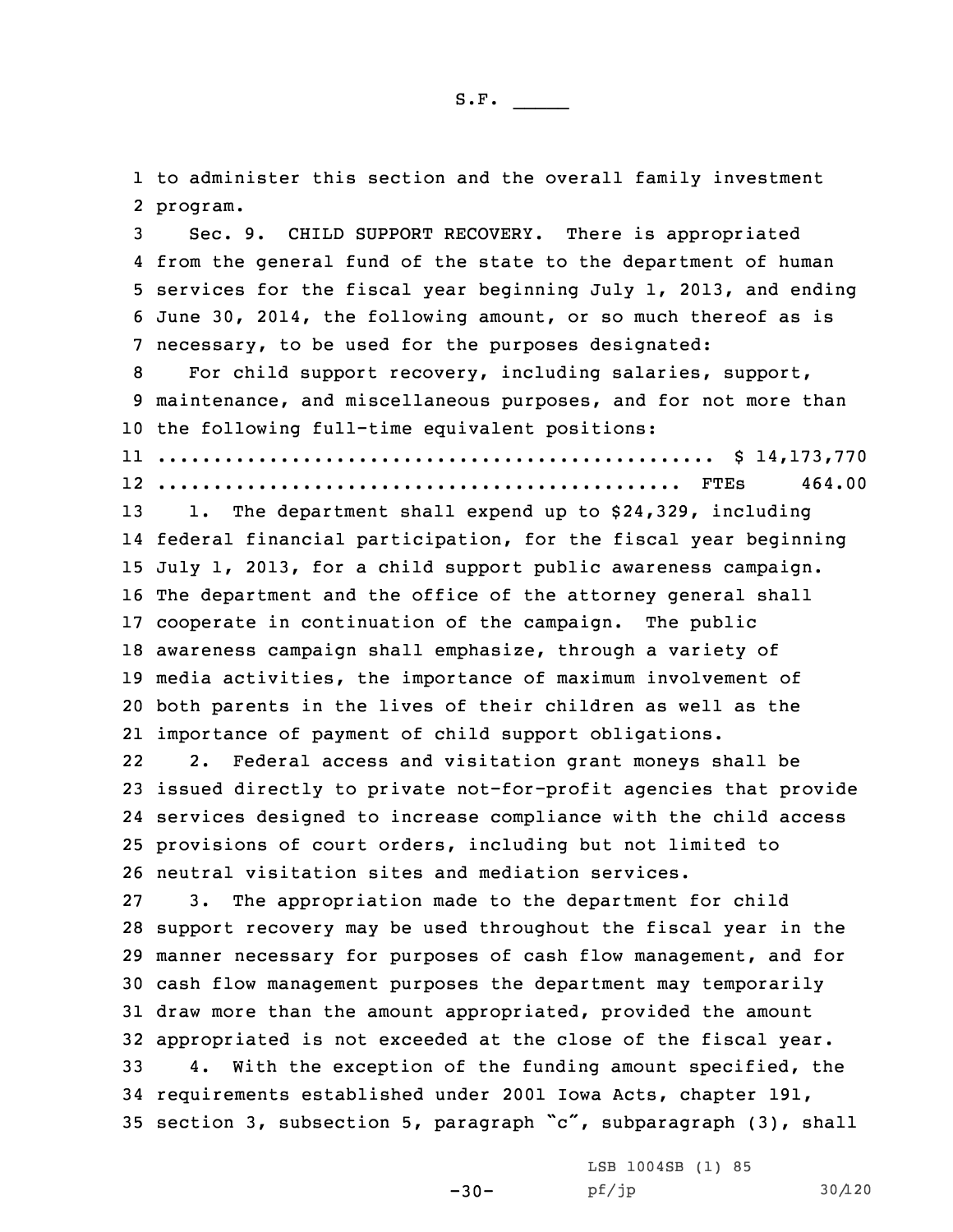be applicable to parental obligation pilot projects for the fiscal year beginning July 1, 2013, and ending June 30, 2014. Notwithstanding 441 IAC 100.8, providing for termination of rules relating to the pilot projects, the rules shall remain in effect until June 30, 2014.

 Sec. 10. HEALTH CARE TRUST FUND —— MEDICAL ASSISTANCE —— FY 2013-2014. Any funds remaining in the health care trust fund created in section 453A.35A for the fiscal year beginning July 1, 2013, and ending June 30, 2014, are appropriated to the department of human services to supplement the medical assistance program appropriations made in this division of this 12 Act, for medical assistance reimbursement and associated costs, including program administration and costs associated with program implementation.

 Sec. 11. MEDICAL ASSISTANCE. There is appropriated from the general fund of the state to the department of human services for the fiscal year beginning July 1, 2013, and ending June 30, 2014, the following amount, or so much thereof as is necessary, to be used for the purpose designated:

 For medical assistance program reimbursement and associated costs as specifically provided in the reimbursement methodologies in effect on June 30, 2013, except as otherwise expressly authorized by law, and consistent with options under federal law and regulations:

25 ............................................... \$ 1,292,985,748 26 1. The funds appropriated in this section shall be used

27 in accordance with 2011 Iowa Acts, chapter 129, section 10, 28 subsection 1.

29 2. The department shall utilize not more than \$60,000 of the funds appropriated in this section to continue the AIDS/HIV health insurance premium payment program as established in 1992 Iowa Acts, Second Extraordinary Session, chapter 1001, section 409, subsection 6. Of the funds allocated in this subsection, not more than \$5,000 may be expended for administrative purposes.

-31-

LSB 1004SB (1) 85 pf/jp 31/120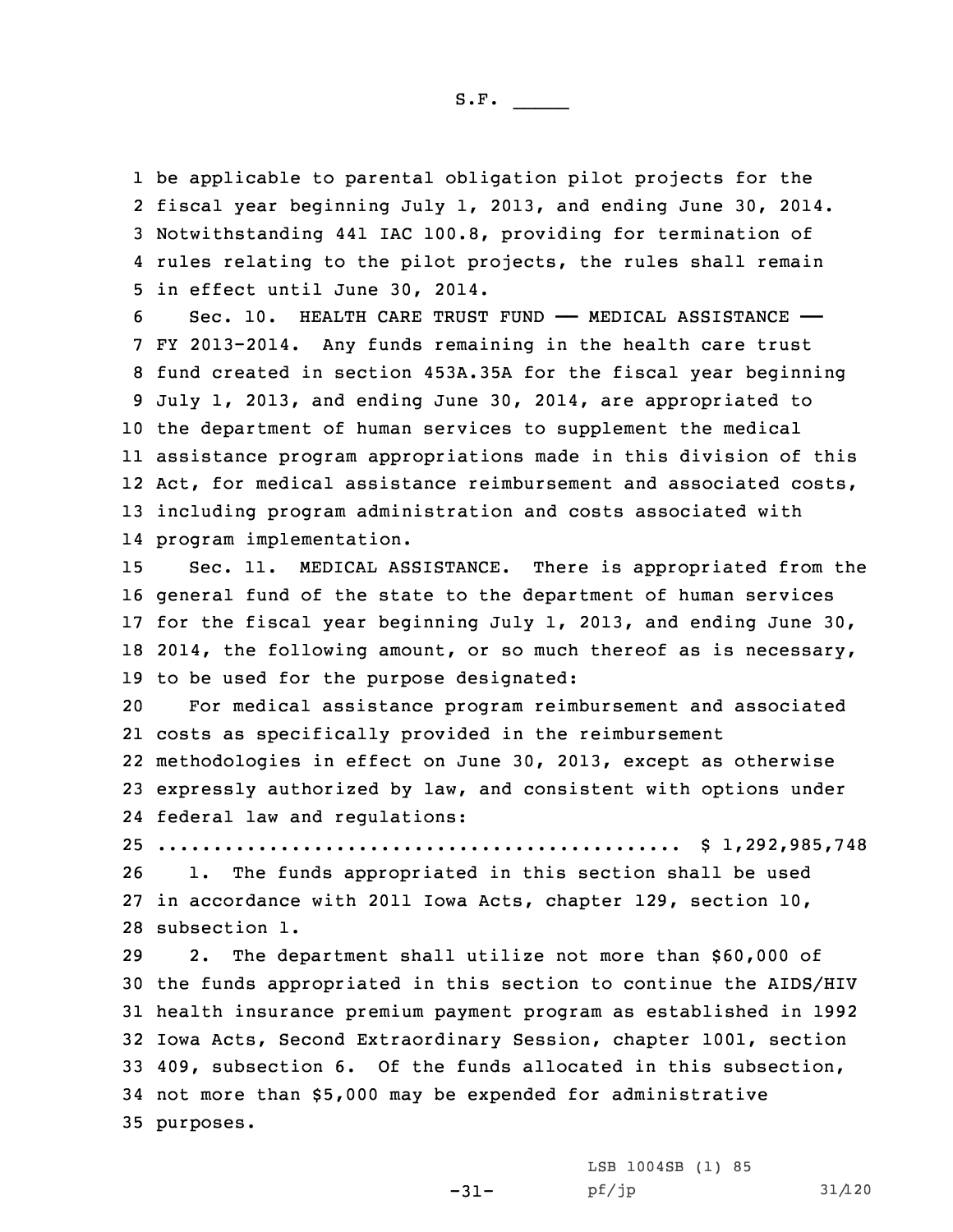1 3. Of the funds appropriated in this Act to the department of public health for addictive disorders, \$950,000 for the fiscal year beginning July 1, 2013, shall be transferred to the department of human services for an integrated substance-related disorder managed care system. The department shall not assume management of the substance-related disorder system in place of the managed care contractor unless such <sup>a</sup> change in approach is specifically authorized in law. The departments of human services and public health shall work together to maintain the level of mental health and substance-related disorder treatment services provided by the managed care contractor through the Iowa plan for behavioral health. Each department shall take the steps necessary to continue the federal waivers as necessary to maintain the level of services.

 4. a. The department shall aggressively pursue options for providing medical assistance or other assistance to individuals with special needs who become ineligible to continue receiving services under the early and periodic screening, diagnostic, and treatment program under the medical assistance program due to becoming 21 years of age who have been approved for additional assistance through the department's exception to policy provisions, but who have health care needs in excess of the funding available through the exception to policy provisions.

 b. Of the funds appropriated in this section, \$100,000 shall be used for participation in one or more pilot projects operated by <sup>a</sup> private provider to allow the individual or individuals to receive service in the community in accordance with principles established in Olmstead v. L.C., 527 U.S. 581 (1999), for the purpose of providing medical assistance or other assistance to individuals with special needs who become ineligible to continue receiving services under the early and periodic screening, diagnostic, and treatment program under the medical assistance program due to becoming 21 years of

-32-

LSB 1004SB (1) 85 pf/jp 32/120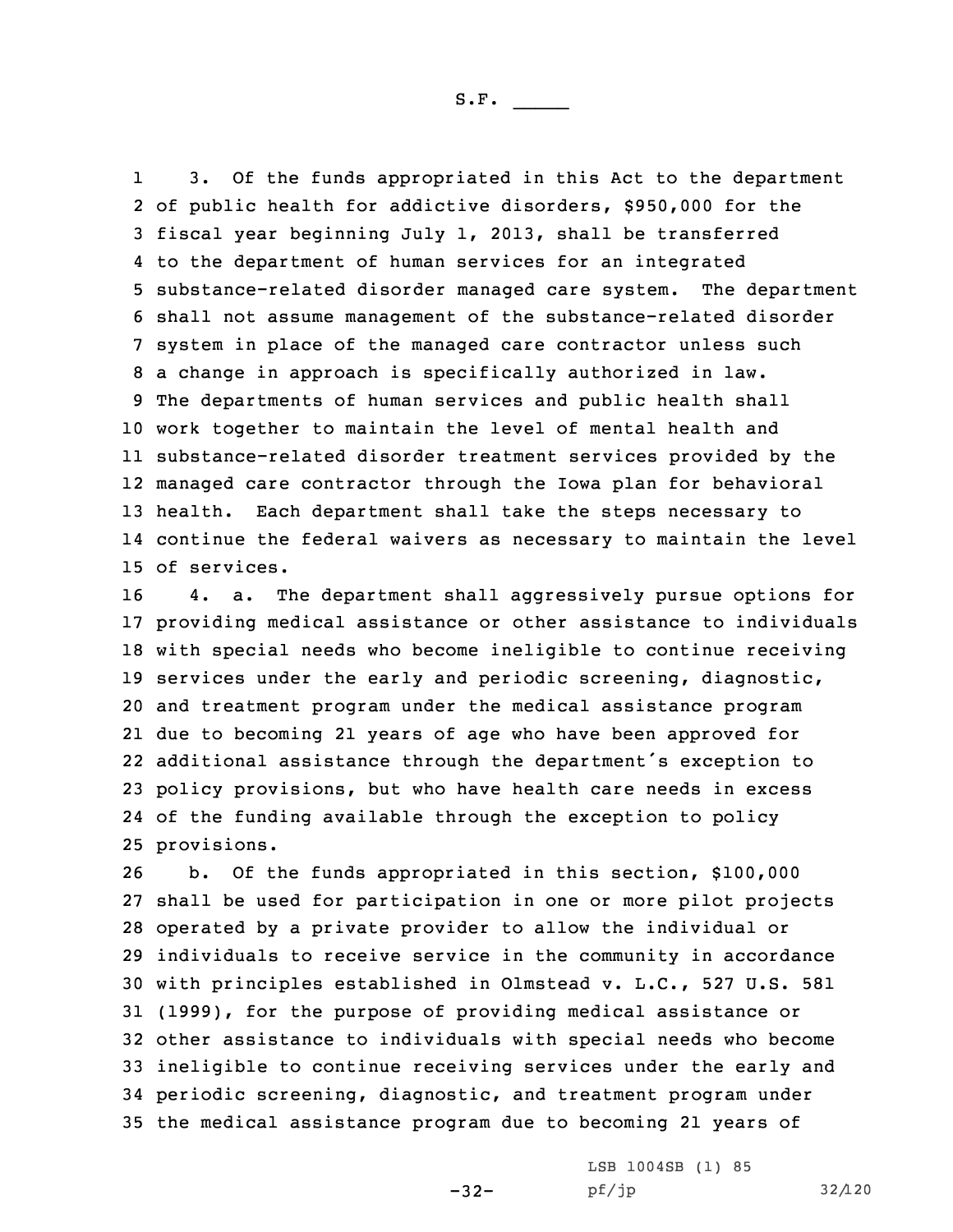age who have been approved for additional assistance through the department's exception to policy provisions, but who have health care needs in excess of the funding available through the exception to the policy provisions.

 5. Of the funds appropriated in this section, up to \$3,050,082 may be transferred to the field operations or general administration appropriations in this division of this Act for operational costs associated with Part <sup>D</sup> of the federal Medicare Prescription Drug Improvement and Modernization Act of 2003, Pub. L. No. 108-173.

11 6. Of the funds appropriated in this section, up to \$442,100 may be transferred to the appropriation in this division of this Act for medical contracts to be used for clinical assessment services and prior authorization of services. 7. <sup>A</sup> portion of the funds appropriated in this section may be transferred to the appropriations in this division of this Act for general administration, medical contracts, the children's health insurance program, or field operations to be used for the state match cost to comply with the payment error rate measurement (PERM) program for both the medical assistance and children's health insurance programs as developed by the centers for Medicare and Medicaid services of the United States department of health and human services to comply with the federal Improper Payments Information Act of 2002, Pub. L. No. 25 107-300.

 8. It is the intent of the general assembly that the department continue to implement the recommendations of the assuring better child health and development initiative II (ABCDII) clinical panel to the Iowa early and periodic screening, diagnostic, and treatment services healthy mental development collaborative board regarding changes to billing procedures, codes, and eligible service providers.

33 9. Of the funds appropriated in this section, <sup>a</sup> sufficient 34 amount is allocated to supplement the incomes of residents of 35 nursing facilities, intermediate care facilities for persons

-33-

LSB 1004SB (1) 85 pf/jp 33/120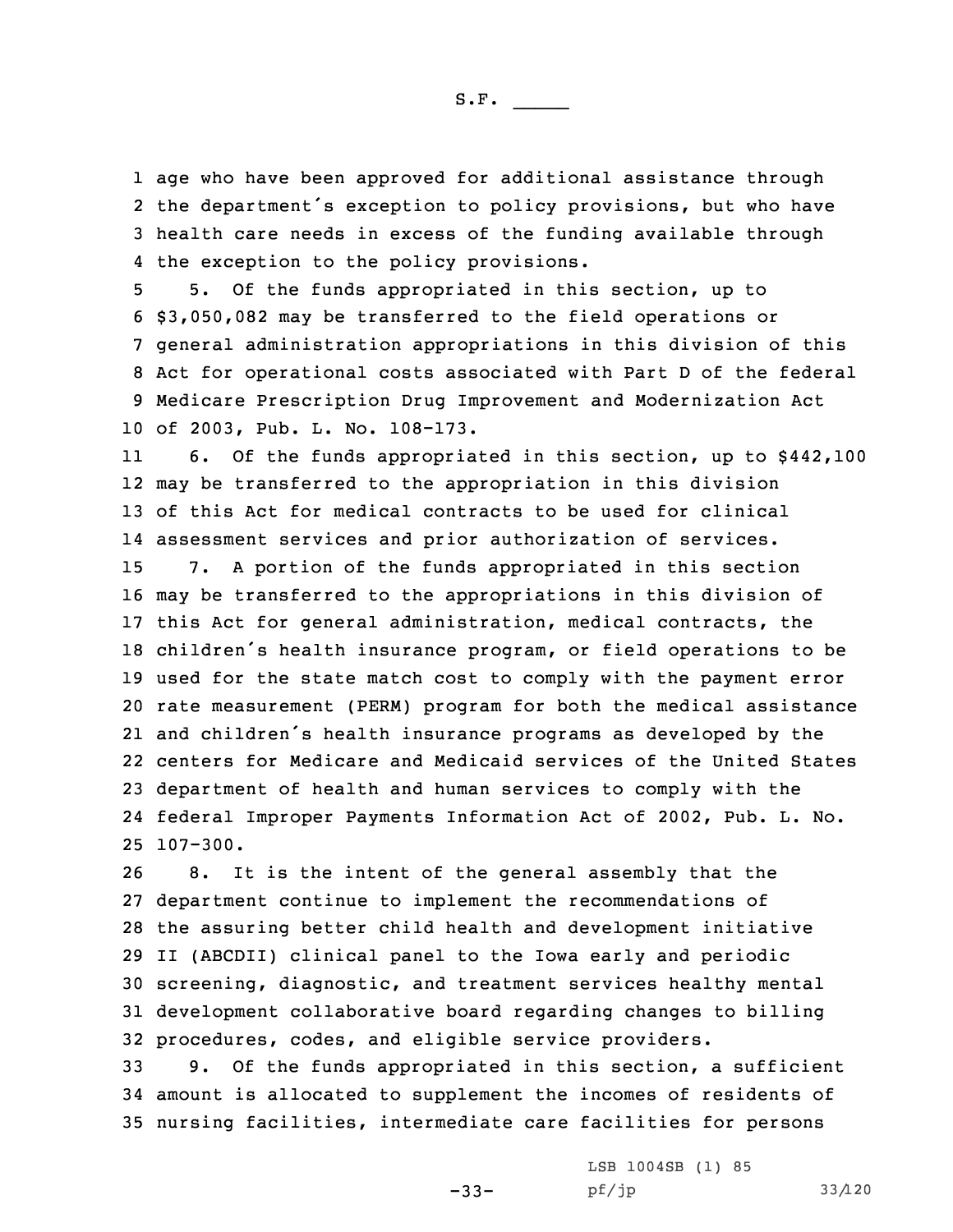with mental illness, and intermediate care facilities for persons with an intellectual disability, with incomes of less than \$50 in the amount necessary for the residents to receive <sup>a</sup> personal needs allowance of \$50 per month pursuant to section 249A.30A.

 10. Of the funds appropriated in this section, the following amounts shall be transferred to the appropriations made in this division of this Act for the state mental health institutes: 9 a. Cherokee mental health institute............ \$ 9,098,425 10 b. Clarinda mental health institute........... \$ 1,977,305 11 c. Independence mental health institute....... \$ 9,045,894 12 d. Mount Pleasant mental health institute ..... \$ 5,752,587 13 11. a. Of the funds appropriated in this section, \$7,969,074 is allocated for the state match for <sup>a</sup> disproportionate share hospital payment of \$19,133,430 to hospitals that meet both of the conditions specified in subparagraphs (1) and (2). In addition, the hospitals that meet the conditions specified shall either certify public expenditures or transfer to the medical assistance program an amount equal to provide the nonfederal share for <sup>a</sup> disproportionate share hospital payment of \$7,500,000. The hospitals that meet the conditions specified shall receive and retain 100 percent of the total disproportionate share hospital payment of \$26,633,430.

25 (1) The hospital qualifies for disproportionate share and 26 graduate medical education payments.

 (2) The hospital is an Iowa state-owned hospital with more than 500 beds and eight or more distinct residency specialty or subspecialty programs recognized by the American college of graduate medical education.

 b. Distribution of the disproportionate share payments shall be made on <sup>a</sup> monthly basis. The total amount of disproportionate share payments including graduate medical education, enhanced disproportionate share, and Iowa state-owned teaching hospital payments shall not exceed the

-34-

LSB 1004SB (1) 85  $pf/jp$  34/120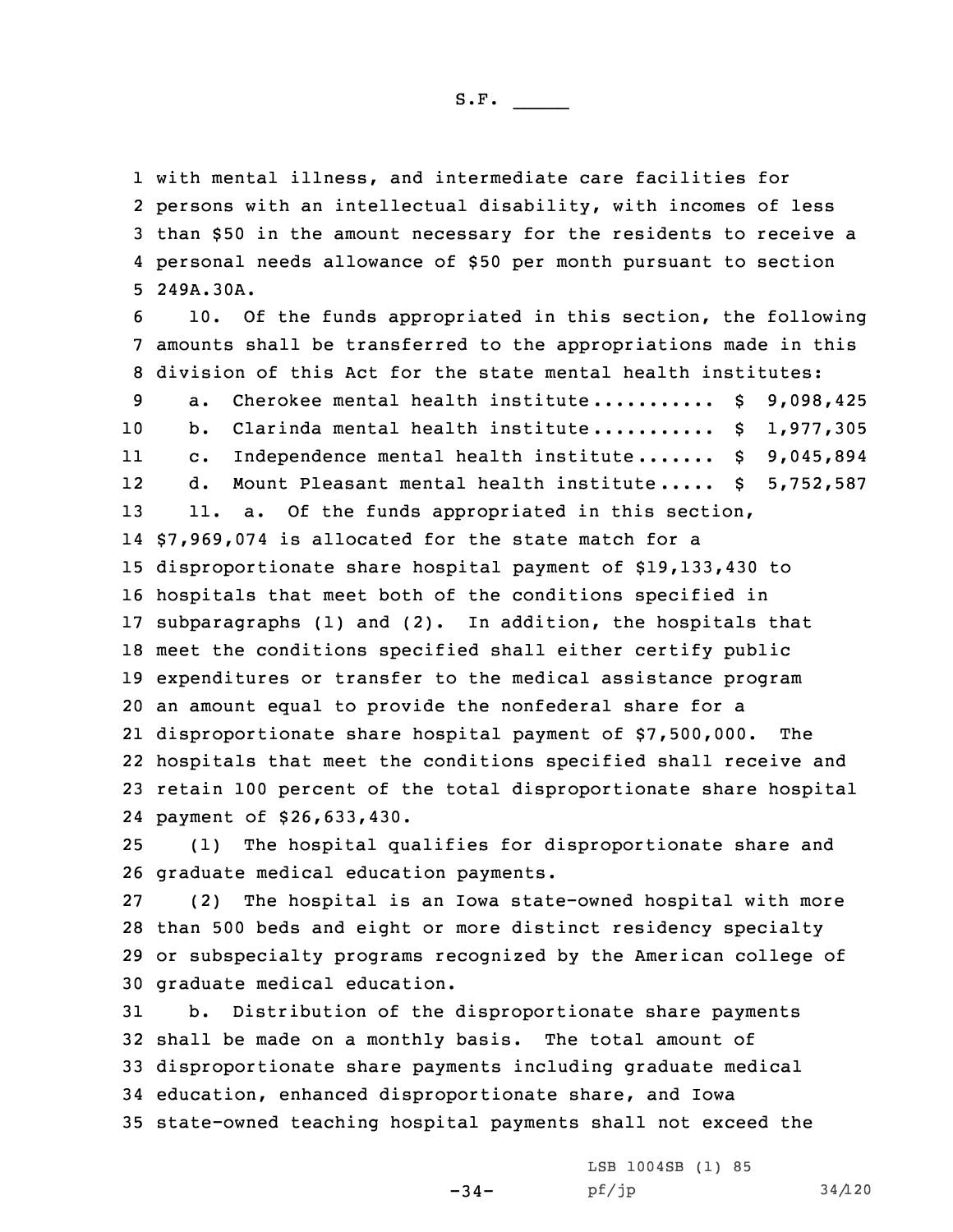amount of the state's allotment under Pub. L. No. 102-234. In addition, the total amount of all disproportionate share payments shall not exceed the hospital-specific disproportionate share limits under Pub. L. No. 103-66.

 12. The university of Iowa hospitals and clinics shall either certify public expenditures or transfer to the appropriations made in this division of this Act for medical assistance an amount equal to provide the nonfederal share for increased medical assistance payments for inpatient and outpatient hospital services of \$9,900,000. The university of Iowa hospitals and clinics shall receive and retain 100 percent of the total increase in medical assistance payments.

13 13. Of the funds appropriated in this section, up to 14 \$11,921,225 may be transferred to the IowaCare account created 15 in section 249J.24.

 14. Of the funds appropriated in this section, \$200,000 shall be used for the Iowa chronic care consortium pursuant to 2003 Iowa Acts, chapter 112, section 12, as amended by 2003 Iowa Acts, chapter 179, sections 166 and 167.

 15. One hundred percent of the nonfederal share of payments to area education agencies that are medical assistance providers for medical assistance-covered services provided to medical assistance-covered children, shall be made from the appropriation made in this section.

 16. Any new or renewed contract entered into by the department with <sup>a</sup> third party to administer behavioral health services under the medical assistance program shall provide that any interest earned on payments from the state during the state fiscal year shall be remitted to the department and treated as recoveries to offset the costs of the medical assistance program.

 17. The department shall continue to implement the provisions in 2007 Iowa Acts, chapter 218, section 124 and section 126, as amended by 2008 Iowa Acts, chapter 1188, section 55, relating to eligibility for certain persons with

 $-35-$ 

LSB 1004SB (1) 85 pf/jp 35/120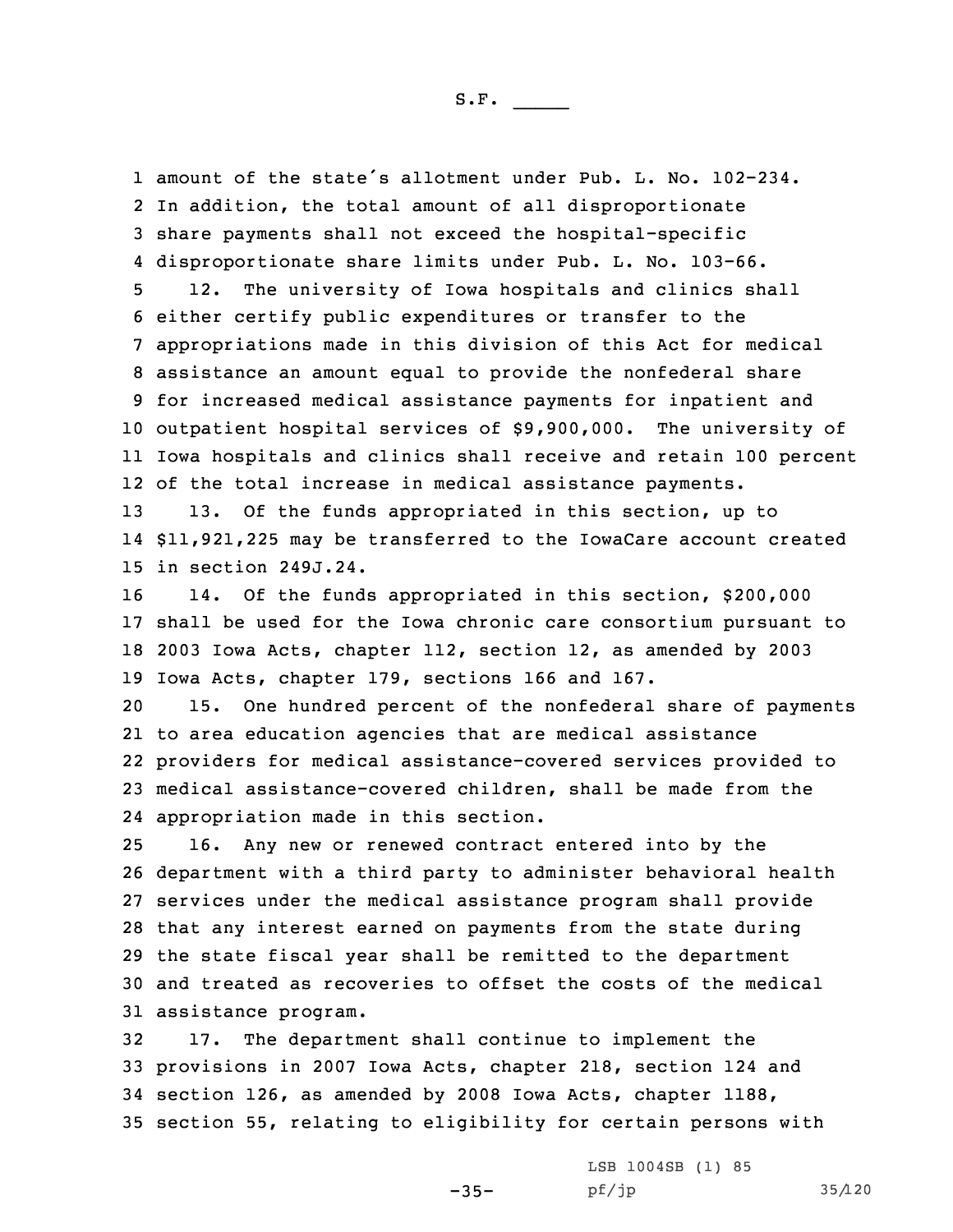1 disabilities under the medical assistance program in accordance 2 with the federal Family Opportunity Act.

 18. <sup>A</sup> portion of the funds appropriated in this section may be transferred to the appropriation in this division of this Act for medical contracts to be used for administrative activities associated with the money follows the person demonstration project.

 19. Of the funds appropriated in this section, \$349,011 shall be used for the administration of the health insurance premium payment program, including salaries, support, maintenance, and miscellaneous purposes.

12 20. a. The department shall implement the following cost 13 containment strategies for the medical assistance program and 14 shall adopt emergency rules for such implementation:

 (1) Notwithstanding any provision of law to the contrary, the department shall integrate medical assistance program habilitation services into the Iowa plan contract for the fiscal year beginning July 1, 2013.

19 (2) The department shall require prior authorization for 20 provision of any home health services for adults in excess of 21 one hundred visits per year.

22 (3) The department shall prohibit coverage for elective, 23 nonmedically necessary cesarean sections.

24 (4) The department shall require prior authorization based 25 on specified criteria before providing reimbursement for 26 hospital swing bed placements and continued stays.

27 (5) The department shall align payment methodologies and 28 rates between medical and nonmedical transportation services 29 through the transportation brokerage provider.

 (6) The department shall require that all fees for employee records checks shall be paid by the medical assistance home and community-based waiver services consumer-directed attendant care or consumer choices option provider, with the exception of one initial state records check per employee which shall be paid by the Iowa Medicaid enterprise.

-36-

LSB 1004SB (1) 85 pf/jp 36/120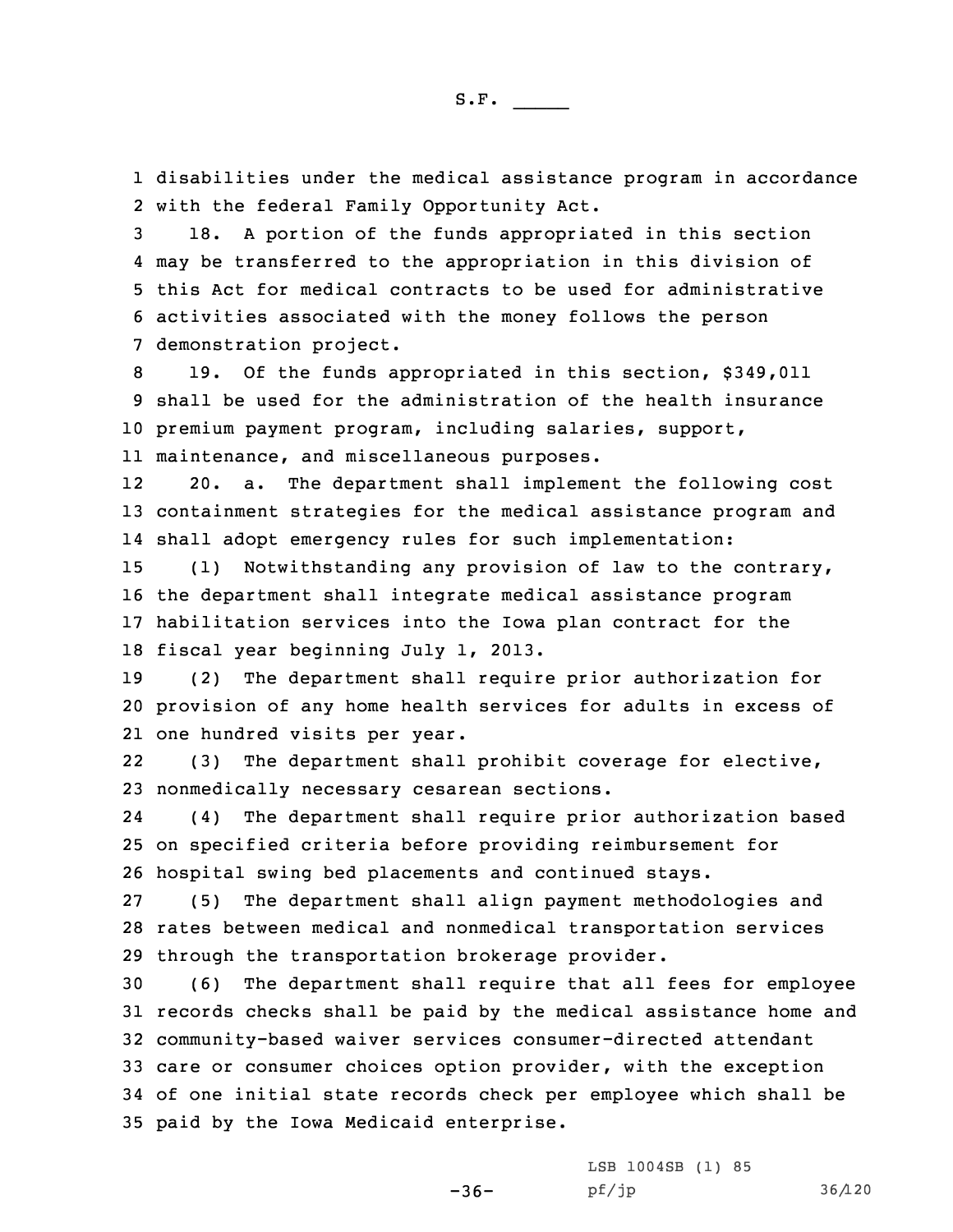1 (7) The department shall require transition of the provision by individual providers of personal care under the consumer-directed attendant care option to agency-provided personal care services and shall retain the consumer choice option for those individuals able and desiring to self-direct services.

 (8) The department shall require that persons with an intellectual disability receiving services under the medical assistance program receive <sup>a</sup> functional assessment utilizing the supports intensity scale tool. The department shall contract with an independent entity to perform the functional assessments. The department shall implement <sup>a</sup> tiered resource allocation methodology for service plans under the medical assistance home and community-based services waiver for persons with an intellectual disability.

16 (9) The department shall develop <sup>a</sup> new reimbursement 17 methodology for medical assistance targeted case management 18 that applies appropriate cost limits.

 (10) The department shall implement an integrated health home approach under the medical assistance program for persons with chronic mental illness. The approach shall integrate the functions of medical assistance targeted case management.

23 (11) The department shall expand the categories of diabetic 24 supplies for which <sup>a</sup> rebate may be received.

 (12) The department shall limit authorizations for institutional-based care to 30 days for members following discharge from <sup>a</sup> hospital if the member previously lived in <sup>a</sup> community-based setting.

29 b. The department shall not implement the cost containment 30 strategy to require <sup>a</sup> primary care referral for the provision 31 of chiropractic services.

 c. The department may increase the amounts allocated for salaries, support, maintenance, and miscellaneous purposes associated with the medical assistance program, as necessary, to implement the cost containment strategies. The department

-37-

LSB 1004SB (1) 85 pf/jp 37/120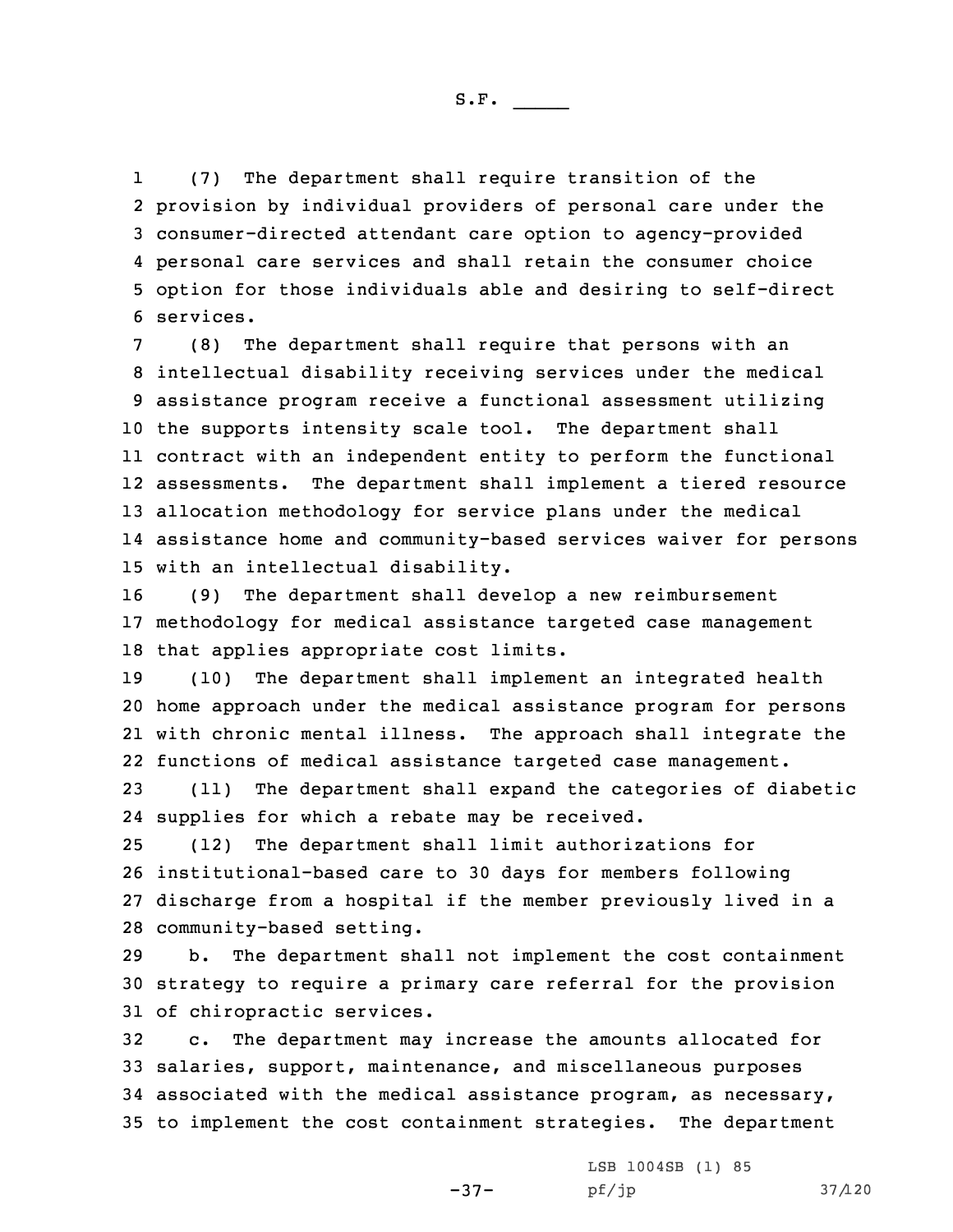1 shall report any such increase to the legislative services 2 agency and the department of management.

 d. If the savings to the medical assistance program exceed the cost for the fiscal year, the department may transfer any savings generated for the fiscal year due to medical assistance program cost containment efforts to the appropriation made in this division of this Act for medical contracts or general administration to defray the increased contract costs associated with implementing such efforts.

 e. The department shall report the implementation of any cost containment strategies under this subsection to the individuals specified in this division of this Act for submission of reports on <sup>a</sup> quarterly basis.

14 21. Notwithstanding any provision of law to the contrary, the department of human services shall continue implementation of the amended section 1915(b) waiver and Iowa plan contract for inclusion of remedial services under the Iowa plan contract for the fiscal year beginning July 1, 2013.

 22. Of the funds appropriated in this section, \$7,041,689 shall be used to implement reductions in the waiting lists of all medical assistance home and community-based services 22 waivers.

 23. a. Of the funds appropriated in this section, \$900,000 shall be used to implement the children's mental health home project proposed by the department of human services and reported to the general assembly's mental health and disability services study committee in December 2011. Of this amount, up to \$50,000 may be transferred by the department to the appropriation made in this division of this Act to the department for the same fiscal year for general administration to be used for associated administrative expenses and for not more than one full-time equivalent position, in addition to those authorized for the same fiscal year, to be assigned to implementing the project.

35 b. Of the funds appropriated in this section, up to \$400,000

 $-38-$ 

LSB 1004SB (1) 85 pf/jp 38/120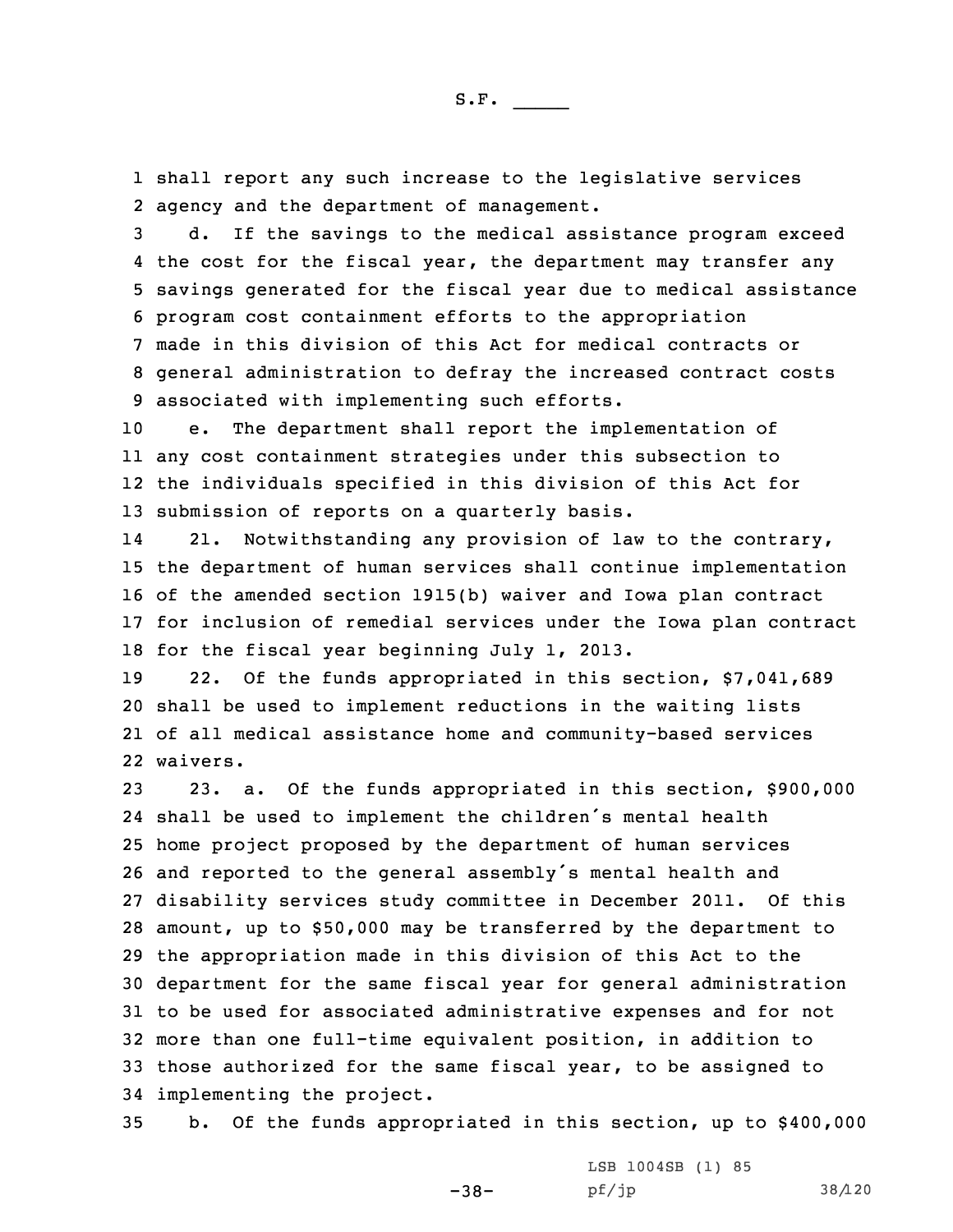may be transferred by the department to the appropriation made to the department in this division of this Act for the same fiscal year for general administration to support the redesign of mental health and disability services and the state balancing incentive payments program planning and implementation activities. The funds may be used for contracts or for personnel in addition to the amounts appropriated for and the positions authorized for general administration for the same fiscal year.

 c. Of the funds appropriated in this section, up to \$3,000,000 may be transferred by the department to the appropriations made to the department in this division of this Act for the same fiscal year for general administration or medical contracts to be used to support the development and implementation of standardized assessment tools for persons with mental illness, an intellectual disability, <sup>a</sup> developmental disability, or <sup>a</sup> brain injury.

 d. For the fiscal year beginning July 1, 2013, and ending June 30, 2014, the replacement generation tax revenues required to be deposited in the property tax relief fund pursuant to section 437A.8, subsection 4, paragraph "d", and section 437A.15, subsection 3, paragraph "f", shall instead be credited to and supplement the appropriation made in this section and used for the allocations made in this subsection.

 24. Of the funds appropriated in this section, \$250,000 shall be used for lodging expenses associated with patient care provided at the university of Iowa hospitals and clinics under chapter 249J. The department of human services shall establish the maximum number of overnight stays and the maximum rate reimbursed for overnight lodging, which may be based on the state employee rate established by the department of administrative services. The funds allocated in this subsection shall not be used as nonfederal share matching 34 funds.

35 Sec. 12. MEDICAL CONTRACTS. There is appropriated from the

 $-39-$ 

LSB 1004SB (1) 85 pf/jp 39/120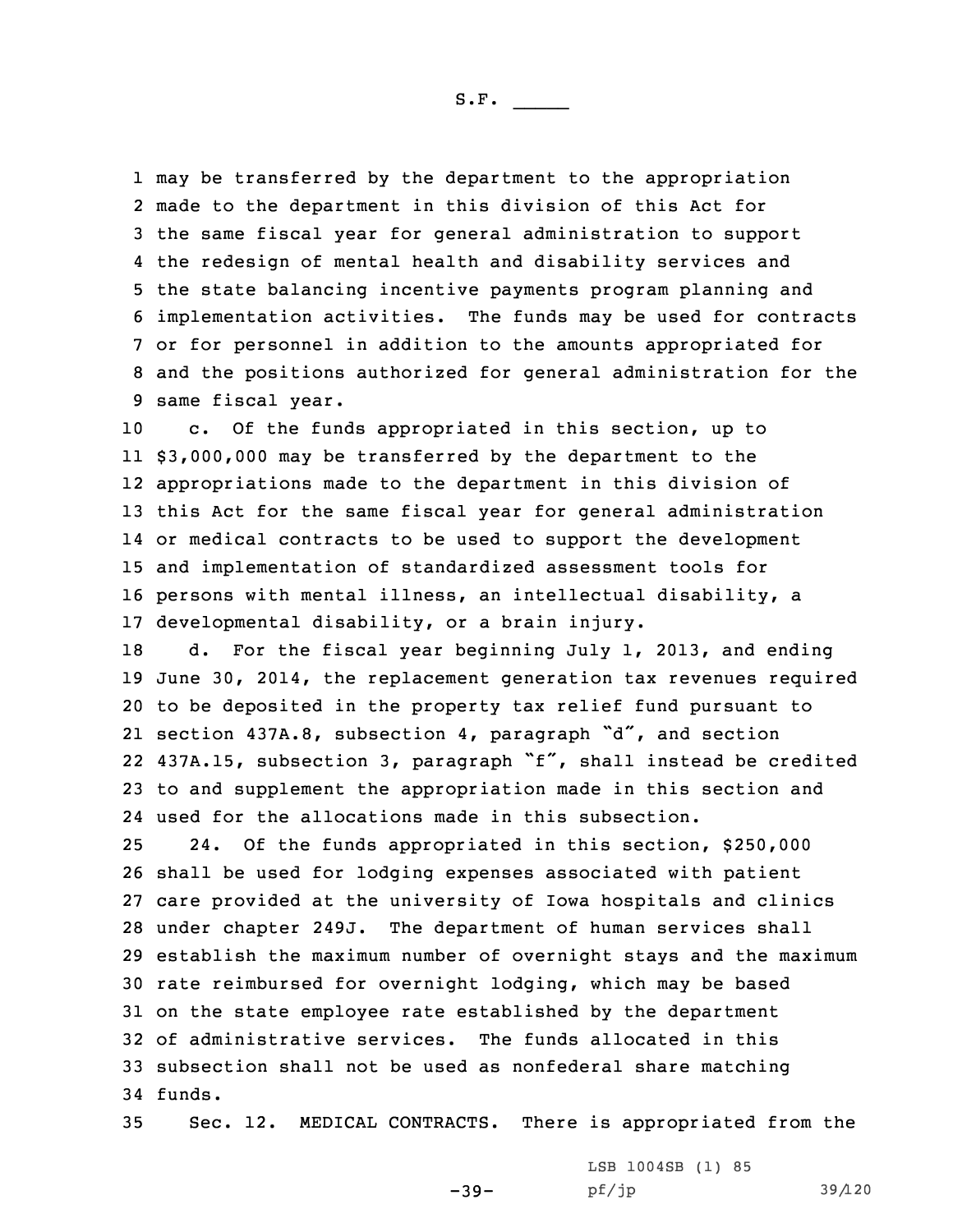general fund of the state to the department of human services for the fiscal year beginning July 1, 2013, and ending June 30, 2014, the following amount, or so much thereof as is necessary, to be used for the purpose designated:

5 For medical contracts:

6 .................................................. \$ 13,691,569

 1. The department of inspections and appeals shall provide all state matching funds for survey and certification activities performed by the department of inspections and appeals. The department of human services is solely responsible for distributing the federal matching funds for such activities.

13 2. Of the funds appropriated in this section, \$50,000 shall be used for continuation of home and community-based services waiver quality assurance programs, including the review and streamlining of processes and policies related to oversight and quality management to meet state and federal requirements. 3. Of the amount appropriated in this section, up to \$200,000 may be transferred to the appropriation for general administration in this division of this Act to be used for additional full-time equivalent positions in the development of key health initiatives such as cost containment, development and oversight of managed care programs, and development of

24 health strategies targeted toward improved quality and reduced 25 costs in the Medicaid program.

26 4. Of the funds appropriated in this section, \$64,398 shall 27 be used for provision of the IowaCare program nurse helpline 28 for the expansion population as provided in section 249J.6.

29 5. Of the funds appropriated in this section, \$80,000 shall 30 be used for costs related to audits, performance evaluations, 31 and studies required pursuant to chapter 249J.

 6. Of the funds appropriated in this section, \$194,654 shall be used for administrative costs associated with chapter 249J. 7. Of the funds appropriated in this section, \$1,000,000 shall be used for planning and development, in cooperation with

 $-40-$ 

LSB 1004SB (1) 85  $pf/jp$  40/120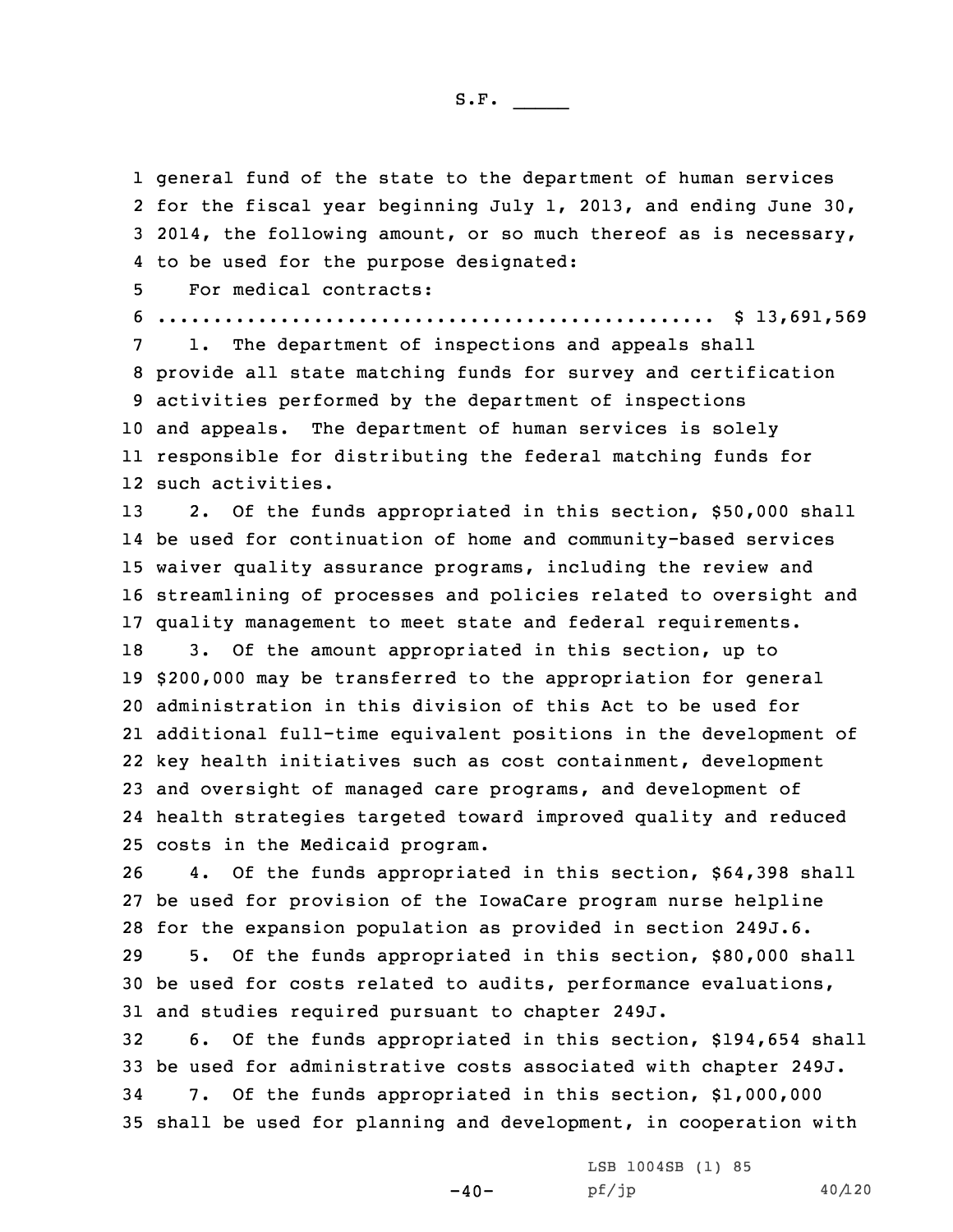1 the department of public health, of <sup>a</sup> phased-in program to 2 provide <sup>a</sup> dental home for children in accordance with section 3 249J.14.

4 8. Of the funds appropriated in this section, \$270,000 shall be used for payment to the publicly owned acute care teaching hospital located in <sup>a</sup> county with <sup>a</sup> population of over 350,000 that is <sup>a</sup> participating provider pursuant to chapter 249J. Disbursements under this subsection shall be made monthly. The hospital shall submit <sup>a</sup> report following the close of the fiscal year regarding use of the funds allocated in this subsection to the persons specified in this Act to receive 12 reports.

13 9. Of the funds appropriated in this section, \$100,000 shall 14 be used for continuation of an accountable care organization 15 pilot project.

 10. Of the funds appropriated in this section, \$75,000 shall be used for continued implementation of <sup>a</sup> uniform cost report. 18 11. Of the funds appropriated in this section, \$3,300,000 shall be used for the autism support program created in chapter 225D, as enacted in this Act.

21Sec. 13. STATE SUPPLEMENTARY ASSISTANCE.

22 1. There is appropriated from the general fund of the state to the department of human services for the fiscal year beginning July 1, 2013, and ending June 30, 2014, the following amount, or so much thereof as is necessary, to be used for the purpose designated:

27 For the state supplementary assistance program: 28 .................................................. \$ 16,512,174

 2. The department shall increase the personal needs allowance for residents of residential care facilities by the same percentage and at the same time as federal supplemental security income and federal social security benefits are increased due to <sup>a</sup> recognized increase in the cost of living. The department may adopt emergency rules to implement this subsection.

 $-41-$ 

LSB 1004SB (1) 85  $pf/jp$  41/120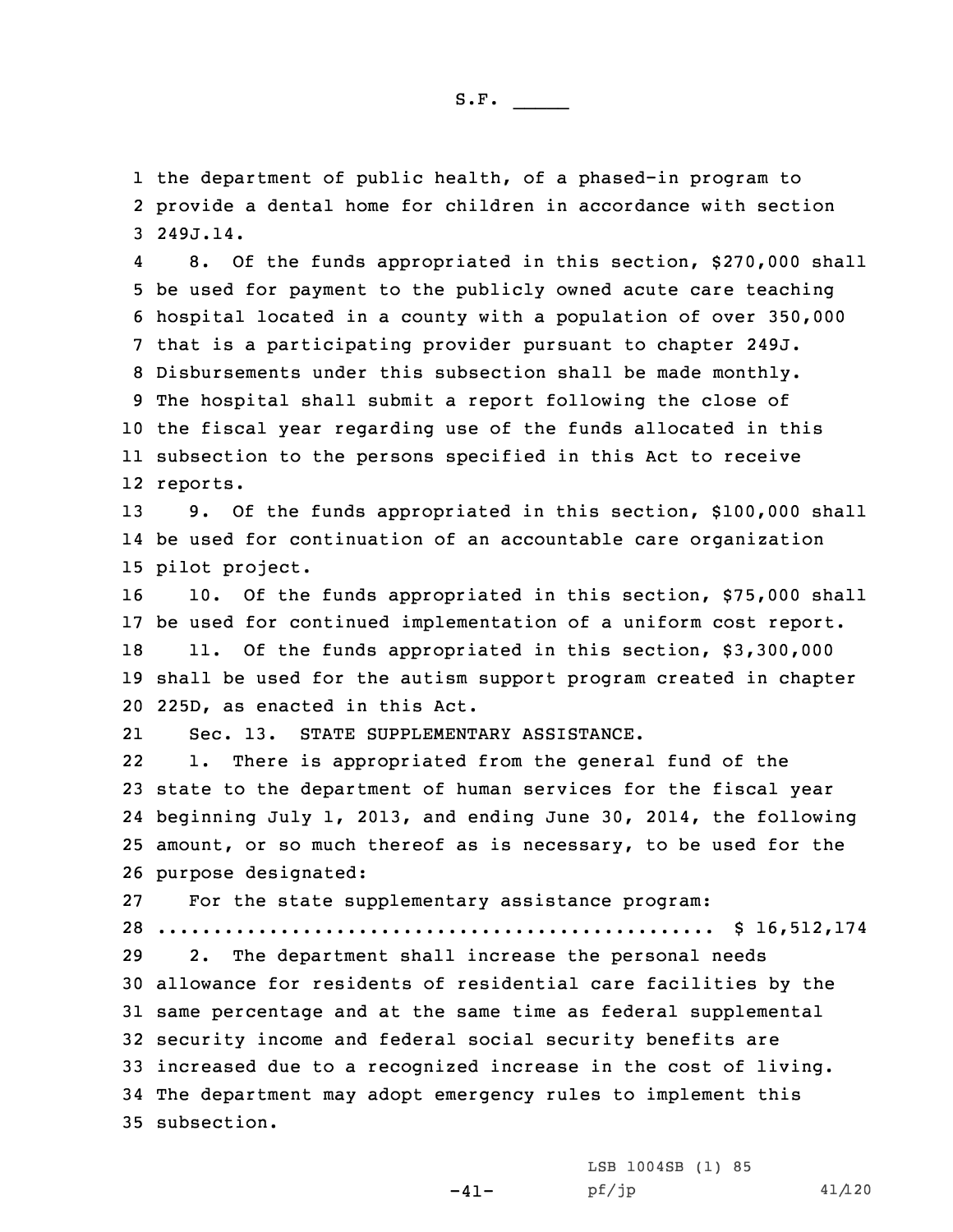1 3. If during the fiscal year beginning July 1, 2013, the department projects that state supplementary assistance expenditures for <sup>a</sup> calendar year will not meet the federal pass-through requirement specified in Tit. XVI of the federal Social Security Act, section 1618, as codified in 42 U.S.C. § 1382g, the department may take actions including but not limited to increasing the personal needs allowance for residential care facility residents and making programmatic adjustments or upward adjustments of the residential care facility or in-home health-related care reimbursement rates prescribed in this division of this Act to ensure that federal requirements are met. In addition, the department may make other programmatic and rate adjustments necessary to remain within the amount appropriated in this section while ensuring compliance with federal requirements. The department may adopt emergency rules to implement the provisions of this subsection. Sec. 14. CHILDREN'S HEALTH INSURANCE PROGRAM.

18 1. There is appropriated from the general fund of the state to the department of human services for the fiscal year beginning July 1, 2013, and ending June 30, 2014, the following amount, or so much thereof as is necessary, to be used for the purpose designated:

 For maintenance of the healthy and well kids in Iowa (hawk-i) program pursuant to chapter 514I, including supplemental dental services, for receipt of federal financial participation under Tit. XXI of the federal Social Security Act, which creates the children's health insurance program:

28 .................................................. \$ 36,806,102

29 2. Of the funds appropriated in this section, \$141,450 is 30 allocated for continuation of the contract for outreach with 31 the department of public health.

 Sec. 15. CHILD CARE ASSISTANCE. There is appropriated from the general fund of the state to the department of human services for the fiscal year beginning July 1, 2013, and ending June 30, 2014, the following amount, or so much thereof as is

-42-

LSB 1004SB (1) 85 pf/jp 42/120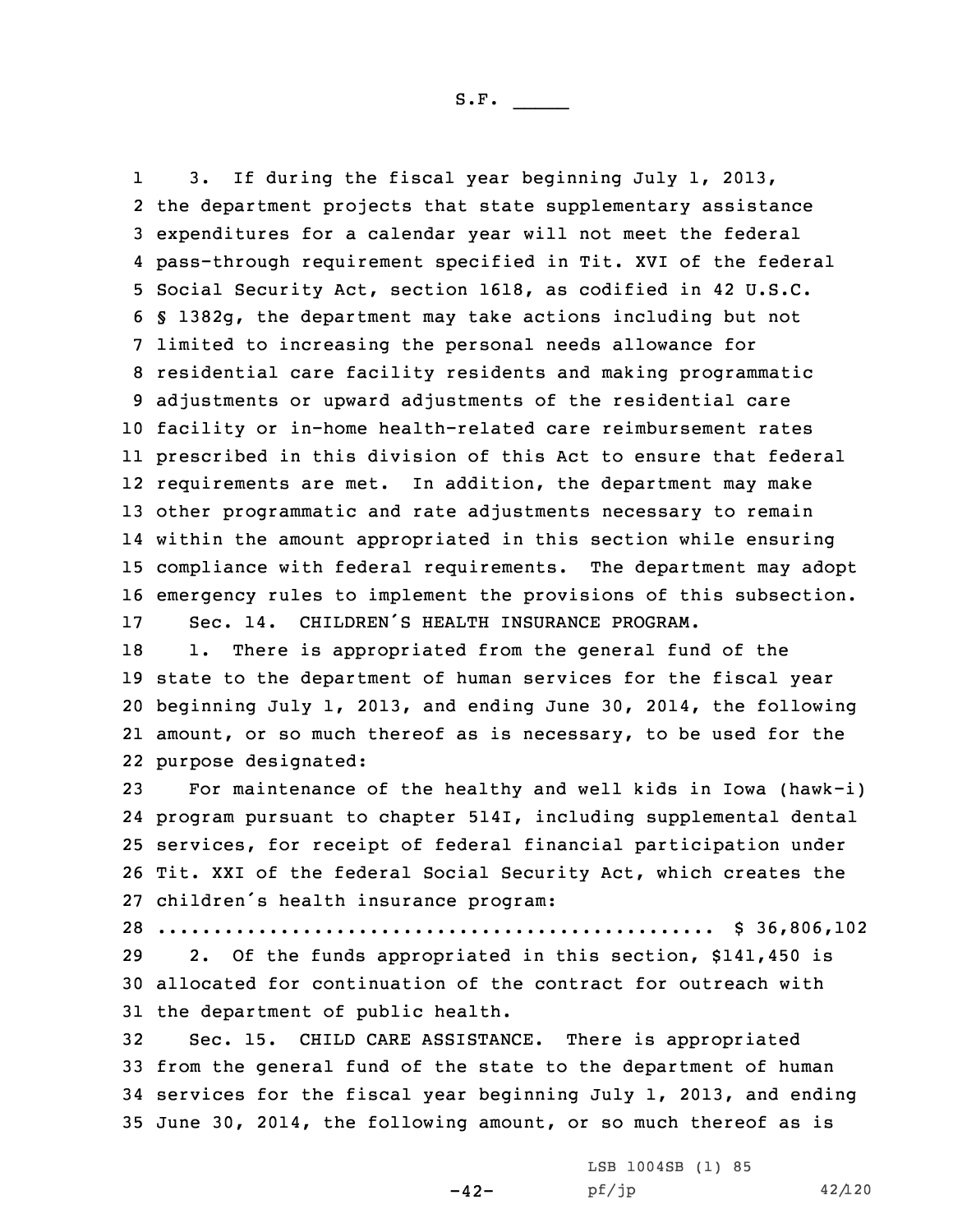1 necessary, to be used for the purpose designated:

2For child care programs:

3 .................................................. \$ 72,931,661

4 1. Of the funds appropriated in this section, \$71,427,056 5 shall be used for state child care assistance in accordance 6 with section 237A.13.

 2. Nothing in this section shall be construed or is intended as or shall imply <sup>a</sup> grant of entitlement for services to persons who are eligible for assistance due to an income level consistent with the waiting list requirements of section 237A.13. Any state obligation to provide services pursuant to this section is limited to the extent of the funds appropriated in this section.

14 3. Of the funds appropriated in this section, \$432,453 is allocated for the statewide program for child care resource and referral services under section 237A.26. A list of the registered and licensed child care facilities operating in the area served by <sup>a</sup> child care resource and referral service shall be made available to the families receiving state child care assistance in that area.

21 4. Of the funds appropriated in this section, \$936,974 22 is allocated for child care quality improvement initiatives 23 including but not limited to the voluntary quality rating 24 system in accordance with section 237A.30.

 5. Of the funds appropriated in this section, \$135,178 shall be used for the cost of <sup>a</sup> child care provider conducting <sup>a</sup> federally-required national criminal history check of <sup>a</sup> person's fingerprints through the United States department of justice, federal bureau of investigation.

 6. The department shall change the standard period for redetermining the eligibility of <sup>a</sup> state child care assistance program participant to 12 months and increase the income eligibility for employed families under the program to 148 percent of the federal poverty level, in accordance with the amendments in this Act to section 237A.13.

> -43- LSB 1004SB (1) 85 pf/jp 43/120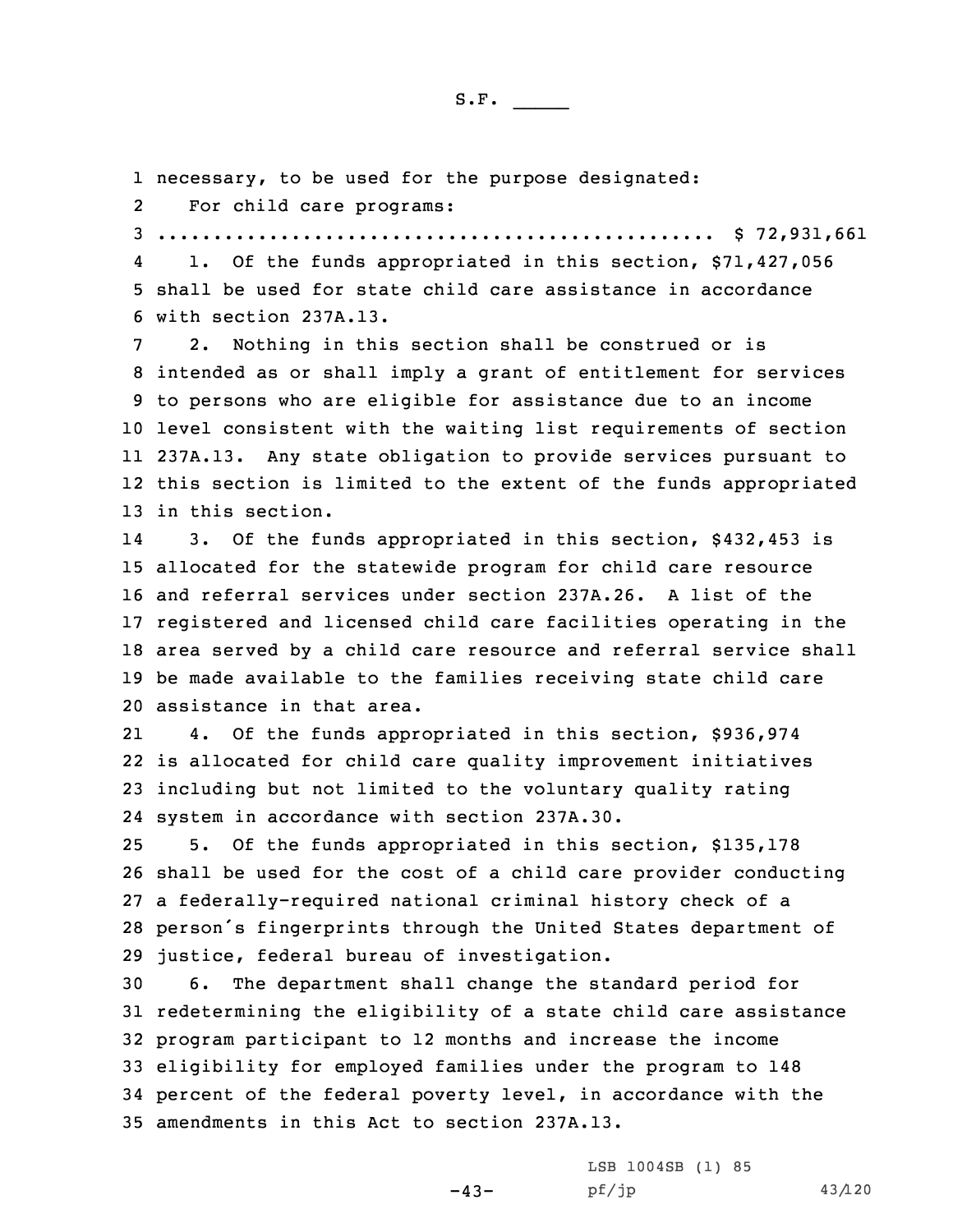1 7. The department may use any of the funds appropriated in this section as <sup>a</sup> match to obtain federal funds for use in expanding child care assistance and related programs. For the purpose of expenditures of state and federal child care funding, funds shall be considered obligated at the time expenditures are projected or are allocated to the department's service areas. Projections shall be based on current and projected caseload growth, current and projected provider rates, staffing requirements for eligibility determination and management of program requirements including data systems management, staffing requirements for administration of the program, contractual and grant obligations and any transfers to other state agencies, and obligations for decategorization or innovation projects.

 8. <sup>A</sup> portion of the state match for the federal child care and development block grant shall be provided as necessary to meet federal matching funds requirements through the state general fund appropriation made for child development grants and other programs for at-risk children in section 279.51. 9. If <sup>a</sup> uniform reduction ordered by the governor under section 8.31 or other operation of law, transfer, or federal funding reduction reduces the appropriation made in this section for the fiscal year, the percentage reduction in the amount paid out to or on behalf of the families participating in the state child care assistance program shall be equal to or less than the percentage reduction made for any other purpose payable from the appropriation made in this section and the federal funding relating to it. The percentage reduction to the other allocations made in this section shall be the same as the uniform reduction ordered by the governor or the percentage change of the federal funding reduction, as applicable. If there is an unanticipated increase in federal funding provided for state child care assistance, the entire amount of the increase shall be used for state child care assistance payments. If the appropriations made for purposes of the

 $-44-$ 

LSB 1004SB (1) 85  $pf/jp$  44/120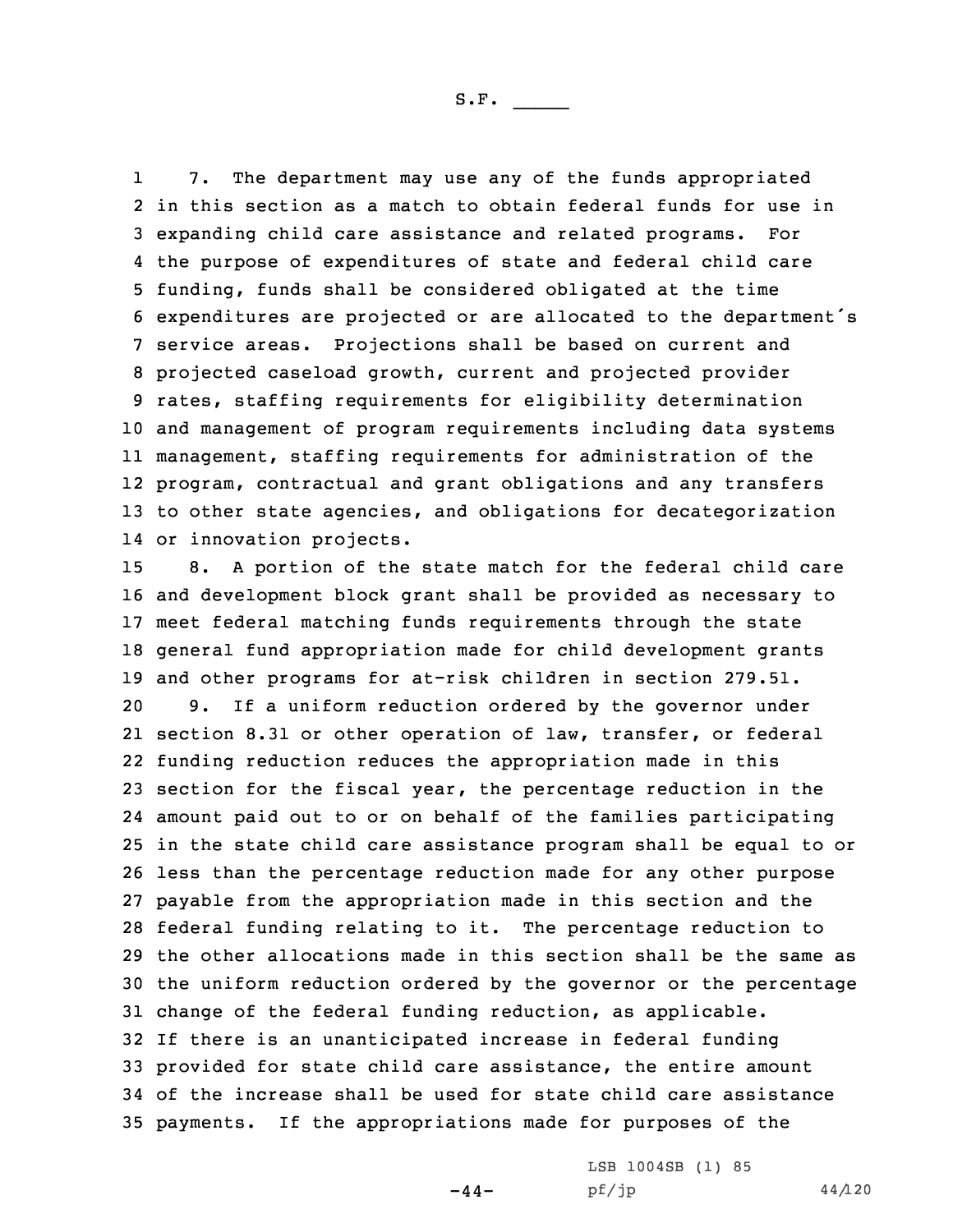state child care assistance program for the fiscal year are determined to be insufficient, it is the intent of the general assembly to appropriate sufficient funding for the fiscal year in order to avoid establishment of waiting list requirements. 10. Notwithstanding section 8.33, moneys advanced for purposes of the programs developed by early childhood Iowa areas, advanced for purposes of wraparound child care, or received from the federal appropriations made for the purposes of this section that remain unencumbered or unobligated at the close of the fiscal year shall not revert to any fund but shall remain available for expenditure for the purposes designated until the close of the succeeding fiscal year. 13 Sec. 16. JUVENILE INSTITUTIONS. There is appropriated from the general fund of the state to the department of human services for the fiscal year beginning July 1, 2013, and ending June 30, 2014, the following amounts, or so much thereof as is necessary, to be used for the purposes designated: 18 1. For operation of the Iowa juvenile home at Toledo and for salaries, support, maintenance, and miscellaneous purposes, and for not more than the following full-time equivalent positions: .................................................. \$ 8,859,355 ............................................... FTEs 114.00 2. For operation of the state training school at Eldora and for salaries, support, maintenance, and miscellaneous purposes, and for not more than the following full-time equivalent positions: .................................................. \$ 11,256,969 ............................................... FTEs 164.30 Of the funds appropriated in this subsection, \$91,150 shall be used for distribution to licensed classroom teachers at this and other institutions under the control of the department of human services based upon the average student yearly enrollment at each institution as determined by the department. 3. <sup>A</sup> portion of the moneys appropriated in this section shall be used by the state training school and by the Iowa

 $-45-$ 

LSB 1004SB (1) 85 pf/jp 45/120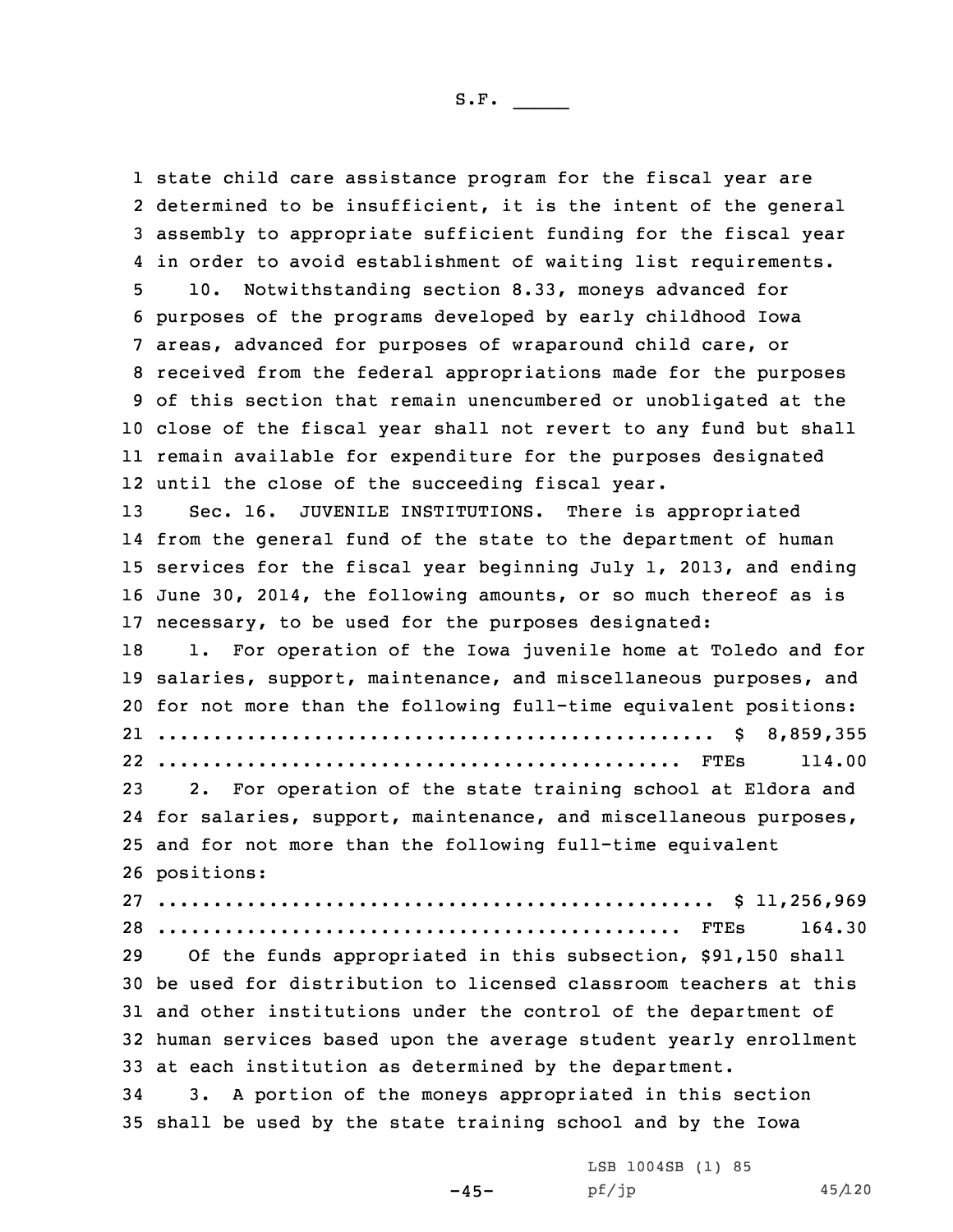1 juvenile home for grants for adolescent pregnancy prevention 2 activities at the institutions in the fiscal year beginning 3 July 1, 2013.

4Sec. 17. CHILD AND FAMILY SERVICES.

 1. There is appropriated from the general fund of the state to the department of human services for the fiscal year beginning July 1, 2013, and ending June 30, 2014, the following amount, or so much thereof as is necessary, to be used for the purpose designated:

10 For child and family services:

11 .................................................. \$ 93,188,770

12 2. In order to address <sup>a</sup> reduction of \$5,200,000 from the amount allocated under the appropriation made for the purposes of this section in prior years for purposes of juvenile delinquent graduated sanction services, up to \$5,200,000 of the amount of federal temporary assistance for needy families block grant funding appropriated in this division of this Act for child and family services shall be made available for purposes of juvenile delinquent graduated sanction services.

 3. The department may transfer funds appropriated in this section as necessary to pay the nonfederal costs of services reimbursed under the medical assistance program, state child care assistance program, or the family investment program which are provided to children who would otherwise receive services paid under the appropriation in this section. The department may transfer funds appropriated in this section to the appropriations made in this division of this Act for general administration and for field operations for resources necessary to implement and operate the services funded in this section. 4. a. Of the funds appropriated in this section, up to \$30,837,098 is allocated as the statewide expenditure target under section 232.143 for group foster care maintenance and services. If the department projects that such expenditures for the fiscal year will be less than the target amount allocated in this lettered paragraph, the department may

 $-46-$ 

LSB 1004SB (1) 85 pf/jp 46/120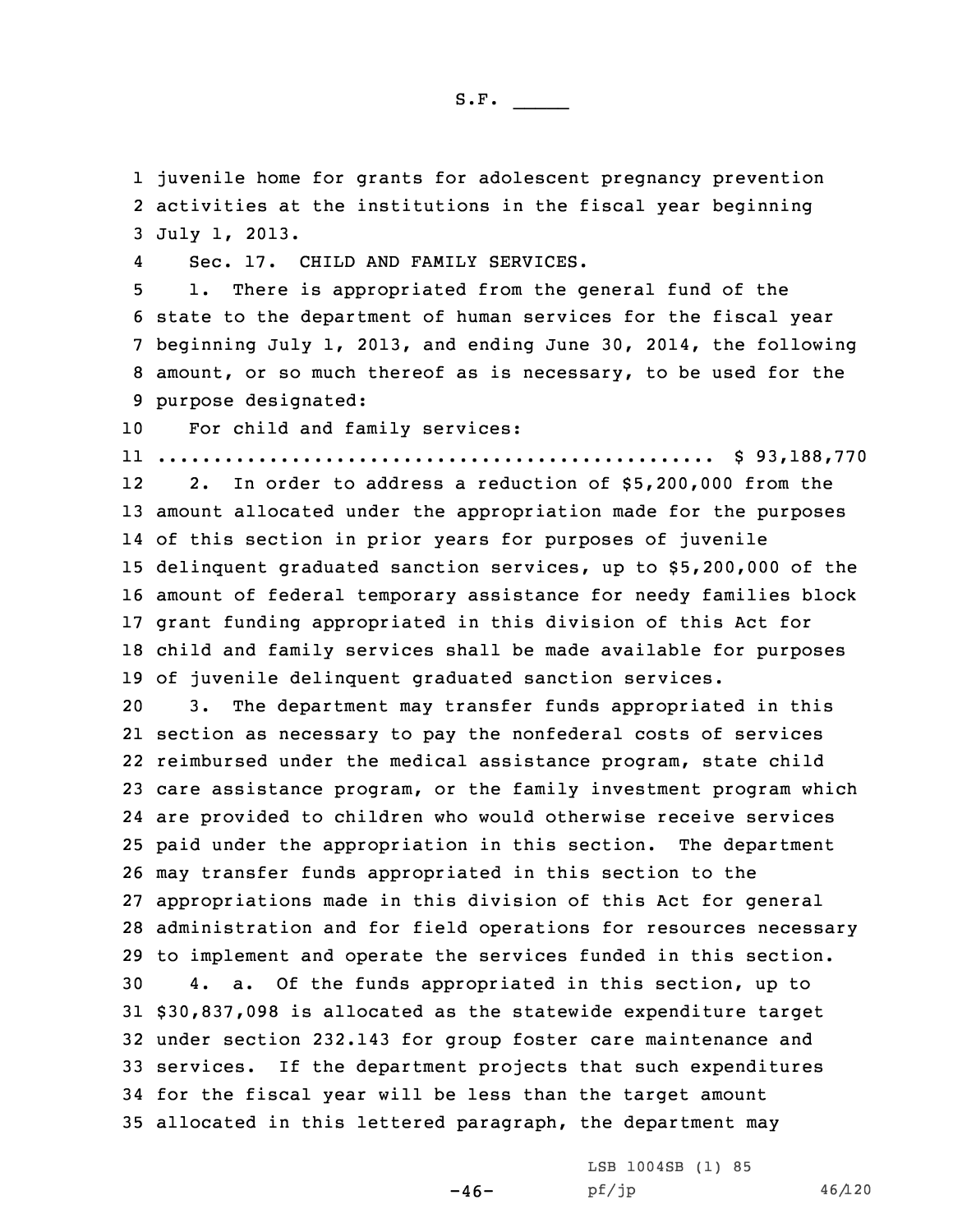1 reallocate the excess to provide additional funding for shelter 2 care or the child welfare emergency services addressed with the 3 allocation for shelter care.

4 b. If at any time after September 30, 2013, annualization of <sup>a</sup> service area's current expenditures indicates <sup>a</sup> service area is at risk of exceeding its group foster care expenditure target under section 232.143 by more than 5 percent, the department and juvenile court services shall examine all group foster care placements in that service area in order to identify those which might be appropriate for termination. In addition, any aftercare services believed to be needed for the children whose placements may be terminated shall be identified. The department and juvenile court services shall initiate action to set dispositional review hearings for the placements identified. In such <sup>a</sup> dispositional review hearing, the juvenile court shall determine whether needed aftercare services are available and whether termination of the placement is in the best interest of the child and the community.

 5. In accordance with the provisions of section 232.188, the department shall continue the child welfare and juvenile justice funding initiative during fiscal year 2013-2014. Of the funds appropriated in this section, \$1,717,753 is allocated specifically for expenditure for fiscal year 2013-2014 through the decategorization service funding pools and governance boards established pursuant to section 232.188.

 6. <sup>A</sup> portion of the funds appropriated in this section may be used for emergency family assistance to provide other resources required for <sup>a</sup> family participating in <sup>a</sup> family preservation or reunification project or successor project to stay together or to be reunified.

 7. Notwithstanding section 234.35 or any other provision of law to the contrary, state funding for shelter care and the child welfare emergency services contracting implemented to provide for or prevent the need for shelter care shall be limited to \$6,870,116.

-47-

LSB 1004SB (1) 85  $pf/jp$  47/120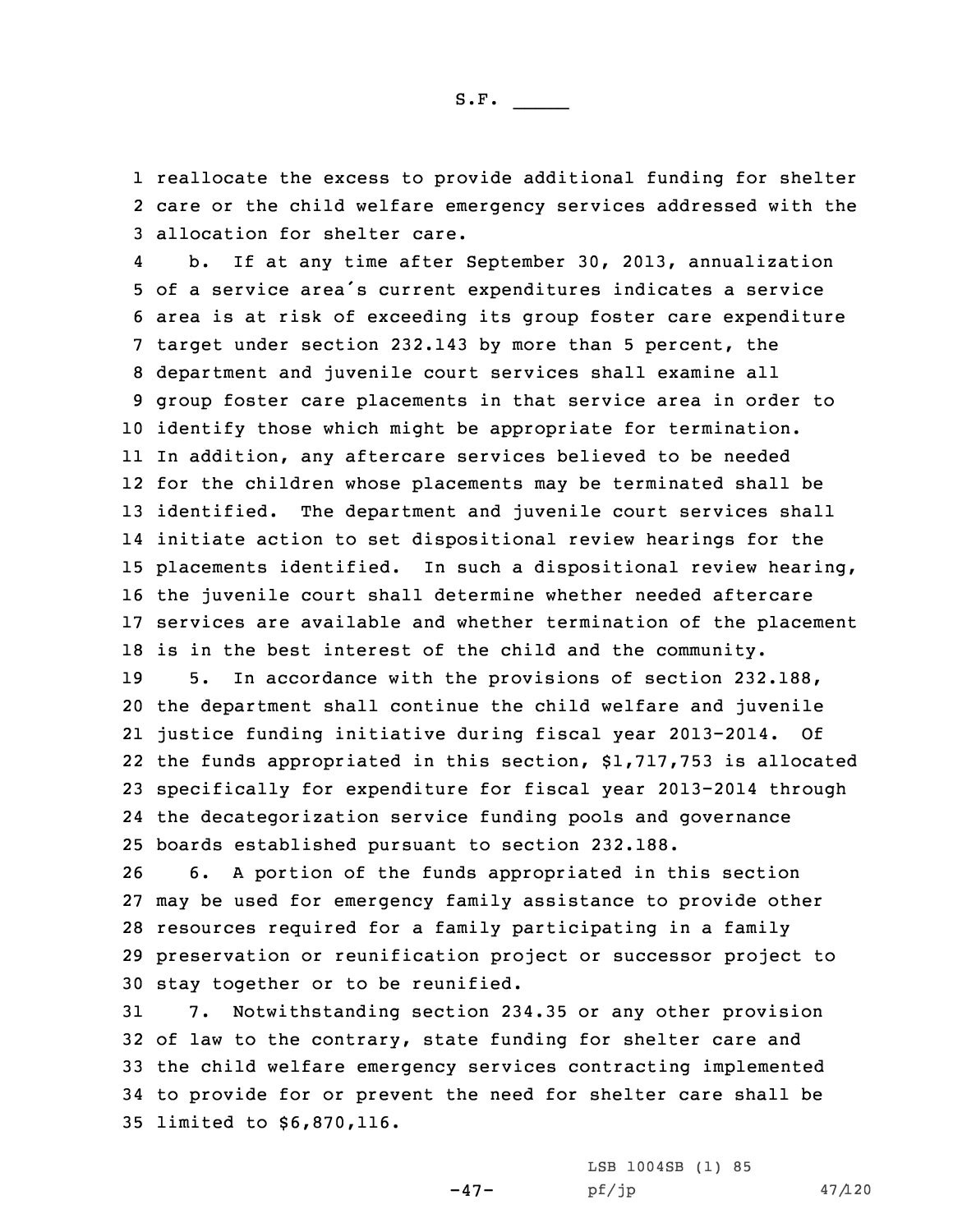1 8. Federal funds received by the state during the fiscal year beginning July 1, 2013, as the result of the expenditure of state funds appropriated during <sup>a</sup> previous state fiscal year for <sup>a</sup> service or activity funded under this section are appropriated to the department to be used as additional funding for services and purposes provided for under this section. Notwithstanding section 8.33, moneys received in accordance with this subsection that remain unencumbered or unobligated at the close of the fiscal year shall not revert to any fund but shall remain available for the purposes designated until the close of the succeeding fiscal year.

12 9. a. Of the funds appropriated in this section, up to \$3,290,000 is allocated for the payment of the expenses of court-ordered services provided to juveniles who are under the supervision of juvenile court services, which expenses are <sup>a</sup> charge upon the state pursuant to section 232.141, subsection 4. Of the amount allocated in this lettered paragraph, up to \$1,556,287 shall be made available to provide school-based supervision of children adjudicated under chapter 232, of which not more than \$15,000 may be used for the purpose of training. <sup>A</sup> portion of the cost of each school-based liaison officer shall be paid by the school district or other funding source as approved by the chief juvenile court officer.

24 b. Of the funds appropriated in this section, up to \$748,985 is allocated for the payment of the expenses of court-ordered services provided to children who are under the supervision of the department, which expenses are <sup>a</sup> charge upon the state pursuant to section 232.141, subsection 4.

 c. Notwithstanding section 232.141 or any other provision of law to the contrary, the amounts allocated in this subsection shall be distributed to the judicial districts as determined by the state court administrator and to the department's service areas as determined by the administrator of the department's division of child and family services. The state court administrator and the division administrator shall

 $-48-$ 

LSB 1004SB (1) 85 pf/jp 48/120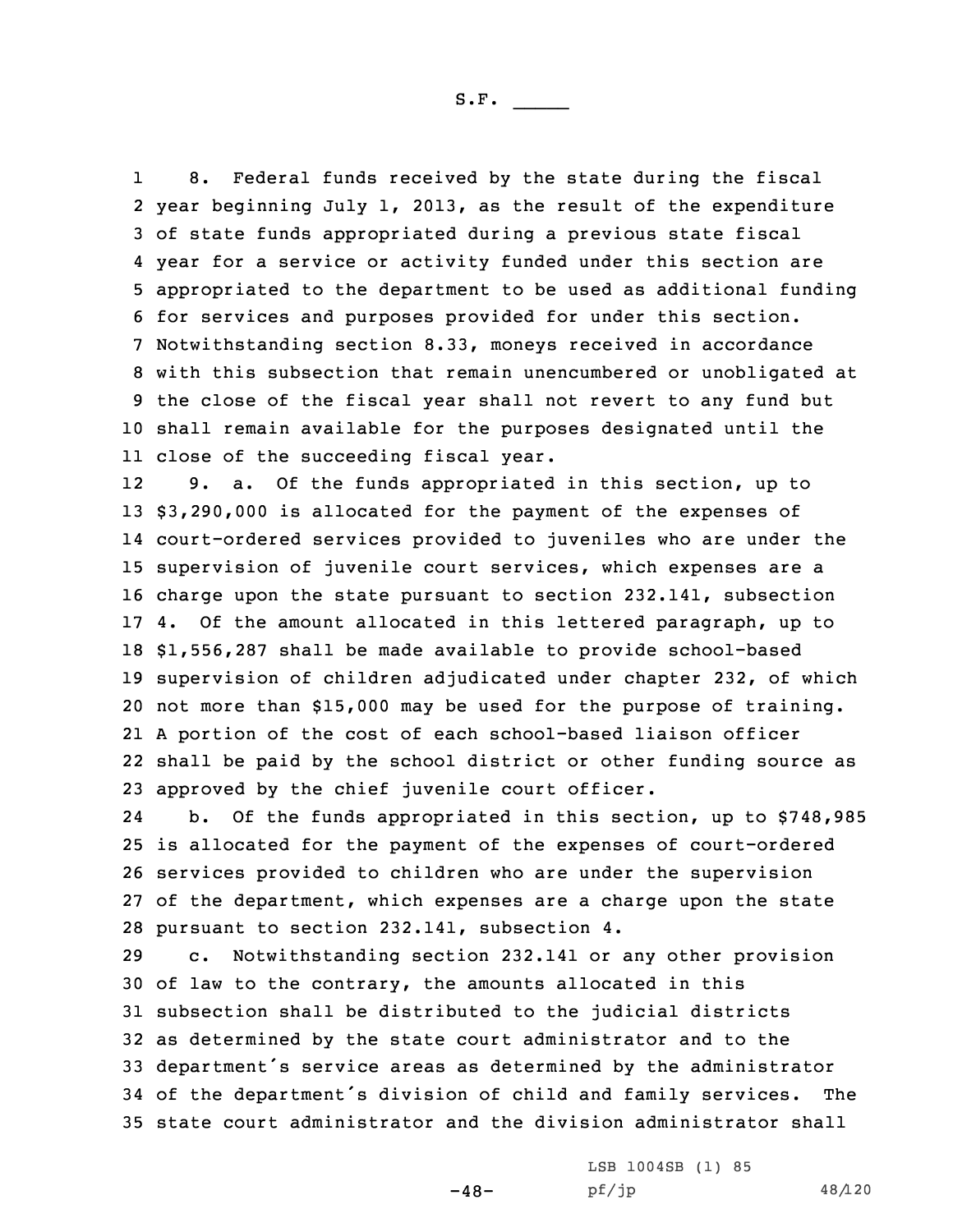1 make the determination of the distribution amounts on or before 2 June 15, 2013.

 d. Notwithstanding chapter 232 or any other provision of law to the contrary, <sup>a</sup> district or juvenile court shall not order any service which is <sup>a</sup> charge upon the state pursuant to section 232.141 if there are insufficient court-ordered services funds available in the district court or departmental service area distribution amounts to pay for the service. The chief juvenile court officer and the departmental service area manager shall encourage use of the funds allocated in this subsection such that there are sufficient funds to pay for all court-related services during the entire year. The chief juvenile court officers and departmental service area managers shall attempt to anticipate potential surpluses and shortfalls in the distribution amounts and shall cooperatively request the state court administrator or division administrator to transfer funds between the judicial districts' or departmental service areas' distribution amounts as prudent.

 e. Notwithstanding any provision of law to the contrary, <sup>a</sup> district or juvenile court shall not order <sup>a</sup> county to pay for any service provided to <sup>a</sup> juvenile pursuant to an order entered under chapter 232 which is <sup>a</sup> charge upon the state under section 232.141, subsection 4.

24 f. Of the funds allocated in this subsection, not more than 25 \$83,000 may be used by the judicial branch for administration 26 of the requirements under this subsection.

 g. Of the funds allocated in this subsection, \$17,000 shall be used by the department of human services to support the interstate commission for juveniles in accordance with the interstate compact for juveniles as provided in section 31 232.173.

 10. Of the funds appropriated in this section, \$9,053,226 is allocated for juvenile delinquent graduated sanctions services. Any state funds saved as <sup>a</sup> result of efforts by juvenile court services to earn federal Tit. IV-E match for juvenile court

 $-49-$ 

LSB 1004SB (1) 85 pf/jp 49/120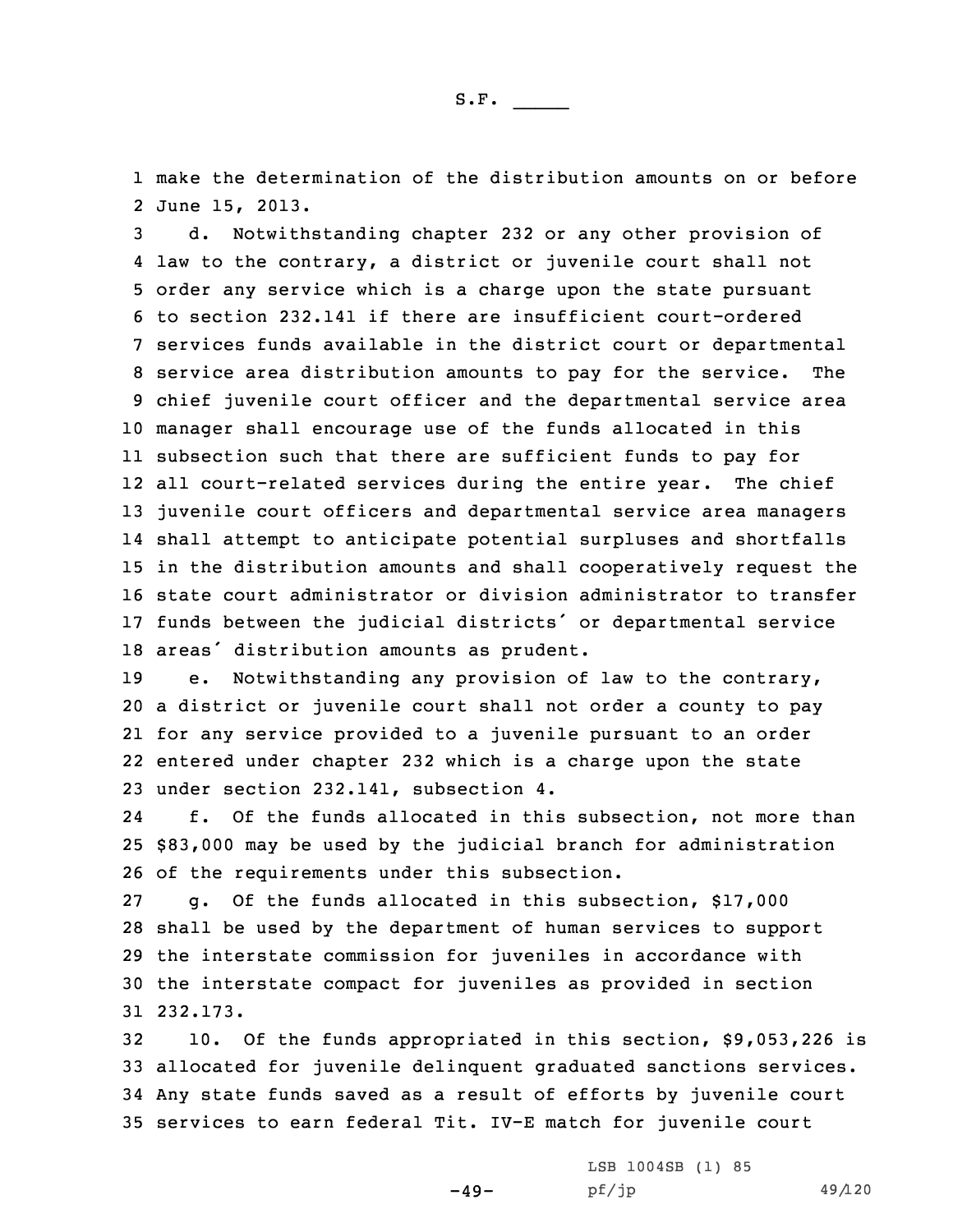1 services administration may be used for the juvenile delinquent 2 graduated sanctions services.

 11. Of the funds appropriated in this section, \$1,933,285 shall be transferred to the department of public health to be used for equalization and renewal of the grants under the child protection center grant program in accordance with section 7 135.118.

 12. If the department receives federal approval to implement <sup>a</sup> waiver under Tit. IV-E of the federal Social Security Act to enable providers to serve children who remain in the children's families and communities, for purposes of eligibility under the medical assistance program, children who participate in the waiver shall be considered to be placed in foster care.

15 13. Of the funds appropriated in this section, \$3,092,375 is 16 allocated for the preparation for adult living program pursuant 17 to section 234.46.

18 14. Of the funds appropriated in this section, \$1,000,000 19 shall be used for juvenile drug courts. The amount allocated 20 in this subsection shall be distributed as follows:

21 To the judicial branch for salaries to assist with the 22 operation of juvenile drug court programs operated in the 23 following jurisdictions:

24 a. Marshall county: .................................................. \$ 99,540 b. Woodbury county: .................................................. \$ 258,804 c. Polk county: .................................................. \$ 430,843 d. The third judicial district: .................................................. \$ 111,274 e. The eighth judicial district: .................................................. \$ 99,539 15. Of the funds appropriated in this section, \$227,337 shall be used for the public purpose of continuing <sup>a</sup> grant to

LSB 1004SB (1) 85

-50-

pf/jp 50/120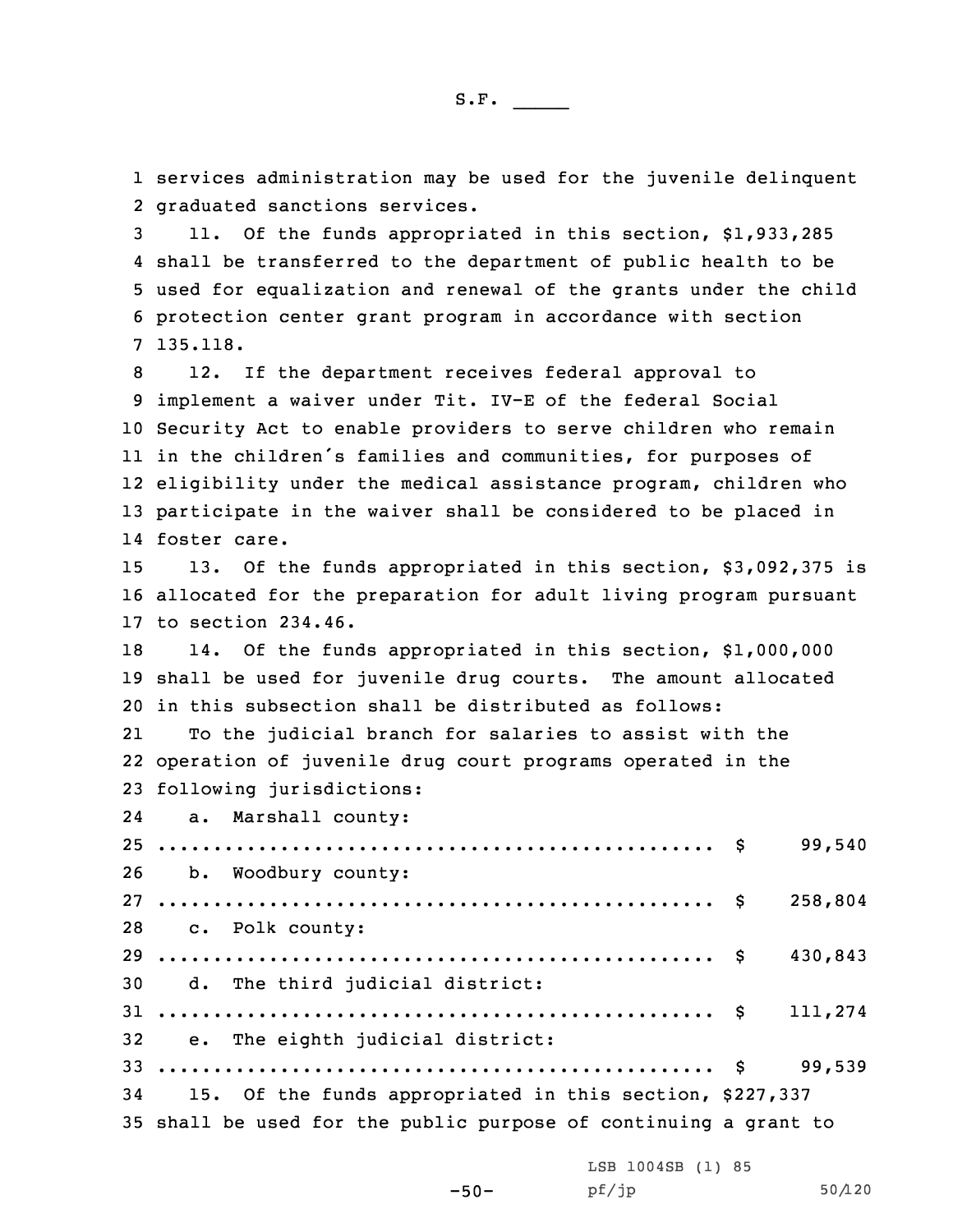<sup>a</sup> nonprofit human services organization providing services to individuals and families in multiple locations in southwest Iowa and Nebraska for support of <sup>a</sup> project providing immediate, sensitive support and forensic interviews, medical exams, needs assessments, and referrals for victims of child abuse and their nonoffending family members.

 16. Of the funds appropriated in this section, \$200,590 is allocated for the foster care youth council approach of providing <sup>a</sup> support network to children placed in foster care. 17. Of the funds appropriated in this section, \$202,000 is allocated for use pursuant to section 235A.1 for continuation of the initiative to address child sexual abuse implemented pursuant to 2007 Iowa Acts, chapter 218, section 18, subsection 14 21.

15 18. Of the funds appropriated in this section, \$630,240 is 16 allocated for the community partnership for child protection 17 sites.

 19. Of the funds appropriated in this section, \$371,250 is allocated for the department's minority youth and family projects under the redesign of the child welfare system. 21 20. Of the funds appropriated in this section, \$1,436,595 is allocated for funding of the community circle of care collaboration for children and youth in northeast Iowa. 24 21. Of the funds appropriated in this section, at least \$147,158 shall be used for the child welfare training academy. 22. Of the funds appropriated in this section, \$25,000 shall be used for the public purpose of continuation of <sup>a</sup> grant to <sup>a</sup> child welfare services provider headquartered in <sup>a</sup> county with <sup>a</sup> population between 205,000 and 215,000 in the latest certified federal census that provides multiple services including but not limited to <sup>a</sup> psychiatric medical institution for children, shelter, residential treatment, after school programs, school-based programming, and an Asperger's syndrome program, to be used for support services for children with autism spectrum disorder and their families.

-51-

LSB 1004SB (1) 85  $pf/jp$  51/120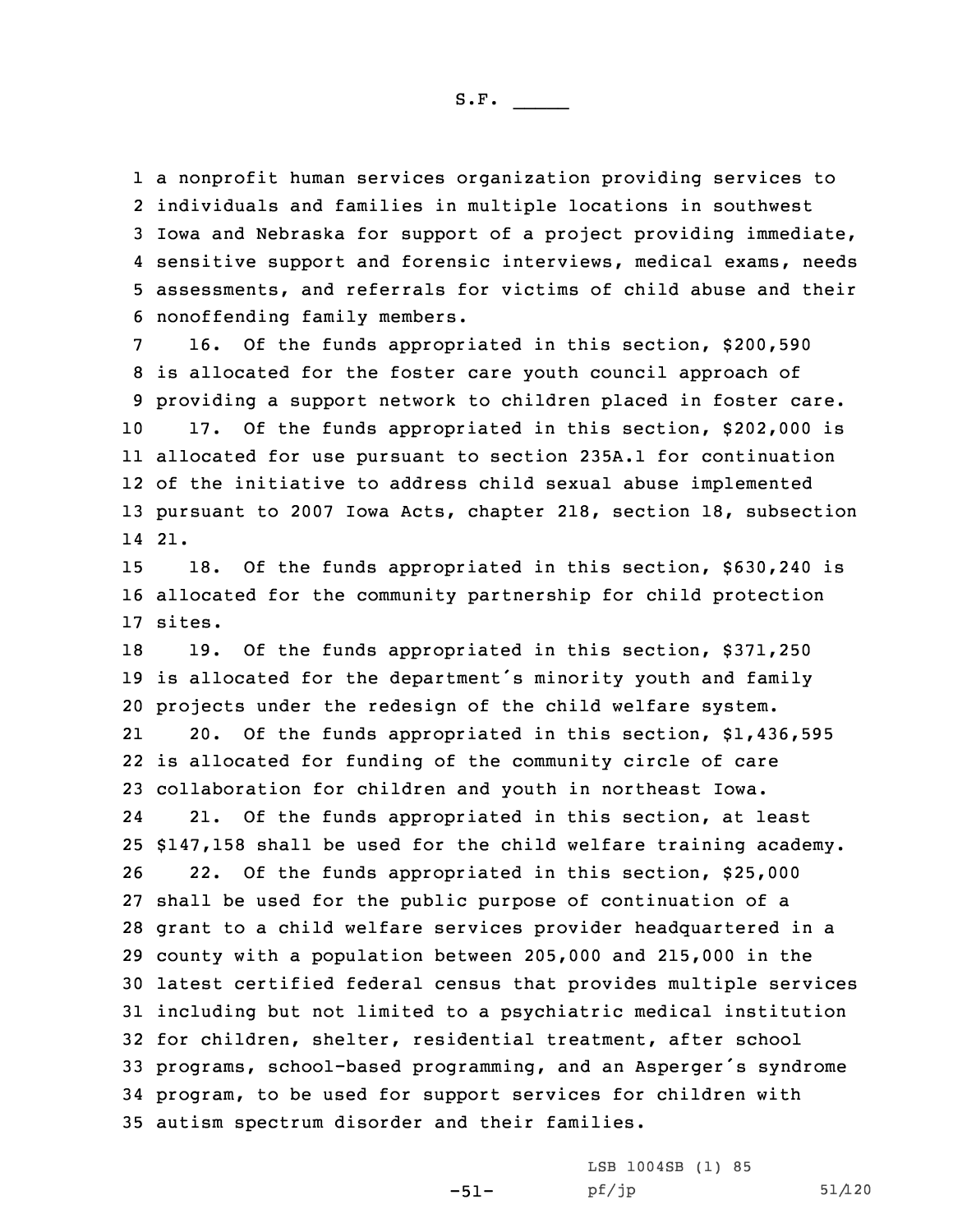1 23. Of the funds appropriated in this section, \$25,000 shall be used for the public purpose of continuing <sup>a</sup> grant to <sup>a</sup> hospital-based provider headquartered in <sup>a</sup> county with <sup>a</sup> population between 90,000 and 95,000 in the latest certified federal census that provides multiple services including but not limited to diagnostic, therapeutic, and behavioral services to individuals with autism spectrum disorder across the lifespan. The grant recipient shall utilize the funds to continue the pilot project to determine the necessary support services for children with autism spectrum disorder and their families to be included in the children's disabilities services system. The grant recipient shall submit findings and recommendations based upon the results of the pilot project to the individuals specified in this division of this Act for submission of reports by December 31, 2013.

16 24. Of the funds appropriated in this section, \$327,947 17 shall be used for continuation of the central Iowa system of 18 care program grant through June 30, 2014.

 25. Of the funds appropriated in this section, \$160,000 shall be used for the public purpose of the continuation of <sup>a</sup> system of care grant implemented in Cerro Gordo and Linn counties.

 26. Of the funds appropriated in this section, at least \$25,000 shall be used to continue and to expand the foster care respite pilot program in which postsecondary students in social work and other human services-related programs receive experience by assisting family foster care providers with respite and other support.

 27. Of the funds appropriated in this section, up to \$100,000 shall be used to implement <sup>a</sup> children's cabinet under the department of human services, if enacted by 2013 Iowa Acts, Senate File 415 or successor legislation.

33 Sec. 18. ADOPTION SUBSIDY.

34 1. There is appropriated from the general fund of the 35 state to the department of human services for the fiscal year

-52-

LSB 1004SB (1) 85 pf/jp 52/120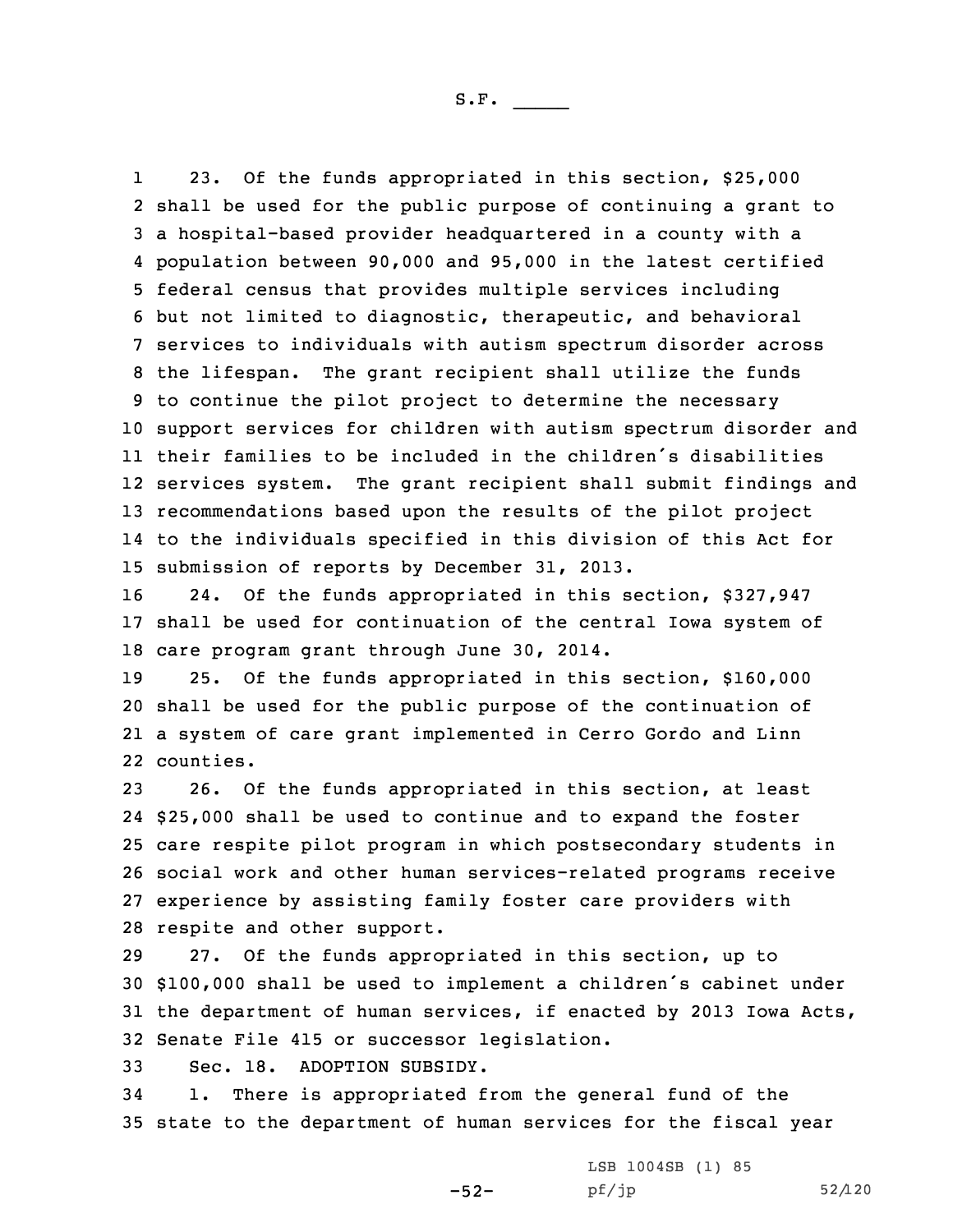1 beginning July 1, 2013, and ending June 30, 2014, the following 2 amount, or so much thereof as is necessary, to be used for the 3 purpose designated:

4For adoption subsidy payments and services:

5 .................................................. \$ 40,729,282

 2. The department may transfer funds appropriated in this section to the appropriation made in this division of this Act for general administration for costs paid from the appropriation relating to adoption subsidy.

 3. Federal funds received by the state during the fiscal year beginning July 1, 2013, as the result of the expenditure of state funds during <sup>a</sup> previous state fiscal year for <sup>a</sup> service or activity funded under this section are appropriated to the department to be used as additional funding for the services and activities funded under this section. Notwithstanding section 8.33, moneys received in accordance with this subsection that remain unencumbered or unobligated at the close of the fiscal year shall not revert to any fund but shall remain available for expenditure for the purposes designated until the close of the succeeding fiscal year.

21 Sec. 19. JUVENILE DETENTION HOME FUND. Moneys deposited in the juvenile detention home fund created in section 232.142 during the fiscal year beginning July 1, 2013, and ending June 30, 2014, are appropriated to the department of human services for the fiscal year beginning July 1, 2013, and ending June 30, 2014, for distribution of an amount equal to <sup>a</sup> percentage of the costs of the establishment, improvement, operation, and maintenance of county or multicounty juvenile detention homes in the fiscal year beginning July 1, 2012. Moneys appropriated for distribution in accordance with this section shall be allocated among eligible detention homes, prorated on the basis of an eligible detention home's proportion of the costs of all eligible detention homes in the fiscal year beginning July 1, 2012. The percentage figure shall be determined by the department based on the amount available for distribution for

-53-

LSB 1004SB (1) 85 pf/jp 53/120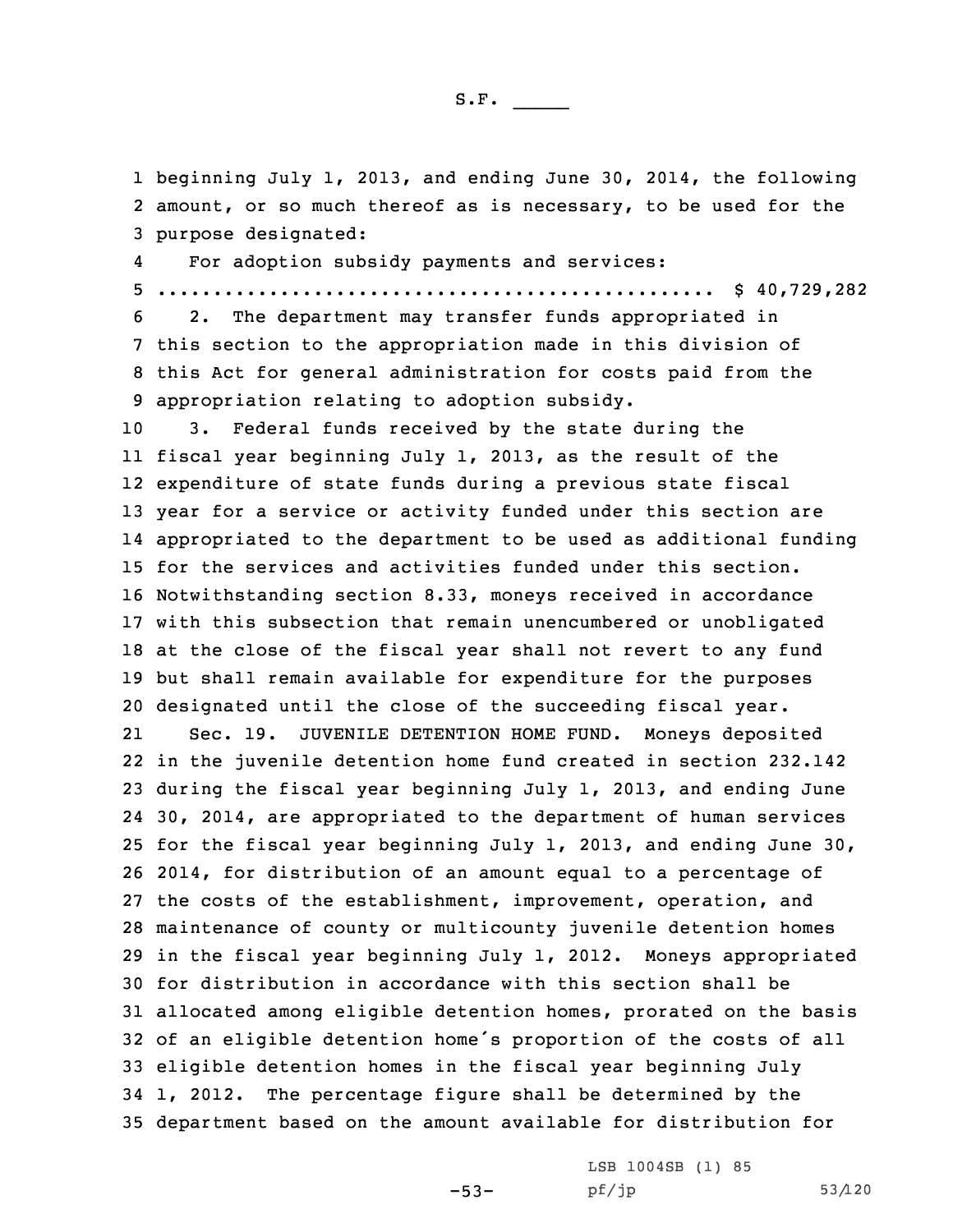the fund. Notwithstanding section 232.142, subsection 3, the financial aid payable by the state under that provision for the fiscal year beginning July 1, 2013, shall be limited to the amount appropriated for the purposes of this section.

5 Sec. 20. FAMILY SUPPORT SUBSIDY PROGRAM.

 1. There is appropriated from the general fund of the state to the department of human services for the fiscal year beginning July 1, 2013, and ending June 30, 2014, the following amount, or so much thereof as is necessary, to be used for the purpose designated:

11 For the family support subsidy program subject to the 12 enrollment restrictions in section 225C.37, subsection 3: 13 .................................................. \$ 1,092,955

14 2. The department shall use at least \$483,500 of the moneys appropriated in this section for the family support center component of the comprehensive family support program under section 225C.47. Not more than \$25,000 of the amount allocated in this subsection shall be used for administrative costs.

 3. If at any time during the fiscal year, the amount of funding available for the family support subsidy program is reduced from the amount initially used to establish the figure for the number of family members for whom <sup>a</sup> subsidy is to be provided at any one time during the fiscal year, notwithstanding section 225C.38, subsection 2, the department shall revise the figure as necessary to conform to the amount of funding available.

 Sec. 21. CONNER DECREE. There is appropriated from the general fund of the state to the department of human services for the fiscal year beginning July 1, 2013, and ending June 30, 2014, the following amount, or so much thereof as is necessary, to be used for the purpose designated:

 For building community capacity through the coordination and provision of training opportunities in accordance with the consent decree of Conner v. Branstad, No. 4-86-CV-30871(S.D. Iowa, July 14, 1994):

-54-

LSB 1004SB (1) 85  $pf/jp$  54/120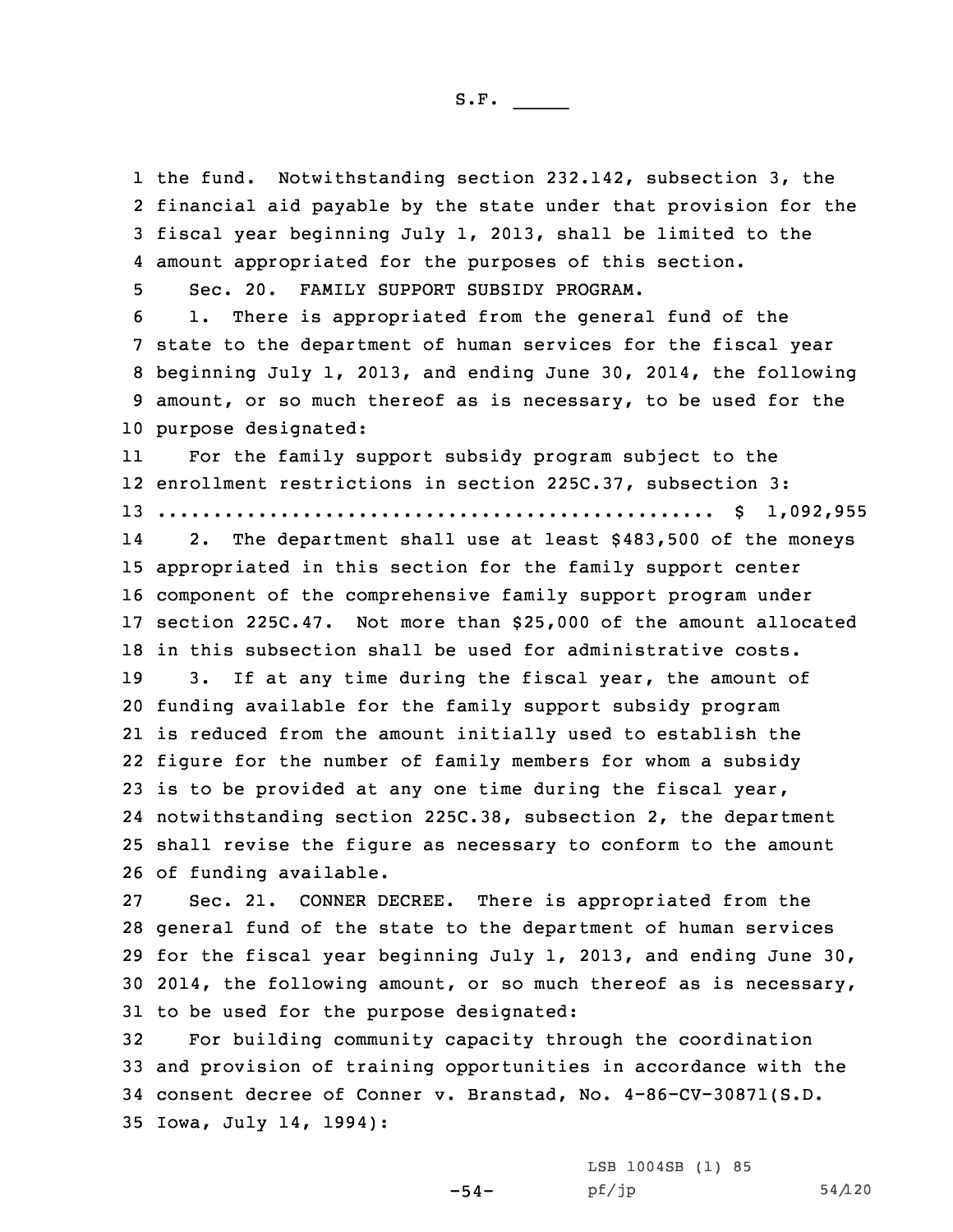1 .................................................. \$ 33,622 2 Sec. 22. MENTAL HEALTH INSTITUTES. There is appropriated from the general fund of the state to the department of human services for the fiscal year beginning July 1, 2013, and ending June 30, 2014, the following amounts, or so much thereof as is necessary, to be used for the purposes designated: 1. For the state mental health institute at Cherokee for salaries, support, maintenance, and miscellaneous purposes, and for not more than the following full-time equivalent positions: .................................................. \$ 5,954,464 ............................................... FTEs 169.20 12 2. For the state mental health institute at Clarinda for salaries, support, maintenance, and miscellaneous purposes, and for not more than the following full-time equivalent positions: .................................................. \$ 6,751,868 ............................................... FTEs 86.10 3. For the state mental health institute at Independence for salaries, support, maintenance, and miscellaneous purposes, and for not more than the following full-time equivalent positions: .................................................. \$ 10,318,778 ............................................... FTEs 233.00 22 4. For the state mental health institute at Mount Pleasant for salaries, support, maintenance, and miscellaneous purposes, and for not more than the following full-time equivalent positions: .................................................. \$ 1,366,686 ............................................... FTEs 97.32 Sec. 23. STATE RESOURCE CENTERS. 1. There is appropriated from the general fund of the state to the department of human services for the fiscal year beginning July 1, 2013, and ending June 30, 2014, the following amounts, or so much thereof as is necessary, to be used for the purposes designated: a. For the state resource center at Glenwood for salaries, support, maintenance, and miscellaneous purposes:

> LSB 1004SB (1) 85 pf/jp 55/120

-55-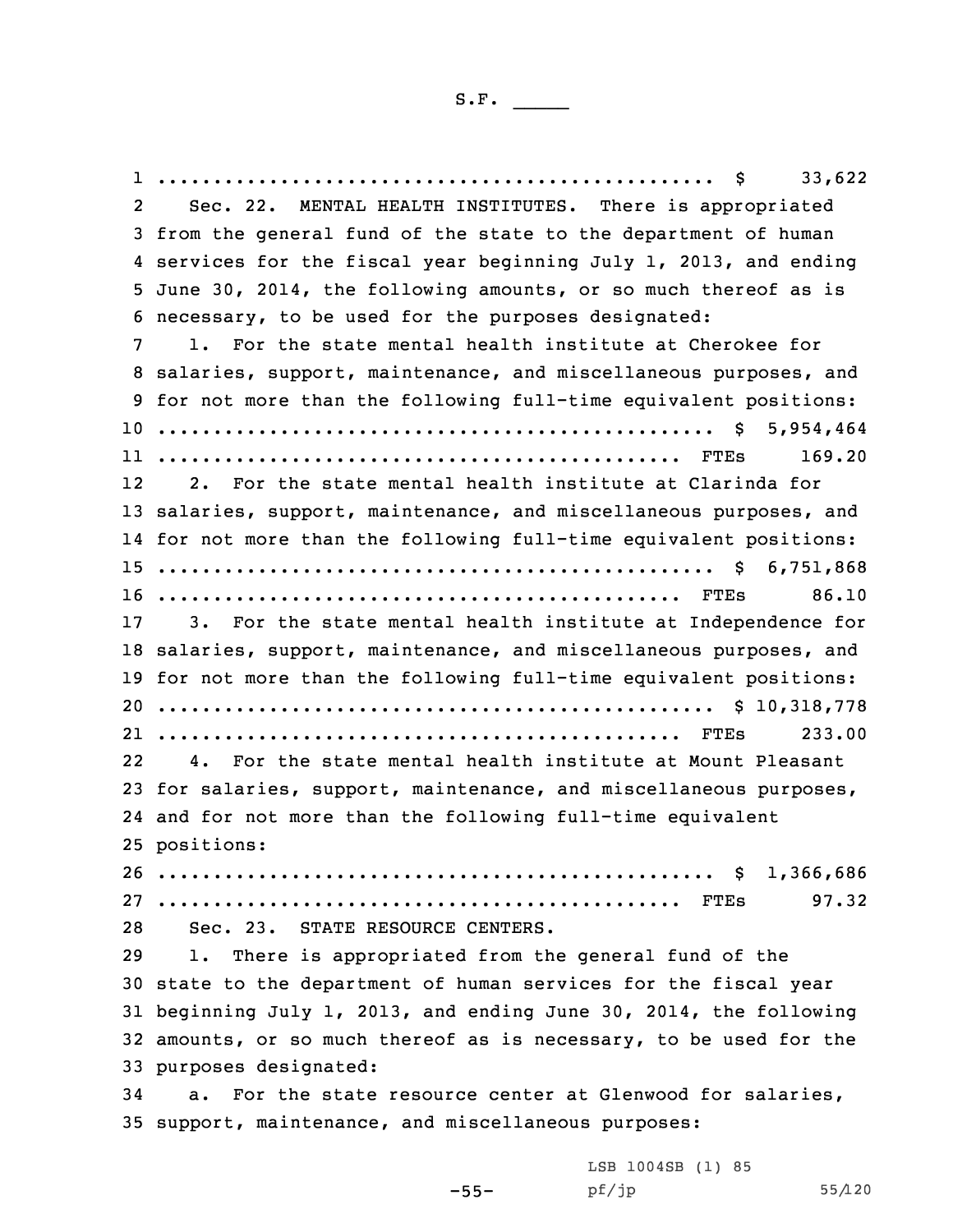1 .................................................. \$ 20,502,425 2 b. For the state resource center at Woodward for salaries, support, maintenance, and miscellaneous purposes: .................................................. \$ 14,631,359 2. The department may continue to bill for state resource center services utilizing <sup>a</sup> scope of services approach used for private providers of ICFID services, in <sup>a</sup> manner which does not shift costs between the medical assistance program, counties, or other sources of funding for the state resource centers. 3. The state resource centers may expand the time-limited assessment and respite services during the fiscal year. 12 4. If the department's administration and the department of management concur with <sup>a</sup> finding by <sup>a</sup> state resource center's superintendent that projected revenues can reasonably be expected to pay the salary and support costs for <sup>a</sup> new employee position, or that such costs for adding <sup>a</sup> particular number of new positions for the fiscal year would be less than the overtime costs if new positions would not be added, the superintendent may add the new position or positions. If the vacant positions available to <sup>a</sup> resource center do not include the position classification desired to be filled, the state resource center's superintendent may reclassify any vacant position as necessary to fill the desired position. The superintendents of the state resource centers may, by mutual agreement, pool vacant positions and position classifications during the course of the fiscal year in order to assist one another in filling necessary positions. 5. If existing capacity limitations are reached in operating units, <sup>a</sup> waiting list is in effect for <sup>a</sup> service or <sup>a</sup> special need for which <sup>a</sup> payment source or other funding is available for the service or to address the special need, and facilities for the service or to address the special need can be provided within the available payment source or other

34 funding, the superintendent of <sup>a</sup> state resource center may 35 authorize opening not more than two units or other facilities

> -56- pf/jp 56/120LSB 1004SB (1) 85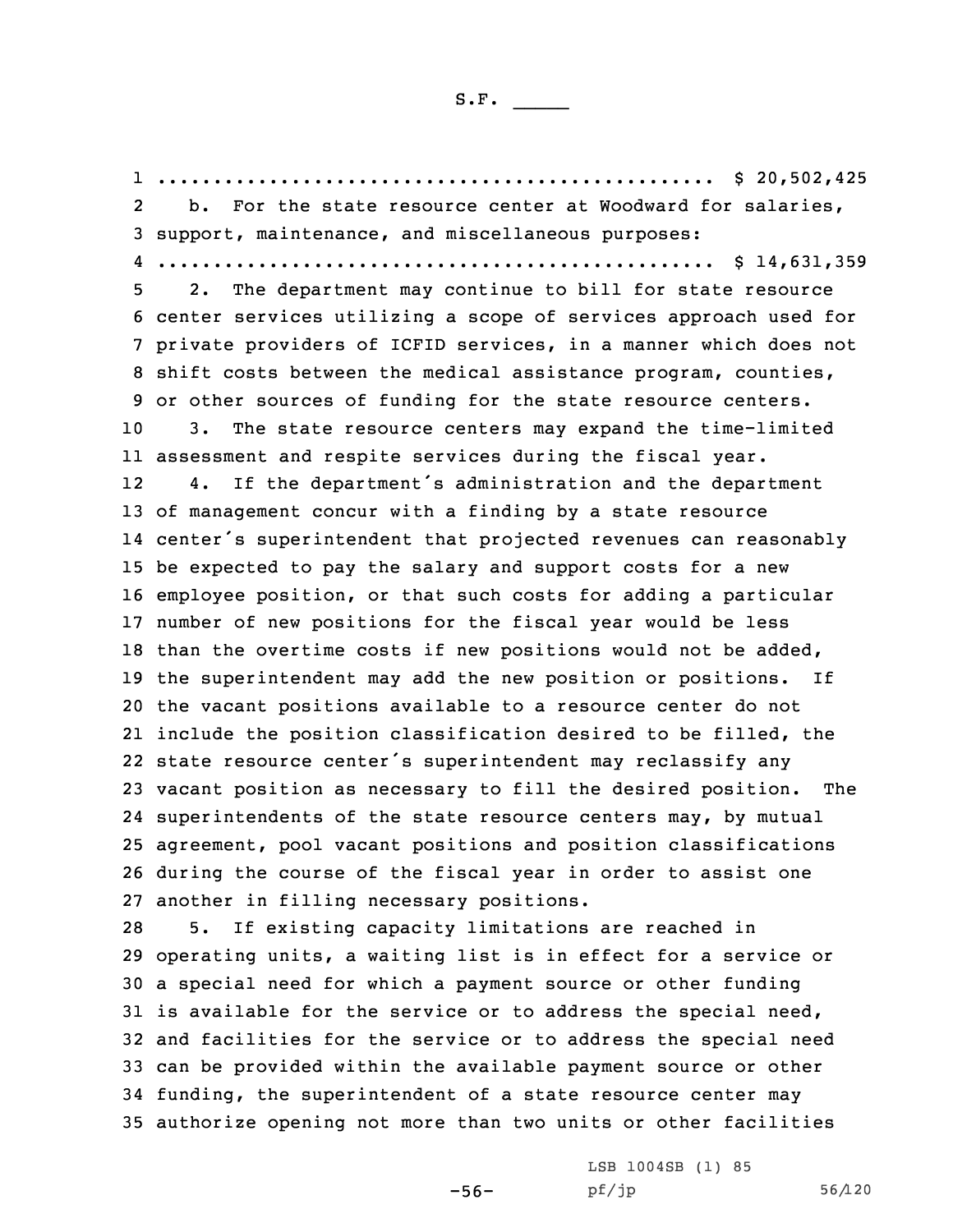1 and begin implementing the service or addressing the special 2 need during fiscal year 2013-2014.

3 Sec. 24. SEXUALLY VIOLENT PREDATORS.

4 1. There is appropriated from the general fund of the state to the department of human services for the fiscal year beginning July 1, 2013, and ending June 30, 2014, the following amount, or so much thereof as is necessary, to be used for the purpose designated:

 For costs associated with the commitment and treatment of sexually violent predators in the unit located at the state mental health institute at Cherokee, including costs of legal services and other associated costs, including salaries, support, maintenance, and miscellaneous purposes, and for not more than the following full-time equivalent positions: .................................................. \$ 11,142,979 ............................................... FTEs 115.50

 2. Unless specifically prohibited by law, if the amount charged provides for recoupment of at least the entire amount of direct and indirect costs, the department of human services may contract with other states to provide care and treatment of persons placed by the other states at the unit for sexually violent predators at Cherokee. The moneys received under such <sup>a</sup> contract shall be considered to be repayment receipts and used for the purposes of the appropriation made in this 25 section.

 Sec. 25. FIELD OPERATIONS. There is appropriated from the general fund of the state to the department of human services for the fiscal year beginning July 1, 2013, and ending June 30, 2014, the following amount, or so much thereof as is necessary, to be used for the purposes designated:

 For field operations, including salaries, support, maintenance, and miscellaneous purposes, and for not more than the following full-time equivalent positions: .................................................. \$ 67,008,683 ............................................... FTEs 1,837.00

LSB 1004SB (1) 85

-57-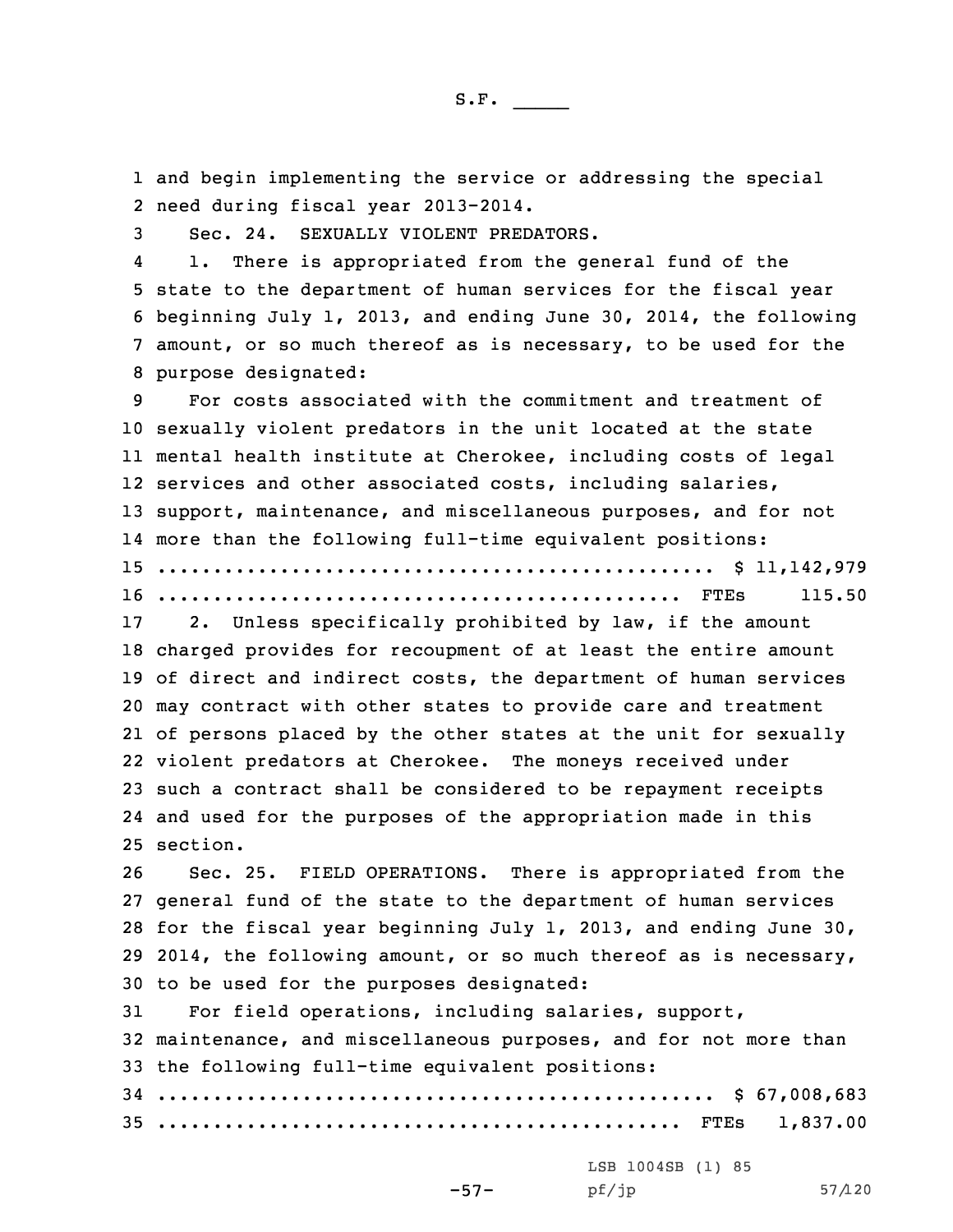1 1. As <sup>a</sup> condition of this appropriation, the department shall make every possible effort to fill the entire number of positions authorized by this section and, unless specifically provided otherwise by an applicable collective bargaining agreement, the department is not subject to any approval requirement external to the department to fill <sup>a</sup> field operations vacancy within the number of full-time equivalent positions authorized by this section. The department shall report on the first of each month to the chairpersons and ranking members of the appropriations committees of the senate and house of representatives, and the persons designated by this Act for submission of reports concerning the status of filling the positions.

14 2. Priority in filling full-time equivalent positions shall be given to those positions related to child protection services and eligibility determination for low-income families. Sec. 26. GENERAL ADMINISTRATION. There is appropriated from the general fund of the state to the department of human services for the fiscal year beginning July 1, 2013, and ending June 30, 2014, the following amount, or so much thereof as is necessary, to be used for the purpose designated:

22 For general administration, including salaries, support, 23 maintenance, and miscellaneous purposes, and for not more than 24 the following full-time equivalent positions:

25 .................................................. \$ 16,231,171 26 ............................................... FTEs 309.00

 1. Of the funds appropriated in this section, \$63,543 allocated for the prevention of disabilities policy council established in section 225B.3. Of the amount allocated in this subsection, \$25,000 shall be passed through to the council for the costs involved with holding <sup>a</sup> summit meeting of the multiple entities providing services to persons with disabilities. The focus of the summit meeting shall be to review existing disability prevention activities in order to identify cost effective public policy options for reaching

-58-

LSB 1004SB (1) 85 pf/jp 58/120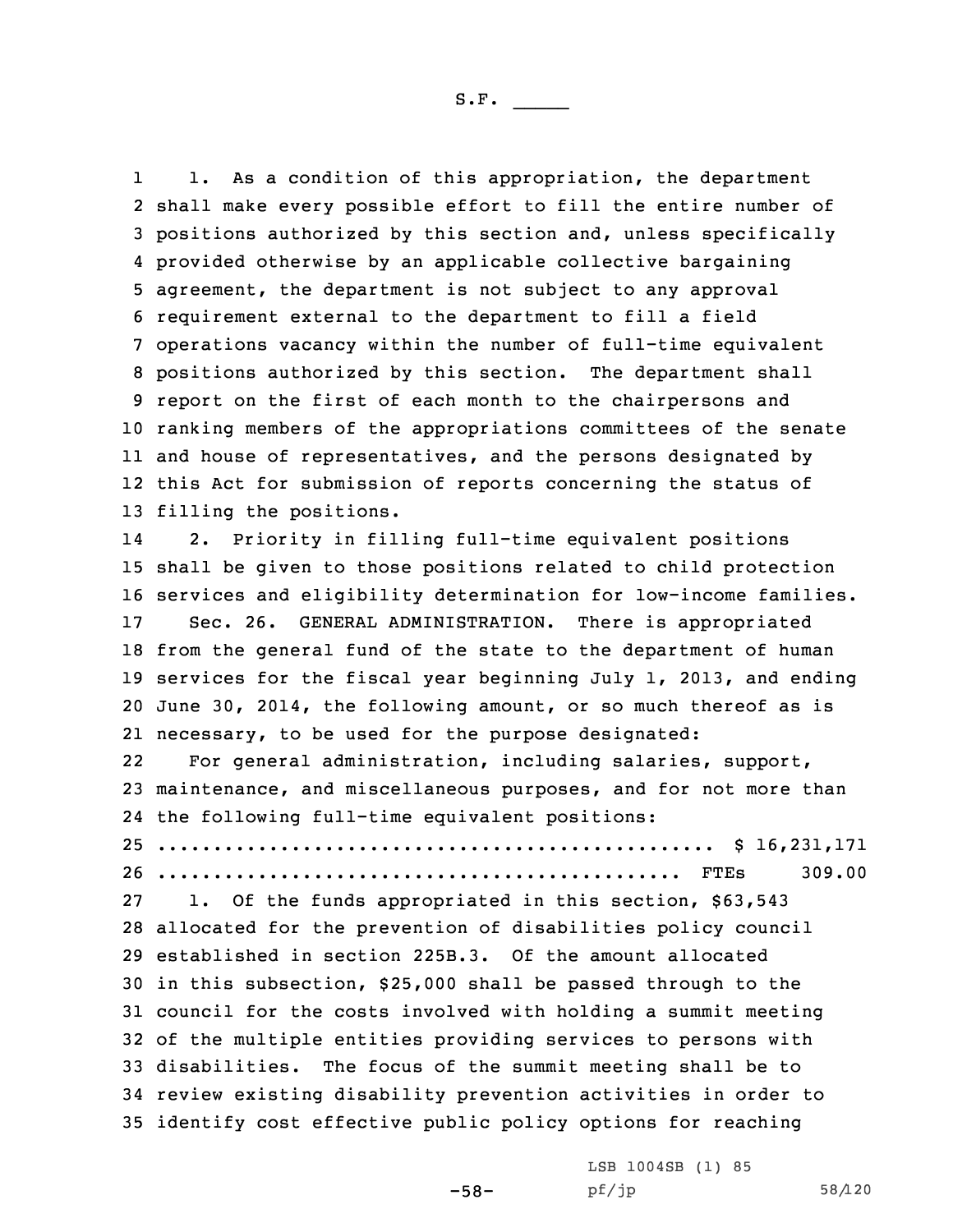the greatest number of children and adults in order to eliminate the risk of disabilities. The review shall also address options for health care services available to youth transitioning to the adult system of health care.

5 2. The department shall report at least monthly to the <sup>6</sup> legislative services agency concerning the department's 7 operational and program expenditures.

 3. Of the funds appropriated in this section, \$132,300 shall be used to continue the contract for the provision of <sup>a</sup> program to provide technical assistance, support, and consultation to providers of habilitation services and home and community-based services waiver services for adults with disabilities under the medical assistance program.

14 4. Of the funds appropriated in this section, \$176,400 shall be used to continue the contract to expand the provision of nationally accredited and recognized internet-based training to include mental health and disability services providers. 5. Of the funds appropriated in this section, \$50,000 shall be transferred to the Iowa finance authority to be used for administrative support of the council on homelessness established in section 16.100A and for the council to fulfill its duties in addressing and reducing homelessness in the 23 state.

24 Sec. 27. VOLUNTEERS. There is appropriated from the general fund of the state to the department of human services for the fiscal year beginning July 1, 2013, and ending June 30, 2014, the following amount, or so much thereof as is necessary, to be used for the purpose designated:

 For development and coordination of volunteer services: .................................................. \$ 84,660 Sec. 28. MEDICAL ASSISTANCE, STATE SUPPLEMENTARY ASSISTANCE, AND SOCIAL SERVICE PROVIDERS REIMBURSED UNDER THE DEPARTMENT OF HUMAN SERVICES.

34 1. a. (1) For the fiscal year beginning July 1, 2013, 35 the total state funding amount for the nursing facility budget

-59-

LSB 1004SB (1) 85 pf/jp 59/120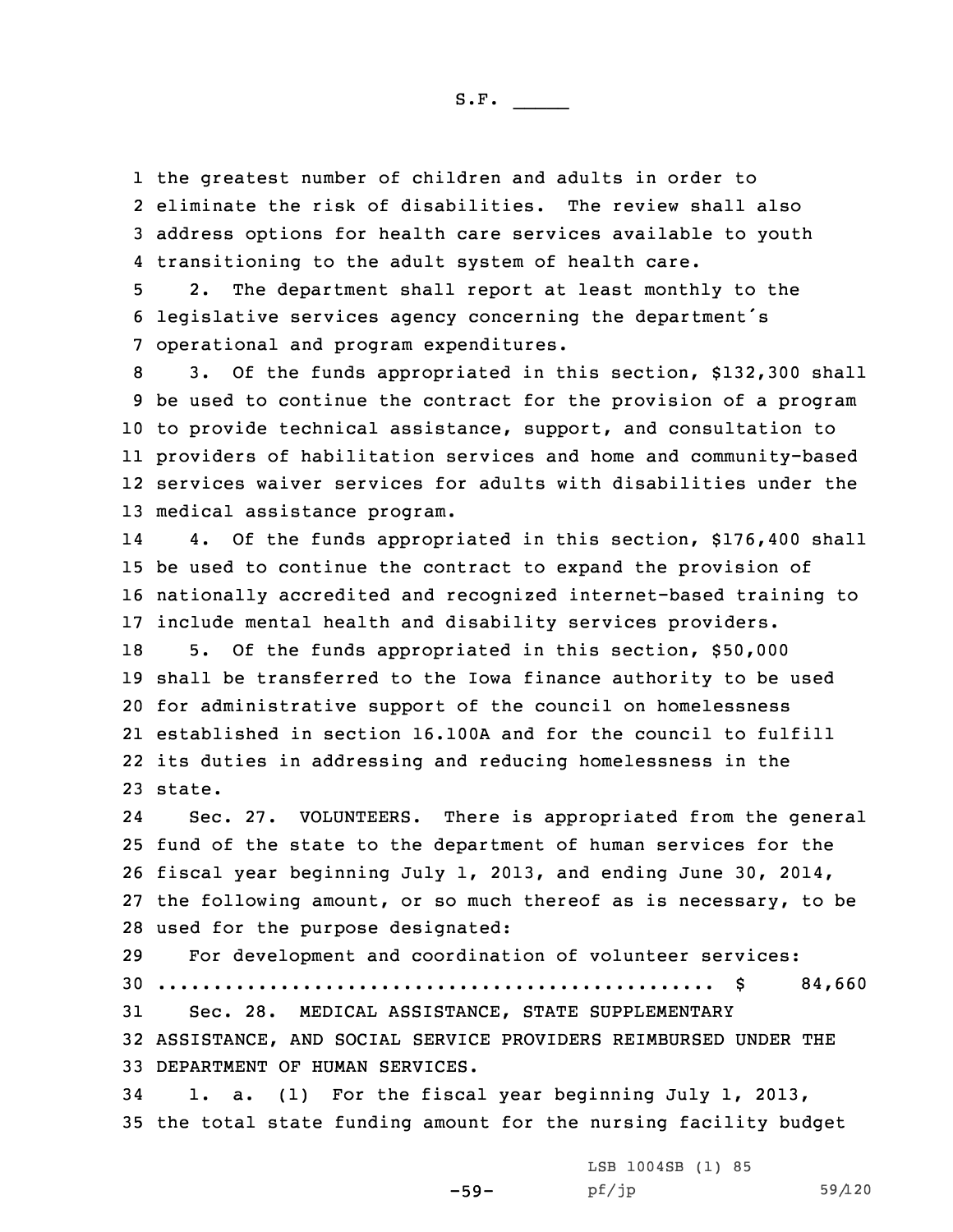1 shall not exceed \$267,712,511.

2 (2) For the fiscal year beginning July 1, 2013, the department shall rebase case-mix nursing facility rates effective July 1, 2013. However, total nursing facility budget expenditures, including both case-mix and noncase-mix shall not exceed the amount specified in subparagraph (1). When calculating case-mix per diem cost and the patient-day-weighted medians used in rate-setting for nursing facilities effective July 1, 2013, the inflation factor applied from the midpoint of the cost report period to the first day of the state fiscal year rate period shall be adjusted to maintain state funding within the amount specified in subparagraph (1).

 (3) The department, in cooperation with nursing facility representatives, shall review projections for state funding expenditures for reimbursement of nursing facilities on <sup>a</sup> quarterly basis and the department shall determine if an adjustment to the medical assistance reimbursement rate is necessary in order to provide reimbursement within the state funding amount for the fiscal year. Notwithstanding 2001 Iowa Acts, chapter 192, section 4, subsection 2, paragraph "c", and subsection 3, paragraph "a", subparagraph (2), if the state funding expenditures for the nursing facility budget for the fiscal year is projected to exceed the amount specified in subparagraph (1), the department shall adjust the reimbursement for nursing facilities reimbursed under the case-mix reimbursement system to maintain expenditures of the nursing facility budget within the specified amount for the fiscal year.

29 (4) For the fiscal year beginning July 1, 2013, special 30 population nursing facilities shall be reimbursed in accordance 31 with the methodology in effect on June 30, 2013.

-60-

 b. (1) For the fiscal year beginning July 1, 2013, the department shall establish the pharmacy dispensing fee reimbursement at \$10.02 per prescription. Any subsequent actual dispensing fee shall be established within the range

> LSB 1004SB (1) 85 pf/jp 60/120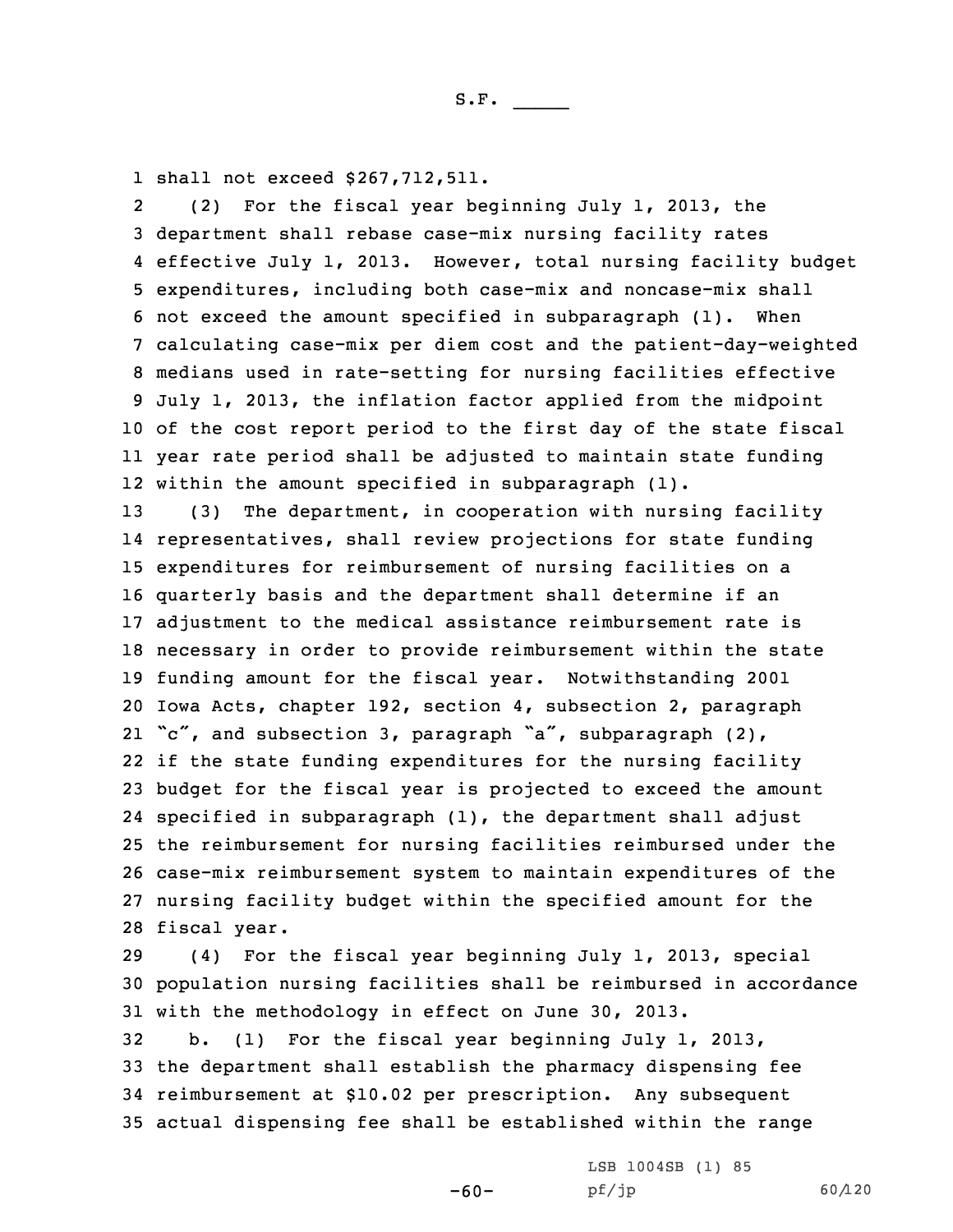1 determined by <sup>a</sup> cost of dispensing survey performed by

2 the department and required to be completed by all medical 3 assistance program participating pharmacies every two years 4 beginning in FY 2014-2015.

 (2) The department shall continue to implement an average acquisition cost reimbursement methodology for pharmacy ingredient cost reimbursement of all drugs covered under the medical assistance program in accordance with 2012 Iowa Acts, chapter 1133, section 33.

 c. (1) For the fiscal year beginning July 1, 2013, reimbursement rates for outpatient hospital services shall be increased 1.5 percent over the rates in effect on June 30, 13 2013.

14 (2) For the fiscal year beginning July 1, 2013, 15 reimbursement rates for inpatient hospital services shall by 16 increased by 1.5 percent over the rates in effect on June 30, 17 2013.

 (3) For the fiscal year beginning July 1, 2013, the graduate medical education and disproportionate share hospital fund shall remain at the amount in effect on June 30, 2013, except that the portion of the fund attributable to graduate medical education shall be reduced in an amount that reflects the elimination of graduate medical education payments made to out-of-state hospitals.

 (4) In order to ensure the efficient use of limited state funds in procuring health care services for low-income Iowans, funds appropriated in this Act for hospital services shall not be used for activities which would be excluded from <sup>a</sup> determination of reasonable costs under the federal Medicare program pursuant to 42 U.S.C. § 1395X(v)(1)(N).

 d. For the fiscal year beginning July 1, 2013, reimbursement rates for rural health clinics, hospices, and acute mental hospitals shall be increased in accordance with increases under the federal Medicare program or as supported by their Medicare audited costs.

> LSB 1004SB (1) 85 pf/jp 61/120

-61-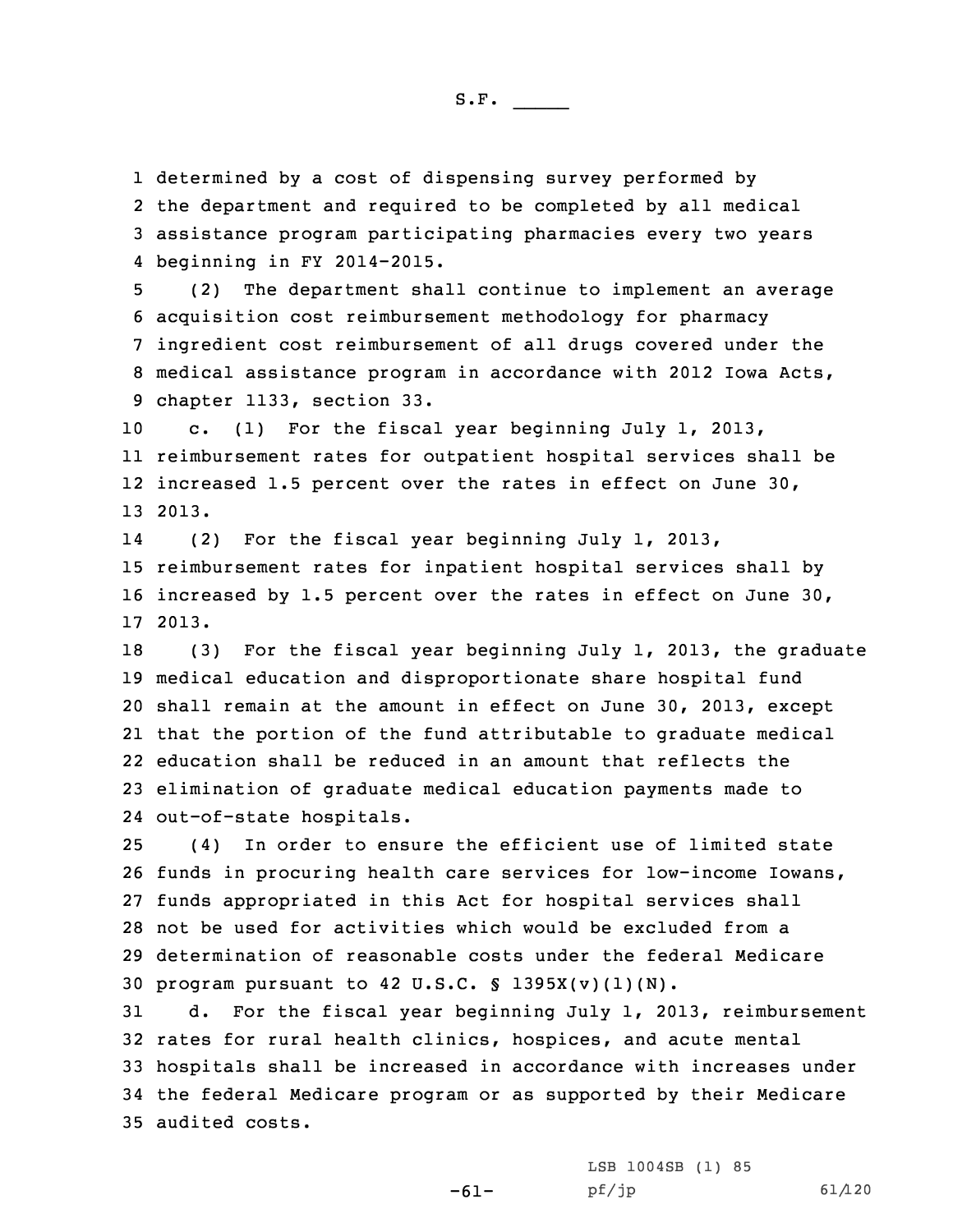1 e. For the fiscal year beginning July 1, 2013, independent 2 laboratories and rehabilitation agencies shall be reimbursed 3 using the same methodology in effect on June 30, 2013.

4 f. For the fiscal year beginning July 1, 2013, rates for home health services shall be reimbursed based on the Medicare low utilization payment amount (LUPA) methodology with state geographic wage adjustments. The Medicare LUPA per-visit rates in effect on July 1, 2013, shall be utilized as the basis for establishing the initial reimbursement schedule. The department shall update the rates every two years to reflect the most recent Medicare LUPA rates. For the fiscal year beginning July 1, 2013, the department shall adjust the reimbursement rate as calculated under this paragraph to distribute an additional \$2,765,655 over the rates in effect on June 30, 2013, in state reimbursement for home health services with the exception of early and periodic screening, diagnostic and treatment program private duty nursing and personal care services.

 g. For the fiscal year beginning July 1, 2013, federally qualified health centers shall receive cost-based reimbursement for 100 percent of the reasonable costs for the provision of services to recipients of medical assistance.

 h. For the fiscal year beginning July 1, 2013, the reimbursement rates for dental services shall be increased by 1.5 percent over the rates in effect on June 30, 2013. i. (1) For the fiscal year beginning July 1, 2013,

 state-owned psychiatric medical institutions for children shall receive cost-based reimbursement for 100 percent of the actual and allowable costs for the provision of services to recipients of medical assistance.

 (2) For the nonstate-owned psychiatric medical institutions for children, reimbursement rates shall be based on the reimbursement methodology developed by the department as required for federal compliance.

-62-

35 (3) As <sup>a</sup> condition of participation in the medical

LSB 1004SB (1) 85 pf/jp 62/120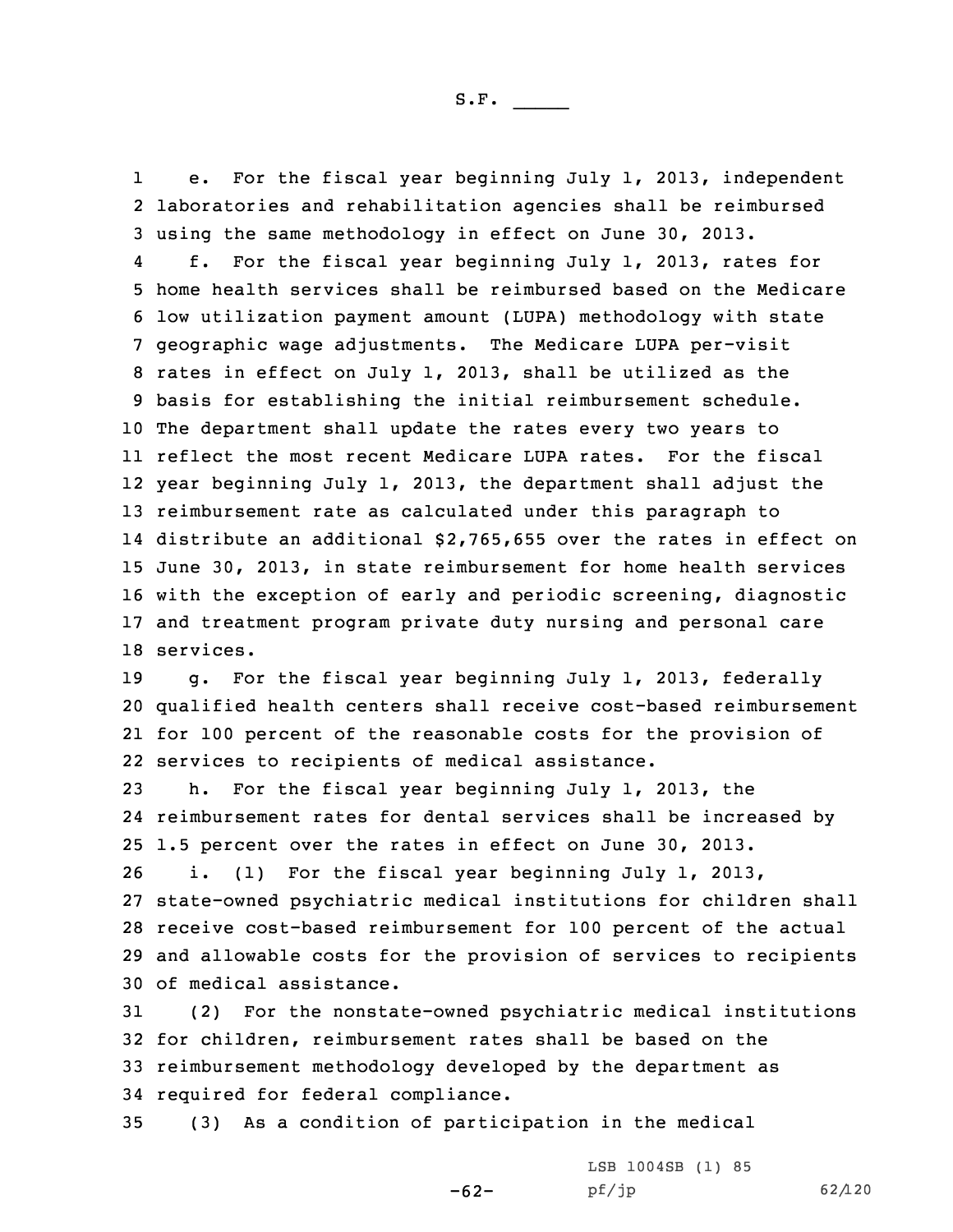assistance program, enrolled providers shall accept the medical assistance reimbursement rate for any covered goods or services provided to recipients of medical assistance who are children under the custody of <sup>a</sup> psychiatric medical institution for children.

 j. For the fiscal year beginning July 1, 2013, unless otherwise specified in this Act, all noninstitutional medical assistance provider reimbursement rates shall be increased by 1.5 percent over the rates in effect on June 30, 2013, except for area education agencies, local education agencies, infant and toddler services providers, and those providers whose rates are required to be determined pursuant to section 249A.20. k. Notwithstanding any provision to the contrary, for the fiscal year beginning July 1, 2013, the reimbursement rate for anesthesiologists shall be increased by 1.5 percent over the rate in effect on June 30, 2013.

 l. Notwithstanding section 249A.20, for the fiscal year beginning July 1, 2013, the average reimbursement rate for health care providers eligible for use of the federal Medicare resource-based relative value scale reimbursement methodology under that section shall be increased by 1.5 percent over the rate in effect on June 30, 2013; however, this rate shall not exceed the maximum level authorized by the federal government. 24 m. For the fiscal year beginning July 1, 2013, the reimbursement rate for residential care facilities shall not be less than the minimum payment level as established by the federal government to meet the federally mandated maintenance of effort requirement. The flat reimbursement rate for facilities electing not to file annual cost reports shall not be less than the minimum payment level as established by the federal government to meet the federally mandated maintenance of effort requirement.

33 n. For the fiscal year beginning July 1, 2013, inpatient 34 mental health services provided at hospitals shall be increased 35 by 1.5 percent over the rates in effect on June 30, 2013,

 $-63-$ 

LSB 1004SB (1) 85 pf/jp 63/120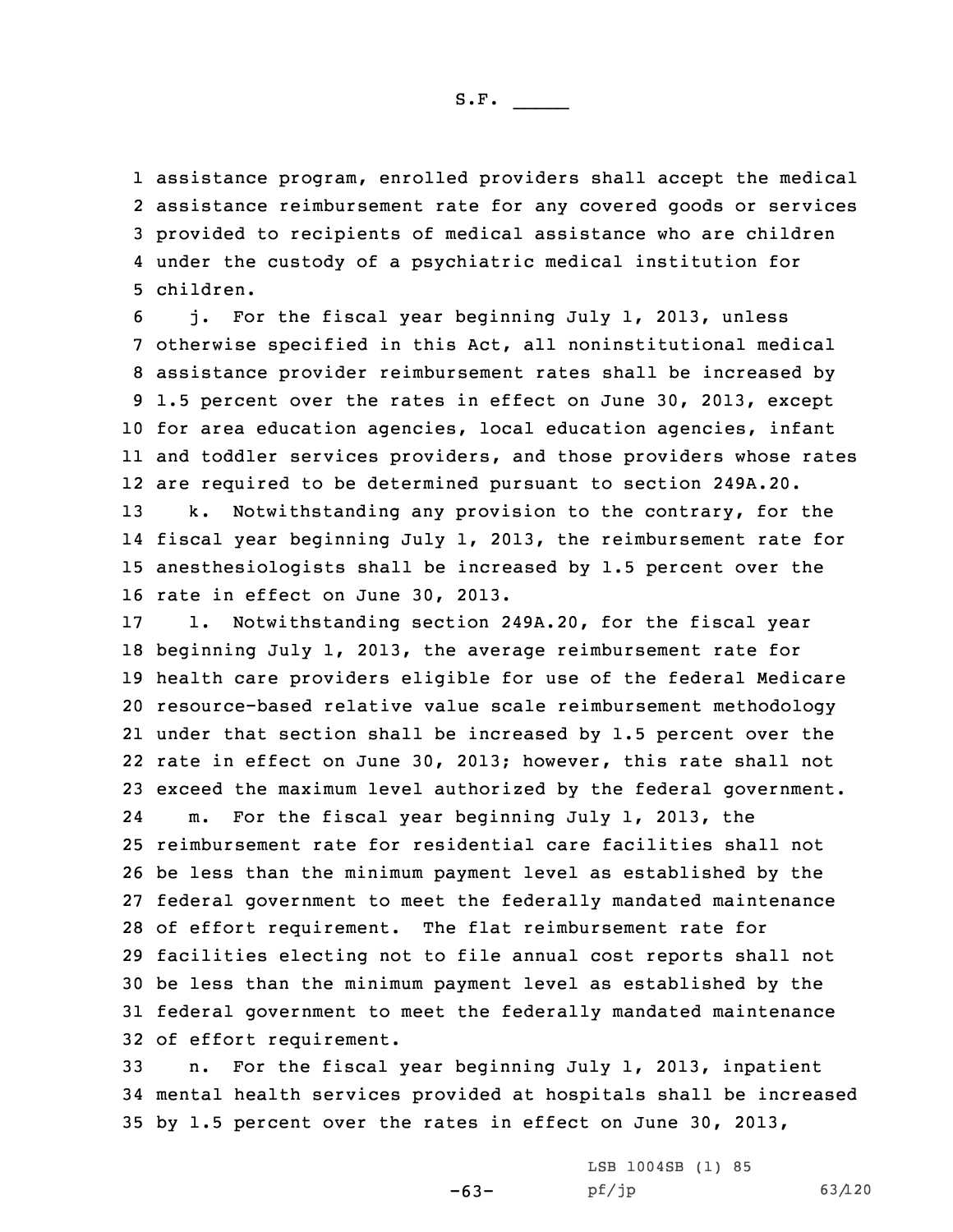subject to Medicaid program upper payment limit rules; community mental health centers and providers of mental health services to county residents pursuant to <sup>a</sup> waiver approved under section 225C.7, subsection 3, shall be reimbursed at 100 percent of the reasonable costs for the provision of services to recipients of medical assistance; and psychiatrists shall be reimbursed at the medical assistance program fee-for-service 8 rate.

 o. For the fiscal year beginning July 1, 2013, the reimbursement rate for consumer-directed attendant care shall be increased by 1.5 percent over the rates in effect on June 30, 2013.

 p. For the fiscal year beginning July 1, 2013, the reimbursement rate for providers of family planning services that are eligible to receive <sup>a</sup> 90 percent federal match shall be increased by 1.5 percent over the rates in effect on June 30, 2013.

 q. For the fiscal year beginning July 1, 2013, the upper limits on reimbursement rates for providers of home and community-based services waiver services shall be the limits in effect on June 30, 2013, pursuant to 441 IAC 79.1(2) based on federal Medicare rates, federal veterans administration rates, or the dollar amount specified in the rule, increased by 3 percent.

 2. For the fiscal year beginning July 1, 2013, the reimbursement rate for providers reimbursed under the in-home-related care program shall not be less than the minimum payment level as established by the federal government to meet the federally mandated maintenance of effort requirement. 3. Unless otherwise directed in this section, when the department's reimbursement methodology for any provider reimbursed in accordance with this section includes an inflation factor, this factor shall not exceed the amount by which the consumer price index for all urban consumers increased during the calendar year ending December 31, 2002.

-64-

LSB 1004SB (1) 85  $pf/jp$  64/120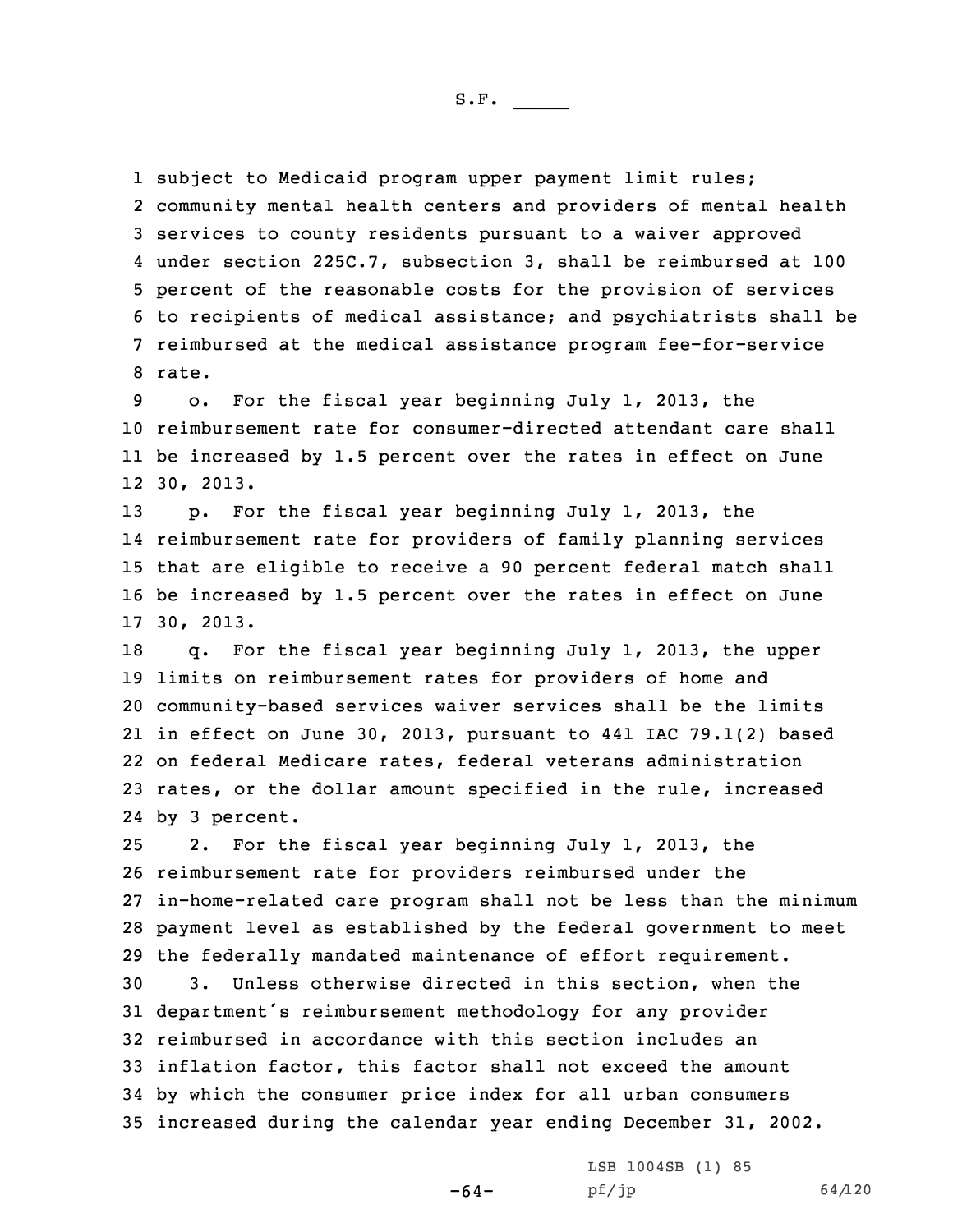1 4. a. For the fiscal year beginning July 1, 2013, notwithstanding section 234.38, the foster family basic daily maintenance rate and the maximum adoption subsidy rate for children ages 0 through 5 years shall be \$16.78, the rate for children ages 6 through 11 years shall be \$17.45, the rate for children ages 12 through 15 years shall be \$19.10, and the rate for children and young adults ages 16 and older shall be \$19.35. For youth ages 18 to 21 who have exited foster care, the maximum preparation for adult living program maintenance rate shall be \$602.70 per month. The maximum payment for adoption subsidy nonrecurring expenses shall be limited to \$500 and the disallowance of additional amounts for court costs and other related legal expenses implemented pursuant to 2010 Iowa Acts, chapter 1031, section 408 shall be continued.

 b. For the fiscal year beginning July 1, 2013, the reimbursement rates for the resource family recruitment and retention contractor shall be increased by 5 percent over the rate in effect on June 30, 2013.

 c. (1) For the fiscal year beginning July 1, 2013, the reimbursement rates for child welfare services providers shall be increased by 5 percent over the rates in effect on June 30, 2013, and the maximum reimbursement rate for group foster care providers, including service and maintenance costs, shall be rebased to be equal to the maximum rate allowed for each service level as of June 30, 2013, and the rebased rate shall be increased by 5 percent.

 (2) For purposes of this lettered paragraph, "child welfare services providers" means the resource family recruitment and retention contractors, the family safety, risk, and permanency services (family-centered) contractors, the child welfare emergency services contractors, and supervised apartment living foster care providers. The reimbursement rates for child welfare services providers and group foster care providers in succeeding fiscal years, including base rates and incentive payments, shall incorporate an inflation factor. The inflation

-65-

LSB 1004SB (1) 85 pf/jp 65/120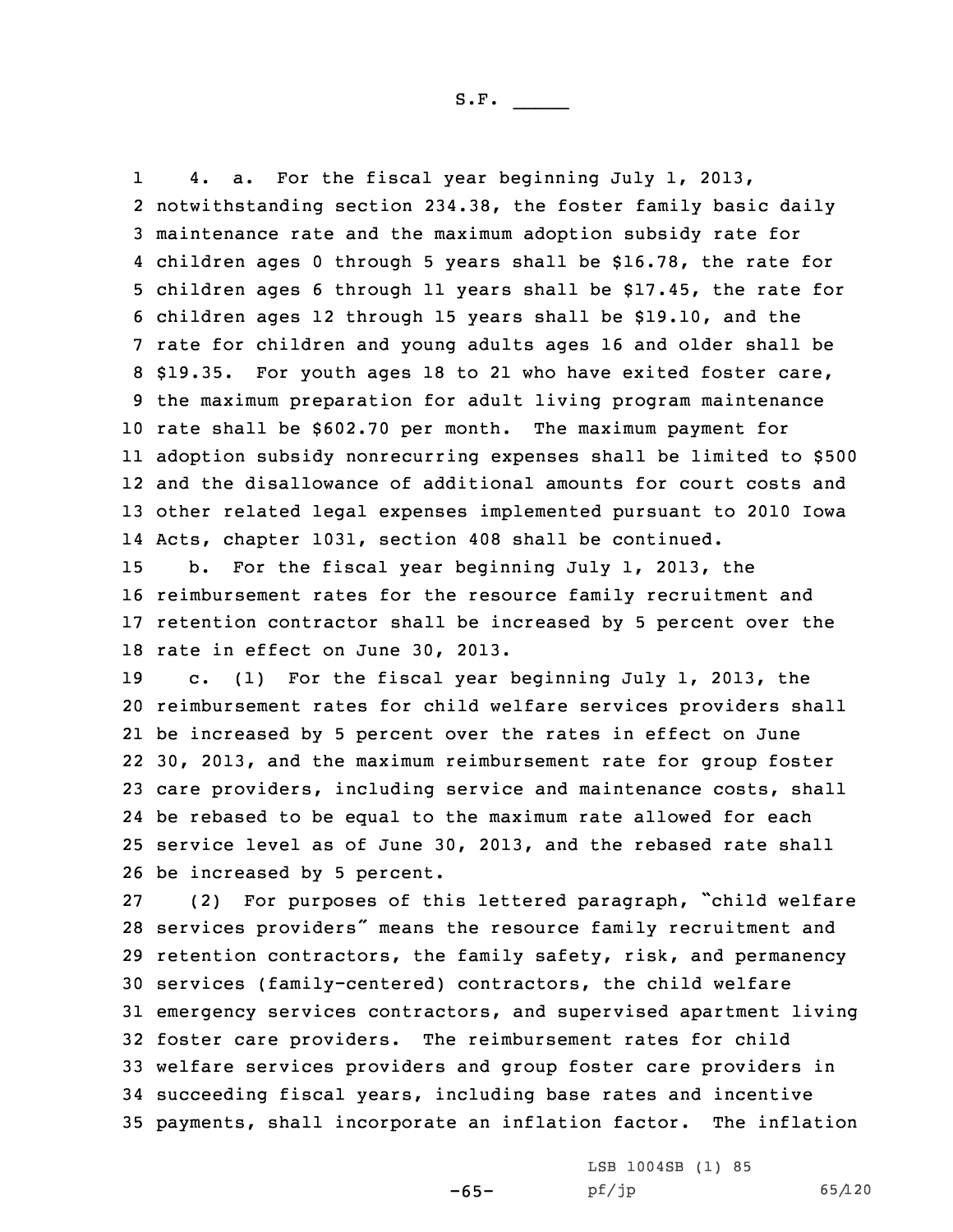factor shall be equal to the percentage amount by which the annual average consumer price index for all urban consumers, United States city average, issued by the United States department of labor, bureau of labor statistics, increased during the average of the three preceding calendar years ending December 31.

d. For the fiscal year beginning July 1, 2013, the maximum reimbursement rates under the supervised apartment living program other than foster care-related, and for social services providers under contract shall be increased by 5 percent over the rates in effect on June 30, 2013, or the provider's actual and allowable cost plus inflation for each service, whichever is less. However, if <sup>a</sup> new service or service provider is added after June 30, 2013, the initial reimbursement rate for the service or provider shall be based upon <sup>a</sup> weighted average of provider rates for similar services.

 e. The group foster care reimbursement rates paid for placement of children out of state shall be calculated according to the same rate-setting principles as those used for in-state providers, unless the director of human services or the director's designee determines that appropriate care cannot be provided within the state. The payment of the daily rate shall be based on the number of days in the calendar month in which service is provided.

 5. a. For the fiscal year beginning July 1, 2013, the reimbursement rate paid for shelter care and the child welfare emergency services implemented to provide or prevent the need for shelter care shall be established by contract.

 b. For the fiscal year beginning July 1, 2013, the combined service and maintenance components of the reimbursement rate paid for shelter care services shall be based on the financial and statistical report submitted to the department. The maximum reimbursement rate shall be \$96.98 per day. The department shall reimburse <sup>a</sup> shelter care provider at the provider's actual and allowable unit cost, plus inflation, not

-66-

LSB 1004SB (1) 85 pf/jp 66/120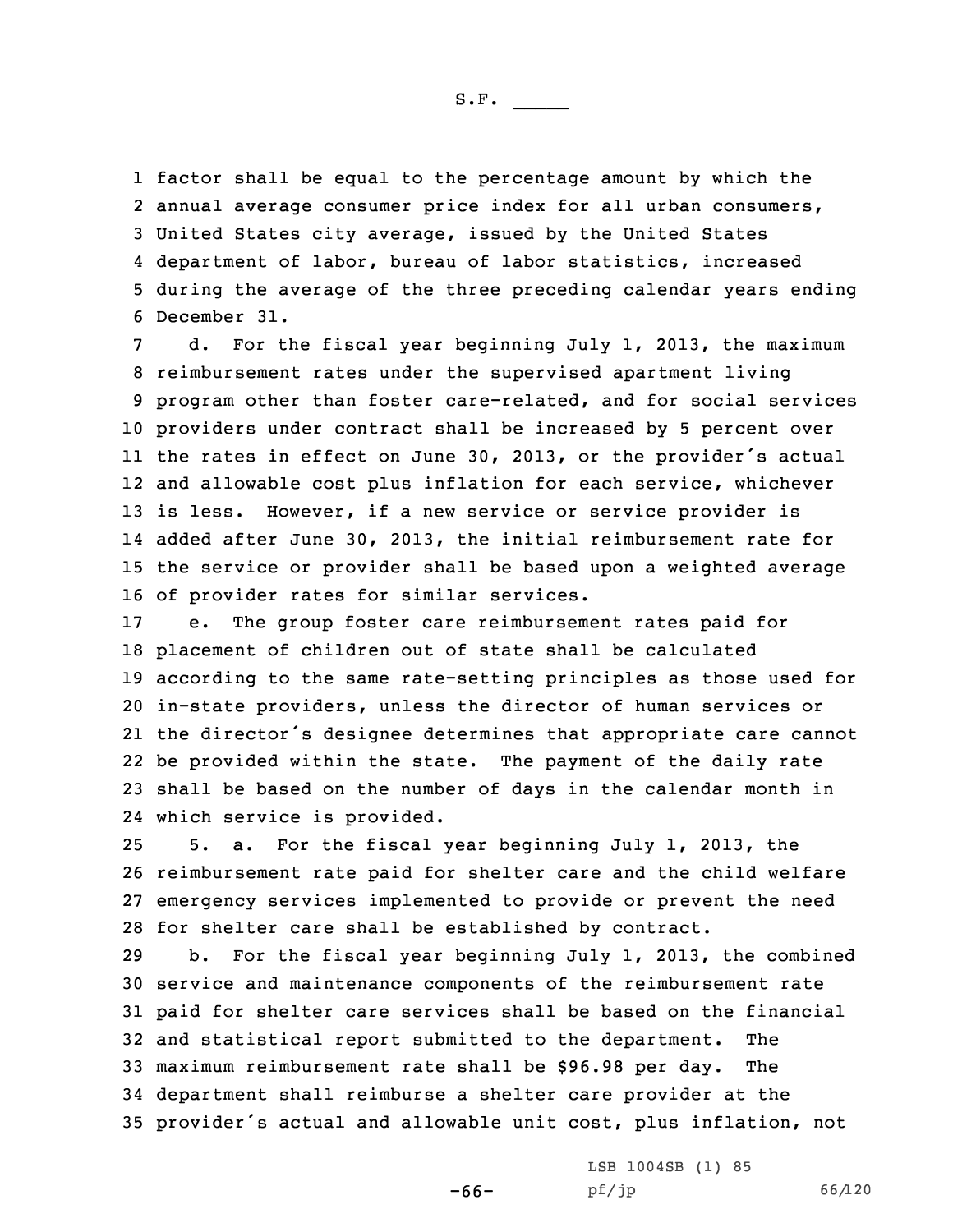1 to exceed the maximum reimbursement rate.

2 c. Notwithstanding section 232.141, subsection 8, for the fiscal year beginning July 1, 2013, the amount of the statewide average of the actual and allowable rates for reimbursement of juvenile shelter care homes that is utilized for the limitation on recovery of unpaid costs shall be increased by \$4.62 over the amount in effect for this purpose in the preceding fiscal 8 year.

S.F.  $\rule{1em}{0.15mm}$ 

 6. For the fiscal year beginning July 1, 2013, the department shall calculate reimbursement rates for intermediate care facilities for persons with intellectual disabilities at the 80th percentile. Beginning July 1, 2013, the rate calculation methodology shall utilize the consumer price index inflation factor applicable to the fiscal year beginning July 15 1, 2013.

 7. For the fiscal year beginning July 1, 2013, for child care providers reimbursed under the state child care assistance program, the department shall set provider reimbursement rates based on the rate reimbursement survey completed in December 2006. Effective July 1, 2013, the child care provider reimbursement rates shall be increased by 5 percent over the rates in effect on June 30, 2013. The department shall set rates in <sup>a</sup> manner so as to provide incentives for <sup>a</sup> nonregistered provider to become registered by applying the increase only to registered and licensed providers.

 8. Any increase specified in <sup>a</sup> provider's reimbursement rate in accordance with this section shall be used to increase compensation and costs of employment, including benefits, for nonadministrative staff.

30 9. The department may adopt emergency rules to implement 31 this section.

32 Sec. 29. EMERGENCY RULES.

33 1. If specifically authorized by <sup>a</sup> provision of this 34 division of this Act for the fiscal year beginning July 1, 35 2013, the department of human services or the mental health,

-67-

LSB 1004SB (1) 85 pf/jp 67/120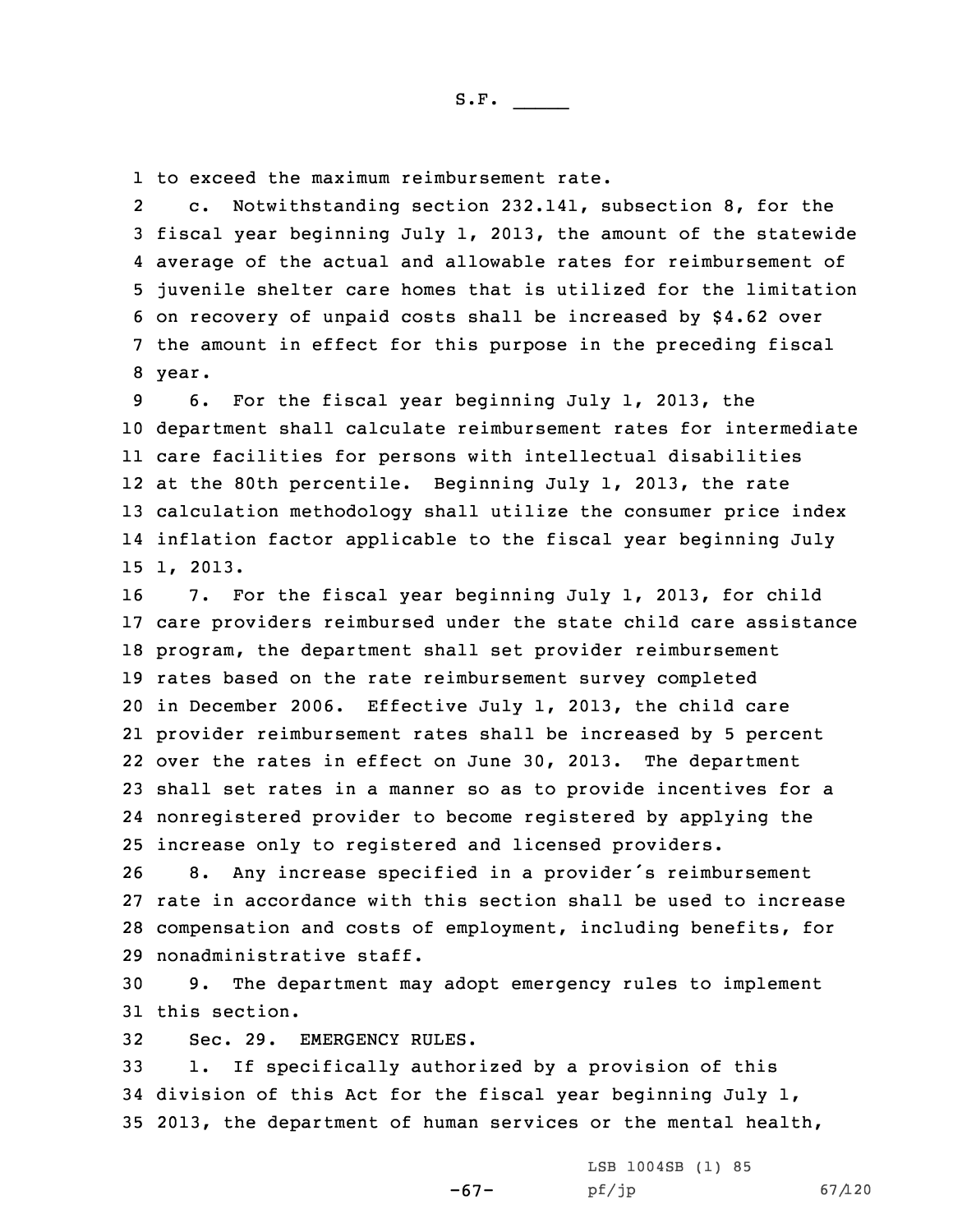and disability services commission may adopt administrative rules under section 17A.4, subsection 3, and section 17A.5, subsection 2, paragraph "b", to implement the provisions and the rules shall become effective immediately upon filing or on <sup>a</sup> later effective date specified in the rules, unless the effective date is delayed by the administrative rules review committee. Any rules adopted in accordance with this section shall not take effect before the rules are reviewed by the administrative rules review committee. The delay authority provided to the administrative rules review committee under section 17A.4, subsection 7, and section 17A.8, subsection 9, shall be applicable to <sup>a</sup> delay imposed under this section, notwithstanding <sup>a</sup> provision in those sections making them inapplicable to section 17A.5, subsection 2, paragraph "b". Any rules adopted in accordance with the provisions of this section shall also be published as notice of intended action as provided in section 17A.4.

 2. If during the fiscal year beginning July 1, 2013, the department of human services is adopting rules in accordance with this section or as otherwise directed or authorized by state law, and the rules will result in an expenditure increase beyond the amount anticipated in the budget process or if the expenditure was not addressed in the budget process for the fiscal year, the department shall notify the persons designated by this division of this Act for submission of reports, the chairpersons and ranking members of the committees on appropriations, and the department of management concerning the rules and the expenditure increase. The notification shall be provided at least 30 calendar days prior to the date notice of the rules is submitted to the administrative rules coordinator and the administrative code editor.

 Sec. 30. REPORTS. Any reports or other information required to be compiled and submitted under this Act during the fiscal year beginning July 1, 2013, shall be submitted to the chairpersons and ranking members of the joint appropriations

-68-

LSB 1004SB (1) 85 pf/jp 68/120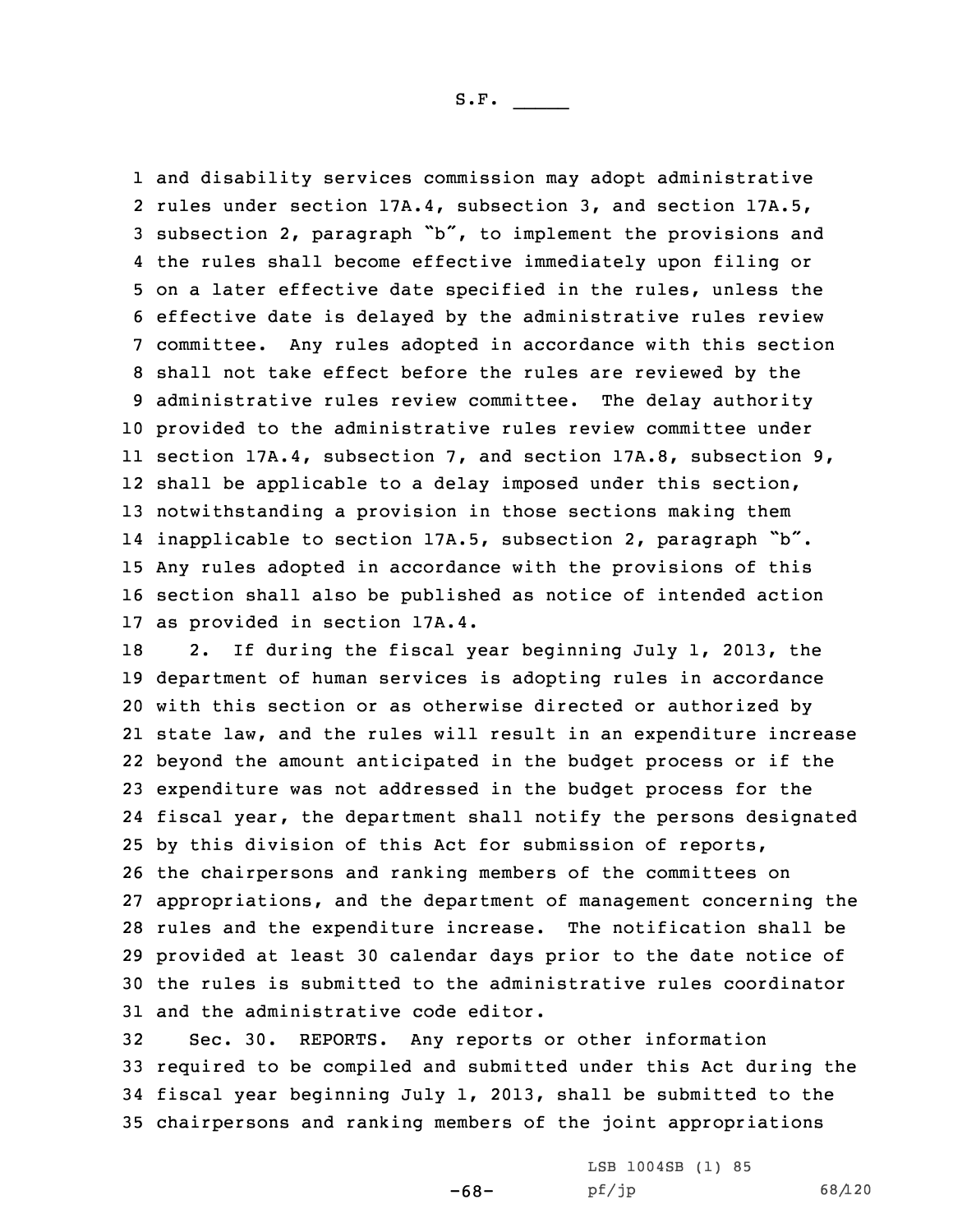subcommittee on health and human services, the legislative services agency, and the legislative caucus staffs on or before the dates specified for submission of the reports or information.

 DIVISION VI HEALTH CARE ACCOUNTS AND FUNDS —— FY 2013-2014 Sec. 31. PHARMACEUTICAL SETTLEMENT ACCOUNT. There is appropriated from the pharmaceutical settlement account created in section 249A.33 to the department of human services for the fiscal year beginning July 1, 2013, and ending June 30, 2014, the following amount, or so much thereof as is necessary, to be used for the purpose designated: Notwithstanding any provision of law to the contrary, to supplement the appropriations made in this Act for medical contracts under the medical assistance program for the fiscal year beginning July 1, 2013, and ending June 30, 2014: .................................................. \$ 6,650,000 Sec. 32. APPROPRIATIONS FROM IOWACARE ACCOUNT. 19 1. There is appropriated from the IowaCare account created in section 249J.24 to the state board of regents for distribution to the university of Iowa hospitals and clinics for the fiscal year beginning July 1, 2013, and ending June 30, 2014, for the program period beginning July 1, 2013, and ending December 31, 2013, the following amount, or so much thereof as is necessary, to be used for the purposes designated:

 For salaries, support, maintenance, equipment, and miscellaneous purposes, for the provision of medical and surgical treatment of indigent patients, for provision of services to members of the expansion population pursuant to chapter 249J, and for medical education:

31 .................................................. \$ 13,642,292

32 a. Funds appropriated in this subsection shall be used 33 in accordance with 2011 Iowa Acts, chapter 129, section 35, <sup>34</sup> subsection 1, paragraph "a".

35 b. Notwithstanding any provision of law to the contrary,

-69-

LSB 1004SB (1) 85 pf/jp 69/120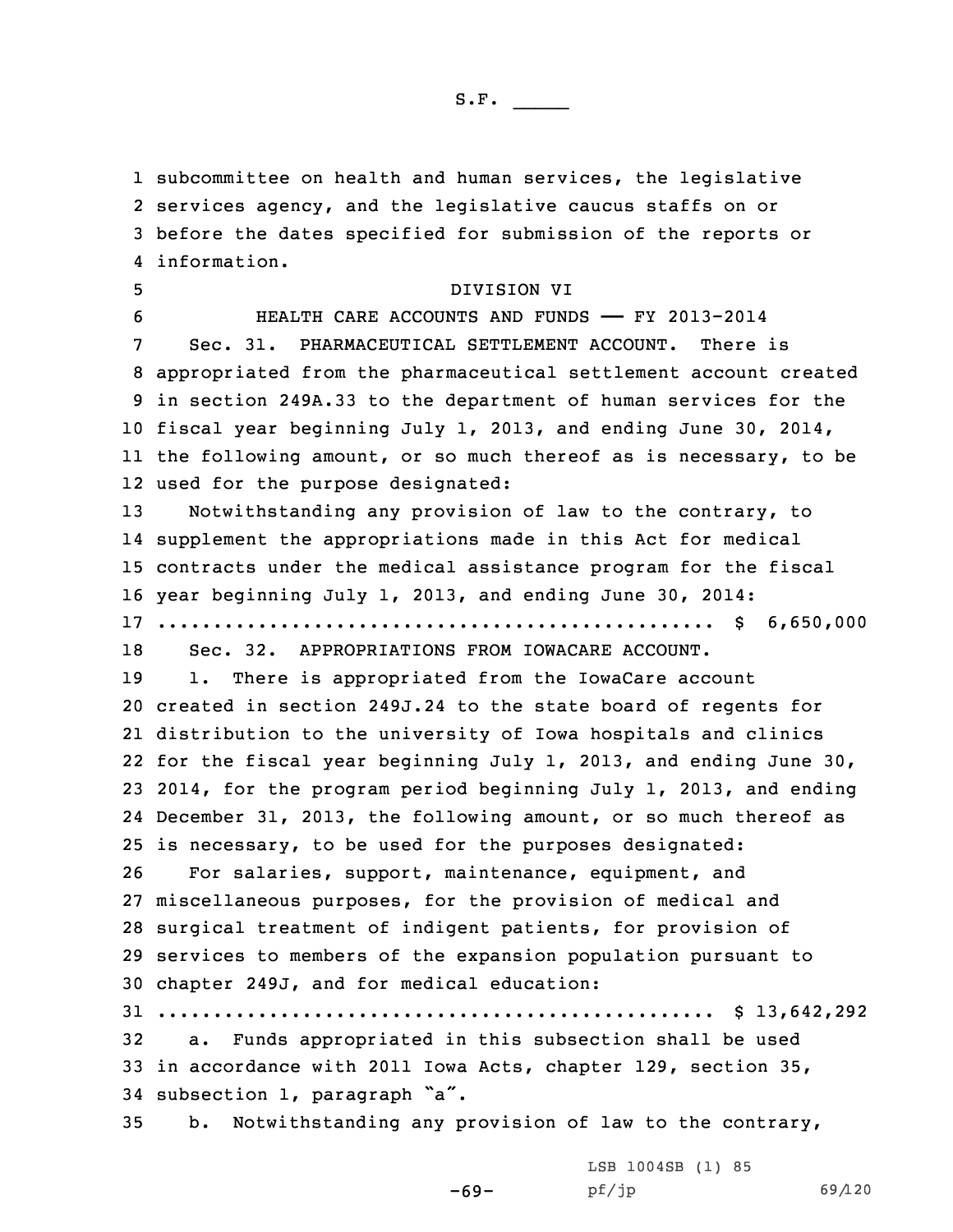1 the amount appropriated in this subsection shall be distributed 2 based on claims submitted, adjudicated, and paid by the Iowa 3 Medicaid enterprise.

4 c. The university of Iowa hospitals and clinics shall 5 certify public expenditures in an amount equal to provide 6 the nonfederal share on total expenditures not to exceed 7 \$10,000,000.

 2. There is appropriated from the IowaCare account created in section 249J.24 to the state board of regents for distribution to the university of Iowa hospitals and clinics for the fiscal year beginning July 1, 2013, and ending June 30, 2014, for the program period beginning July 1, 2013, and ending December 31, 2013, the following amount, or so much thereof as is necessary, to be used for the purposes designated: For salaries, support, maintenance, equipment, and miscellaneous purposes, for the provision of medical and surgical treatment of indigent patients, for provision of services to members of the expansion population pursuant to chapter 249J, and for medical education:

20 .................................................. \$ 26,284,600

21 Notwithstanding any provision of law to the contrary, the 22 amount appropriated in this subsection shall be distributed 23 based on claims submitted, adjudicated, and paid by the Iowa 24 Medicaid enterprise.

 3. There is appropriated from the IowaCare account created in section 249J.24, to the state board of regents for distribution to university of Iowa physicians for the fiscal year beginning July 1, 2013, and ending June 30, 2014, for the program period beginning July 1, 2013, and ending December 31, 2013, the following amount, or so much thereof as is necessary to be used for the purposes designated:

 For salaries, support, maintenance, equipment, and miscellaneous purposes for the provision of medical and surgical treatment of indigent patients, for provision of services to members of the expansion population pursuant to

-70-

LSB 1004SB (1) 85 pf/jp 70/120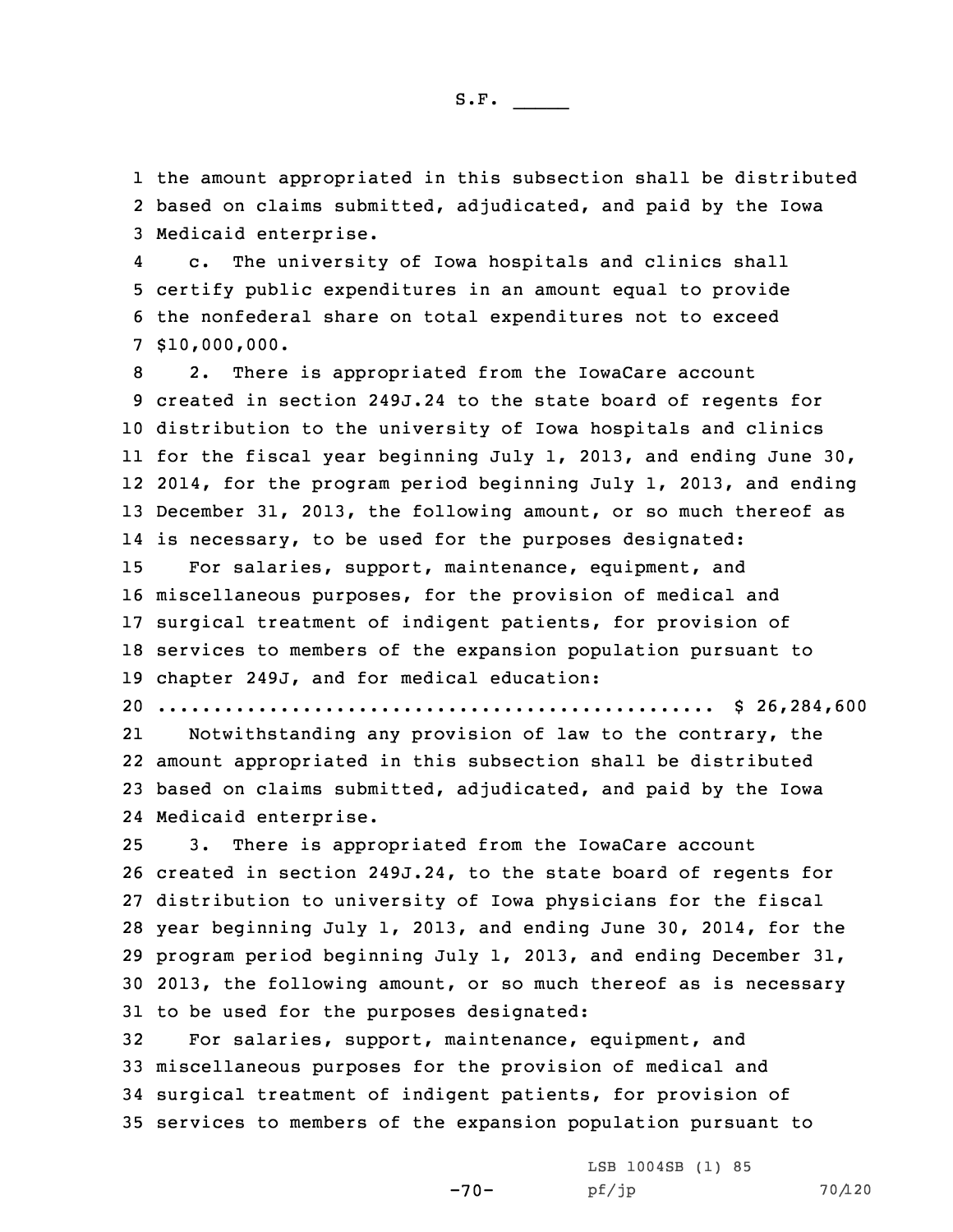1 chapter 249J, and for medical education:

 .................................................. \$ 9,903,183 Notwithstanding any provision of law to the contrary, the amount appropriated in this subsection shall be distributed based on claims submitted, adjudicated, and paid by the Iowa Medicaid enterprise. Once the entire amount appropriated in this subsection has been distributed, claims shall continue to be submitted and adjudicated by the Iowa Medicaid enterprise; however, no payment shall be made based upon such claims. 4. There is appropriated from the IowaCare account created in section 249J.24 to the department of human services for the fiscal year beginning July 1, 2013, and ending June 30, 2014, for the program period beginning July 1, 2013, and ending December 31, 2013, the following amount, or so much thereof as is necessary, to be used for the purposes designated: For distribution to <sup>a</sup> publicly owned acute care teaching hospital located in <sup>a</sup> county with <sup>a</sup> population over 350,000 for the provision of medical and surgical treatment of indigent patients, for provision of services to members of the expansion population pursuant to chapter 249J, and for medical education: .................................................. \$ 33,750,000 22 a. Notwithstanding any provision of law to the contrary, the amount appropriated in this subsection shall be distributed based on claims submitted, adjudicated, and paid by the Iowa Medicaid enterprise plus <sup>a</sup> monthly disproportionate share hospital payment. Any amount appropriated in this subsection in excess of \$32,000,000 shall be distributed only if the sum of the expansion population claims adjudicated and paid by the Iowa Medicaid enterprise plus the estimated disproportionate share hospital payments exceeds \$32,000,000. The amount paid in excess of \$32,000,000 shall not adjust the original monthly payment amount but shall be distributed monthly based on actual claims adjudicated and paid by the Iowa Medicaid enterprise plus the estimated disproportionate share hospital amount. Any amount appropriated in this subsection in excess of \$32,000,000

-71-

LSB 1004SB (1) 85 pf/jp 71/120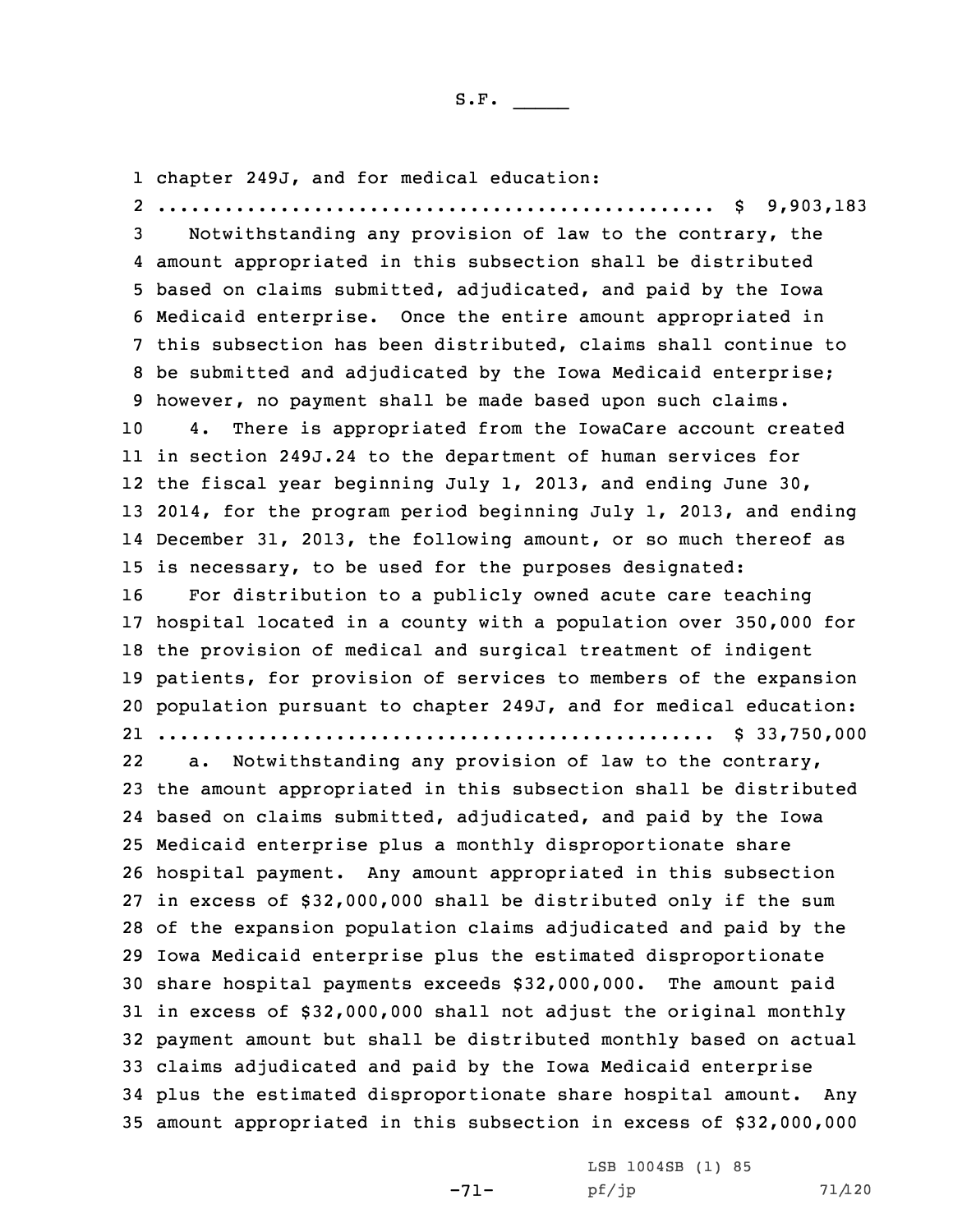shall be allocated only if federal funds are available to match the amount allocated. Pursuant to paragraph "b", of the amount appropriated in this subsection, not more than \$2,000,000 shall be distributed for prescription drugs, podiatry services, optometric services, and durable medical equipment.

 b. Notwithstanding any provision of law to the contrary, the hospital identified in this subsection, shall be reimbursed for outpatient prescription drugs, podiatry services, optometric services, and durable medical equipment provided to members of the expansion population pursuant to all applicable medical assistance program rules, in an amount not to exceed \$2,000,000.

 c. Notwithstanding the total amount of proceeds distributed pursuant to section 249J.24, subsection 4, paragraph "a", unnumbered paragraph 1, for the fiscal year beginning July 1, 2013, and ending June 30, 2014, the county treasurer of <sup>a</sup> county with <sup>a</sup> population of over 350,000 in which <sup>a</sup> publicly owned acute care teaching hospital is located shall distribute the proceeds collected pursuant to section 347.7 between July 1, 2013, and December 31, 2013, in <sup>a</sup> total amount of \$19,000,000, which would otherwise be distributed to the county hospital, to the treasurer of state for deposit in the IowaCare 23 account.

24 d. Notwithstanding the amount collected and distributed for deposit in the IowaCare account pursuant to section 249J.24, subsection 4, paragraph "a", subparagraph (1), the first \$19,000,000 in proceeds collected pursuant to section 347.7 between July 1, 2013, and December 31, 2013, shall be distributed to the treasurer of state for deposit in the IowaCare account and collections during this time period in excess of \$19,000,000 shall be distributed to the acute care teaching hospital identified in this subsection. Of the collections in excess of the \$19,000,000 received by the acute care teaching hospital under this paragraph "d", \$2,000,000 shall be distributed by the acute care teaching hospital to the

-72-

LSB 1004SB (1) 85 pf/jp 72/120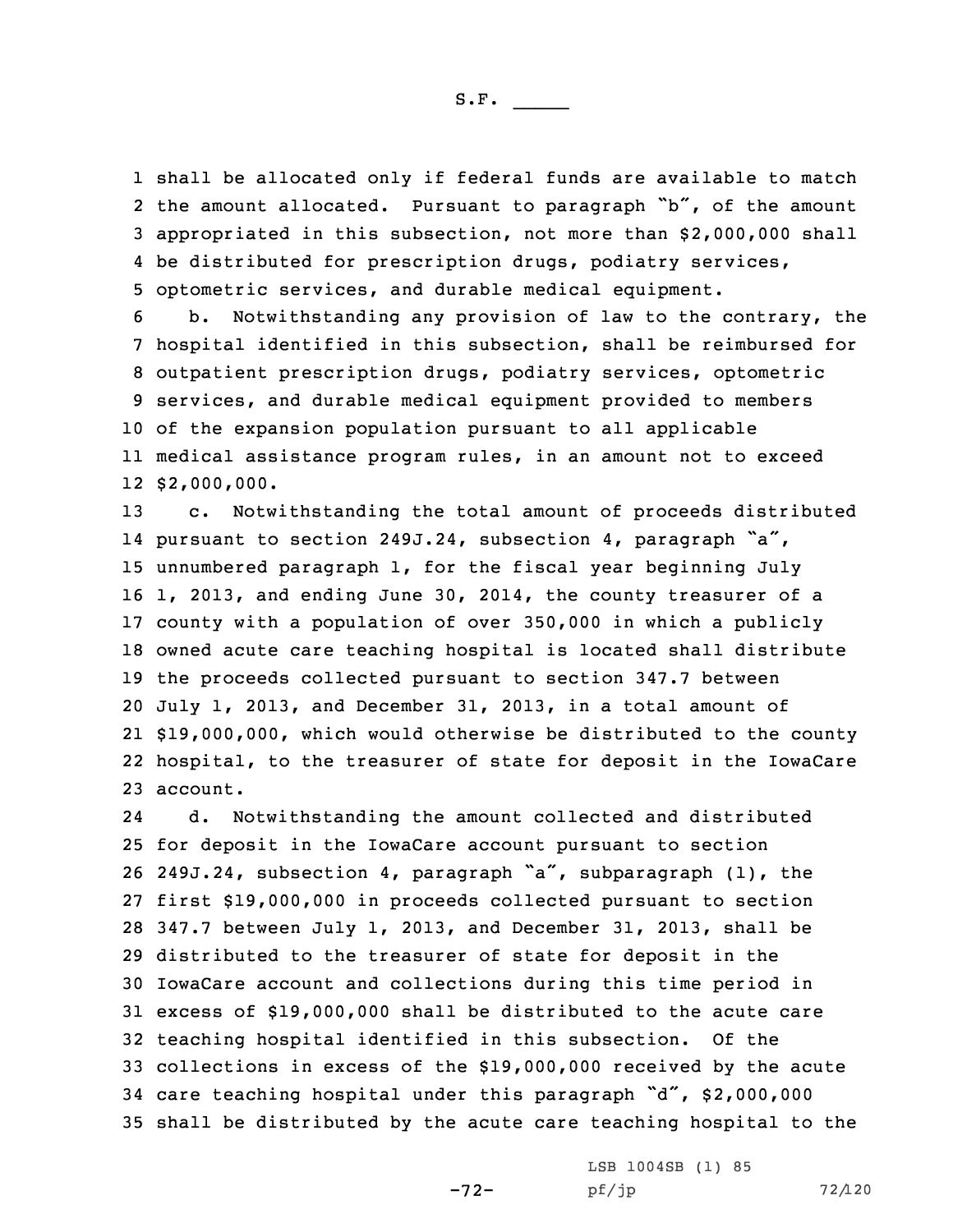1 treasurer of state for deposit in the IowaCare account in the 2 month of January 2014, following the July 1 through December 3 31, 2013, period.

4 5. There is appropriated from the IowaCare account created in section 249J.24 to the department of human services for the fiscal year beginning July 1, 2013, and ending June 30, 2014, for the program period beginning July 1, 2013, and ending December 31, 2013, the following amount, or so much thereof as is necessary to be used for the purpose designated:

 For payment to the regional provider network specified by the department pursuant to section 249J.7 for provision of covered services to members of the expansion population pursuant to chapter 249J:

14 .................................................. \$ 2,993,183

 Notwithstanding any provision of law to the contrary, the amount appropriated in this subsection shall be distributed based on claims submitted, adjudicated, and paid by the Iowa Medicaid enterprise. Once the entire amount appropriated in this subsection has been distributed, claims shall continue to be submitted and adjudicated by the Iowa Medicaid enterprise; however, no payment shall be made based upon such claims. 22 6. There is appropriated from the IowaCare account created in section 249J.24 to the department of human services for the fiscal year beginning July 1, 2013, and ending June 30, 2014, for the program period beginning July 1, 2013, and ending December 31, 2013, the following amount or so much thereof as is necessary to be used for the purposes designated: For <sup>a</sup> laboratory test and radiology pool for services authorized by <sup>a</sup> federally qualified health center designated by the department as part of the IowaCare regional provider network that does not have the capability to provide these services on site: .................................................. \$ 1,500,000 Notwithstanding sections 249J.6 and 249J.7, the amount

35 appropriated in this subsection is intended to provide

LSB 1004SB (1) 85 pf/jp 73/120

-73-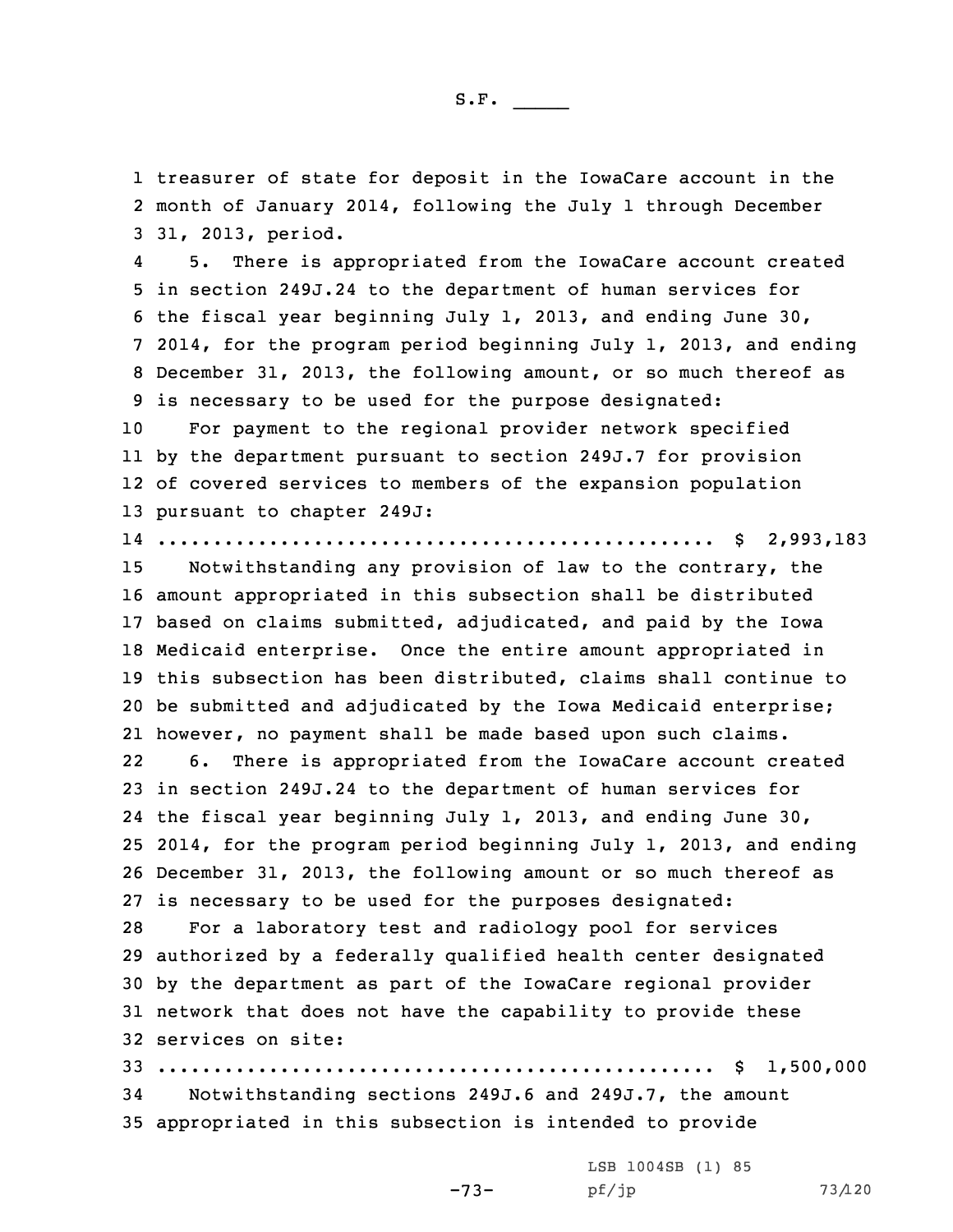reimbursement for services provided to expansion population members that have previously been paid for through expenditure by designated regional provider network providers of their own funds, not to expand coverage under the IowaCare program or to expand the expansion population provider network. The department shall designate the laboratory and radiology provider associated with each designated regional provider network provider that may receive reimbursement. The department shall adopt administrative rules pursuant to chapter 17A to establish <sup>a</sup> prior authorization process and to identify covered services for reimbursement under this subsection. All other medical assistance program payment policies and rules for laboratory and radiology services shall apply to services provided under this subsection. If the entire amount appropriated under this subsection is expended, laboratory tests and radiology services ordered by <sup>a</sup> designated regional provider network provider shall be the financial responsibility of the regional provider network provider. Sec. 33. APPROPRIATIONS FROM NONPARTICIPATING PROVIDER REIMBURSEMENT FUND —— DEPARTMENT OF HUMAN SERVICES. Notwithstanding any provision to the contrary, and subject to the availability of funds, there is appropriated from the nonparticipating provider reimbursement fund created in section 249J.24A to the department of human services for the fiscal year beginning July 1, 2013, and ending June 30, 2014, for the program period beginning July 1, 2013, and ending December 31, 2013, the following amount or so much thereof as is necessary for the purposes designated:

29 To reimburse nonparticipating providers in accordance with 30 section 249J.24A:

 .................................................. \$ 1,000,000 Sec. 34. QUALITY ASSURANCE TRUST FUND —— DEPARTMENT OF HUMAN SERVICES. Notwithstanding any provision to the contrary and subject to the availability of funds, there is appropriated from the quality assurance trust fund created in section

-74-

LSB 1004SB (1) 85 pf/jp 74/120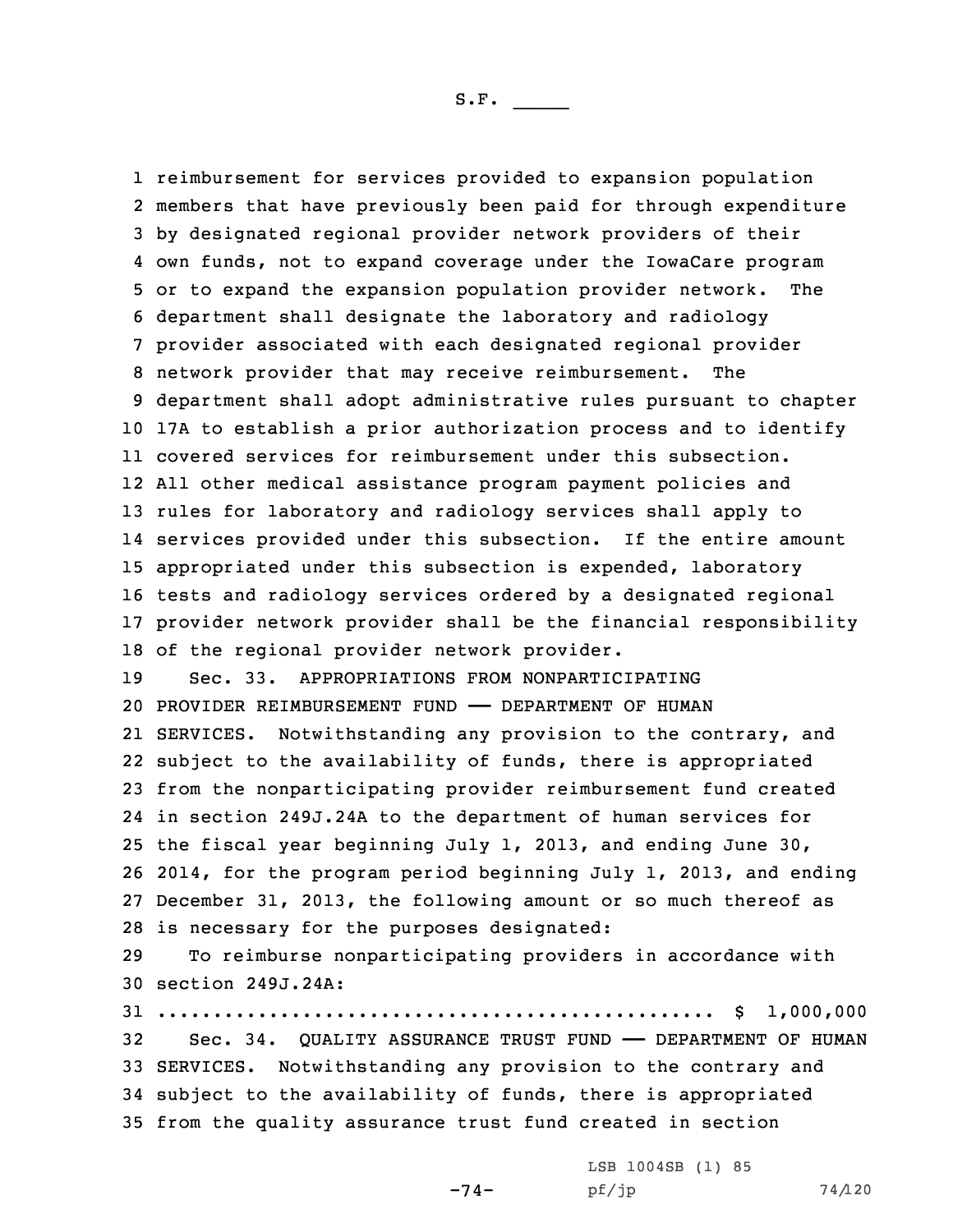249L.4 to the department of human services for the fiscal year beginning July 1, 2013, and ending June 30, 2014, the following amounts, or so much thereof as is necessary for the purposes designated: To supplement the appropriation made in this Act from the general fund of the state to the department of human services for medical assistance for the same fiscal year: .................................................. \$ 28,788,917 Sec. 35. HOSPITAL HEALTH CARE ACCESS TRUST FUND —— DEPARTMENT OF HUMAN SERVICES. Notwithstanding any provision to the contrary and subject to the availability of funds, there is appropriated from the hospital health care access trust fund created in section 249M.4 to the department of human services for the fiscal year beginning July 1, 2013, and ending June 30, 2014, the following amounts, or so much thereof as is necessary, for the purposes designated: 1. To supplement the appropriation made in this Act from the general fund of the state to the department of human services for medical assistance for the same fiscal year: .................................................. \$ 34,288,000 21 2. For deposit in the nonparticipating provider reimbursement fund created in section 249J.24A to be used for the purposes of the fund: .................................................. \$ 412,000 Sec. 36. MEDICAL ASSISTANCE PROGRAM —— NONREVERSION FOR FY 2013-2014. Notwithstanding section 8.33, if moneys appropriated for purposes of the medical assistance program for the fiscal year beginning July 1, 2013, and ending June 30, 2014, from the general fund of the state, the quality assurance trust fund, and the hospital health care access trust fund, are in excess of actual expenditures for the medical assistance program and remain unencumbered or unobligated at the close of the fiscal year, the excess moneys shall not revert but shall remain available for expenditure for the purposes of the medical assistance program until the close of the succeeding

-75-

LSB 1004SB (1) 85 pf/jp 75/120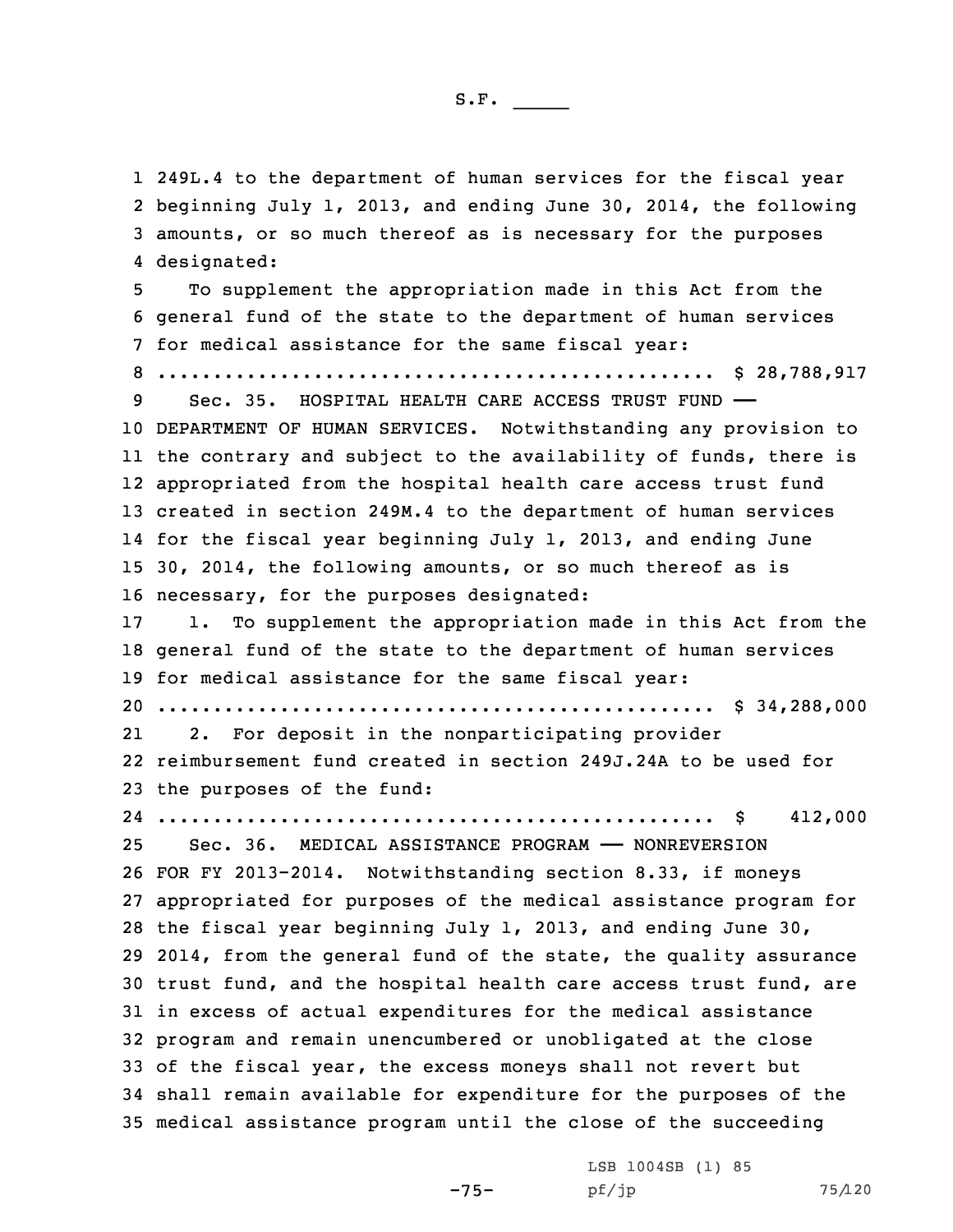fiscal year. 2 DIVISION VII 3 CHILDREN'S HEALTH INSURANCE PROGRAM - CHILD ENROLLMENT 4 CONTINGENCY FUND —— FY 2013-2014 Sec. 37. CHILDREN'S HEALTH INSURANCE PROGRAM —— CHILD ENROLLMENT CONTINGENCY FUND —— DIRECTIVES FOR USE OF FUNDS —— FY 2013-2014. 1. Any funds remaining on June 30, 2013, from moneys received from the federal government through the child enrollment contingency fund established pursuant to section <sup>103</sup> of the federal Children's Health Insurance Program Reauthorization Act of 2009, Pub. L. No. 111-3, are transferred to the rebuild Iowa infrastructure fund established pursuant to section 8.57 and are appropriated to the department of administrative services for the fiscal year beginning July 1, 2013, and ending June 30, 2014, to be used for projects related to major repairs and major maintenance for state buildings and facilities. The department of human services shall work with the department of administrative services in drawing down the federal funds. 21 DIVISION VIII 22 PRIOR YEAR APPROPRIATIONS 23 RESPITE 24 Sec. 38. 2011 Iowa Acts, chapter 129, section 128, as amended by 2012 Iowa Acts chapter 1133, section 22, subsection 26, is amended to read as follows: 26. Of the funds appropriated in this section, at least \$25,000 shall be used to continue and to expand the foster care respite pilot program in which postsecondary students in social work and other human services-related programs receive experience by assisting family foster care providers with respite and other support. Notwithstanding section 8.33, moneys allocated in this subsection that remain unencumbered or unobligated at the close of the fiscal year shall not revert but shall remain available for expenditure for the purposes

LSB 1004SB (1) 85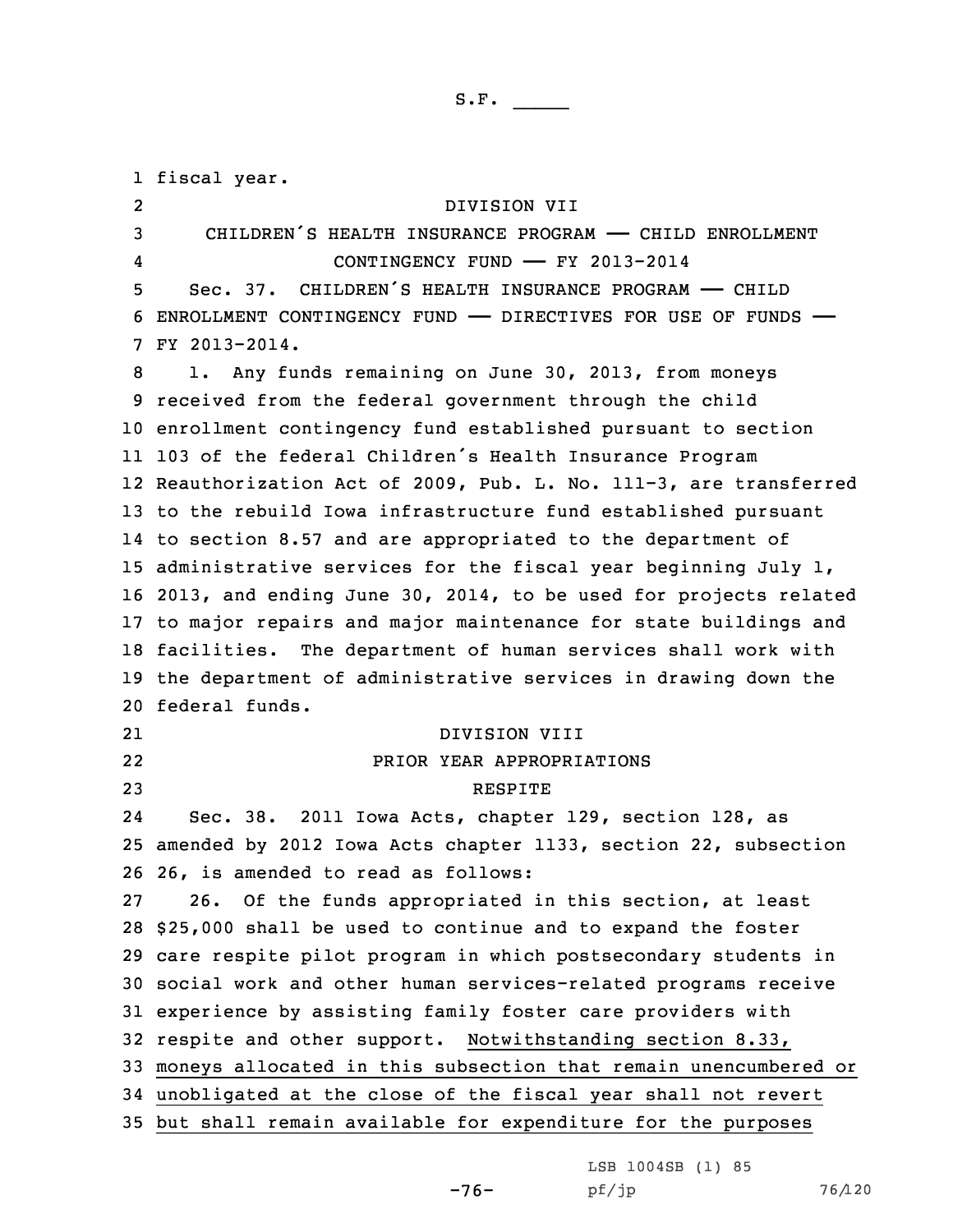designated until the close of the succeeding fiscal year. 2 MEDICAL ASSISTANCE —— GENERAL FUND Sec. 39. 2011 Iowa Acts, chapter 129, section 122, unnumbered paragraph 2, is amended to read as follows: For medical assistance program reimbursement and associated costs as specifically provided in the reimbursement methodologies in effect on June 30, 2012, except as otherwise expressly authorized by law, and consistent with options under federal law and regulations: .................................................. \$914,993,421 11 968,276,514 12 MEDICAL ASSISTANCE —— IOWACARE TRANSFER ALLOCATION Sec. 40. 2011 Iowa Acts, chapter 129, section 122, subsection 13, as amended by 2012 Iowa Acts, chapter 1133, section 10, is amended to read as follows: 13. Of the funds appropriated in this section, up to \$8,684,329 \$16,004,422 may be transferred to the IowaCare account created in section 249J.24. ADOPTION SUBSIDY —— GENERAL FUND Sec. 41. 2011 Iowa Acts, chapter 129, section 129, as amended by 2012 Iowa Acts, chapter 1133, section 23, subsection 1, is amended to read as follows: 1. There is appropriated from the general fund of the state to the department of human services for the fiscal year beginning July 1, 2012, and ending June 30, 2013, the following amount, or so much thereof as is necessary, to be used for the purpose designated: For adoption subsidy payments and services: .................................................. \$ 36,788,576 37,780,672 NURSING FACILITY REIMBURSEMENT Sec. 42. 2011 Iowa Acts, chapter 129, section 141, subsection 1, paragraph a, subparagraph (1), as amended by 2012 Iowa Acts, chapter 1133, section 32, is amended to read as follows:

-77-

LSB 1004SB (1) 85 pf/jp 77/120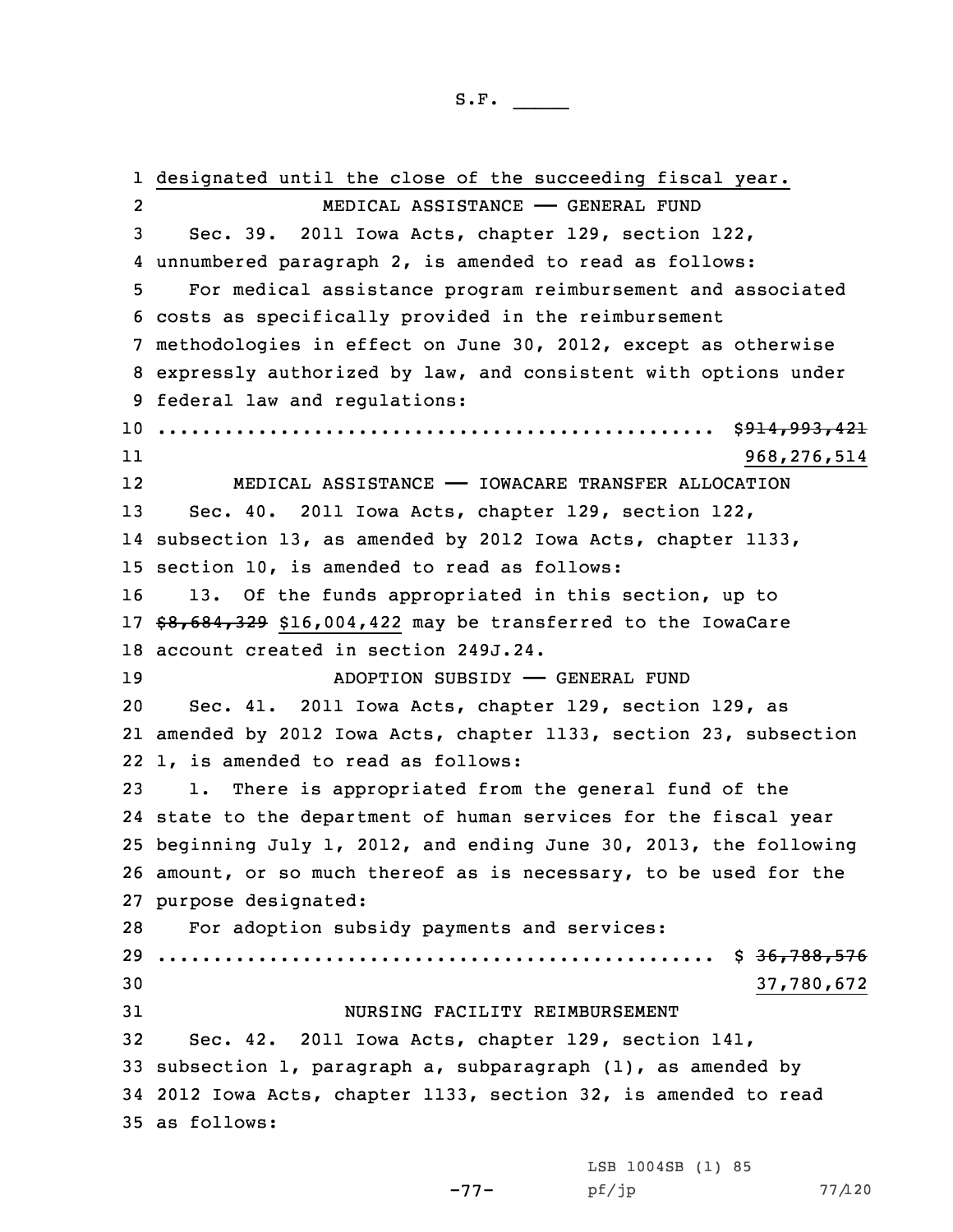1 (1) For the fiscal year beginning July 1, 2012, the total state funding amount for the nursing facility budget shall not 3 exceed  $$237, 226, 901$  \$239,226,901. 4 Sec. 43. EFFECTIVE UPON ENACTMENT. This division of this Act, being deemed of immediate importance, takes effect upon enactment. DIVISION IX 8 CHILD WELFARE AND CHILD CARE Sec. 44. Section 232.142, subsection 5, Code 2013, is amended to read as follows: 11 5. The director shall approve annually all such homes established and maintained under the provisions of this chapter. <sup>A</sup> home shall not be approved unless it complies with minimal rules and standards adopted by the director and has been inspected by the department of inspections and appeals. The statewide number of beds in the homes approved by the director shall not exceed the number of beds in approved homes as of July 1, 2012. Sec. 45. Section 237A.13, subsection 7, paragraph c, Code 2013, is amended to read as follows: 21 *c.* Families with an income of more than one hundred percent 22 but not more than one hundred <del>forty-five</del> forty-eight percent of the federal poverty level whose members are employed at least twenty-eight hours per week. Sec. 46. Section 237A.13, subsection 8, Code 2013, is amended to read as follows: 8. Nothing in this section shall be construed as or is intended as, or shall imply, <sup>a</sup> grant of entitlement for services to persons who are eligible for assistance due to an income level or other eligibility circumstance addressed in this section. Any state obligation to provide services pursuant to this section is limited to the extent of the funds appropriated for the purposes of state child care assistance. The standard period for redetermining the eligibility of <sup>a</sup> program participant is twelve months after the date of the

-78-

LSB 1004SB (1) 85 pf/jp 78/120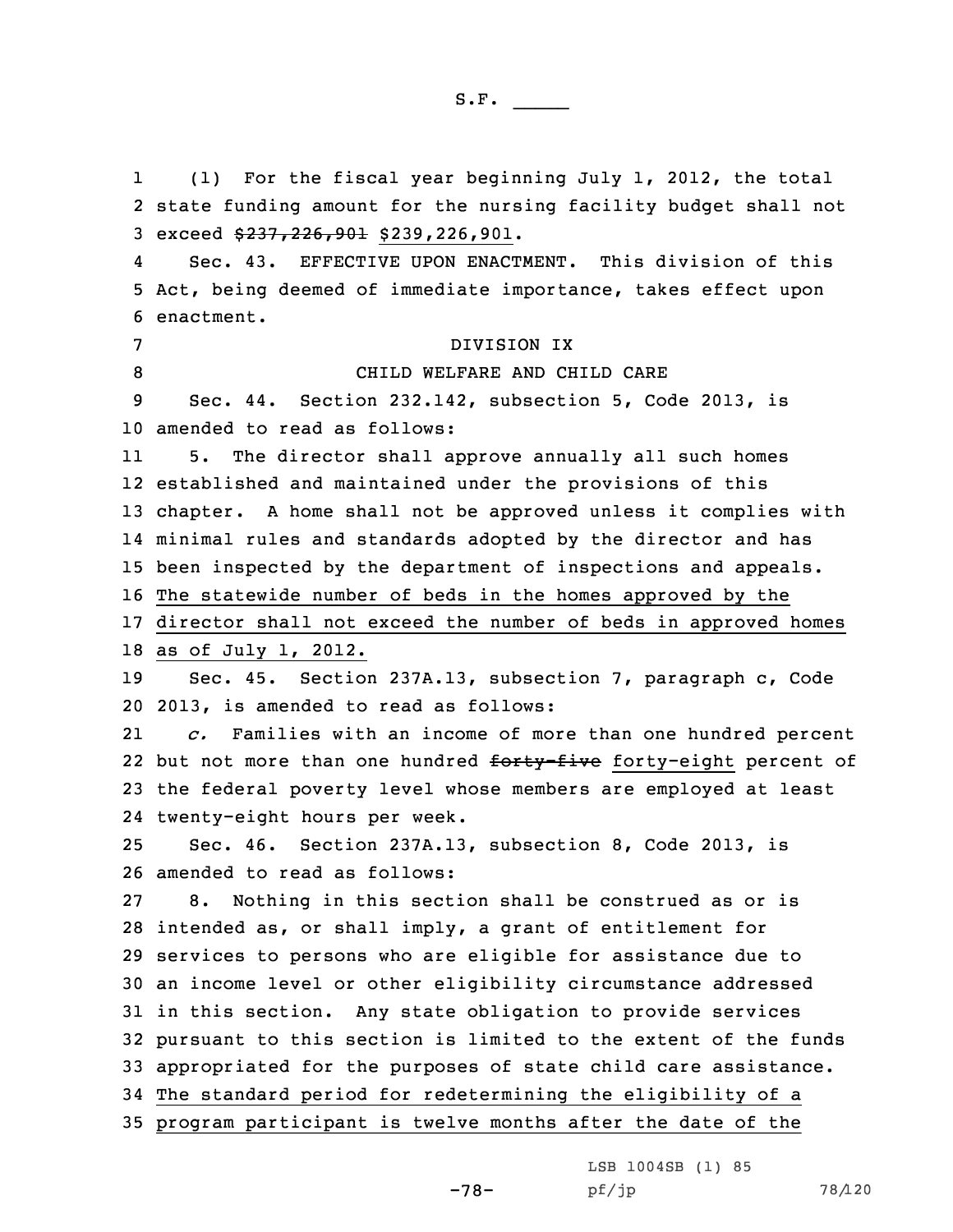initial determination of eligibility and every twelve months thereafter. DIVISION X 4 AGING Sec. 47. Section 231.33, subsection 21, Code 2013, if enacted by 2013 Iowa Acts, Senate File 184, section 22, is amended to read as follows: 21. Comply with all applicable requirements of the Iowa public employees' retirement system established pursuant to chapter 97B. Notwithstanding any provision to the contrary, an employee of an area agency on aging that was enrolled in an alternative qualified plan prior to July 1, 2012, may continue participation in that alternative qualified plan in lieu of mandatory participation in the Iowa public employees' retirement system. Sec. 48. Section 231.42, subsection 7, paragraph a, Code 2013, is amended to read as follows: *a.* An officer, owner, director, or employee of <sup>a</sup> long-term care facility, assisted living program, or elder group home who intentionally prevents, interferes with, or attempts to impede the work of the state or <sup>a</sup> local long-term care resident's advocate is subject to <sup>a</sup> penalty imposed by the director of not more than one thousand five hundred dollars for each violation. If the director imposes <sup>a</sup> penalty for <sup>a</sup> violation under this paragraph, no other state agency shall impose <sup>a</sup> penalty for the same interference violation. Any moneys collected pursuant to this subsection shall be deposited in the general fund of the state and are appropriated to the office of long-term care ombudsman to be used for administration and the duties of the 30 office. Sec. 49. REPEAL. Section 231E.13, Code 2013, is repealed. Sec. 50. TASK FORCE ON ELDER ABUSE PREVENTION AND INTERVENTION. 1. The department on aging shall convene <sup>a</sup> task force

35 on elder abuse prevention and intervention to continue the

-79-

LSB 1004SB (1) 85 pf/jp 79/120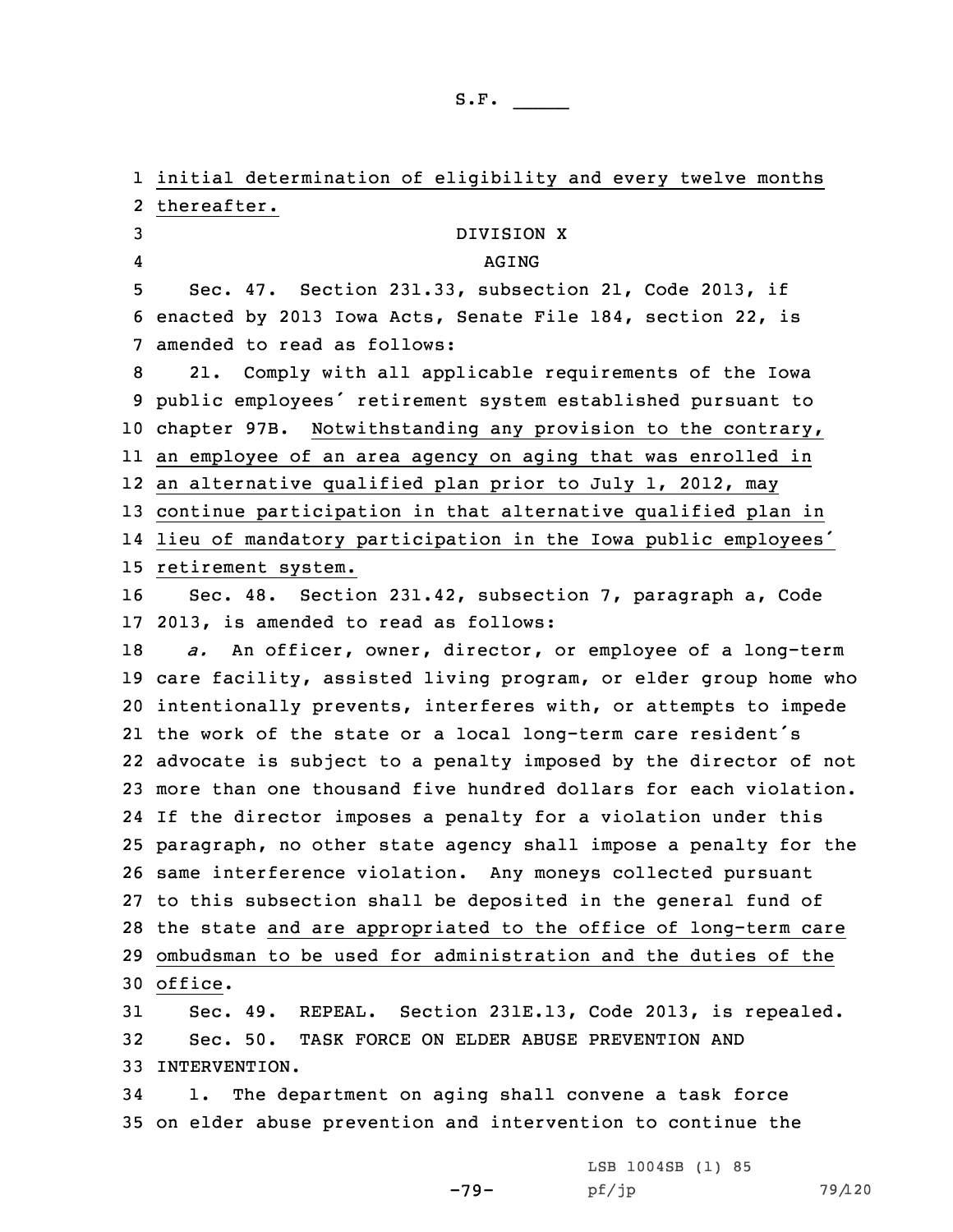work of the elder abuse task force established pursuant to 2012 Iowa Acts, chapter 1056. The task force shall include representatives of the department on aging, the office of long-term care resident's advocate, the department of human services, the department of inspections and appeals, the department of public health, the office of the attorney general, the department of veterans affairs, the department of public safety, the insurance division of the department of commerce, <sup>a</sup> county attorney's office with experience in prosecuting elder abuse, the superintendent of banking, the courts, the elder law section of the Iowa state bar association, and other affected stakeholders. The task force shall form workgroups as necessary to address the specific recommendations.

 2. The task force shall review the report of the elder abuse task force submitted in December 2012, develop an implementation plan for the recommendations, and make any additional recommendations as necessary. The implementation plan and additional recommendations shall address all of the following:

21 a. The design of the comprehensive approach to elder abuse prevention and intervention in the state utilizing the prevention of elder abuse program pursuant to section 231.56A and the office of substitute decision maker created pursuant to chapter 231E. The design shall also address all of the following:

 (1) Harmonization of the approach design with the existing dependent adult abuse system pursuant to chapter 235B, including but not limited to standardized training, collaboration between the elder abuse approach and the department of human services when <sup>a</sup> report of dependent adult abuse involves an older individual, and the membership of multidisciplinary teams.

34 (2) Incorporation of the approach design into other 35 existing and developing components of the system including

-80-

LSB 1004SB (1) 85 pf/jp 80/120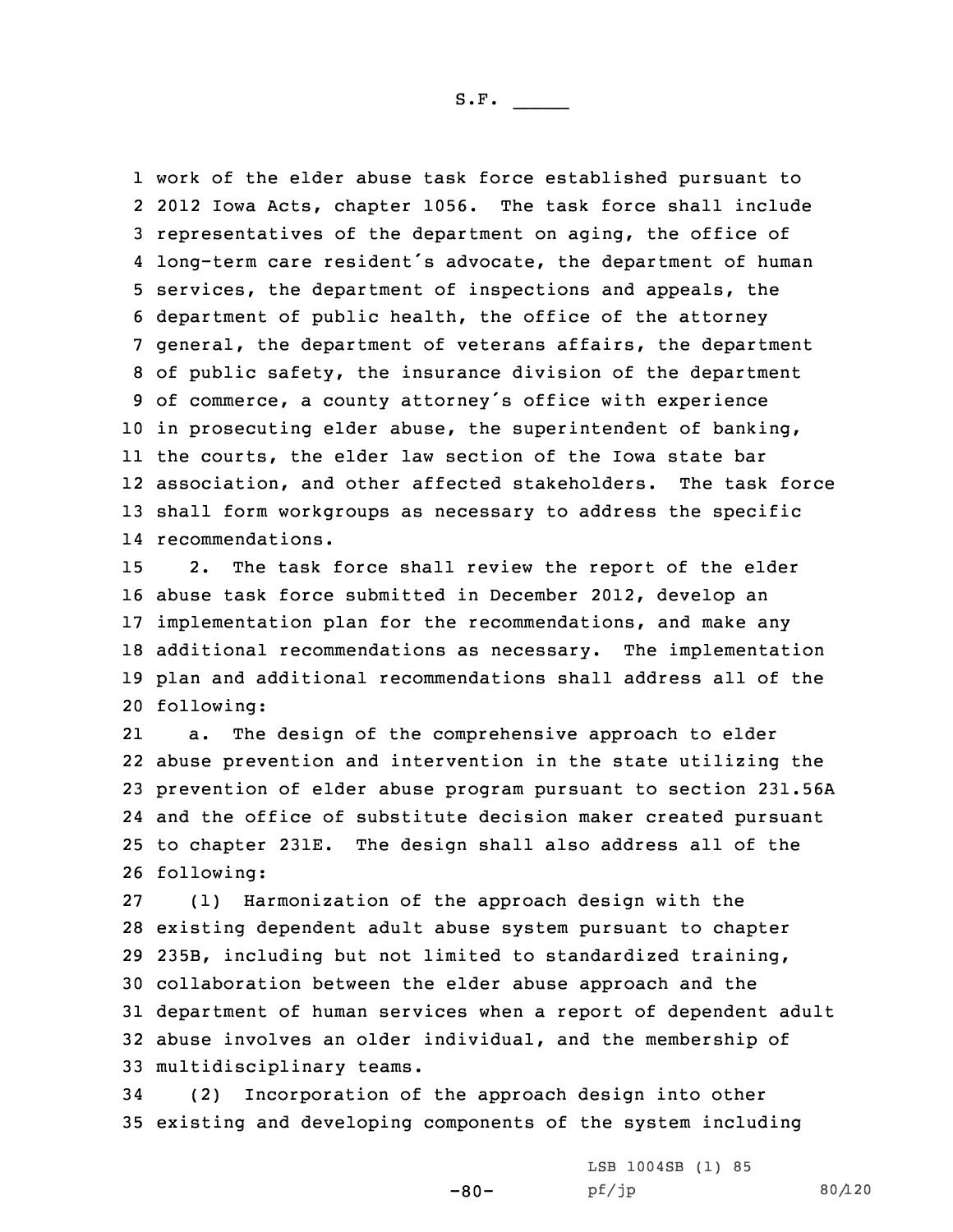the area agencies on aging, the mental health and disability services regions, local public health departments, the local offices of the department on human services, the courts, and other appropriate entities, to most effectively and efficiently address the needs of older individuals.

6 (3) <sup>A</sup> determination as to whether to provide specialized 7 elder abuse units in police departments, the office of the <sup>8</sup> attorney general, prosecutors' offices, and other sectors.

9 (4) <sup>A</sup> determination as to whether to develop specialized 10 elder law courts as <sup>a</sup> mechanism for addressing elder abuse and 11 the needs of older individuals in the court system.

12 b. The definition of elder abuse to be used in the approach to elder abuse. The task force shall address continued use of the definition of "elder abuse" as specified under the federal Older Americans Act and utilized by the prevention of elder abuse program under section 231.56A, or shall provide <sup>a</sup> specific alternative definition.

 c. The designation of <sup>a</sup> single point of contact to report elder abuse. The task force shall specifically address utilizing the aging and disability resource center network as the single point of contact.

22 d. The means of addressing financial exploitation of older 23 individuals, including those relating to powers of attorney and 24 conservatorships as described in the 2012 task force report. 25 The task force shall do all of the following:

 (1) Enlist the involvement of the elder law and probate sections of the Iowa state bar association to review, develop, and submit as proposed legislation for the 2014 legislative session, the uniform power of attorney Act.

30 (2) Determine whether and what specific crimes should 31 be established to address financial exploitation of older 32 individuals.

33 e. Promotion of public awareness of elder abuse and the 34 services and support available to older individuals at risk of 35 or experiencing elder abuse.

-81-

LSB 1004SB (1) 85  $pf/jp$  81/120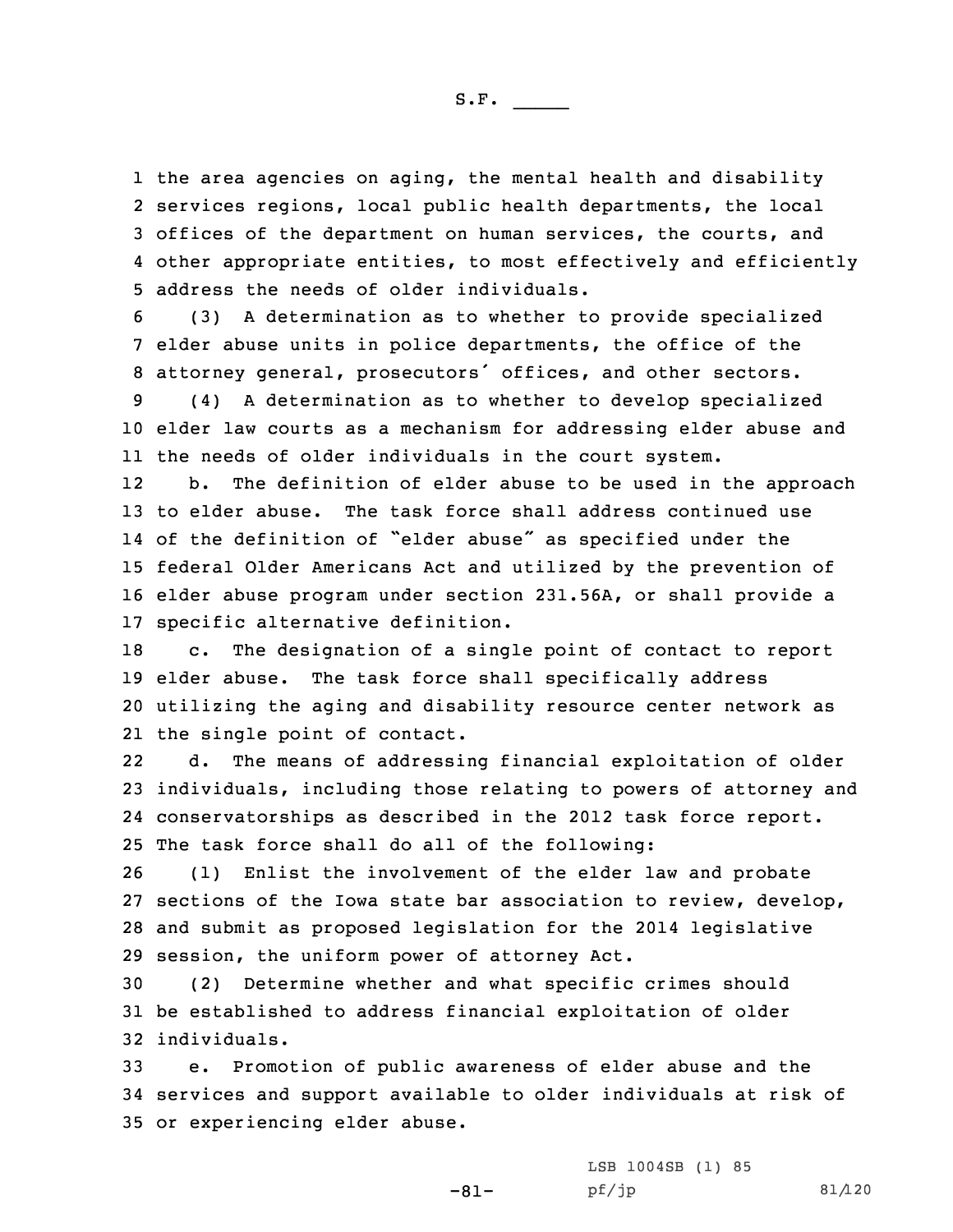1 f. Any specific changes in statute and rules necessary to 2 achieve the recommendations of the task force.

 3. The task force shall submit <sup>a</sup> progress report to the elder abuse prevention and intervention legislative interim committee established pursuant to this Act for review, by October 31, 2013, and shall submit <sup>a</sup> final report of its recommendations and proposed legislation following approval by the legislative interim committee to the governor and the general assembly no later than December 31, 2013.

 Sec. 51. LEGISLATIVE INTERIM COMMITTEE. The legislative council is requested to establish <sup>a</sup> legislative interim committee on elder abuse prevention and intervention for the 2013 legislative interim to monitor the progress of, and provide direction to, the task force on elder abuse prevention and intervention created in this Act. The legislative committee shall review the progress report and approve the final report of the task force and shall submit the committee's recommendations and <sup>a</sup> final report to the general assembly following completion of the committee's work.

20 Sec. 52. PILOT PROJECT - GUARDIANSHIP AND CONSERVATORSHIP 21 MONITORING. The department on aging shall collaborate with the national health law and policy resource center at the university of Iowa college of law to establish <sup>a</sup> three-year pilot project to train, recruit, and oversee volunteers to assist the courts in monitoring guardianships and conservatorships and to provide assistance to guardians and conservators. The pilot project volunteers shall ensure that the court records monitored are accurate and up-to-date, review reports and accountings from guardians and conservators to better protect wards, visit wards as necessary to ensure the needs of the wards are being met, and notify the court of any identified problems or concerns. The pilot project shall be implemented initially in the sixth judicial district. The pilot project shall be utilized to establish <sup>a</sup> basis for an ongoing guardianship and conservatorship monitoring

-82-

LSB 1004SB (1) 85 pf/jp 82/120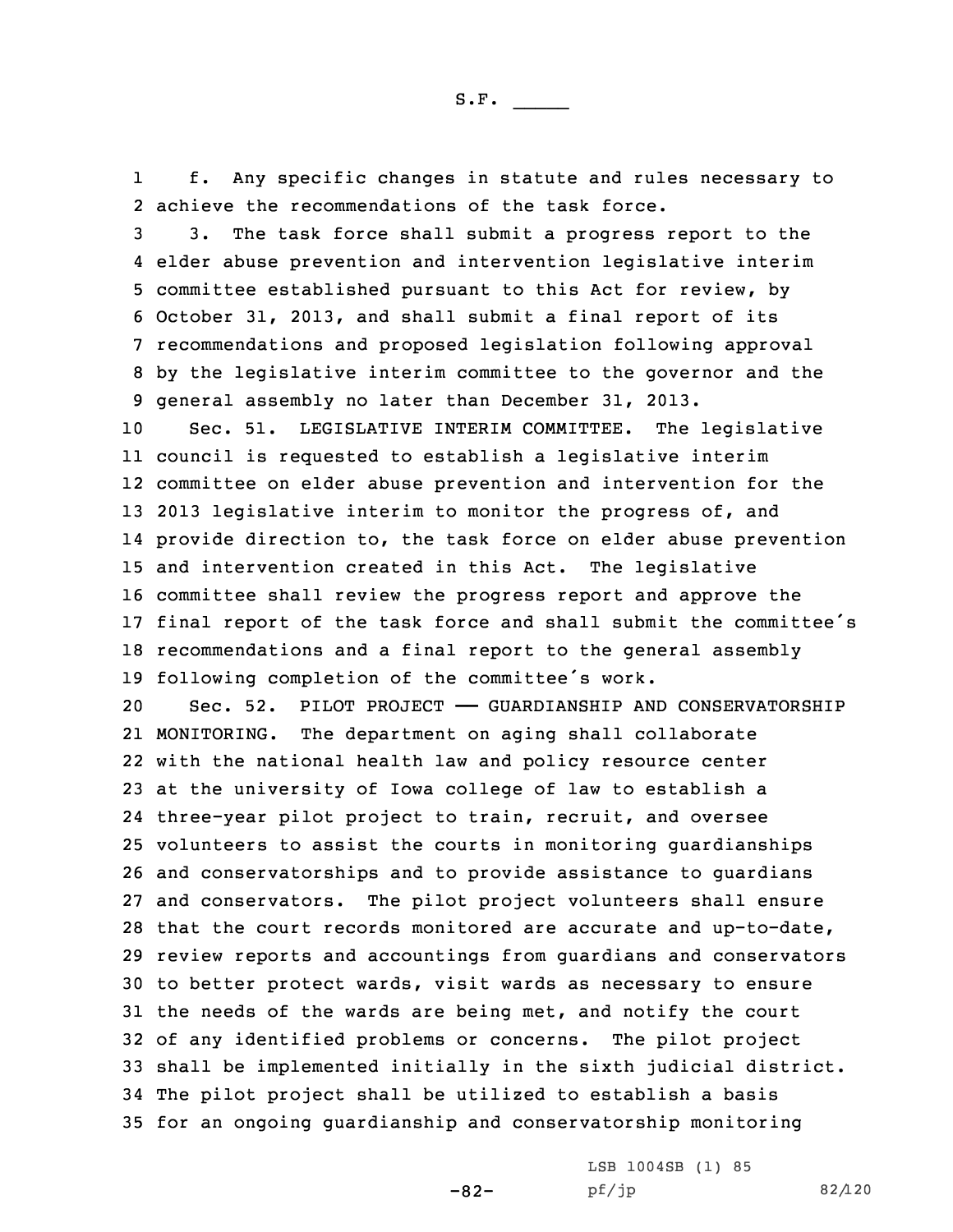and assistance program administered through the office of substitute decision maker created pursuant to chapter 231E, to enable the office of substitute decision maker, in conjunction with the courts, to provide oversight and training relevant to guardianships and conservatorships and to intervene in cases in which guardians and conservators are not complying with prescribed duties.

 Sec. 53. EFFECTIVE UPON ENACTMENT. The section of this division of this Act establishing <sup>a</sup> task force on elder abuse prevention, being deemed of immediate importance, takes effect upon enactment.

12 Sec. 54. EFFECTIVE UPON ENACTMENT. The section of this 13 division of this Act amending section 231.33, subsection 21, 14 if enacted by 2013 Iowa Acts, Senate File 184, being deemed of 15 immediate importance, takes effect upon enactment.

 Sec. 55. RETROACTIVE APPLICABILITY. The section of this division of this Act amending section 231.33, subsection 21, if enacted by 2013 Iowa Acts, applies retroactively to July 1, 19 2012.

## 20 DIVISION XI

21

# EMS TASK FORCE

22 Sec. 56. EMERGENCY MEDICAL SERVICES TASK FORCE AND REPORT. 23 1. The department of public health shall establish <sup>a</sup> task 24 force to ensure the future availability of quality emergency 25 medical services for the state.

26 2. The members of the task force shall be appointed by the 27 director of the department of public health, or the director's 28 designee, as follows:

29 a. <sup>A</sup> manager of <sup>a</sup> rural volunteer emergency medical 30 transport service.

31 b. <sup>A</sup> manager of <sup>a</sup> rural paid emergency medical transport 32 service.

33 c. <sup>A</sup> manager of an urban emergency medical transport 34 service.

35 d. <sup>A</sup> manager of <sup>a</sup> nontransport emergency medical service.

LSB 1004SB (1) 85

-83-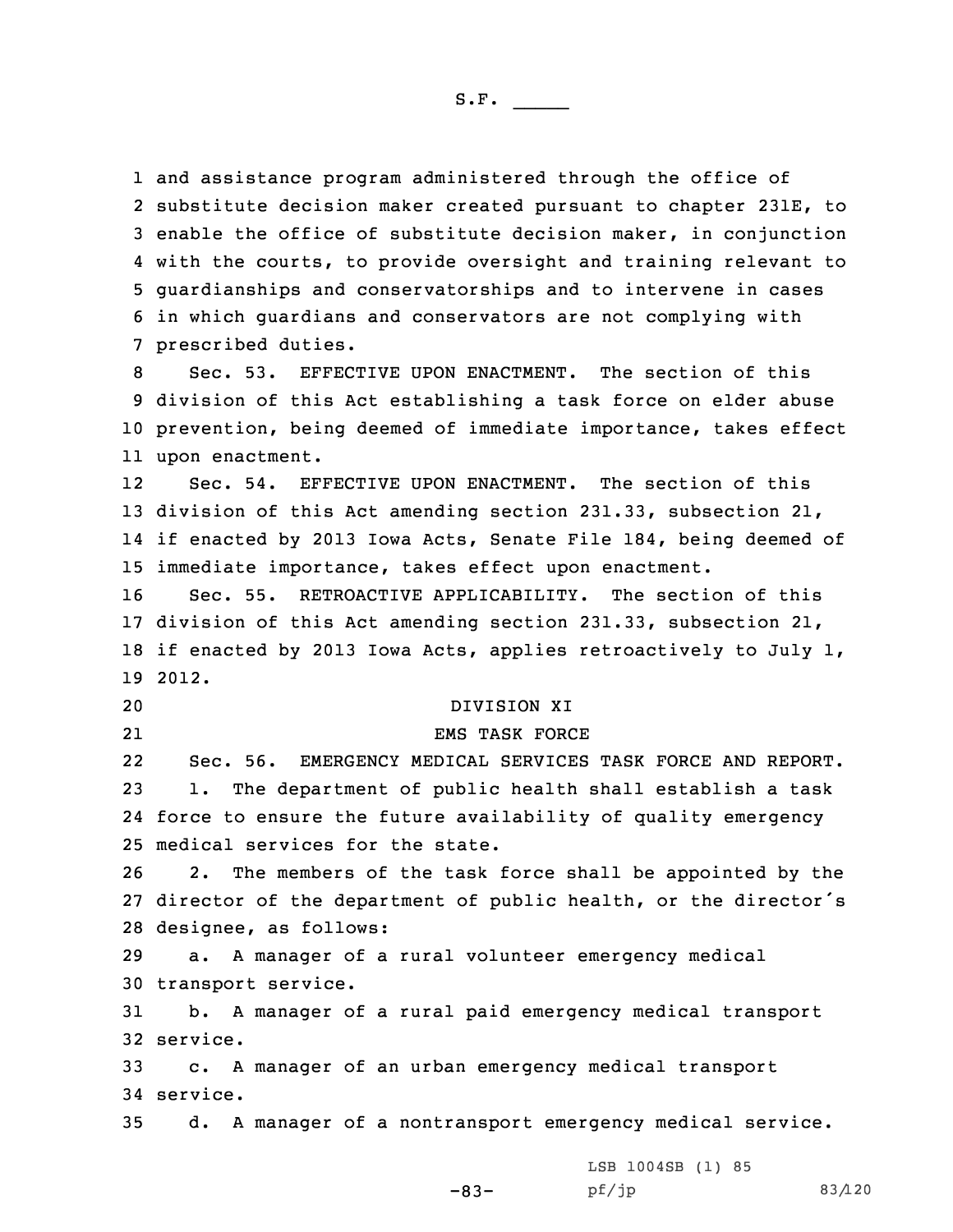e. <sup>A</sup> representative of <sup>a</sup> fire department-based emergency

1

 medical service. f. <sup>A</sup> representative of <sup>a</sup> hospital-based emergency medical 4 service. g. <sup>A</sup> representative of <sup>a</sup> private, for-profit emergency medical transport service. h. <sup>A</sup> representative of <sup>a</sup> not-for-profit emergency medical transport service. i. <sup>A</sup> representative of the Iowa emergency medical services association board of directors. 11 j. <sup>A</sup> representative of an emergency medical services training agency. k. An urban emergency department physician. 14 l. <sup>A</sup> rural emergency department physician. m. <sup>A</sup> representative of the Iowa emergency nurses association. n. <sup>A</sup> representative of the Iowa alliance in home care. o. <sup>A</sup> representative of an emergency medical service air ambulance. p. <sup>A</sup> representative of the Iowa hospital association. 21 q. <sup>A</sup> representative of the private insurance industry. 22 r. <sup>A</sup> representative of the Iowa Medicaid enterprise division of the department of human services. 24 s. <sup>A</sup> representative of city government. t. <sup>A</sup> representative of county government. u. <sup>A</sup> representative of the nursing facility industry. v. <sup>A</sup> representative of the Iowa behavioral health association. w. <sup>A</sup> consumer of emergency medical services. x. An advanced registered nurse practitioner. 3. The task force shall discuss the current state of

 emergency medical services in Iowa and make recommendations for enhancement of Iowa's emergency medical services system. The recommendations shall address issues facing volunteer and paid rural emergency medical services, cost projections including

-84-

LSB 1004SB (1) 85  $pf/jp$  84/120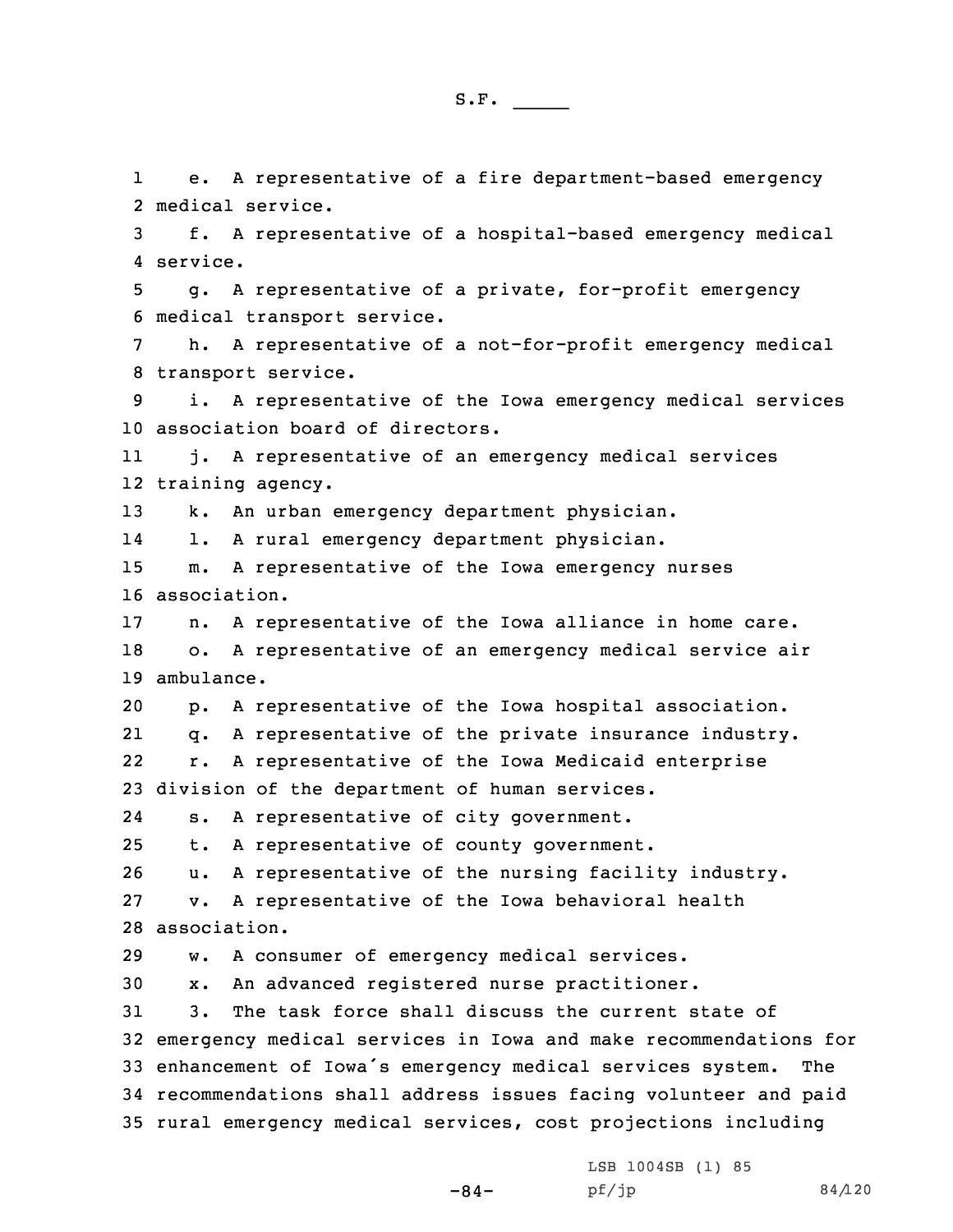administration costs for all recommendations, the Medicaid reimbursement fee schedule for ambulance services, and the nature and scope of any recommended changes in regulations governing emergency medical services.

 4. The task force shall, by April 30, 2014, submit <sup>a</sup> final report of its findings and recommendations to the governor, the general assembly, the department of public health, and the emergency medical services advisory council. The emergency medical services advisory council shall review the report and make recommendations related to implementation of the report's recommendations to the director of the department of public 12 health.

14

13 DIVISION XII

## MEDICATION THERAPY MANAGEMENT

 Sec. 57. MEDICATION THERAPY MANAGEMENT —— MEDICAID. 16 1. As used in this section, "medication therapy management" means <sup>a</sup> systematic process performed by <sup>a</sup> licensed pharmacist, designed to improve quality outcomes for patients and lower health care costs, including emergency room, hospital, provider, and other costs, by optimizing appropriate medication use linked directly to achievement of the clinical goals of therapy. Medication therapy management shall include all of

23 the following services:

24 a. <sup>A</sup> medication therapy review and in-person consultation 25 relating to all medications, vitamins, and herbal supplements 26 currently being taken by an eligible individual.

 b. <sup>A</sup> medication action plan, subject to the limitations specified in this section, communicated to the individual and the individual's primary care physician or other appropriate prescriber to address issues including appropriateness, effectiveness, safety, drug interactions, and adherence. The medication action plan may include drug therapy recommendations to prescribers that are needed to meet clinical goals and achieve optimal patient outcomes.

35 c. Documentation and follow-up to ensure consistent levels

-85-

LSB 1004SB (1) 85 pf/jp 85/120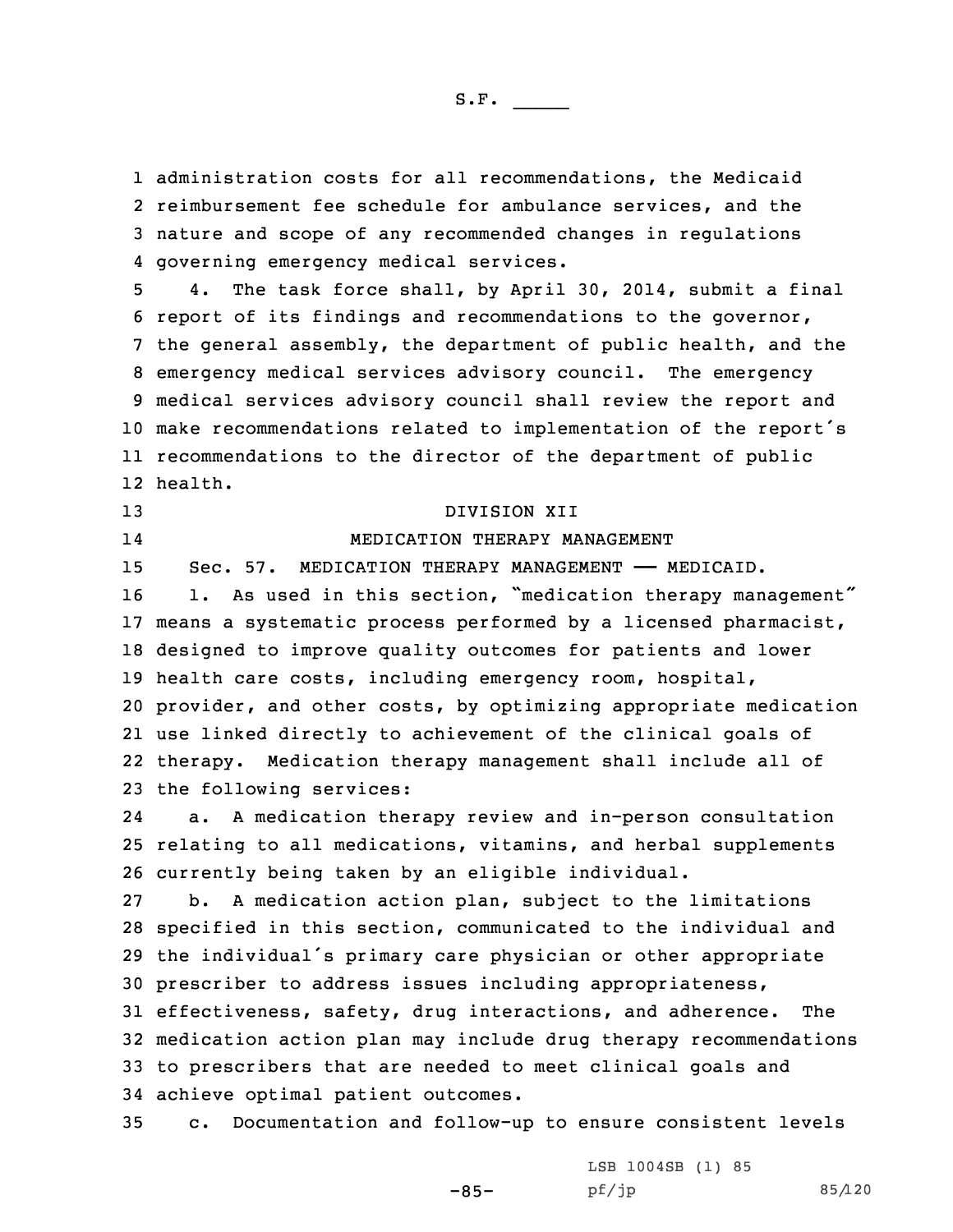1 of pharmacy services and positive outcomes.

2 2. a. The department of human services shall utilize <sup>a</sup> request for proposals process and shall enter into <sup>a</sup> contract for the provision of medication therapy management services for eligible medical assistance program recipients who meet any of the following criteria:

7 (1) An individual who takes four or more prescription drugs 8 to treat or prevent two or more chronic medical conditions.

 (2) An individual with <sup>a</sup> prescription drug therapy problem who is identified by the prescribing physician or other appropriate prescriber, and referred to <sup>a</sup> pharmacist for medication therapy management services.

13 (3) An individual who meets other criteria established by 14 the Iowa Medicaid enterprise.

 b. The fees for pharmacist-delivered medication therapy management services shall be separate from the reimbursement for prescription drug product or dispensing services, and shall be reasonable based on the resources and time required to provide the service.

 c. <sup>A</sup> fee shall be established for physician reimbursement for services delivered for medication therapy management and shall be reasonable based on the resources and time required to provide the service.

24 d. If any part of the medication therapy management plan developed by <sup>a</sup> pharmacist incorporates services which are outside the pharmacist's independent scope of practice including the initiation of therapy, modification of dosages, therapeutic interchange, or changes in drug therapy, the express authorization of the individual's physician or other appropriate prescriber shall be required.

31 Sec. 58. EFFECTIVE UPON ENACTMENT. This division of this 32 Act, being deemed of immediate importance, takes effect upon 33 enactment.

-86-

### 34 DIVISION XIII

35 HOSPITAL PROVIDER TAX

LSB 1004SB (1) 85 pf/jp 86/120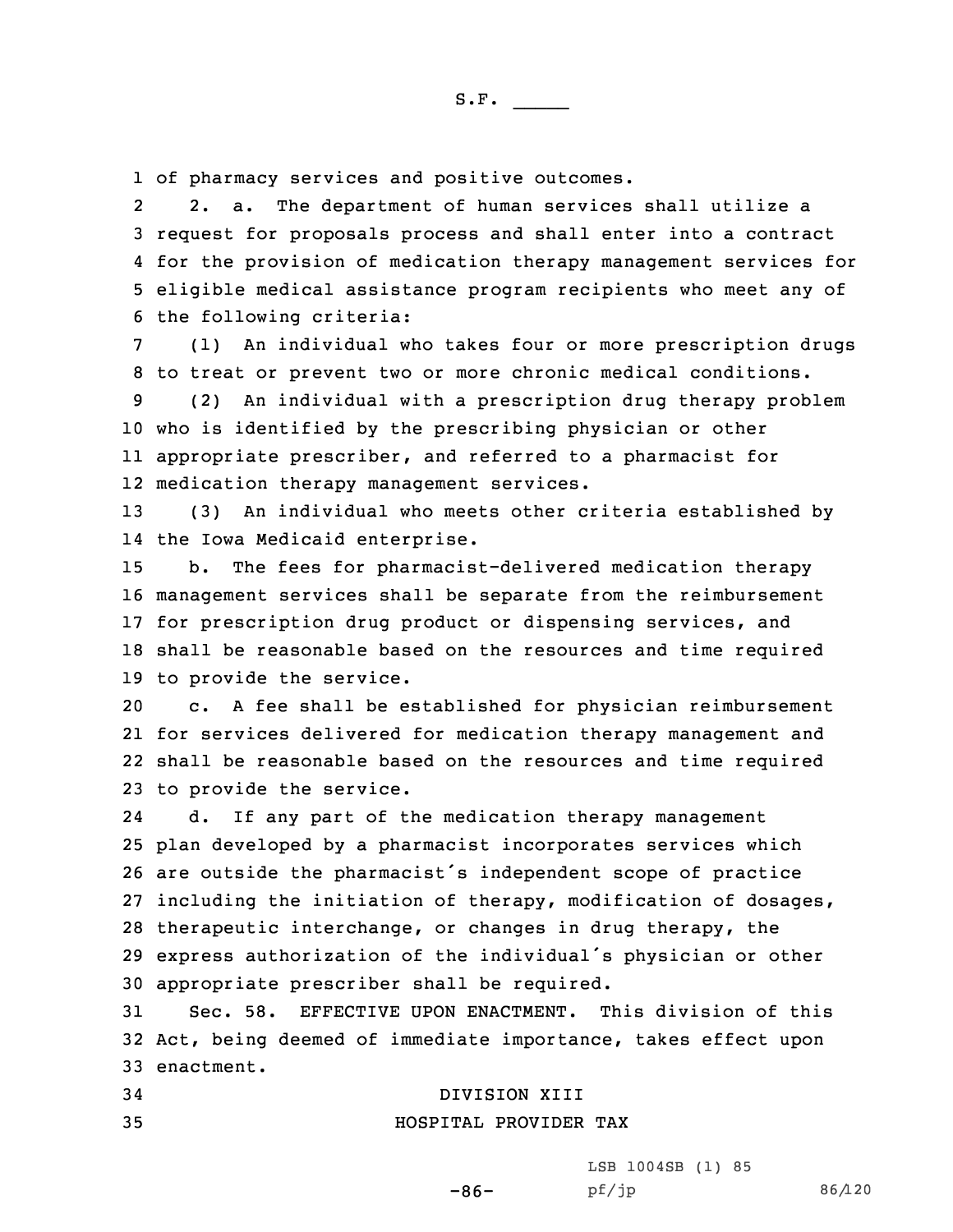1 Sec. 59. Section 249M.5, Code 2013, is amended to read as 2 follows: **249M.5 Future repeal.** 4This chapter is repealed June 30, 2013 2016. Sec. 60. EFFECTIVE UPON ENACTMENT. The section of this division of this Act relating to the future repeal of the hospital health care access assessment program chapter, being deemed of immediate importance, takes effect upon enactment. DIVISION XIV **ILL AND HANDICAPPED WAIVER NAME CHANGE** 11 Sec. 61. Section 423.3, subsection 18, paragraph f, subparagraph (1), Code 2013, is amended to read as follows: 13 (1) <del>Ill and handicapped</del> Health and disability waiver service providers, described in 441 IAC 77.30. DIVISION XV 16 MILLER TRUST Sec. 62. Section 633C.2, Code 2013, is amended to read as 18 follows: **633C.2 Disposition of medical assistance special needs** 20 **trusts.** 21 Regardless of the terms of <sup>a</sup> medical assistance special needs trust, any income received or asset added to the trust during <sup>a</sup> one-month period shall be expended as provided for medical assistance income trusts under section 633C.3, on <sup>a</sup> monthly basis, during the life of the beneficiary. Any increase in income or principal retained in the trust from <sup>a</sup> previous month may be expended, during the life of the beneficiary, only for reasonable and necessary expenses of 29 the trust, not to exceed ten twenty-five dollars per month without court approval, for special needs of the beneficiary attributable to the beneficiary's disability and approved by the district court, for medical care or services that would otherwise be covered by medical assistance under chapter 249A, or to reimburse the state for medical assistance paid on behalf of the beneficiary.

-87-

LSB 1004SB (1) 85 pf/jp 87/120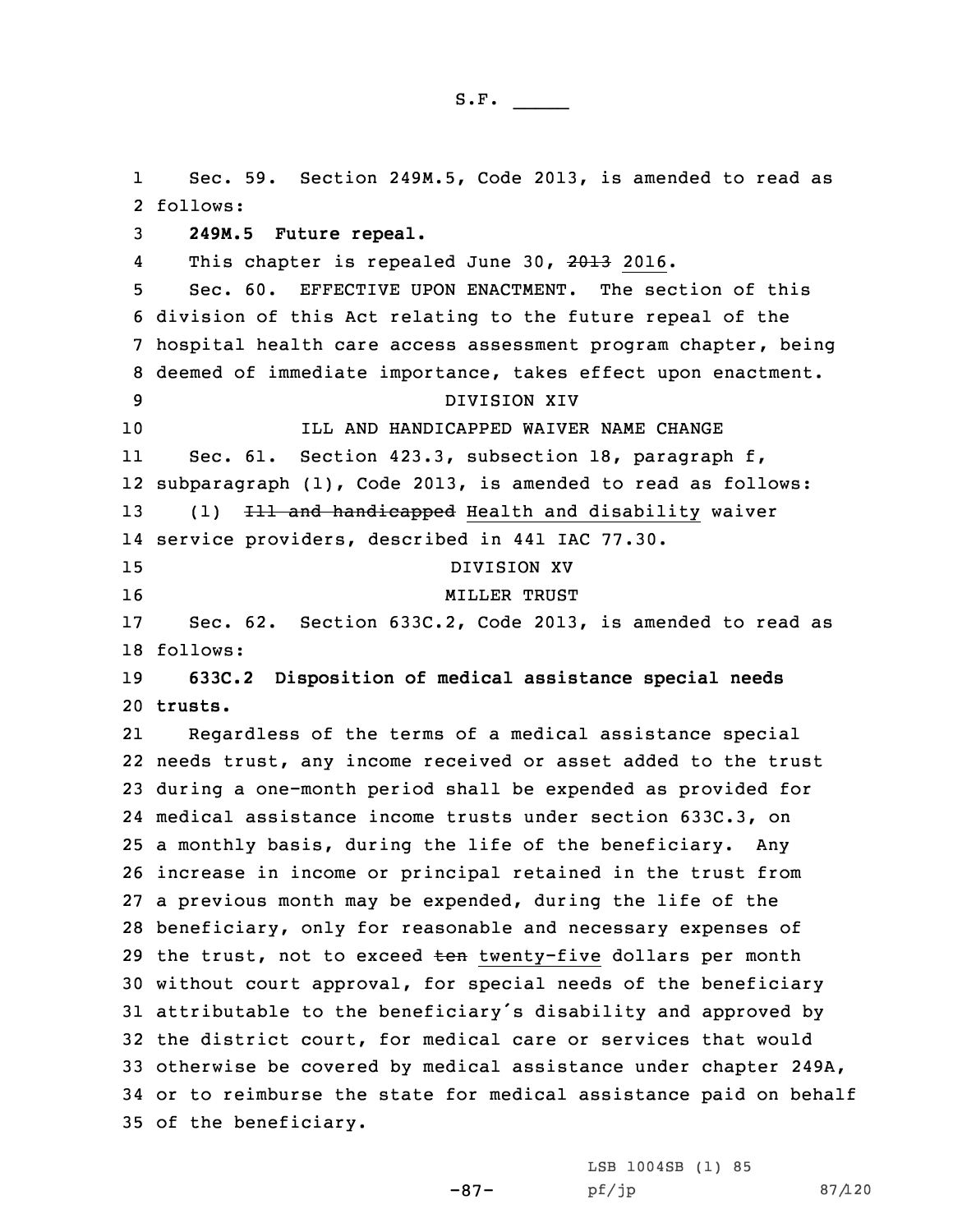1 Sec. 63. Section 633C.3, subsection 1, unnumbered paragraph 1, Code 2013, is amended to read as follows: Regardless of the terms of <sup>a</sup> medical assistance income trust, if the beneficiary's total monthly income is less than one hundred and twenty-five percent of the average statewide charge for nursing facility services to <sup>a</sup> private pay resident of <sup>a</sup> nursing facility, then, during the life of the beneficiary, any property received or held by the trust shall be expended only as follows, as applicable, and in the following order of priority: 11 Sec. 64. Section 633C.3, subsection 1, paragraph a, Code 2013, is amended to read as follows: *a.* <sup>A</sup> reasonable amount may be paid or set aside each 14 month for necessary expenses of the trust, not to exceed <del>ten</del> twenty-five dollars per month without court approval. Sec. 65. Section 633C.3, subsection 2, unnumbered paragraph 1, Code 2013, is amended to read as follows: Regardless of the terms of <sup>a</sup> medical assistance income trust, if the beneficiary's total monthly income is at or above one hundred and twenty-five percent of the average statewide charge for nursing facility services to <sup>a</sup> private-pay resident, then, during the life of the beneficiary, any property received 23 or held by the trust shall be expended only as follows, as applicable, in the following order of priority: Sec. 66. Section 633C.3, subsection 2, paragraph a, Code 2013, is amended to read as follows: *a.* <sup>A</sup> reasonable amount may be paid or set aside each 28 month for necessary expenses of the trust, not to exceed ten twenty-five dollars per month without court approval. Sec. 67. APPLICABILITY. The sections of this division of this Act amending sections 633C.2 and 633C.3, apply to trusts in existence on or after July 1, 2013. DIVISION XVI FAMILY PLANNING WAIVER —— STATE PLAN Sec. 68. Section 249A.3, subsection 2, paragraph a,

-88-

LSB 1004SB (1) 85 pf/jp 88/120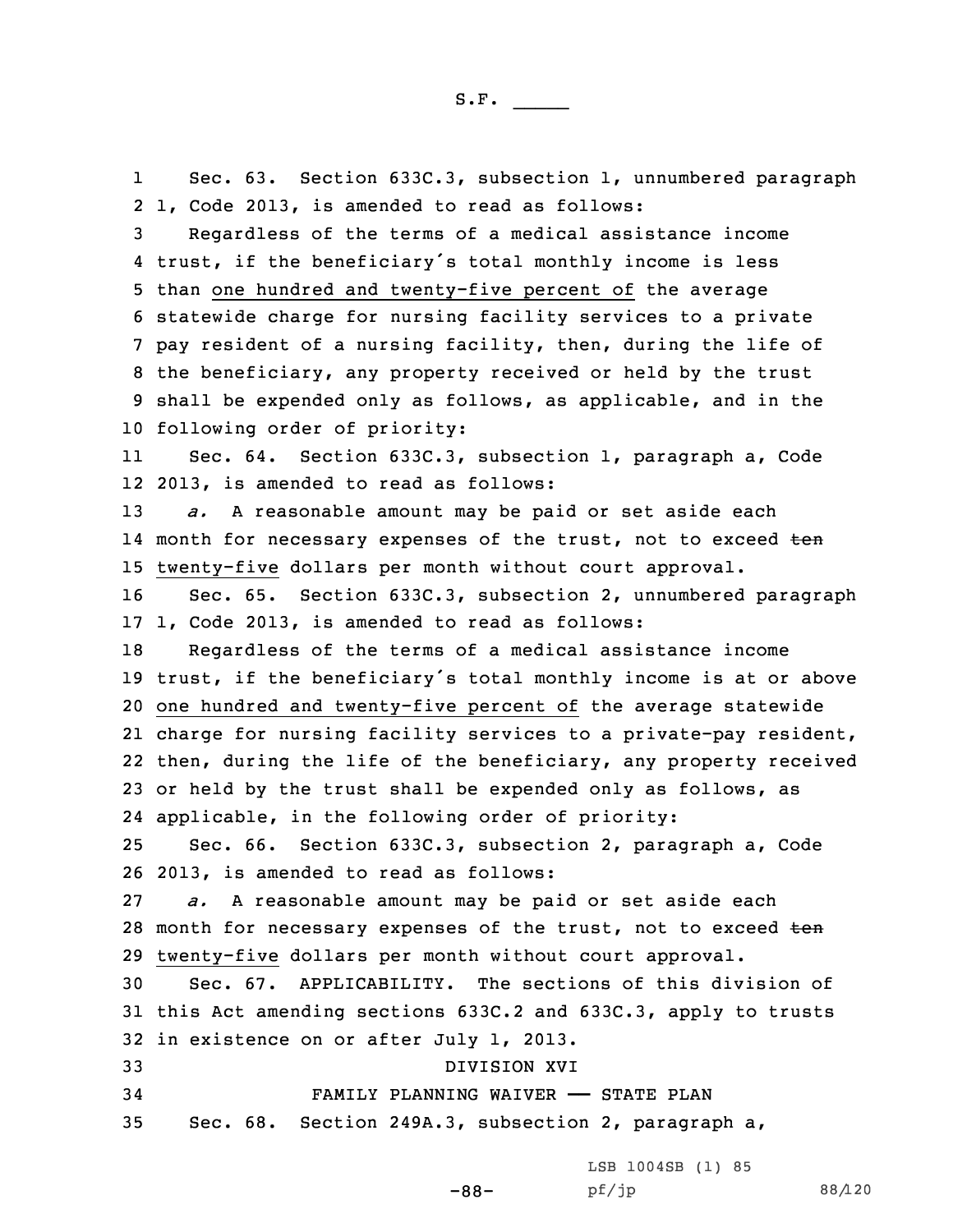subparagraph (10), Code 2013, is amended to read as follows: 2 (10) Individuals eligible for family planning services under <sup>a</sup> federally approved demonstration waiver or state plan. 4 Sec. 69. MEDICAID STATE PLAN AMENDMENT —— FAMILY PLANNING. The department of human services shall amend the medical assistance state plan to include, effective no later than January 1, 2014, the eligibility provisions of the Iowa family planning network section 1115 demonstration waiver in effect on January 1, 2013, as the criteria is amended to be applicable to individuals who are uninsured or who have health insurance coverage subject to the medical assistance program being the payer of last resort. The department shall implement the state plan amendment upon receipt of approval by the centers for Medicare and Medicaid services of the United States department of health and human services. Sec. 70. 2010 Iowa Acts, chapter 1192, section 11, subsection 24, paragraph a, subparagraph (1), subparagraph division (a), is amended to read as follows: 19 (a) Are uninsured or have health insurance coverage that does not include coverage for benefits provided under the Iowa 21 <del>family planning network</del> subject to the medical assistance program being the payer of last resort. Sec. 71. EFFECTIVE UPON ENACTMENT AND CONTINGENT IMPLEMENTATION. The sections of this division of this Act relating to the family planning waiver and state plan amendment, being deemed of immediate importance, take effect upon enactment. However, the department of human services shall only implement those sections to the extent the department receives federal approval of the requests relating to the waiver and the medical assistance state plan amendment necessary to implement those sections. DIVISION XVII MISCELLANEOUS HEALTH CARE AMENDMENTS Sec. 72. Section 249A.2, subsection 1, Code 2013, is amended by striking the subsection.

-89-

LSB 1004SB (1) 85 pf/jp 89/120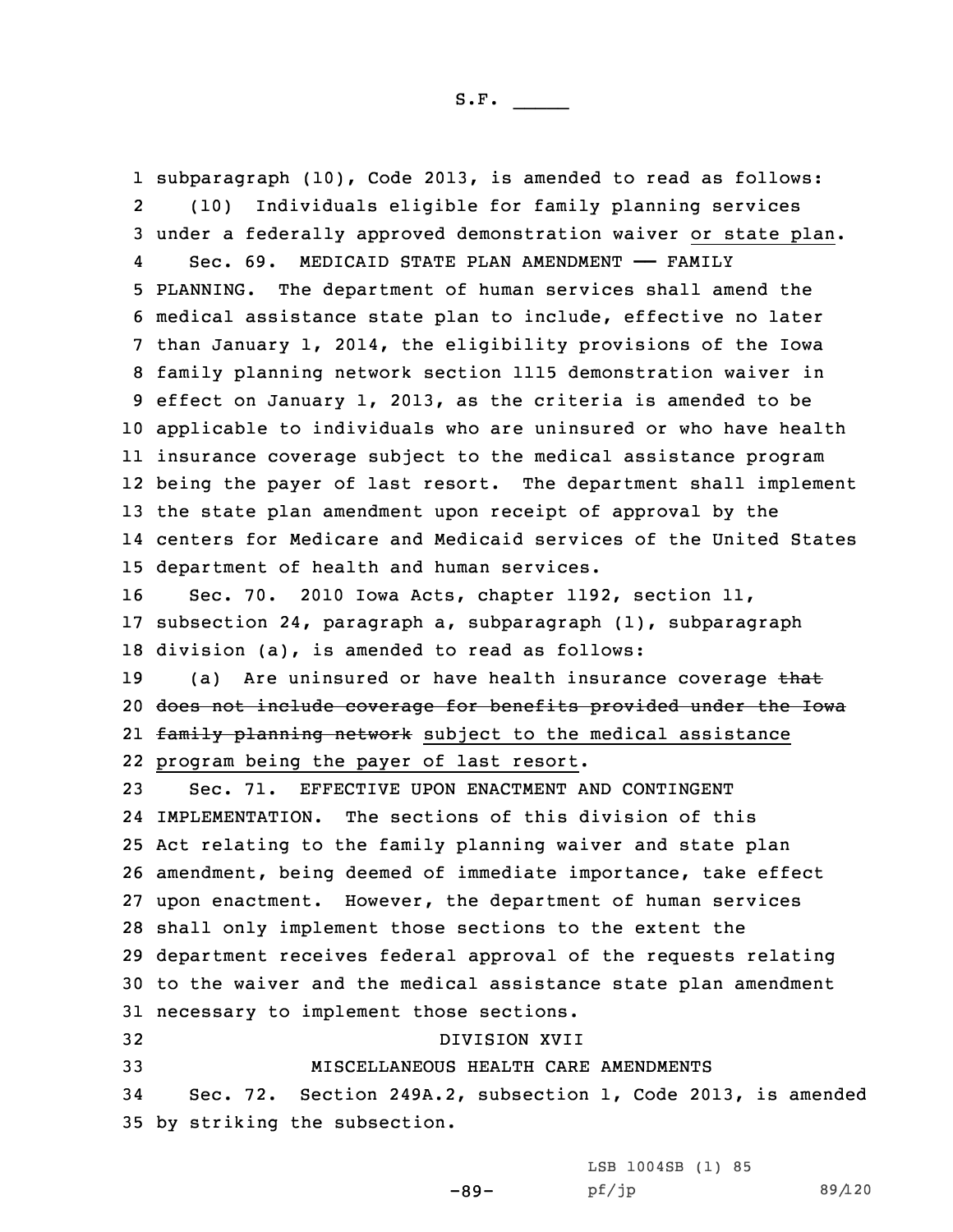1 Sec. 73. Section 249A.2, subsections 4 and 7, Code 2013, are 2 amended to read as follows:

 4. *"Discretionary medical assistance"* means mandatory 4 medical assistance or additional optional medical assistance provided to medically needy individuals whose income and resources are in excess of eligibility limitations but are insufficient to meet all of the costs of necessary medical care and services, provided that if the assistance includes services in institutions for mental diseases or intermediate care facilities for persons with an intellectual disability, or both, for any group of such individuals, the assistance also includes for all covered groups of such individuals at least the care and services enumerated in Tit. XIX of the federal Social Security Act, section 1905(a), paragraphs (1) through (5), and (17), as codified in 42 U.S.C. § 1396d(a), pars. (1) through (5), and (17), or any seven of the care and services enumerated in Tit. XIX of the federal Social Security 18 Act, section 1905(a), paragraphs (1) through  $\{7\}$  and  $\{9\}$ 19 through (18) (24), as codified in 42 U.S.C. § 1396d(a), pars. 20 paragraphs (1) through  $(7)$ , and  $(9)$  through  $(18)$  (24). 21 7. *"Medical assistance"* means payment of all or part of 22 the costs of the care and services <del>required to be provided by</del> made in accordance with Tit. XIX of the federal Social Security 24 Act<del>, section 1905(a), paragraphs (1) through (5), and (17), as</del> codified in 42 U.S.C. § 1396d(a), pars. (1) through (5), and

26  $(17)$  and authorized pursuant to this chapter.

27 Sec. 74. Section 249A.2, Code 2013, is amended by adding the 28 following new subsections:

 NEW SUBSECTION. 6A. *"Mandatory medical assistance"* means payment of all or part of the costs of the care and services required to be provided by Tit. XIX of the federal Social Security Act, section 1905(a), paragraphs (1) through (5), (17),(21), and (28), as codified in 42 U.S.C. § 1396d(a), paragraphs (1) through (5), (17), (21), and (28). NEW SUBSECTION. 7A. *"Medical assistance program"* means

-90-

LSB 1004SB (1) 85 pf/jp 90/120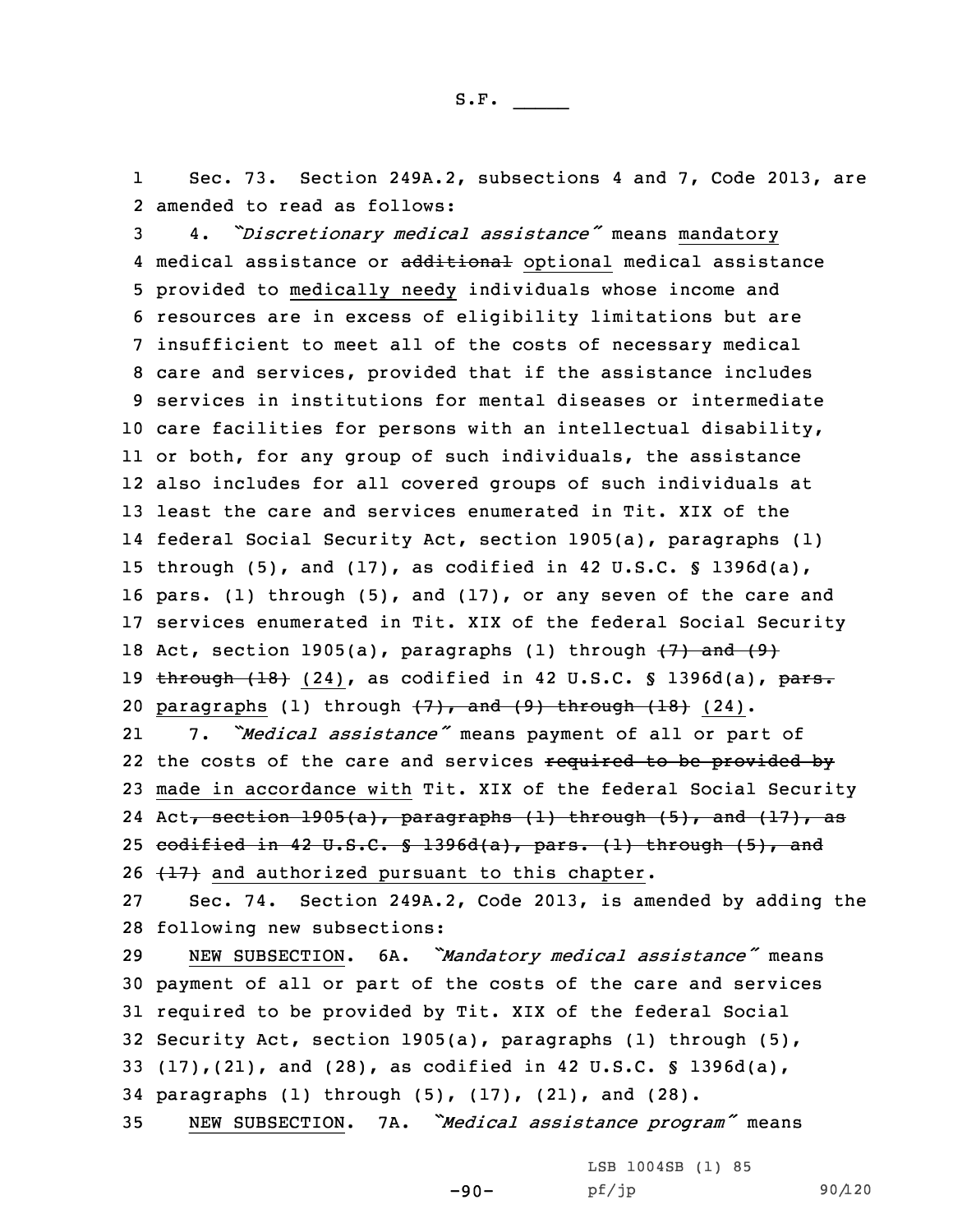1 the program established under this chapter to provide medical 2 assistance.

 NEW SUBSECTION. 8A. *"Optional medical assistance"* means payment of all or part of the costs of any or all of the care and services authorized to be provided by Tit. XIX of the federal Social Security Act, section 1905(a), paragraphs (6) through (16), (18) through (20), (22) through (27), and (29), as codified in 42 U.S.C. § 1396d(a), paragraphs (6) through (16), and (18) through (20), (22) through (27), and (29). Sec. 75. Section 249A.3, subsection 1, unnumbered paragraph 1, Code 2013, is amended to read as follows: 12 Medical Mandatory medical assistance shall be provided to, or on behalf of, any individual or family residing in the state of Iowa, including those residents who are temporarily absent from the state, who: Sec. 76. Section 249A.3, subsection 1, paragraph l, subparagraph (2), Code 2013, is amended to read as follows: 18 (2) Additionally, effective July 1, 2009, medical 19 assistance shall be provided to Is a pregnant woman or infant whose family income is at or below three hundred percent of the federal poverty level, as defined by the most recently revised poverty income guidelines published by the United States department of health and human services, if otherwise eligible. 24 Sec. 77. Section 249A.3, subsection 2, paragraph a, unnumbered paragraph 1, Code 2013, is amended to read as 26 follows: 27 Medical Mandatory medical assistance may also, within the

 limits of available funds and in accordance with section 249A.4, subsection 1, be provided to, or on behalf of, other individuals and families who are not excluded under subsection 5 of this section and whose incomes and resources are insufficient to meet the cost of necessary medical care and services in accordance with the following order of priorities: Sec. 78. Section 249A.3, subsection 2, paragraph a, subparagraph (1), subparagraph division (a), Code 2013, is

-91-

LSB 1004SB (1) 85 pf/jp 91/120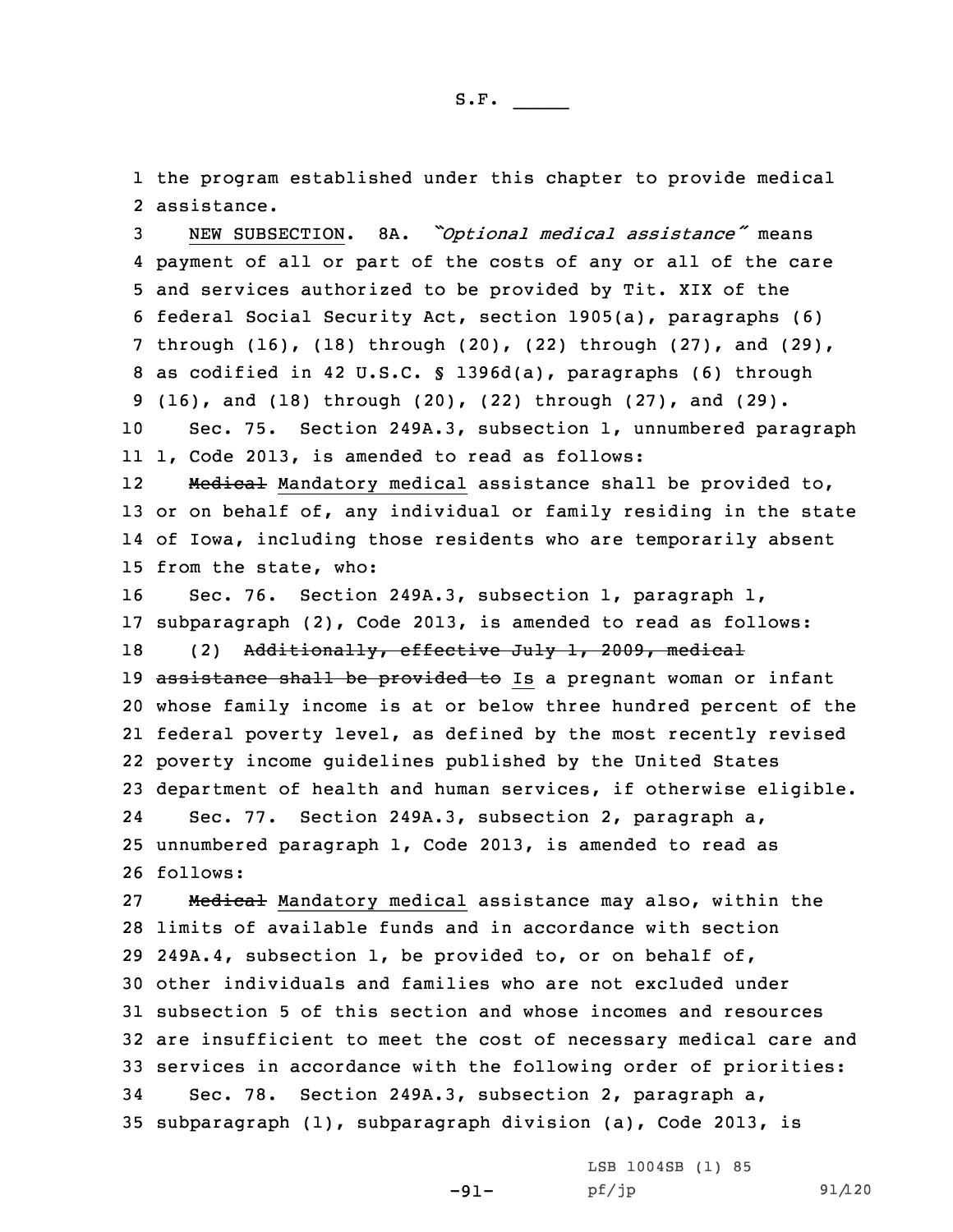1 amended to read as follows:

2 (a) As allowed under 42 U.S.C. § 1396a(a)(10)(A)(ii)(XIII), individuals with disabilities, who are less than sixty-five years of age, who are members of families whose income is less than two hundred fifty percent of the most recently revised official poverty guidelines published by the United States department of health and human services for the family, who have earned income and who are eligible for mandatory medical 9 assistance or additional optional medical assistance under this section if earnings are disregarded. As allowed by 42 U.S.C. § 1396a(r)(2), unearned income shall also be disregarded in determining whether an individual is eligible for assistance under this subparagraph. For the purposes of determining the amount of an individual's resources under this subparagraph and as allowed by 42 U.S.C. § 1396a(r)(2), <sup>a</sup> maximum of ten thousand dollars of available resources shall be disregarded, and any additional resources held in <sup>a</sup> retirement account, in <sup>a</sup> medical savings account, or in any other account approved under rules adopted by the department shall also be disregarded. Sec. 79. Section 249A.3, subsection 2, paragraph a, subparagraph (3), Code 2013, is amended to read as follows: 22 (3) Individuals who are receiving care in <sup>a</sup> hospital or in <sup>a</sup> basic nursing home, intermediate nursing home, skilled nursing home or extended care facility, as defined by section 135C.1, and who meet all eligibility requirements for federal supplemental security income except that their income exceeds 27 the allowable maximum therefor for such eligibility, but whose income is not in excess of the maximum established 29 by subsection 4 for eligibility for discretionary medical assistance and is insufficient to meet the full cost of their care in the hospital or health care facility on the basis of standards established by the department. Sec. 80. Section 249A.3, subsection 2, paragraph b, Code

34 2013, is amended to read as follows: 35 *b.* Notwithstanding the provisions of this subsection

-92-

LSB 1004SB (1) 85 pf/jp 92/120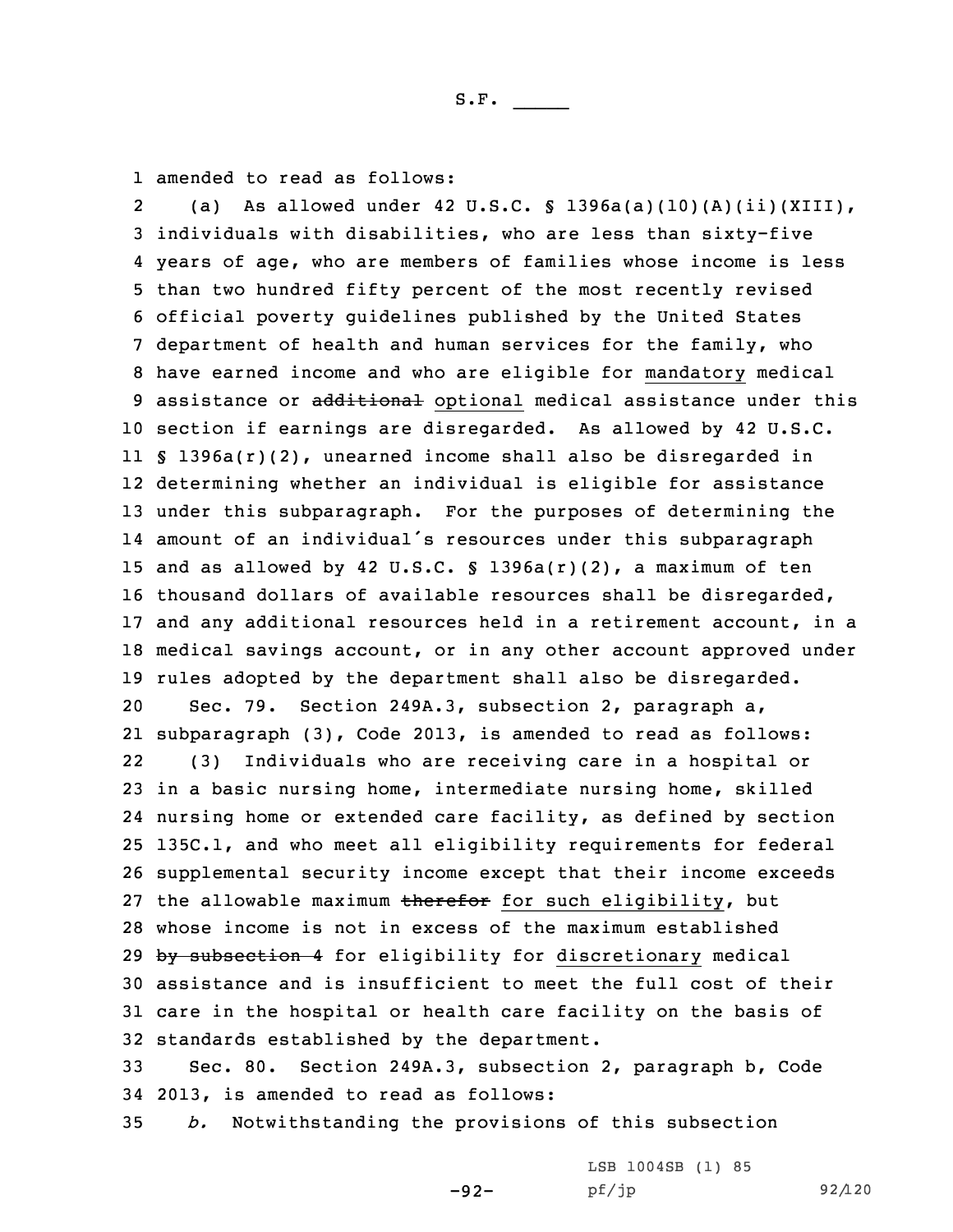establishing priorities for individuals and families to receive mandatory medical assistance, the department may determine within the priorities listed in this subsection which persons shall receive mandatory medical assistance based on income levels established by the department, subject to the limitations provided in subsection 4.

7 Sec. 81. Section 249A.3, subsection 3, Code 2013, is amended 8 to read as follows:

9 3. Additional Optional medical assistance may, within the limits of available funds and in accordance with section 249A.4, subsection 1, be provided to, or on behalf of, either of the following groups of individuals and families:

13 *a.* Only those individuals and families described in 14 subsection 1 <del>of this section; or</del>.

15 *b.* Those individuals and families described in both 16 subsections 1 and 2.

17 Sec. 82. Section 249A.4, subsection 9, unnumbered paragraph 18 1, Code 2013, is amended to read as follows:

19 Adopt rules pursuant to chapter 17A in determining the 20 method and level of reimbursement for all medical and health 21 services <del>referred to in section 249A.2, subsection 1 or 7</del> 22to be provided under the medical assistance program, after

23 considering all of the following:

24 Sec. 83. Section 249B.1, subsection 6, Code 2013, is amended 25 to read as follows:

 6. *"Medical assistance"* means *"mandatory medical assistance"*, *"additional "optional medical assistance"*, *"discretionary medical assistance"* or *"medicare cost sharing"* as defined in section 249A.2 which is provided to an individual pursuant to chapter 249A and Tit. XIX of the federal Social Security Act.

31 Sec. 84. Section 249F.1, subsection 1, Code 2013, is amended 32 to read as follows:

<sup>33</sup> 1. *"Medical assistance"* means "mandatory medical 34 assistance", "additional "optional medical assistance", <sup>35</sup> "discretionary medical assistance", or "Medicare cost sharing"

> -93- LSB 1004SB (1) 85 pf/jp 93/120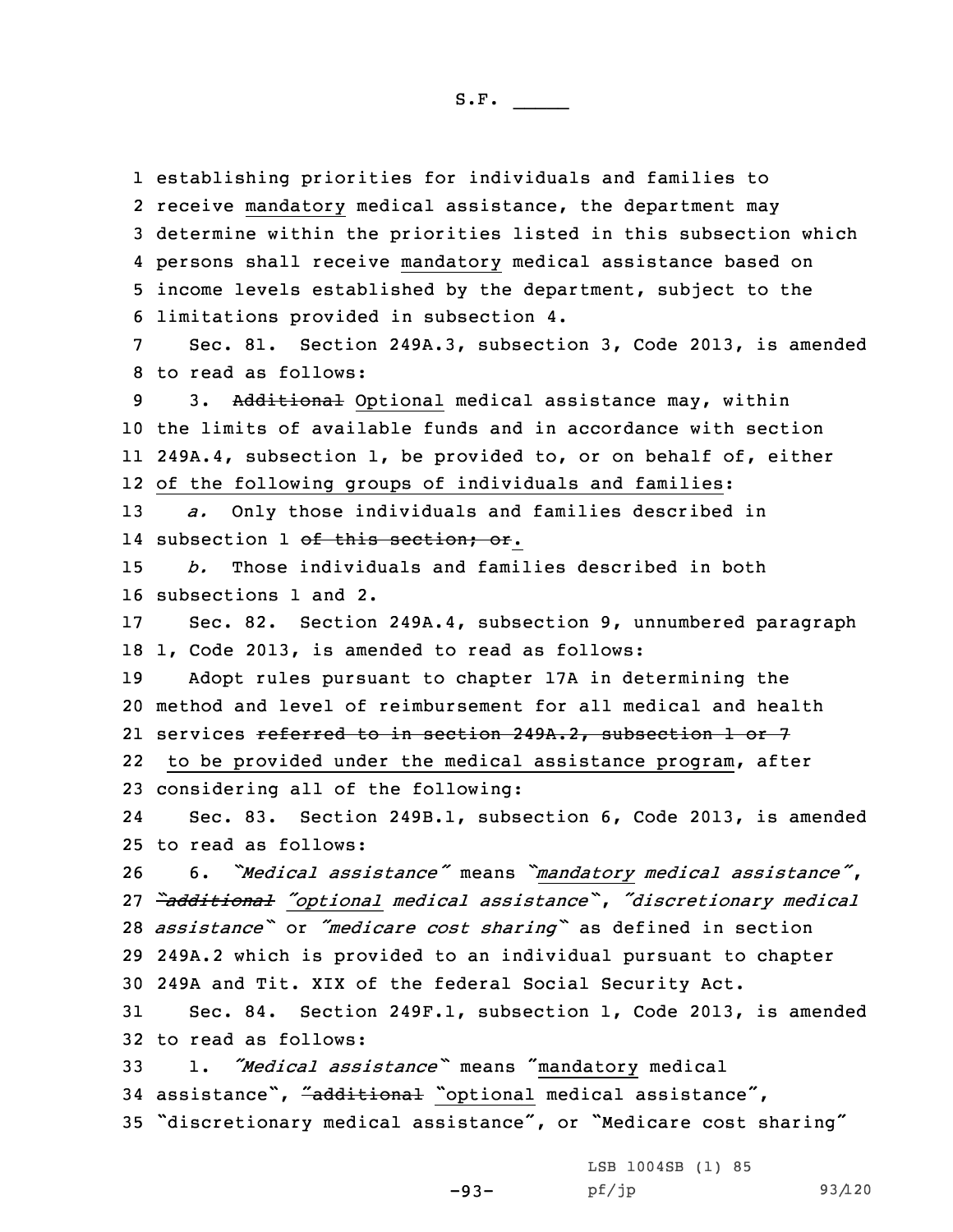1 as each is defined in section 249A.2 which is provided to an 2 individual pursuant to chapter 249A and Tit. XIX of the federal 3 Social Security Act.

4 Sec. 85. Section 509.1, subsection 7, Code 2013, is amended 5 to read as follows:

 7. <sup>A</sup> policy issued to the department of human services, which shall be deemed the policyholder, to insure eligible persons for medical assistance, or for both mandatory medical 9 assistance and additional optional medical assistance, as defined by chapter 249A as hereafter amended.

11 Sec. 86. Section 514.1, subsection 2, Code 2013, is amended 12 to read as follows:

 2. For the purposes of this chapter, *"subscriber"* means an individual who enters into <sup>a</sup> contract for health care services with <sup>a</sup> corporation subject to this chapter and includes <sup>a</sup> 16 person eligible for mandatory medical assistance or additional optional medical assistance as defined under chapter 249A, with respect to whom the department of human services has entered into <sup>a</sup> contract with <sup>a</sup> firm operating under this chapter. For purposes of this chapter, *"provider"* means <sup>a</sup> person as defined in section 4.1, subsection 20, which is licensed or authorized in this state to furnish health care services. *"Health care"* means that care necessary for the purpose of preventing, alleviating, curing, or healing human physical or mental illness, injury, or disability.

26 DIVISION XVIII

27 ALZHEIMER'S COORDINATION AND STRATEGY.

28 Sec. 87. NEW SECTION. **135P.1 Definitions.**

29 As used in this chapter, unless the context otherwise 30 requires:

 1. *"Alzheimer's disease"* or *"Alzheimer's"* means <sup>a</sup> progressive, degenerative, fatal disorder that results in loss of memory, loss of thinking and language skills, and behavioral changes. *"Alzheimer's disease"* includes related dementias including vascular dementia, Parkinson's disease, dementia with

-94-

LSB 1004SB (1) 85 pf/jp 94/120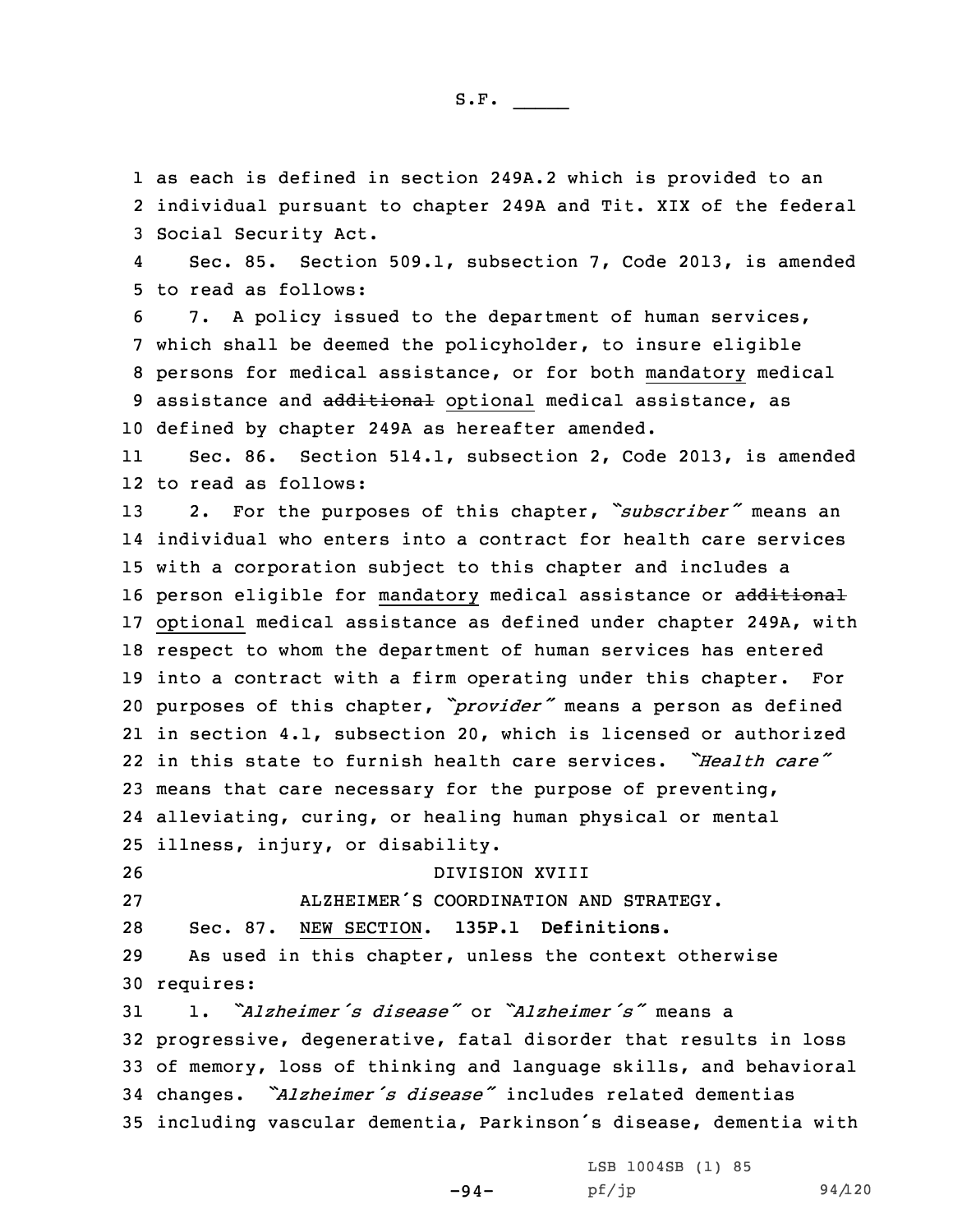1 Lewy bodies, frontotemporal dementia, Crutzfeldt-Jakob disease, 2 normal pressure hydrocephalus, and mixed dementia.

 2. *"Department"* means the department of public health. 4 Sec. 88. NEW SECTION. **135P.2 Alzheimer's disease —— state-level coordination and comprehensive response strategy.** 1. The department shall develop and administer, and provide for state-level coordination of, <sup>a</sup> comprehensive Alzheimer's disease response strategy in accordance with the recommendations of the stakeholder workgroup convened pursuant to 2011 Iowa Acts, chapter 61. The response strategy shall include development and monitoring of short-term and long-term objectives and action steps to ensure that individuals with Alzheimer's disease have access to the highest quality and most appropriate care at all stages of the disease and in all settings across the service and supports continuum. The response strategy may include prioritization of objectives and action steps to most efficiently utilize resources and funding. The department shall update the initial response strategy biennially and shall submit <sup>a</sup> progress report annually in January to the governor and the general assembly.

21 2. In providing state-level coordination, the department shall integrate public and private resources and programs, reduce duplication, evaluate programs and services to ensure that evidence-based, high-quality programs and services are available to maximize the positive impact for individuals with Alzheimer's and their families and caregivers, and promote public awareness.

<sup>28</sup> 3. In developing the comprehensive Alzheimer's disease 29 response strategy, the department shall do all of the 30 following:

 *a.* Establish an Alzheimer's disease coordinator position in the department in <sup>a</sup> manner similar to those positions that address other chronic conditions in the state. The coordinator, in partnership with public and private entities and the multidisciplinary advisory council convened pursuant to

-95-

LSB 1004SB (1) 85 pf/jp 95/120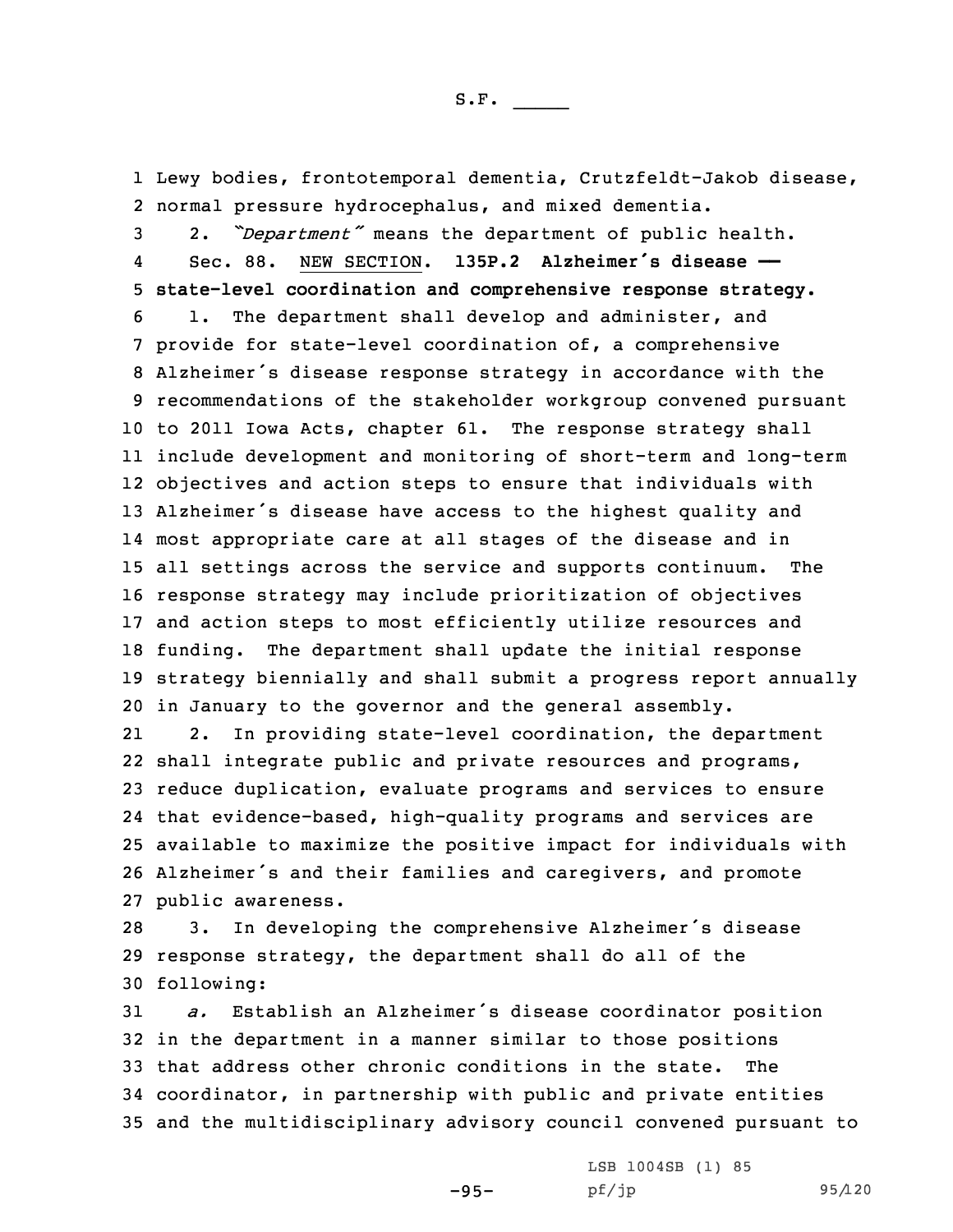1 paragraph *"b"*, shall do all of the following:

2 (1) Implement the recommendations of the Alzheimer's 3 disease stakeholder workgroup convened pursuant to 2011 Iowa 4 Acts, chapter 61, and establish standards for the comprehensive <sup>5</sup> Alzheimer's disease response strategy.

 (2) Inform, educate, and empower the public regarding the impact of Alzheimer's disease, in order to increase awareness of the disease and in particular the benefits of early detection, while working to decrease the stigma associated with Alzheimer's disease.

11 (3) Monitor the prevalence of Alzheimer's disease and 12 cognitive impairment in the state through data collection and 13 coordination efforts. Such data shall be made available to 14 and used to assist public and private efforts in developing <sup>15</sup> evidence-based programs and policies that address Alzheimer's 16 disease.

 (4) Evaluate, and promote the improved effectiveness, accessibility, and quality of, clinical and population-based Alzheimer's services. The evaluation and promotion efforts shall include coordination of services to reach rural and underserved areas of the state.

22 (5) Ensure <sup>a</sup> competent public and private sector workforce specific to the challenges of Alzheimer's disease. The effort shall include coordinating existing state efforts to develop, implement, and evaluate curricula and training requirements for providers of services who interact with individuals with Alzheimer's disease.

 (6) Act as <sup>a</sup> liaison to the aging and disabilities resource centers, area agencies on aging, Alzheimer's association chapters, the health and long-term care access advisory council created by the department to implement the directives of sections 135.163 and 135.164, and other entities to ensure Alzheimer's disease is appropriately addressed in the state. (7) Secure public and private funding relating to dementia to fulfill the duties specified under this chapter.

-96-

LSB 1004SB (1) 85 pf/jp 96/120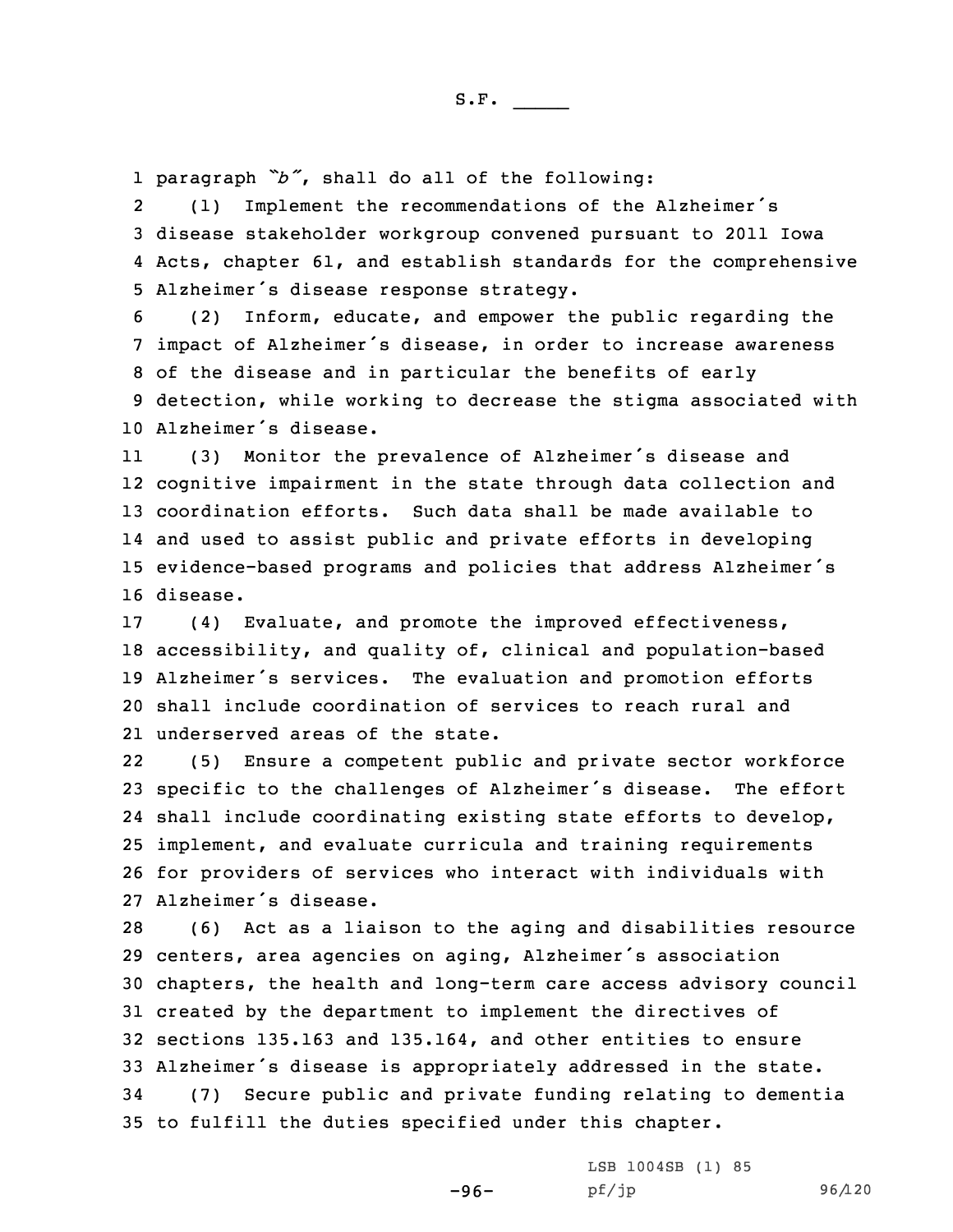1 *b.* Convene <sup>a</sup> multidisciplinary advisory council. The council shall assist and advise the department and the coordinator; develop partnerships to provide coordination, collaboration, and support for Alzheimer's-related services and programs throughout the state; and advocate on behalf of persons with Alzheimer's disease and their families. The advisory council shall, at <sup>a</sup> minimum, include representation from individuals with Alzheimer's disease and their families; caregivers and other providers of services and supports; medical providers including primary and specialty care providers, which shall include geriatricians, neurologists, and others with expertise in Alzheimer's disease; the Alzheimer's association; community-based organizations and other organizations with interest or expertise in Alzheimer's disease; academic institutions and programs with <sup>a</sup> focus on Alzheimer's disease and dementia; and appropriate state agencies including but not limited to the department on aging, the department of human services, the department of inspections and appeals, the department of public safety, and the department of workforce development. The department shall enlist private entities in providing staff support for the 22 council. Sec. 89. REPEAL. Section 135.171, Code 2013, is repealed. 24 Sec. 90. INCORPORATION OF EXISTING STATE DUTIES. The department of public health shall incorporate the requirements

26 specified in section 135.171, Code 2013, into the comprehensive 27 Alzheimer's disease strategy developed and administered 28 pursuant to this division of this Act.

 DIVISION XIX AREA HEALTH EDUCATION CENTERS Sec. 91. NEW SECTION. **135.179 Area health education centers** 32 **fund.**

33 An area health education centers fund is created in the 34 state treasury as <sup>a</sup> separate fund under the control of the 35 department. The department may receive appropriations,

-97-

LSB 1004SB (1) 85 pf/jp 97/120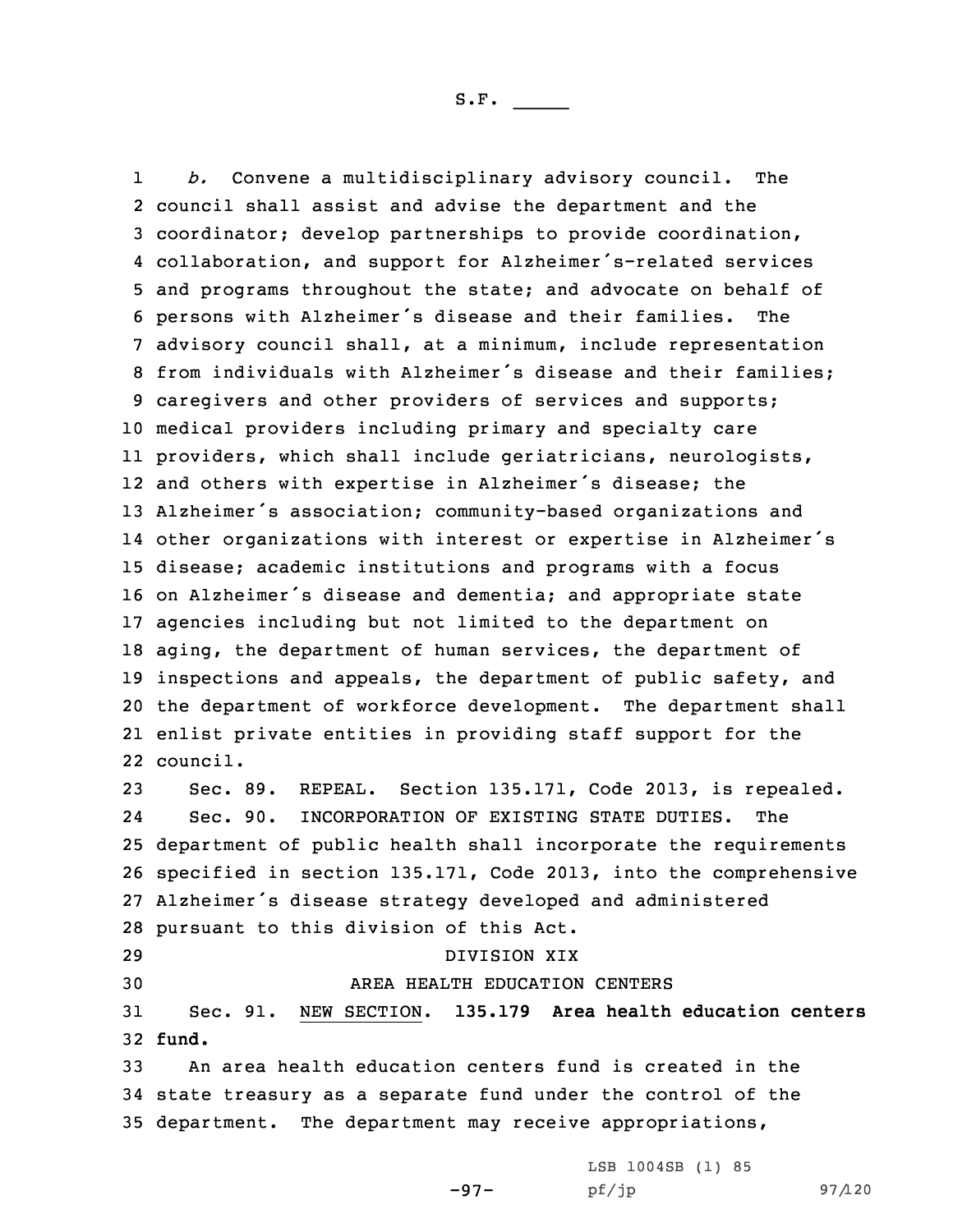contributions, grants, and in-kind contributions to support the purposes of the fund. The fund shall be separate from the general fund of the state and shall not be considered part of the general fund of the state. The moneys in the fund shall not be considered revenue of the state, but rather shall be moneys of the fund. The moneys in the fund are appropriated to the department to be distributed to <sup>a</sup> publicly owned acute care teaching hospital located in <sup>a</sup> county with <sup>a</sup> population over three hundred fifty thousand that shall subcontract with health care entities that host regional area health education centers to recruit and retain <sup>a</sup> skilled health care workforce in rural and underserved areas of the state. The funds distributed shall be used to provide the nonfederal funding match requirement for receipt of federal grants for area health education centers from the federal health resources and services administration of the United States department of health and human services and to assist with continuation of existing educational health care programs and activities. The moneys in the fund are not subject to section 8.33 and shall not be transferred, used, obligated, appropriated, or otherwise encumbered, except to provide for the purposes of this section. Notwithstanding section 12C.7, subsection 2, interest or earnings on moneys deposited in the fund shall be credited to the fund.

 Sec. 92. CODE EDITOR DIRECTIVE. The Code editor shall create <sup>a</sup> new division in chapter 135 codifying section 135.179, as enacted in this division of this Act, as the area health education centers fund.

 DIVISION XX MEDICAID BREAST AND CERVICAL CANCER Sec. 93. Section 249A.3, subsection 2, paragraph a, subparagraph (2), Code 2013, is amended to read as follows: (2) (a) As provided under the federal Breast and Cervical Cancer Prevention and Treatment Act of 2000, Pub. L. No. 106-354, women individuals who meet all of the following

-98-

LSB 1004SB (1) 85 pf/jp 98/120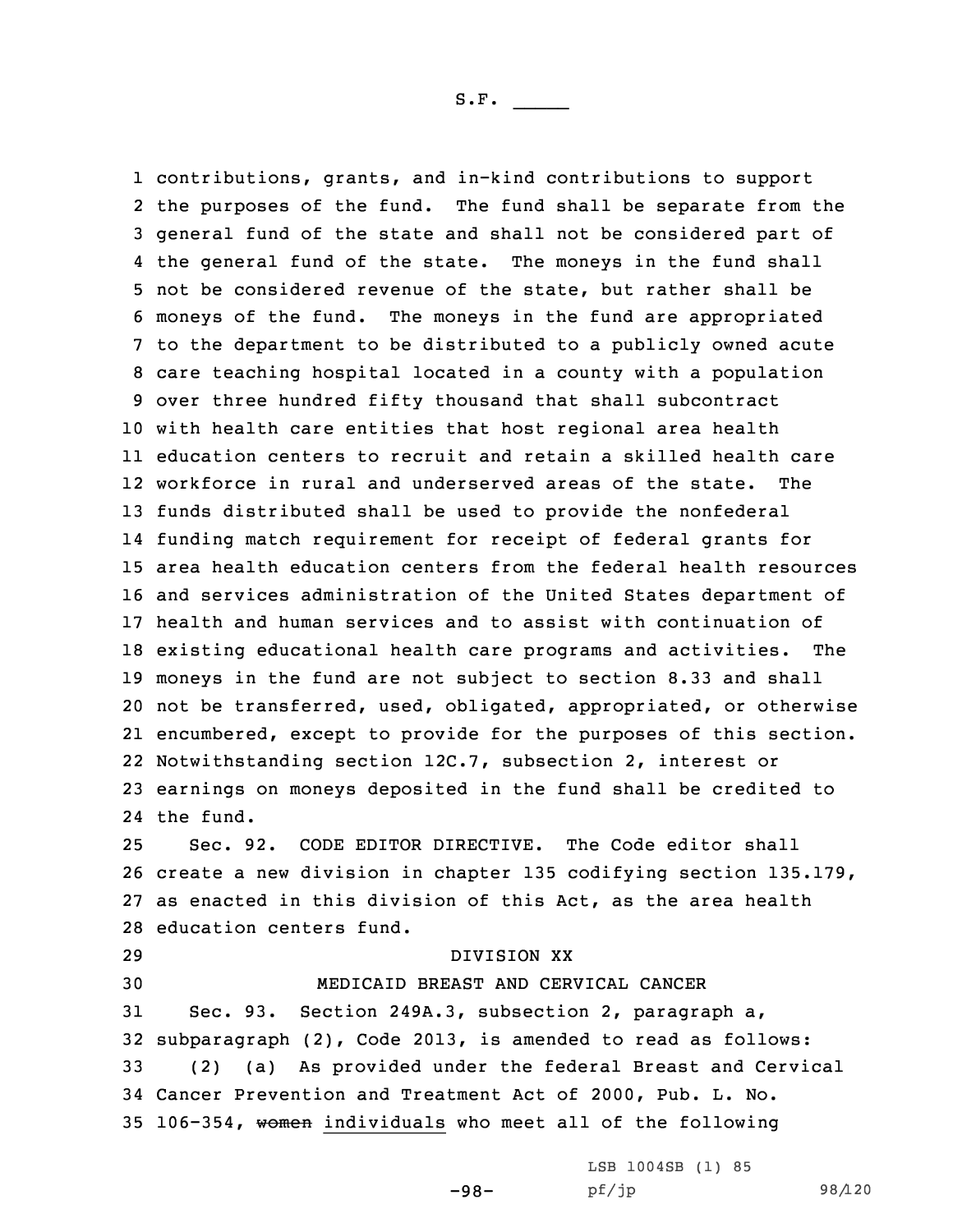1 criteria:

2(i) Are not described in 42 U.S.C.  $\S$  1396a(a)(10)(A)(i).

3 (ii) Have not attained age sixty-five. 4 (iii) Have been screened for breast and cervical cancer 5 under the United States centers for disease control and 6 prevention breast and cervical cancer early detection program 7 established under 42 U.S.C. § 300k et seq., in accordance 8 with the requirements of 42 U.S.C. § 300n, and need treatment 9 for breast or cervical cancer. A woman An individual is 10 considered screened for breast and cervical cancer under this ll subparagraph subdivision if the <del>woman</del> individual is screened 12 by any provider or entity, and the state grantee of the United 13 States centers for disease control and prevention funds under 14 Tit. XV of the federal Public Health Services Act has elected 15 to include screening activities by that provider or entity 16 as screening activities pursuant to Tit. XV of the federal 17 Public Health Services Act. This screening includes but is 18 not limited to breast or cervical cancer screenings or related 19 diagnostic services provided or funded by family planning or 20 centers, community health centers and breast cancer screenings 21 <del>funded by the Susan G. Komen foundation which</del>, or nonprofit 22 organizations, and the screenings or services are provided 23 to women individuals who meet the eligibility requirements 24 established by the state grantee of the United States centers 25 for disease control and prevention funds under Tit. XV of the 26 federal Public Health Services Act.

27 (iv) Are not otherwise covered under creditable coverage as 28 defined in 42 U.S.C. § 300gg(c).

29 (b) A woman An individual who meets the criteria of this 30 subparagraph (2) shall be presumptively eligible for medical 31 assistance.

 Sec. 94. MEDICAID STATE PLAN AMENDMENT. The department of human services shall submit <sup>a</sup> medical assistance state plan amendment to the centers for Medicare and Medicaid services of the United States department of health and human services to

-99-

LSB 1004SB (1) 85 pf/jp 99/120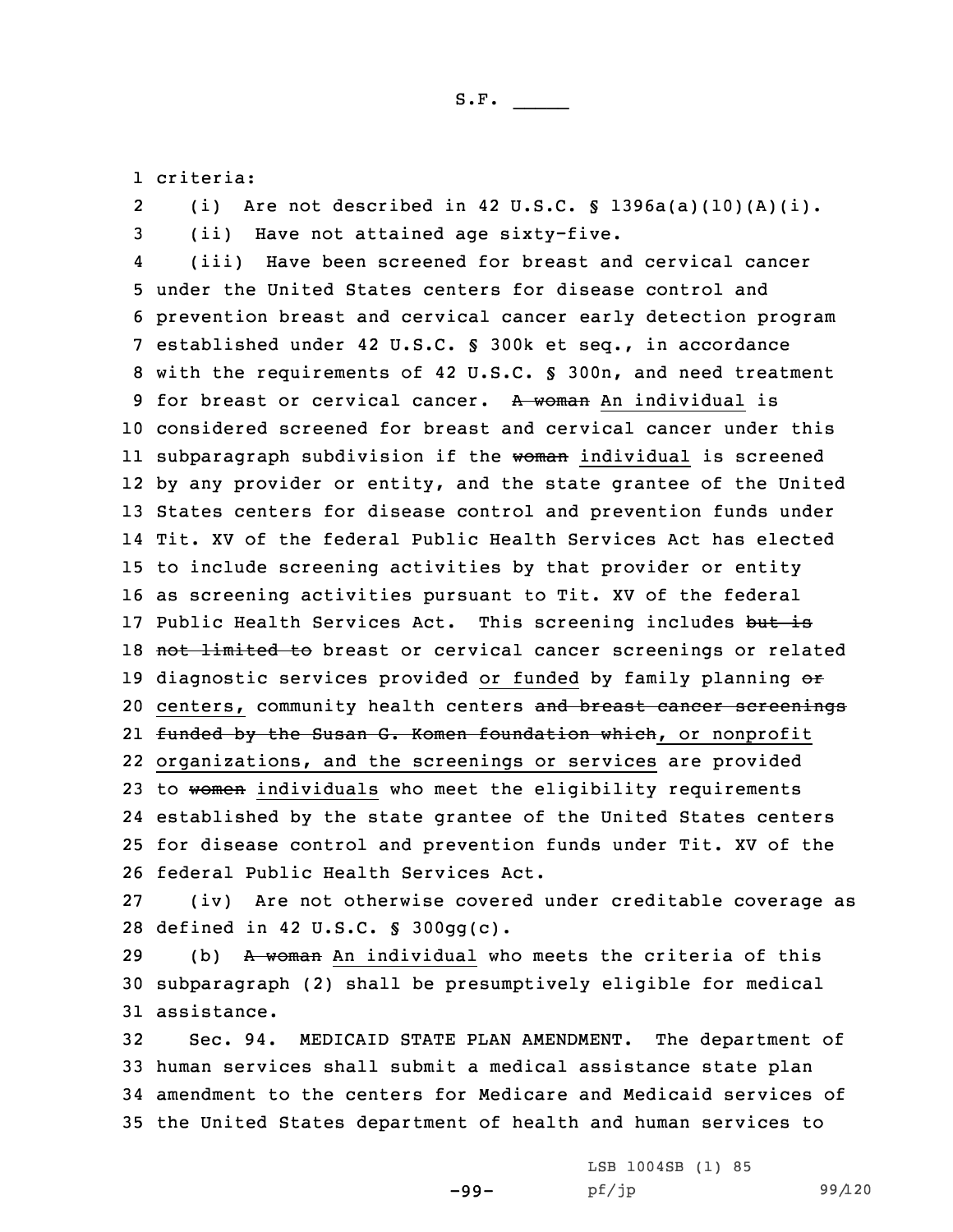provide for applicability of the federal Breast and Cervical Cancer Prevention and Treatment Act of 2000, Pub. L. No. 106-354, to both men and women. The department shall implement applicability of the program to both men and women upon receipt of federal approval. DIVISION XXI HEALTH AND LONG-TERM CARE Sec. 95. Section 135.164, subsection 1, paragraph d, Code 2013, is amended by striking the paragraph. 10 Sec. 96. COST PROJECTION REPORT - STRATEGIC PLAN. The department of public health shall develop cost projections for developing and implementing the strategic plan for health care delivery infrastructure and health care workforce resources as specified in section 135.164, and shall submit <sup>a</sup> report of such cost projections and any recommendations to the individuals identified in this Act for submission of reports by December 15, 2013. 18 DIVISION XXII AUTISM SUPPORT PROGRAM Sec. 97. NEW SECTION. **225D.1 Definitions.** 21 As used in this chapter unless the context otherwise requires: 1. *"Applied behavioral analysis"*, *"autism service provider"*, *"pharmacy care"*, *"psychiatric care"*, *"psychological care"*, *"rehabilitative care"*, *"therapeutic care"*, and *"treatment plan"* mean the same as defined in section 514C.28. 2. *"Autism"* means autism spectrum disorders as defined in section 514C.28. 3. *"Autism support fund"* or *"fund"* means the autism support fund created in section 225D.2. 4. *"Behavioral health treatment"* means clinically relevant counseling and treatment programs, including applied behavioral analysis, that meet both of the following requirements: *a.* Are necessary to develop, maintain, or restore, to the maximum extent practicable, the functioning of an individual.

-100-

LSB 1004SB (1) 85 pf/jp 100/120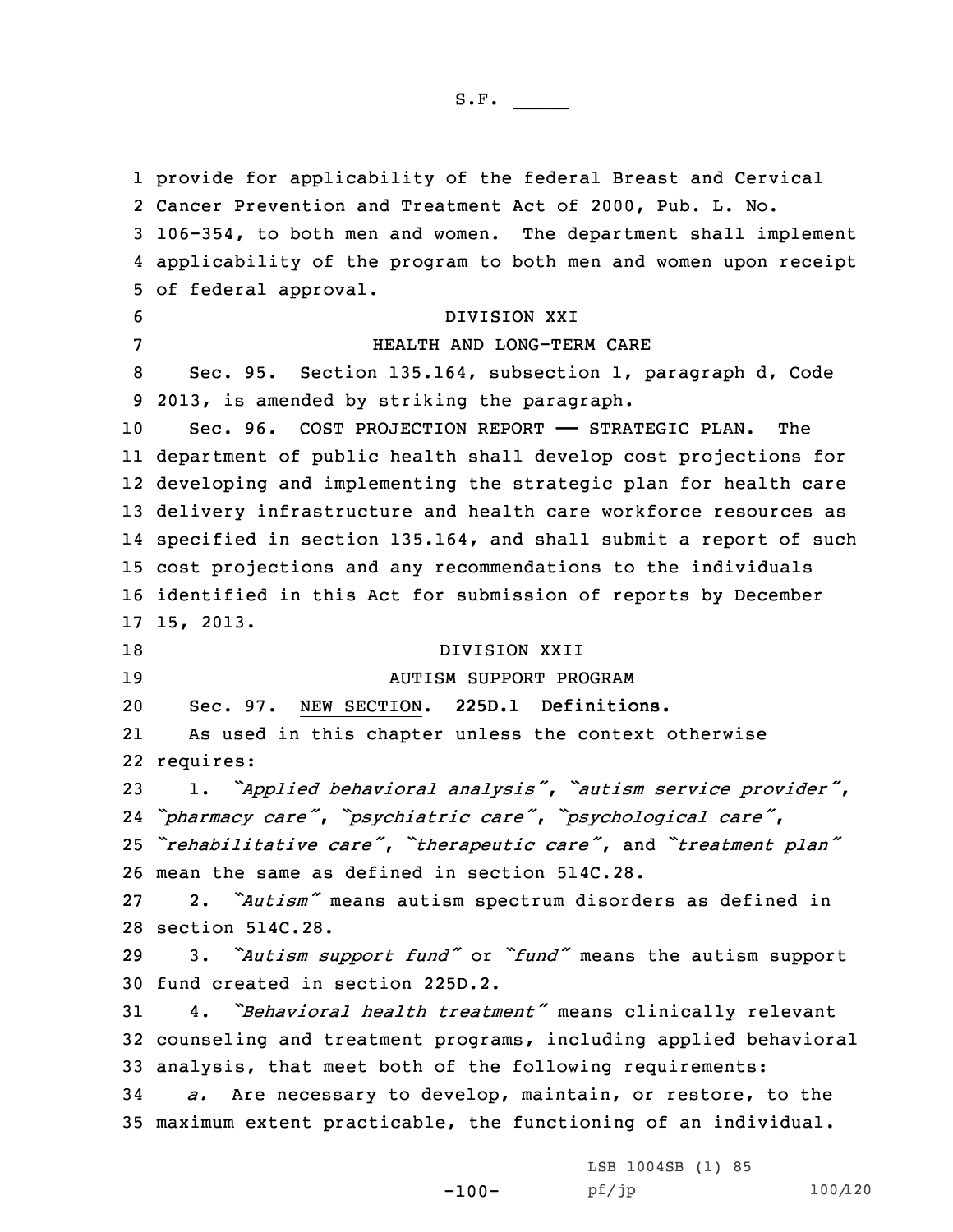1 *b.* Are provided or supervised by <sup>a</sup> board-certified behavior analyst or <sup>a</sup> licensed psychologist, as long as the services performed by <sup>a</sup> psychologist are commensurate with the psychologist's formal university training and supervised experience.

<sup>6</sup> 5. *"Clinically relevant"* means medically necessary and 7 resulting in an improved clinical status as determined by 8 department guidelines for managed care entities.

 6. *"Department"* means the department of human services. 7. *"Diagnostic assessment of autism spectrum disorders"* means medically necessary assessment, evaluations, or tests performed by <sup>a</sup> licensed physician, licensed physician assistant, licensed psychologist, or licensed registered nurse practitioner, with expertise and special training in developmental disabilities or autism, to diagnose whether an individual has autism.

 8. *"Eligible individual"* means <sup>a</sup> child less than nine years of age who has been diagnosed with autism based on <sup>a</sup> diagnostic assessment of autism spectrum disorders, is not otherwise eligible for coverage under the medical assistance program, has been denied coverage and is therefore not eligible for private insurance coverage, and whose household income does not exceed four hundred percent of the federal poverty level.

<sup>23</sup> 9. *"Federal poverty level"* means the most recently revised 24 poverty income guidelines published by the United States 25 department of health and human services.

 10. *"Household income"* means household income as determined using the modified adjusted gross income methodology pursuant to section 2002 of the federal Patient Protection and Affordable Care Act, Pub. L. No. 111-148.

30 11. *"Medical assistance"* or *"Medicaid"* means assistance 31 provided under the medical assistance program pursuant to 32 chapter 249A.

<sup>33</sup> 12. *"Regional autism assistance program"* means the regional 34 autism assistance program created in section 256.35.

-101-

35 13. *"Treatment of autism"* means treatment that is

LSB 1004SB (1) 85 pf/jp 101/120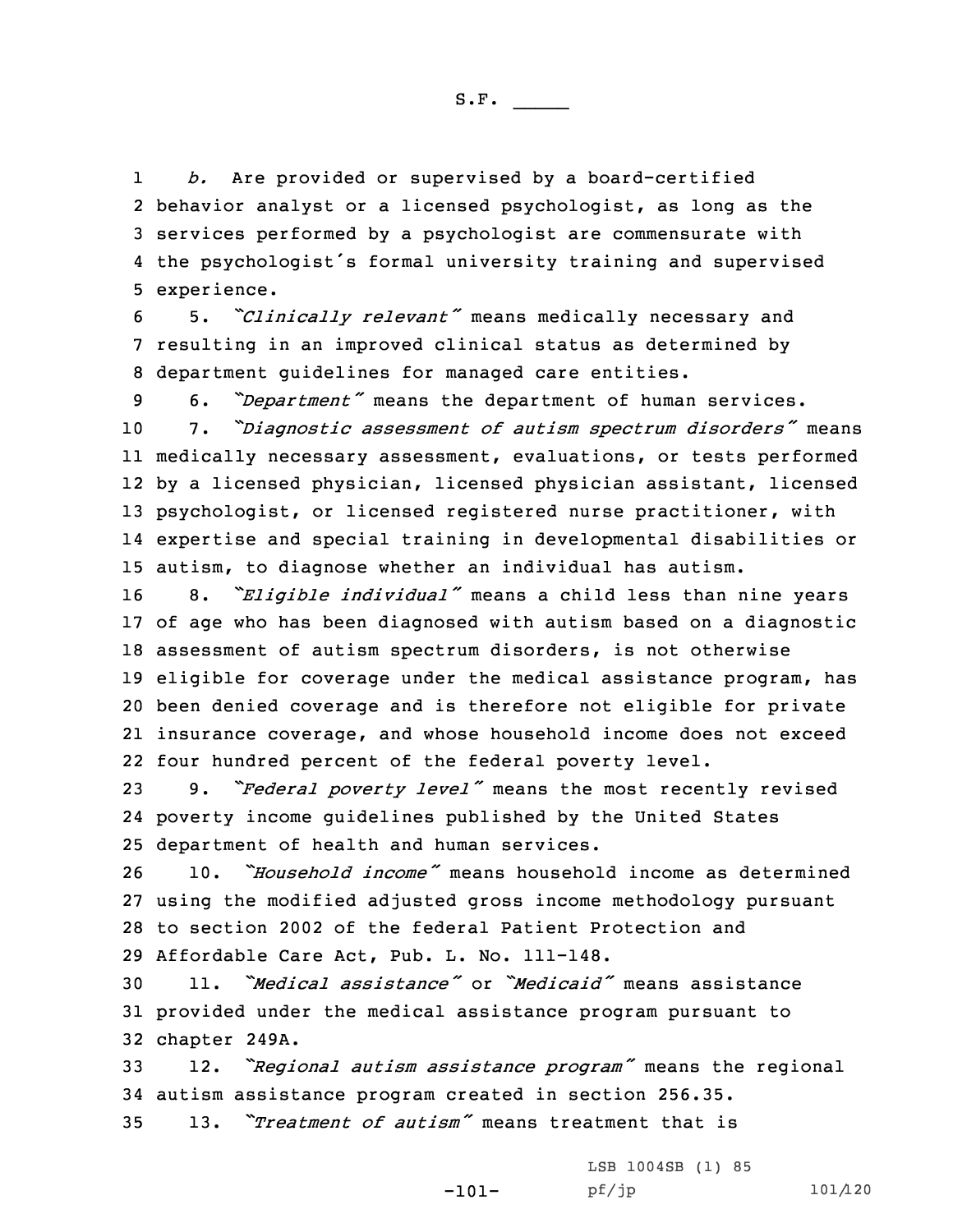identified in <sup>a</sup> treatment plan and includes medically necessary behavioral health treatment, pharmacy care, psychiatric care, psychological care, rehabilitative care, and therapeutic care that is one of the following:

 *a.* Prescribed, ordered, or provided by <sup>a</sup> licensed physician, licensed physician assistant, licensed psychologist, licensed social worker, or licensed advanced registered nurse practitioner.

9 *b.* Provided by an autism service provider.

10 *c.* Provided by <sup>a</sup> person, entity, or group that works under 11 the direction of an autism service provider.

12 Sec. 98. NEW SECTION. **225D.2 Autism support program ——** 13 **fund.**

14 1. The department shall implement an autism support program to provide payment for the treatment of autism for eligible individuals. The department shall adopt rules, including standards and guidelines, pursuant to chapter 17A to implement and administer the program. In adopting the rules, standards, and guidelines for the program, the department shall consult with and incorporate the recommendations of an expert panel convened by the regional autism assistance program to provide expert opinion on clinically relevant practices and guidance on program implementation and administration. The expert panel shall consist of families of individuals with autism; educational, medical, and human services specialists, professionals, and providers; and others with interest in or expertise related to autism. The program shall be implemented and administered in <sup>a</sup> manner so that services are available throughout the state, including in rural and under-resourced 30 areas.

31 2. At <sup>a</sup> minimum, the rules, standards, and guidelines for 32 the program shall address all of the following:

33 *a.* <sup>A</sup> maximum annual benefit amount for an eligible 34 individual of thirty-six thousand dollars.

35 *b.* <sup>A</sup> maximum of twenty-four months of applied behavioral

-102-

LSB 1004SB (1) 85 pf/jp 102/120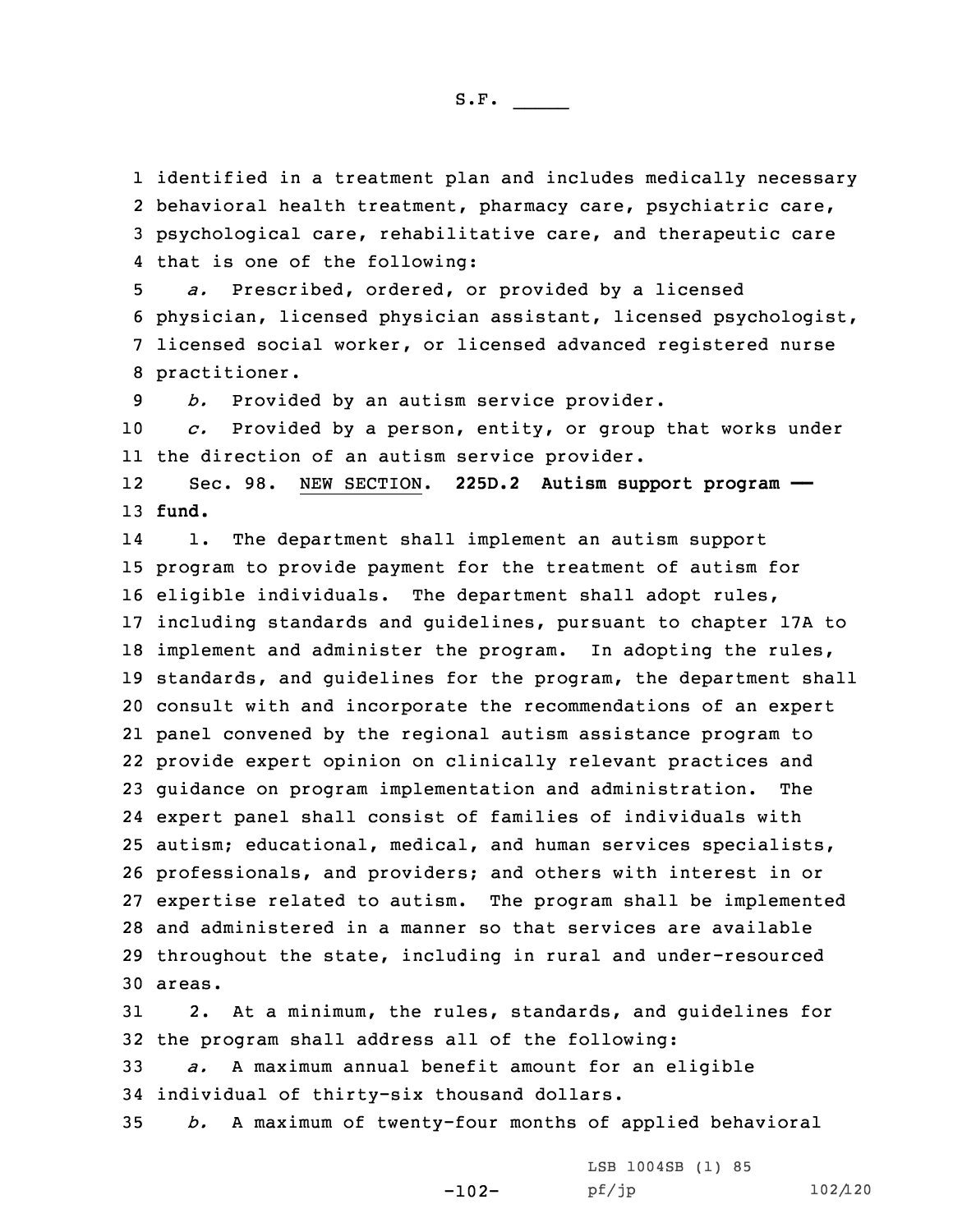1 analysis treatment.

2 *c.* <sup>A</sup> graduated schedule for cost-sharing by an eligible individual based on <sup>a</sup> percentage of the total benefit amount expended for the eligible individual, annually. Cost-sharing shall be applicable to eligible individuals with household incomes at or above two hundred percent of the federal poverty level in incrementally increased amounts up to <sup>a</sup> maximum of ten percent. The rules shall provide <sup>a</sup> financial hardship exemption from payment of the cost-sharing based on criteria established by rule of the department.

11 *d.* Application, approval, compliance, and appeal processes 12 for eligible individuals as necessary to operate and manage the 13 program.

14 *e.* Enrollment, renewal, and reimbursement of claims 15 provisions for autism service providers participating in the 16 program.

17 *f.* <sup>A</sup> requirement of family engagement and participation as <sup>18</sup> part of the eligible individual's treatment plan.

 *g.* <sup>A</sup> requirement that the administrator of the program utilize the regional autism assistance program to coordinate interventions between eligible individuals and their families receiving support through the autism support program with appropriate medical, educational, and treatment providers, including integrated health homes. The regional autism assistance program shall provide for family navigation and coordination and integration of services through the statewide system of regional child health specialty clinics, utilizing the community child health team model. As necessitated by the availability of resources in the community where services are delivered, telehealth may be used in delivering and coordinating interventions with appropriate providers. To the extent available and accessible to an eligible individual, the eligible individual shall be enrolled in an integrated health home that is an approved provider enrolled in the medical assistance program. Health home services that are

-103-

LSB 1004SB (1) 85 pf/jp 103/120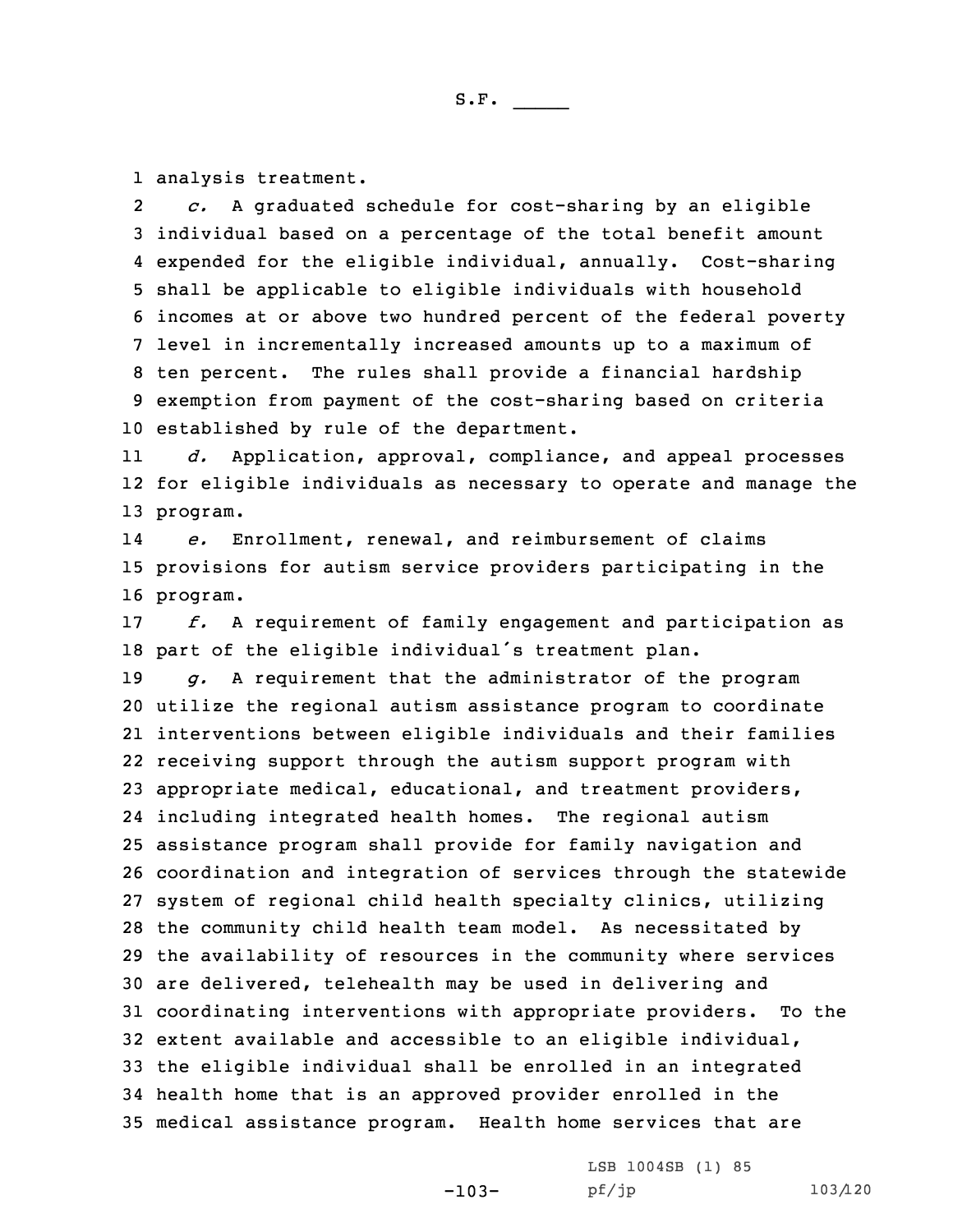1 covered services under the medical assistance program shall be 2 reimbursed under the autism support program at rates consistent 3 with those established under the medical assistance program.

4 *h.* Requirements related to review of treatment plans, which may require review once every six months, subject to utilization review requirements established by rule. <sup>A</sup> more or less frequent review may be agreed upon by the eligible individual and the licensed physician or licensed psychologist developing the treatment plan.

 *i.* Recognition of the results of <sup>a</sup> diagnostic assessment of autism as valid for <sup>a</sup> period of not less than twelve months, unless <sup>a</sup> licensed physician or licensed psychologist determines that <sup>a</sup> more frequent assessment is necessary.

14 3. Moneys in the autism support fund created under subsection 5 shall be expended only for eligible individuals who are not eligible for coverage for the same treatment services under the medical assistance program and who have applied for and been denied private insurance coverage for the same treatment services. Payment for treatment services through the fund shall be limited to only those services that are clinically relevant and only to the extent approved under the guidelines established by rule of the department.

 4. This section shall not be construed as granting an entitlement for any program, service, or other support for eligible individuals. Any state obligation to provide <sup>a</sup> program, service, or other support pursuant to this section is limited to the extent of the funds appropriated for the purposes of the program. The department may establish <sup>a</sup> waiting list or terminate participation of eligible individuals if the department determines that moneys in the autism support fund are insufficient to cover future claims for reimbursement beyond ninety days.

33 5. *a.* An autism support fund is created in the state 34 treasury under the authority of the department. Moneys 35 appropriated to and all other moneys specified for deposit

-104-

LSB 1004SB (1) 85 pf/jp 104/120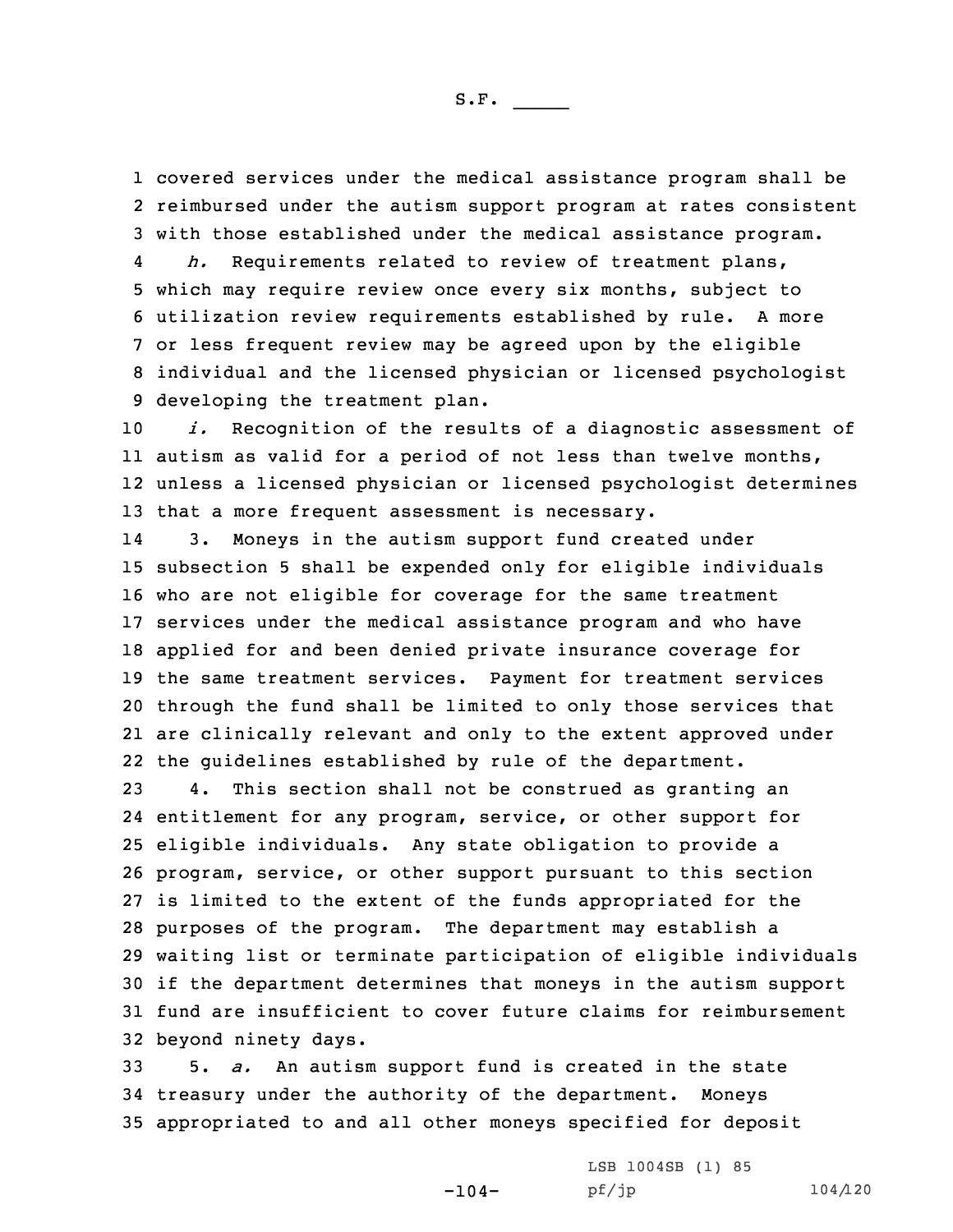1 in the fund shall be deposited in the fund and used for the 2 purposes of the program.

 *b.* The fund shall be separate from the general fund of the state and shall not be considered part of the general fund of the state. The moneys in the fund shall not be considered revenue of the state, but rather shall be funds of the autism support program. The moneys deposited in the fund are not subject to section 8.33 and shall not be transferred, used, obligated, appropriated, or otherwise encumbered, except to provide for the purposes of this section. Notwithstanding section 12C.7, subsection 2, interest or earnings on moneys deposited in the fund shall be credited to the fund.

 *c.* The department shall adopt rules pursuant to chapter 17A to administer the fund and reimbursements made from the fund. *d.* Moneys in the fund are appropriated to the department and shall be used by the department for the purposes of the autism support program. The department shall be the administrator of the fund for auditing purposes.

 *e.* The department shall submit an annual report to the governor and the general assembly no later than January 1 of each year that includes but is not limited to all of the following:

23 (1) The total number of applications received under the 24 program for the immediately preceding fiscal year.

25 (2) The number of applications approved and the total amount 26 of funding expended for reimbursements under the program in the 27 immediately preceding fiscal year.

28 (3) The cost of administering the program in the immediately 29 preceding fiscal year.

30 (4) The number of eligible individuals on <sup>a</sup> waiting list, if 31 any, and the amount of funding necessary to reduce the existing 32 waiting list.

33 (5) Recommendations for any changes to the program.

34 Sec. 99. IMPLEMENTATION.

35 1. The department of human services shall implement the

-105- LSB 1004SB (1) 85 pf/jp 105/120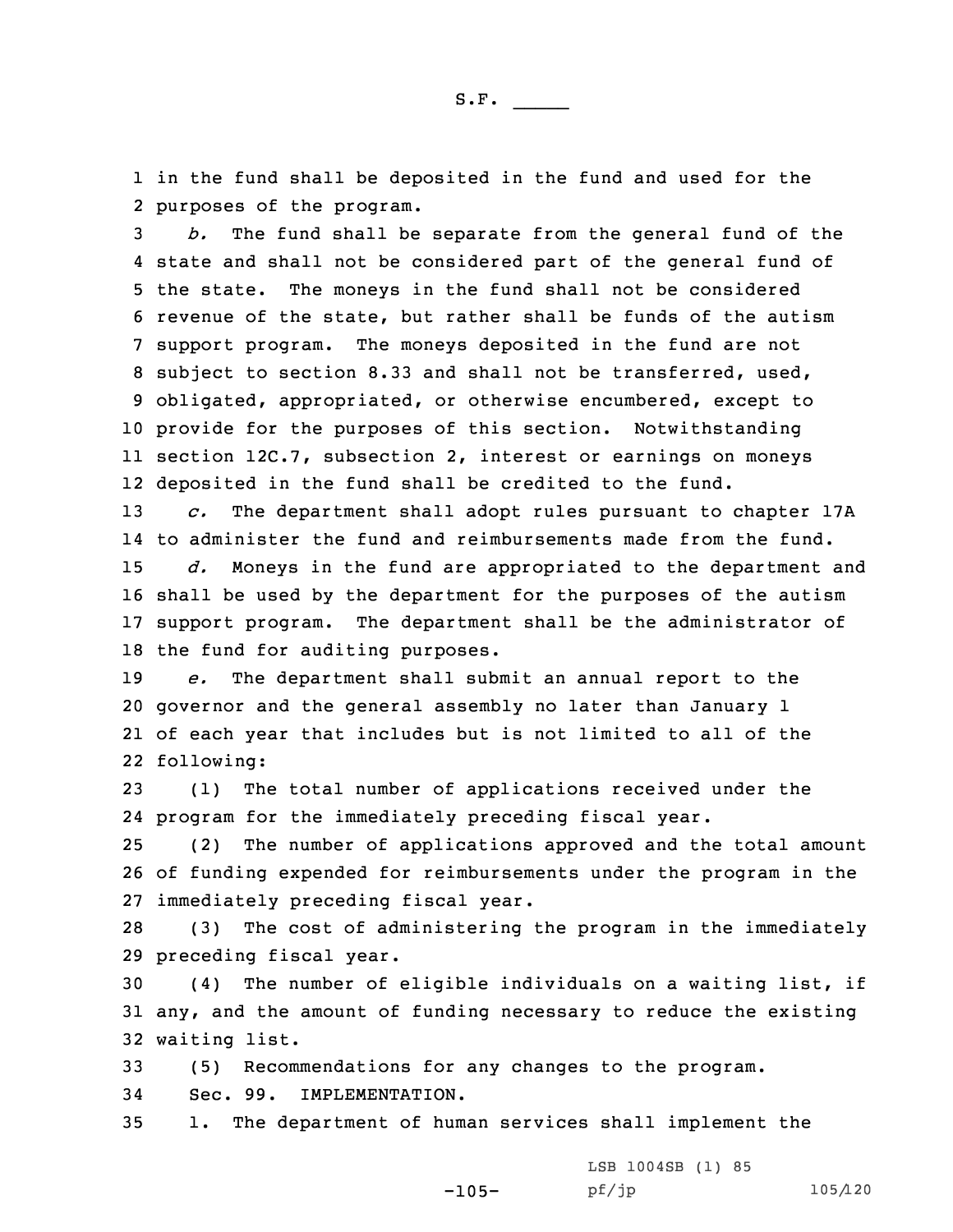1 autism support program within one hundred twenty days of 2 the effective date of this division of this Act, subject to 3 available funding.

4 2. Notwithstanding section 8.47 or any other provision of law to the contrary, the department may utilize <sup>a</sup> sole-source contract and utilize the managed care entity under contract with the department to manage behavioral health services under the medical assistance program to administer the program. Total administrative costs of the program shall not exceed ten percent of the funds expended through the program, annually. 11 Sec. 100. EFFECTIVE UPON ENACTMENT. This division of this Act, being deemed of immediate importance, takes effect upon enactment.

 DIVISION XXIII 15 DEPARTMENT OF HUMAN SERVICES - CHILD, ADULT, AND FAMILY 16 SERVICES

14

17 Sec. 101. Section 225C.38, subsection 1, paragraph c, Code 18 2013, is amended to read as follows:

 *c.* Except as provided in section 225C.41, <sup>a</sup> family support subsidy for <sup>a</sup> fiscal year shall be in an amount determined by 21 the department <del>in consultation with the comprehensive family</del> 22 <del>support council created in section 225C.48</del>. The parent or legal guardian receiving <sup>a</sup> family support subsidy may elect to receive <sup>a</sup> payment amount which is less than the amount determined in accordance with this paragraph.

26 Sec. 102. Section 225C.42, subsection 1, Code 2013, is 27 amended to read as follows:

 1. The department shall conduct an annual evaluation of 29 the family support subsidy program in conjunction with the comprehensive family support council and shall submit the evaluation report with recommendations to the governor and general assembly. The report shall be submitted on or before October 30 and provide an evaluation of the latest completed fiscal year.

-106-

35 Sec. 103. Section 225C.47, subsection 5, unnumbered

LSB 1004SB (1) 85 pf/jp 106/120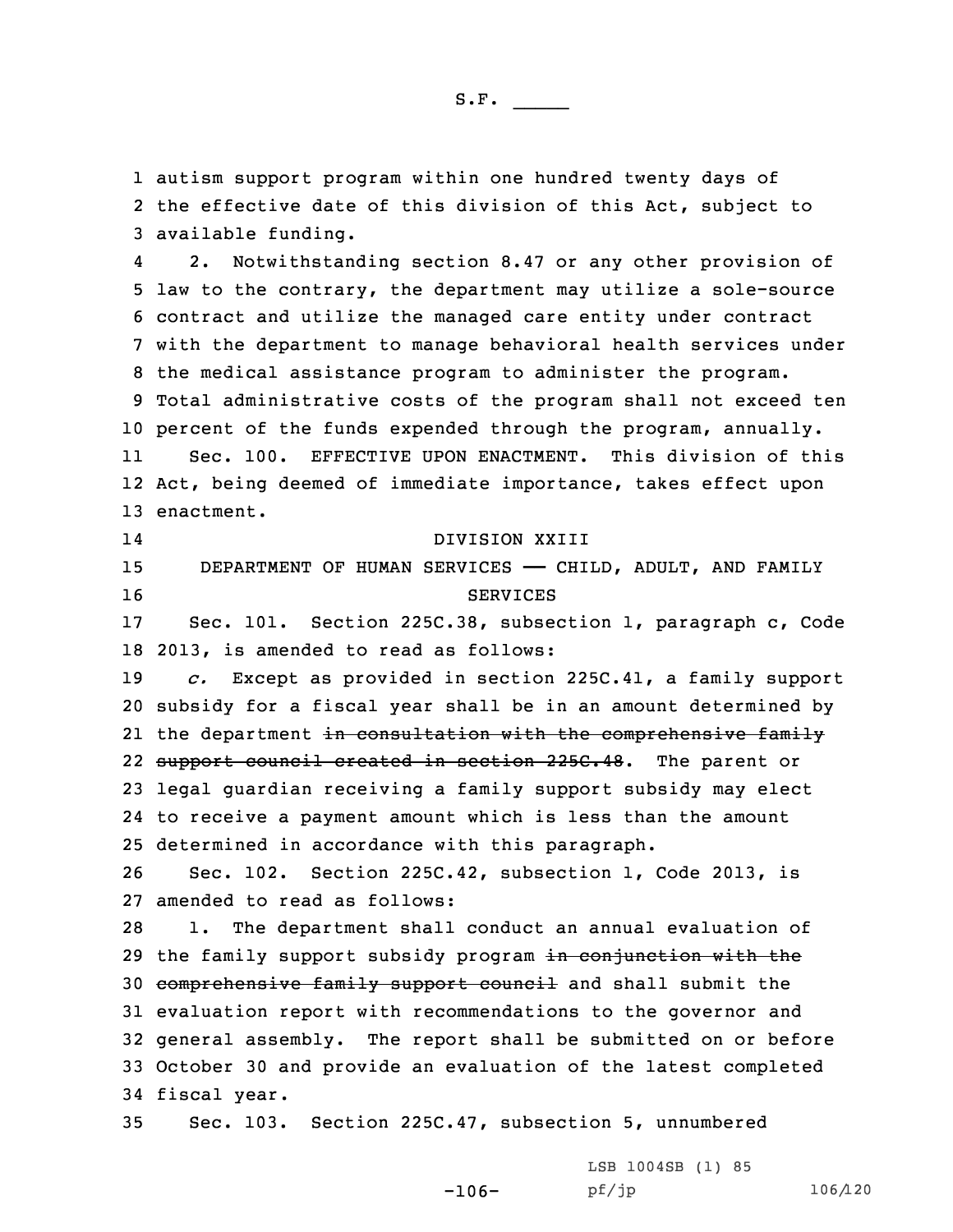1 paragraph 1, Code 2013, is amended to read as follows: 2The department shall design the program in consultation with 3 the comprehensive family support council created in section 4 <del>225C.48</del>. The department shall adopt rules to implement the 5 program which provide for all of the following:

6 Sec. 104. Section 225C.49, subsection 4, Code 2013, is 7 amended to read as follows:

8 4. The department shall designate one individual whose sole 9 duties are to provide central coordination of the programs 10 under sections 225C.36 and 225C.47 and to work with the ll <del>comprehensive family support council</del> to oversee development and 12 implementation of the programs.

13 Sec. 105. Section 239B.5, Code 2013, is amended by adding 14 the following new subsection:

 NEW SUBSECTION. 4. *a.* The department shall implement policies and procedures as necessary to comply with provisions of the federal Middle Class Tax Relief and Job Creation Act of 2012, Pub. L. No. 112-96, to prevent assistance provided under this chapter from being used in any electronic benefit transfer transaction in any liquor store; any casino, gambling casino, or gaming establishment; or any retail establishment which provides adult-oriented entertainment in which performers disrobe or perform in an unclothed state for entertainment. For purposes of this paragraph, the definitions found in the federal Middle Class Tax Relief and Job Creation Act and related rules and statutes apply.

 *b.* Unless otherwise precluded by federal law or regulation, policies and procedures implemented under this subsection shall at <sup>a</sup> minimum impose the prohibition described in paragraph *"a"* as <sup>a</sup> condition for continued eligibility for assistance under this chapter.

32 *c.* The department may implement additional measures as may 33 be necessary to comply with federal regulations in implementing <sup>34</sup> paragraph *"a"*.

35 *d.* The department shall adopt rules as necessary to

-107- LSB 1004SB (1) 85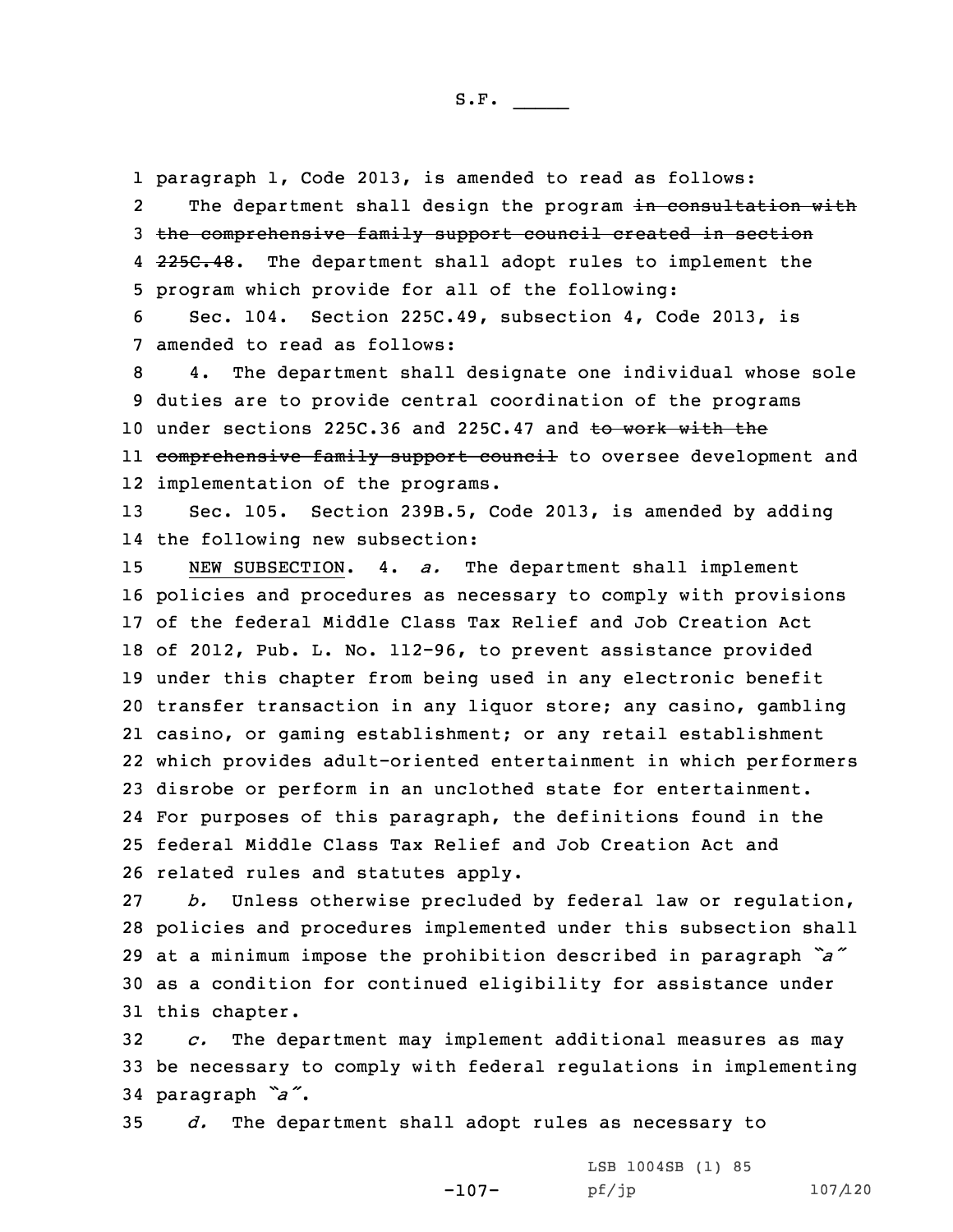1 implement this subsection.

2 Sec. 106. Section 239B.14, subsection 1, Code 2013, is 3 amended to read as follows:

4 1. *a.* An individual who obtains, or attempts to obtain, or aids or abets an individual to obtain, by means of <sup>a</sup> willfully false statement or representation, by knowingly failing to disclose <sup>a</sup> material fact, or by impersonation, or any fraudulent device, any assistance or other benefits under this chapter to which the individual is not entitled, commits <sup>a</sup> fraudulent practice.

11 *b.* An individual who accesses benefits provided under 12 this chapter in violation of any prohibition imposed by the 13 department pursuant to section 239B.5, subsection 4, commits 14 <sup>a</sup> fraudulent practice.

15 Sec. 107. Section 249A.3, subsection 1, Code 2013, is 16 amended by adding the following new paragraph:

17 NEW PARAGRAPH. *v.* Beginning January 1, 2014, is an 18 individual who meets all of the following requirements:

19 (1) Is under twenty-six years of age.

20 (2) Was in foster care under the responsibility of the state 21 on the date of attaining eighteen years of age or such higher 22 age to which foster care is provided.

23 (3) Was enrolled in the medical assistance program under 24 this chapter while in such foster care.

25 Sec. 108. Section 249A.3, subsection 2, paragraph a, 26 subparagraph (9), Code 2013, is amended by striking the 27 subparagraph.

28 Sec. 109. Section 249J.26, subsection 2, Code 2013, is 29 amended to read as follows:

30 2. This chapter is repealed October December 31, 2013. 31 Sec. 110. Section 514I.4, subsection 5, paragraph a, Code 32 2013, is amended by striking the paragraph.

33 Sec. 111. Section 514I.5, subsection 7, paragraph f, Code 34 2013, is amended to read as follows:

35 *f.* Review, in consultation with the department, and take

-108-

LSB 1004SB (1) 85 pf/jp 108/120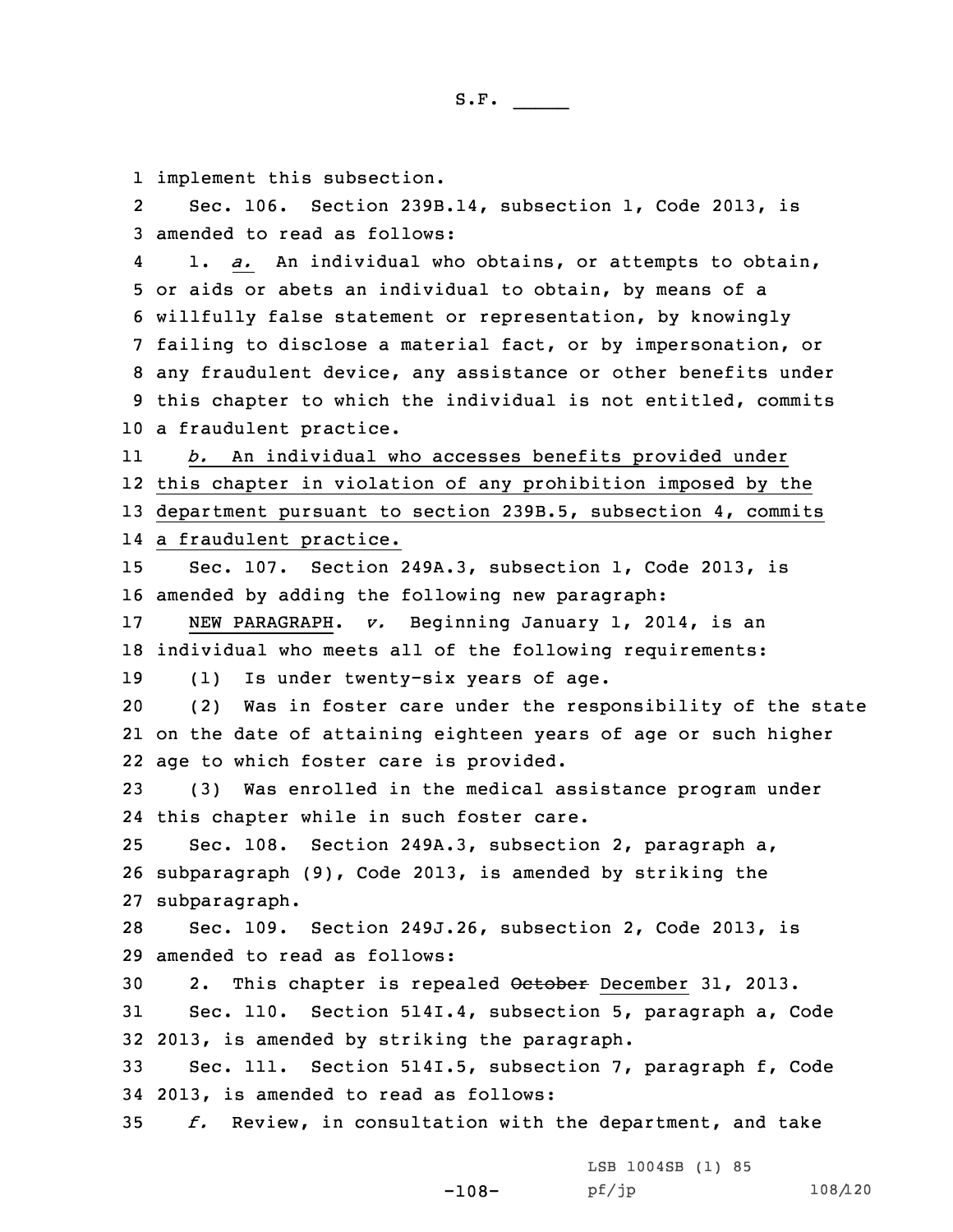1 necessary steps to improve interaction between the program and 2 other public and private programs which provide services to the 3 population of eligible children. The board, in consultation 4 with the department, shall also develop and implement a plan 5 to improve the medical assistance program in coordination with 6 the hawk-i program, including but not limited to <sup>a</sup> provision to 7 coordinate eligibility between the medical assistance program 8 and the hawk-i program, and to provide for common processes 9 and procedures under both programs to reduce duplication and 10 bureaucracy. 11 Sec. 112. Section 514I.5, subsection 8, paragraphs b and f, 12 Code 2013, are amended by striking the paragraphs. 13 Sec. 113. Section 514I.7, subsection 2, paragraphs <sup>a</sup> and g, 14 Code 2013, are amended to read as follows: 15 *a.* Determine individual eligibility for program enrollment 16 based upon review of completed applications and supporting 17 documentation as prescribed by federal law and regulation, 18 using policies and procedures adopted by rule of the department 19 pursuant to chapter 17A. The administrative contractor shall 20 not enroll <sup>a</sup> child who has group health coverage, unless 21 expressly authorized by such rules. 22 *g.* Create and Utilize the department's eligibility system 23 to maintain eligibility files that are compatible with the 24 <del>data system of the department</del> with pertinent eligibility 25 determination and ongoing enrollment information including $<sub>\tau</sub>$  but</sub> 26 not limited to, data regarding beneficiaries, enrollment dates, 27 disenrollments, and annual financial redeterminations. 28 Sec. 114. Section 514I.7, subsection 2, paragraphs c, d, e, 29 f, and k, Code 2013, are amended by striking the paragraphs. 30 Sec. 115. Section 514I.8, subsection 1, Code 2013, is 31 amended to read as follows: 32 1. *a.* Effective July 1, 1998, and notwithstanding any 33 medical assistance program eligibility criteria to the 34 contrary, medical assistance shall be provided to, or on behalf

35 of, an eligible child under the age of nineteen whose family

-109-

LSB 1004SB (1) 85 pf/jp 109/120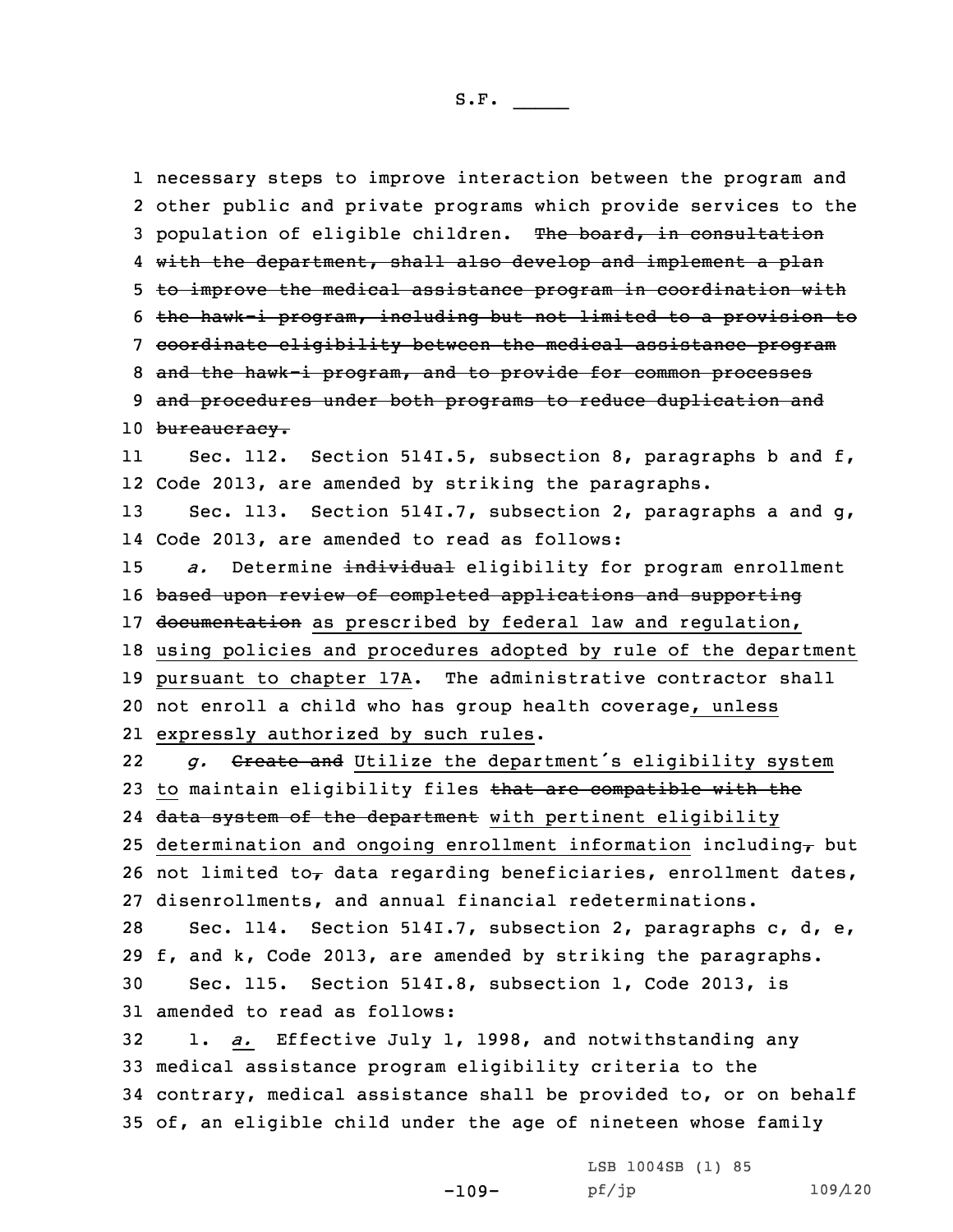income does not exceed one hundred thirty-three percent of the federal poverty level, as defined by the most recently revised poverty income guidelines published by the United States department of health and human services.

 *b.* Additionally, effective Effective July 1, 2000, and notwithstanding any medical assistance program eligibility criteria to the contrary, medical assistance shall be provided to, or on behalf of, an eligible infant whose family income does not exceed two hundred percent of the federal poverty level, as defined by the most recently revised poverty income guidelines published by the United States department of health and human services.

 *c.* Effective July 1, 2009, and notwithstanding any medical assistance program eligibility criteria to the contrary, medical assistance shall be provided to, or on behalf of, <sup>a</sup> pregnant woman or an eligible child who is an infant and whose family income is at or below three hundred percent of the federal poverty level, as defined by the most recently revised poverty income guidelines published by the United States department of health and human services.

21 Sec. 116. Section 514I.8, subsection 2, paragraph c, Code 22 2013, is amended to read as follows:

 *c.* Is <sup>a</sup> member of <sup>a</sup> family whose income does not exceed three hundred percent of the federal poverty level, as defined in 42 U.S.C. § 9902(2), including any revision required by such section, and in accordance with the federal Children's Health Insurance Program Reauthorization Act of 2009, Pub. L. No. 111-3. The modified adjusted gross income methodology prescribed in section 2101 of the federal Patient Protection and Affordable Care Act, Pub. L. No. 111-148, to determine family income under this paragraph.

32 Sec. 117. Section 514I.8, subsections 3 and 4, Code 2013, 33 are amended to read as follows:

-110-

34 3. In accordance with the rules adopted by the board, 35 <sup>a</sup> child may be determined to be presumptively eligible for

> LSB 1004SB (1) 85 pf/jp 110/120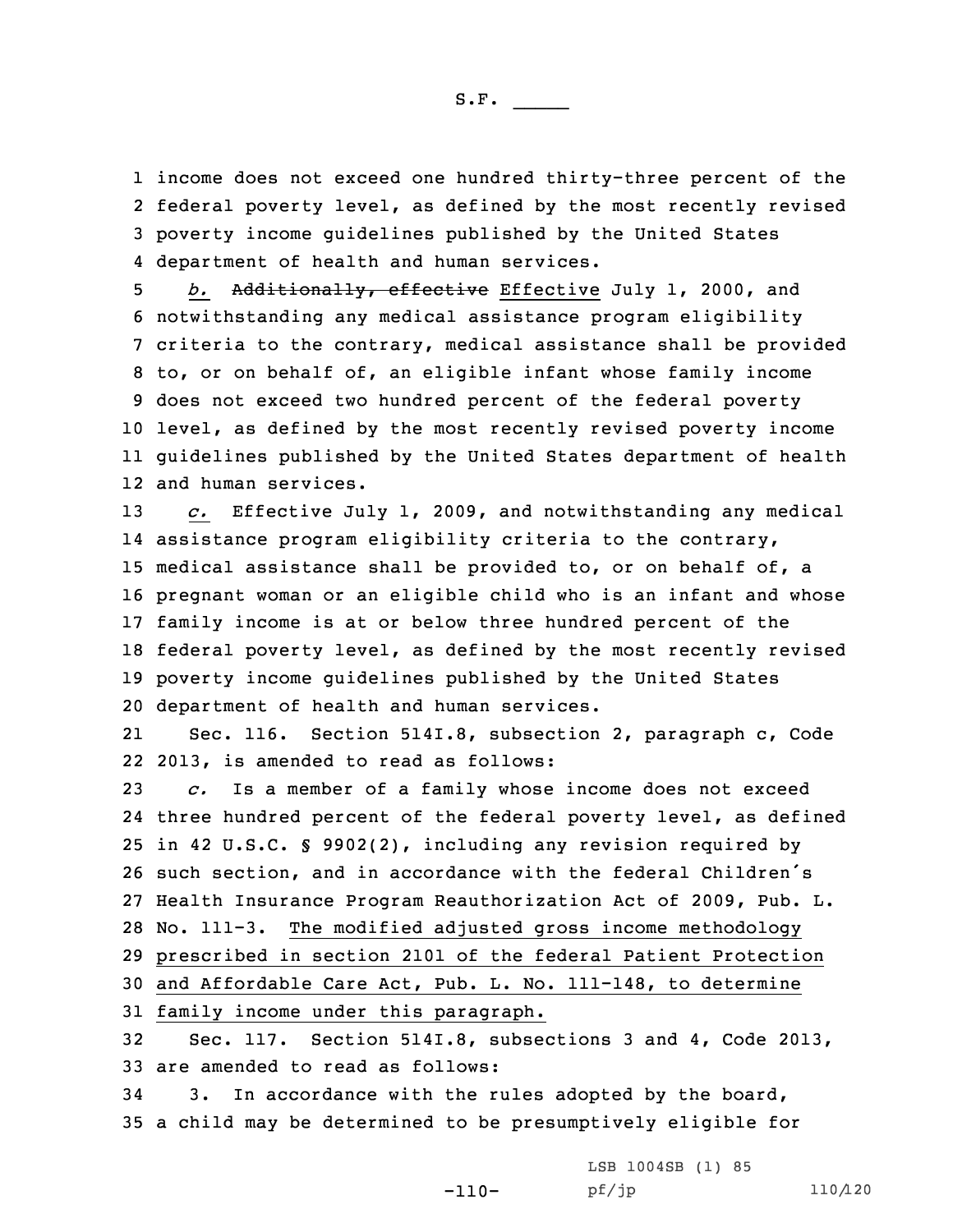1 the program pending <sup>a</sup> final eligibility determination. 2 Following final determination of eligibility by the 3 administrative contractor, a child shall be eligible for a 4 twelve-month period. At the end of the twelve-month period, 5 the administrative contractor shall conduct a review of the 6 circumstances of the eligible child's family shall be conducted 7 to establish eligibility and cost sharing for the subsequent 8 twelve-month period. 9 4. Once an eligible child is enrolled in <sup>a</sup> plan, the 10 -eligible child shall remain enrolled in the plan unless a 11 determination is made, according to criteria established by the 12 board, that the eligible child should be allowed to enroll in 13 another qualified child health plan or should be disenrolled. 14 <del>An</del> enrollee may request to change plans within ninety days of 15 initial enrollment for any reason and at any time for cause, as 16 defined in 42 C.F.R. § 438.56(d)(2). Otherwise, an enrollee <sup>17</sup> may change plan enrollment once <sup>a</sup> year on the enrollee's 18 anniversary date. 19 Sec. 118. Section 514I.8, subsections 5 and 6, Code 2013, 20 are amended by striking the subsections. 21 Sec. 119. Section 514I.9, Code 2013, is amended to read as 22 follows: 23 **514I.9 Program benefits.** 241. Until June 30, 1999, the benefits provided under the 25 program shall be those benefits established by rule of the 26 board and in compliance with Tit. XXI of the federal Social 27 Security Act. 28 2. On or before June 30, 1999, the hawk-i board shall adopt 29 rules to amend the benefits package based upon review of the 30 results of the initial benefits package used. 31 3. Subsequent to June 30, 1999, the The hawk-i board shall 32 review the benefits package annually and shall determine 33 additions to or deletions from the benefits package offered. 34 The hawk-i board shall submit the recommendations to the 35 general assembly for any amendment to the benefits package.

> -111-LSB 1004SB (1) 85 pf/jp 111/120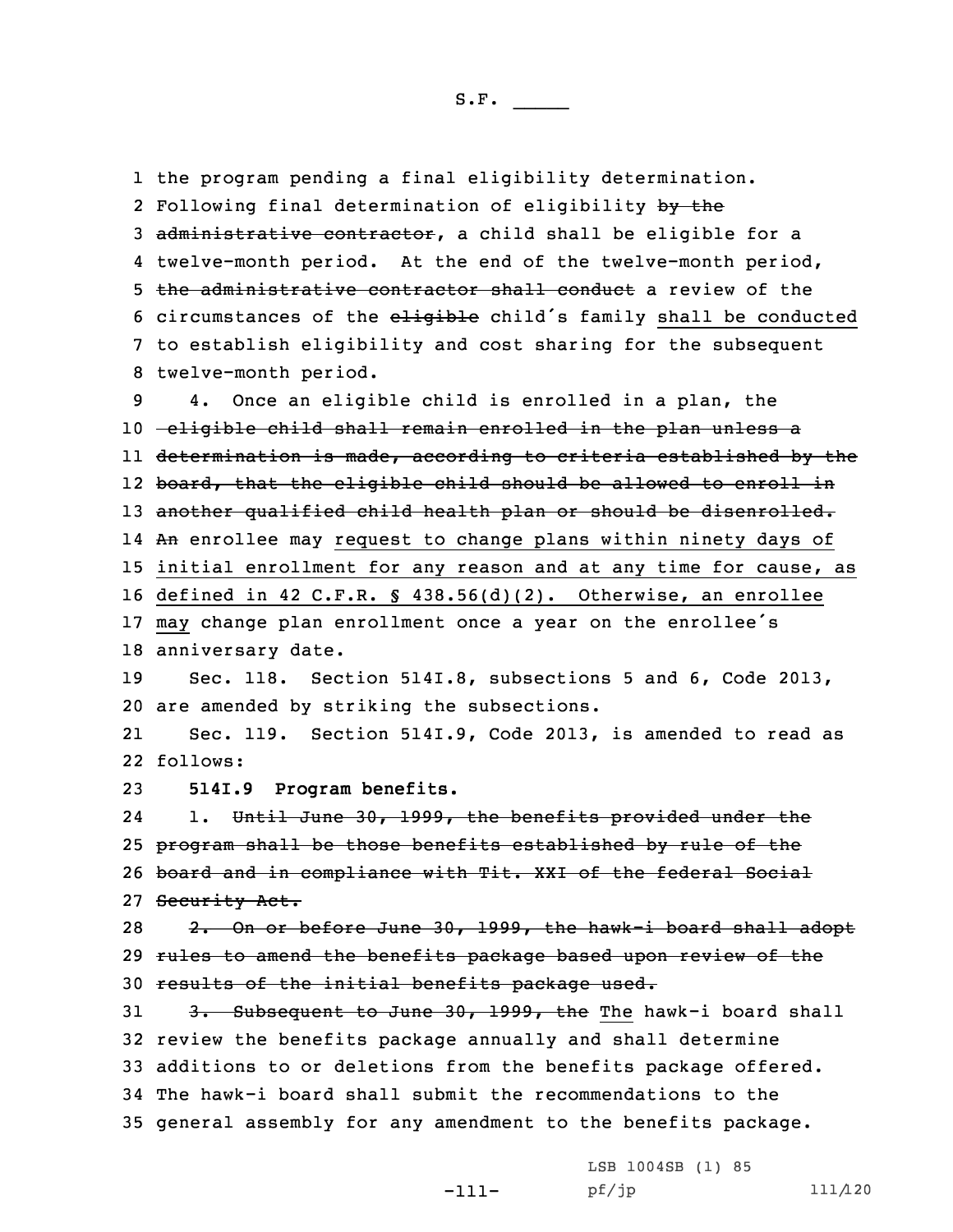14. 2. Benefits, in addition to those required by rule, may be provided to eligible children by <sup>a</sup> participating insurer if the benefits are provided at no additional cost to the state. 4 Sec. 120. REPEAL. Section 225C.48, Code 2013, is repealed. Sec. 121. EFFECTIVE DATE. The following provision or provisions of this Act take effect December 31, 2013: 1. The section of this Act amending section 249A.3, subsection 2, paragraph "a", subparagraph (9). DIVISION XXIV OPTIONS —— ELDERLY PERSONS WITH AGGRESSIVE OR PSYCHIATRIC 11 BEHAVIORS 12 Sec. 122. FACILITY FOR ELDERLY PERSONS WITH AGGRESSIVE OR 13 PSYCHIATRIC BEHAVIORS - COMMITTEE - REPORT. 14 1. The department of inspections and appeals, in conjunction with the department of human services, shall establish and facilitate <sup>a</sup> committee of stakeholders to examine options for designating <sup>a</sup> facility to provide care for elderly persons in this state who are sexually aggressive, combative, or have unmet geropsychiatric needs. 2. The membership of the committee shall include but is not limited to the following: 22 a. Representatives of the departments of inspections and appeals, human services, corrections, public health, and aging, the state public defender, the office of the citizens' aide, the office of the state long-term care resident's advocate, and the judicial branch. b. Consumers of services provided by long-term care facilities and family members of consumers. c. Representatives from leadingage Iowa, the Iowa health care association, and the Iowa association of community providers. d. Direct care workers employed by long-term care facilities. e. Representatives from Iowa legal aid. f. Representatives from AARP Iowa.

-112-

LSB 1004SB (1) 85 pf/jp 112/120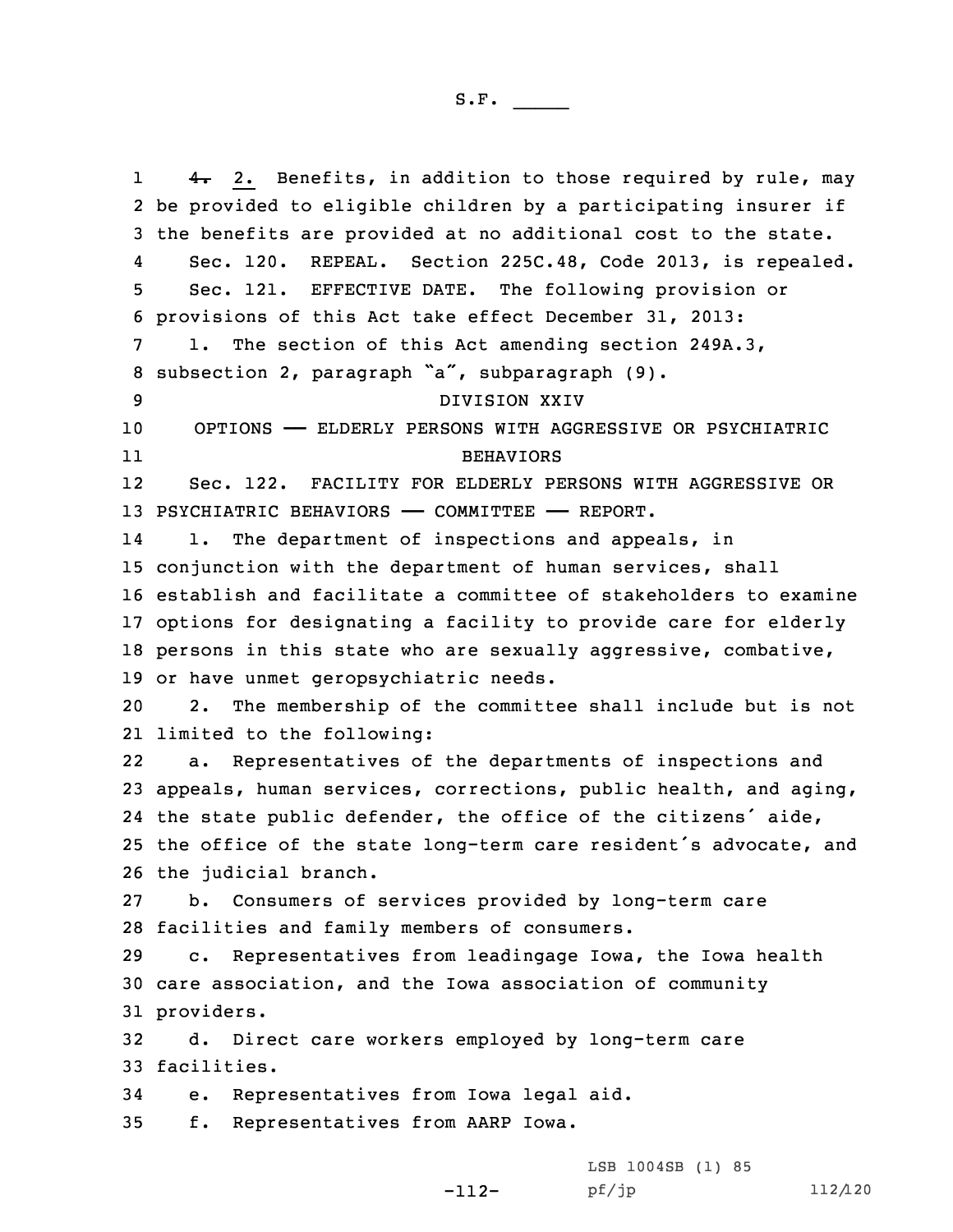1 g. Representatives from the Iowa civil liberties union. 2 h. Other stakeholders as the department of inspections and appeals and the department of human services deem appropriate. 4 3. The committee shall discuss whether <sup>a</sup> long-term care facility, as defined in section 142D.2, should have the ability to refuse admission to, or discharge, residents who are sexually aggressive, combative, or have unmet geropsychiatric needs. The committee shall consider options for establishment of <sup>a</sup> facility to provide care for persons who are sexually aggressive, combative, or have unmet geropsychiatric needs. The committee shall identify the characteristics of residents for such <sup>a</sup> facility, options for creating <sup>a</sup> new facility to house such residents, options for the expansion of an existing facility to house such residents, options for using any alternative facilities for such residents, the workforce and training necessary for the workforce in such facility, options to qualify <sup>a</sup> facility for Medicaid reimbursement, cost projections for any recommendations, and other information deemed relevant by the department of inspections and appeals. 4. The committee shall provide <sup>a</sup> report detailing its findings and recommendations to the governor and the general assembly by December 15, 2013. EXPLANATION 24 This bill relates to appropriations for health and human services for FY 2013-2014 to the department of veterans affairs, the Iowa veterans home, the department on aging, the department of public health, Iowa finance authority, state board of regents, department of inspections and appeals, department of human rights, and the department of human services (DHS). The bill is organized into divisions. DEPARTMENT ON AGING —— FY 2013-2014. This division makes

33 appropriations from the general fund of the state for the 34 department on aging for FY 2013-2014.

35 DEPARTMENT OF PUBLIC HEALTH —— FY 2013-2014. This division

-113-

LSB 1004SB (1) 85 pf/jp 113/120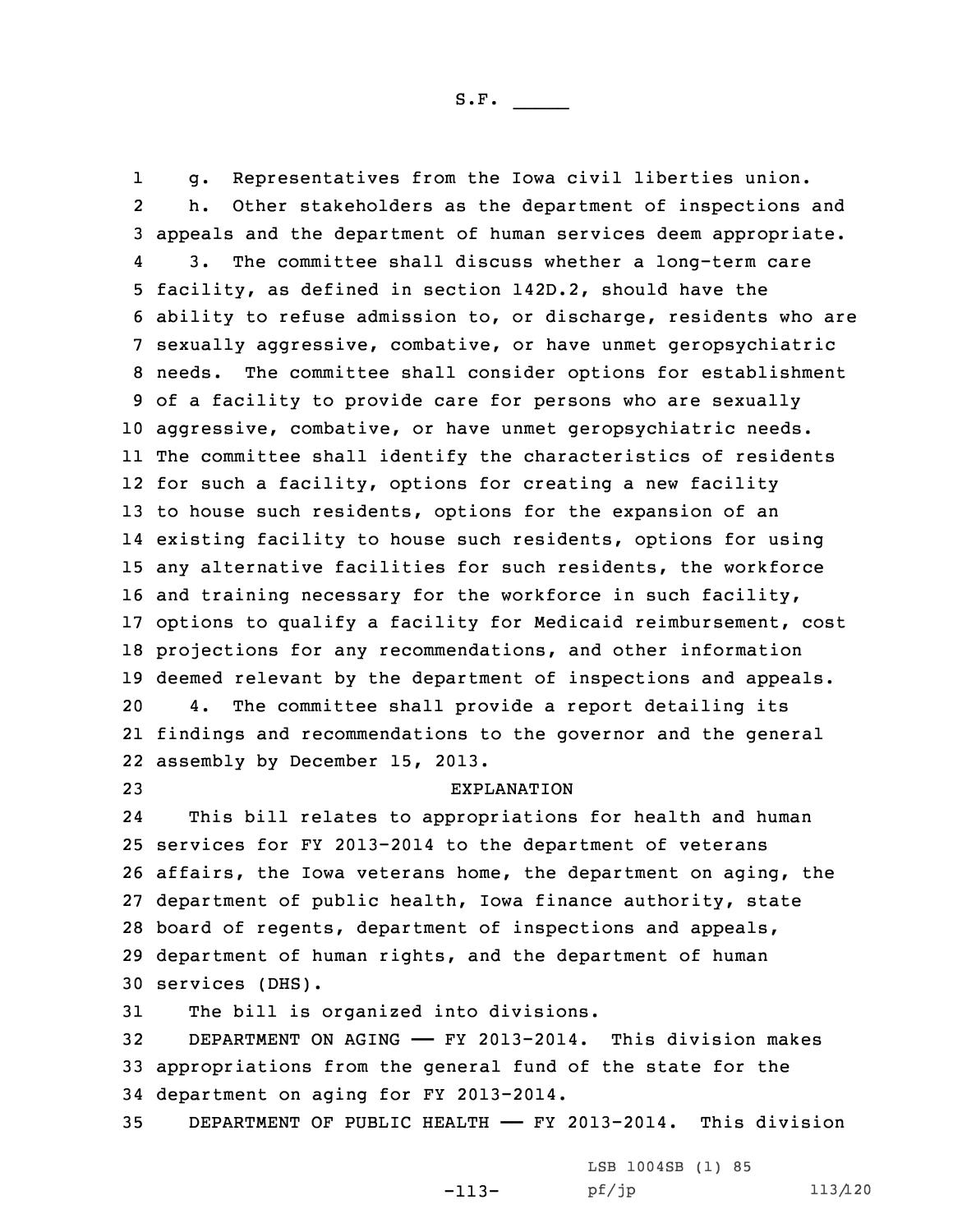1 makes appropriations from the general fund of the state for the 2 department of public health for FY 2013-2014.

 DEPARTMENT OF VETERANS AFFAIRS —— FY 2013-2014. This division makes appropriations from the general fund of the state for the department of veterans affairs for FY 2013-2014. DEPARTMENT OF HUMAN SERVICES —— FY 2013-2014. This division makes appropriations from the general fund of the state, the health care trust fund, and the federal temporary assistance for needy families block grant to DHS. The allocation for the family development and self-sufficiency grant program is made directly to the department of human rights. The reimbursement section addresses reimbursement for providers reimbursed by the department of human services.

14HEALTH CARE ACCOUNTS AND FUND - FY 2013-2014. This division makes health-related appropriations for fiscal year 2013-2014. <sup>A</sup> number of the appropriations are made for purposes of the medical assistance (Medicaid) program in addition to the general fund appropriations made for this purpose for the same fiscal year.

20 The appropriation from the pharmaceutical settlement account 21 to DHS supplements the Medicaid program medical contracts 22 appropriations.

 The appropriations from the IowaCare account are made to the state board of regents for distribution to the university of Iowa hospitals and clinics and to DHS for distribution to <sup>a</sup> publicly owned acute care teaching hospital in <sup>a</sup> county with <sup>a</sup> population over 350,000.

28 The appropriation from the nonparticipating provider 29 reimbursement fund is made to DHS to reimburse nonparticipating 30 providers under the IowaCare program.

 The appropriations made to supplement the Medicaid program are from the quality assurance trust fund and the hospital health care access trust fund. In addition, an appropriation is made from the hospital health care access trust fund for the nonparticipating provider reimbursement fund.

> -114-LSB 1004SB (1) 85 pf/jp 114/120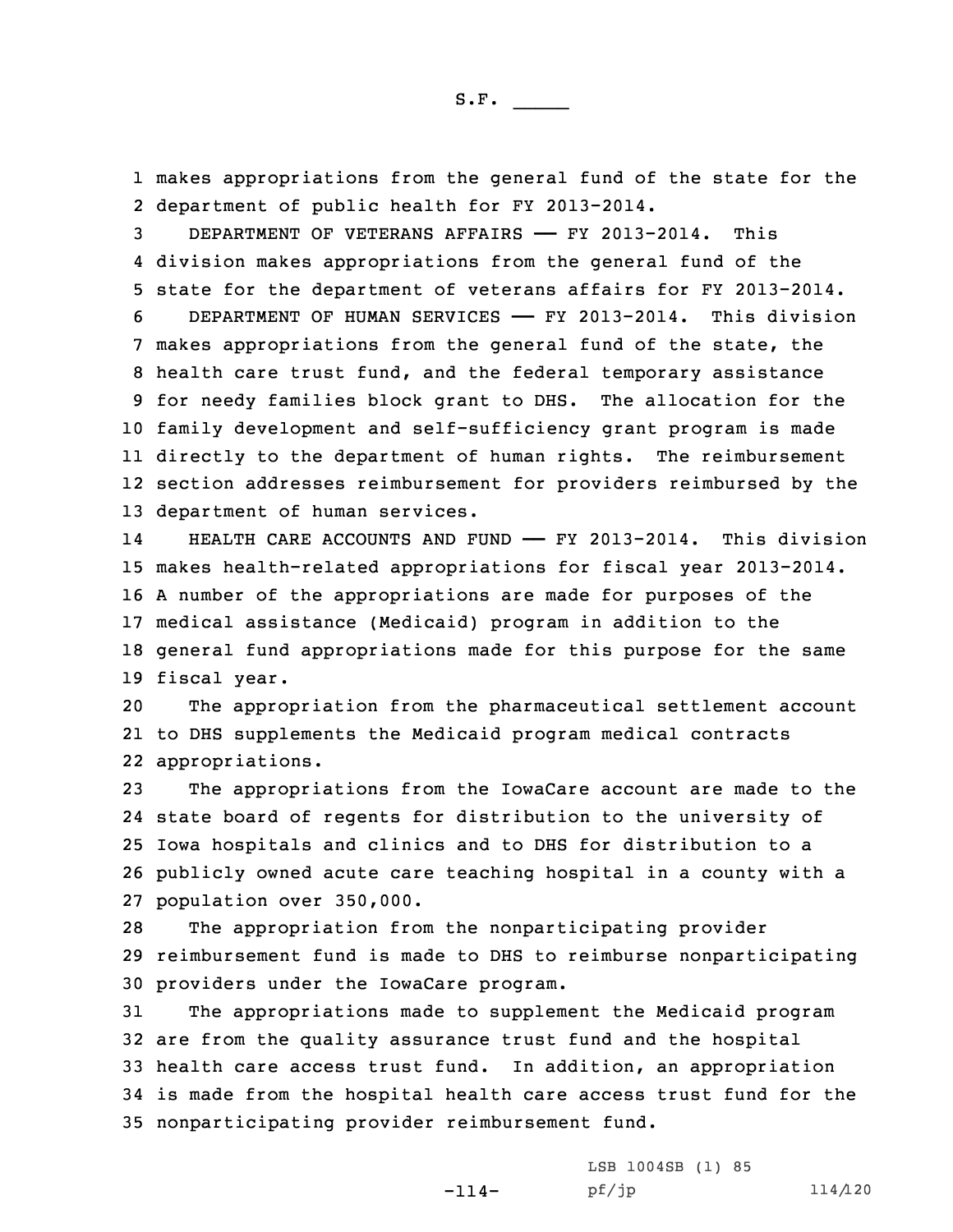1 The division provides that if the total amounts appropriated 2 from all sources for the medical assistance program for fiscal 3 year 2013-2014 exceed the amount needed, the excess remains 4 available to be used for the program in the succeeding fiscal 5 year.

 CHILDREN'S HEALTH INSURANCE PROGRAM —— CHILD ENROLLMENT CONTINGENCY FUND —— FY 2013-2014. Approximately \$20.6 million of the moneys received from the federal government through the child enrollment contingency fund established pursuant to the federal Children's Health Insurance Program Reauthorization Act of 2009 are transferred to the rebuild Iowa infrastructure fund and are appropriated to the department of administrative services to be used to supplement infrastructure projects for major repairs and major maintenance of state buildings and facilities.

16 PRIOR YEAR APPROPRIATIONS. This division relates to 17 appropriations made for FY 2012-2013 or earlier.

 An allocation for foster family respite services for FY 2012-2013 enacted in 2012 Iowa Acts, chapter 1133, section 22, is amended to carry forward the allocation for the succeeding fiscal year.

22 The Medicaid appropriation made from the general fund of the 23 state for FY 2012-2013 in 2011 Iowa Acts, chapter 129, section 24 122, is increased. In addition, <sup>a</sup> transfer of funds in that 25 appropriation to the IowaCare account is increased.

 The appropriation made for FY 2012-2013 for adoption subsidy payments and services in 2011 Iowa Acts, chapter 129, section 141, as amended by 2012 Iowa Acts, chapter 1133, section 23, subsection 1, is increased.

30 The Medicaid program reimbursement provision setting <sup>a</sup> cap 31 on the nursing facility budget for FY 2012-2013, in 2011 Iowa 32 Acts, chapter 129, section 141, is increased.

-115-

33 The division takes effect upon enactment.

34 CHILD WELFARE AND CHILD CARE. This division includes 35 statutory changes involving child welfare and child care.

> LSB 1004SB (1) 85 pf/jp 115/120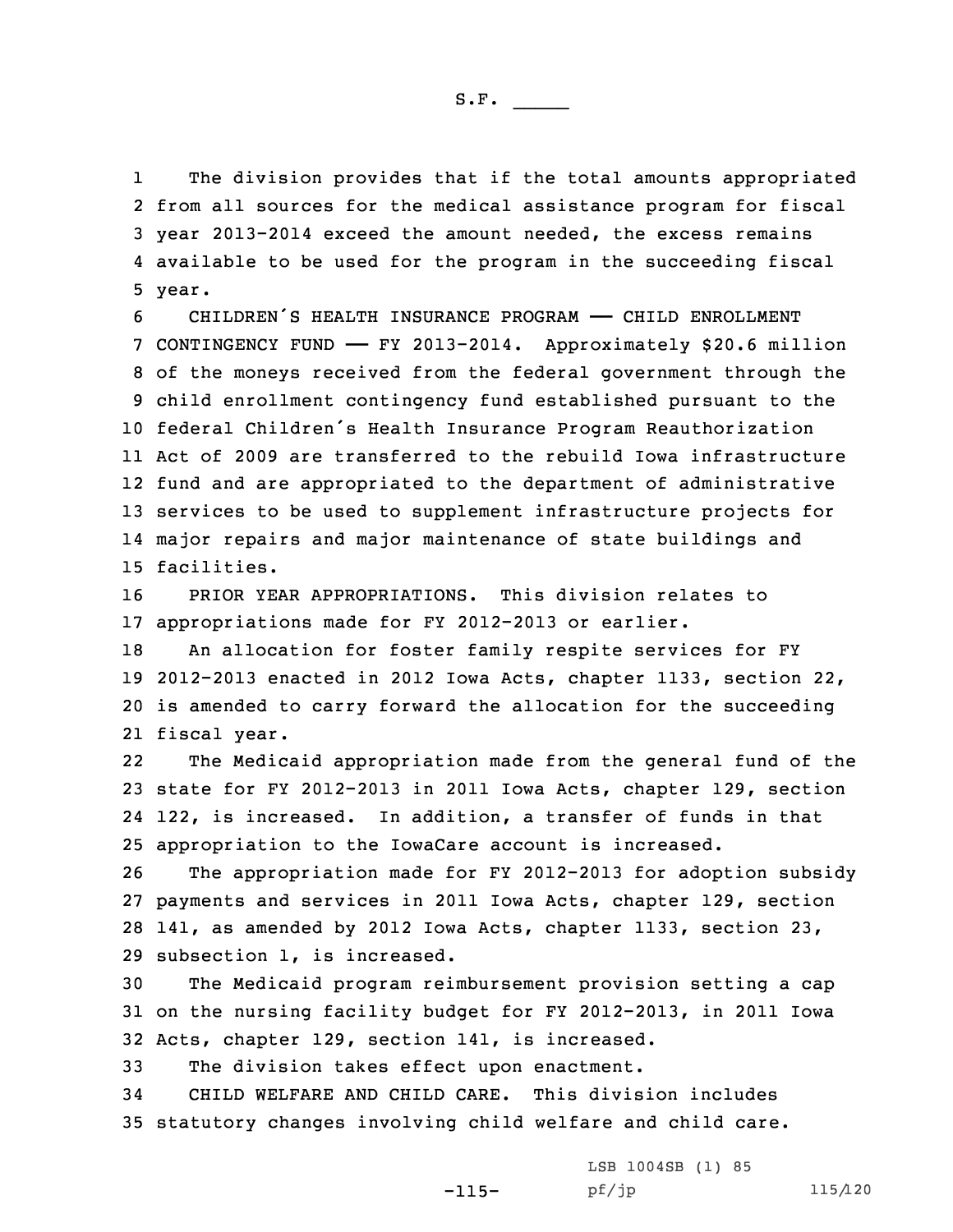1 Code section 232.142, relating to county and multicounty juvenile detention homes, is amended. The homes are subject to approval by the director of the department of human services and the bill limits the statewide number of beds in the homes approved by the director to the number of beds in approved homes as of July 1, 2012.

 Code section 237A.13, relating to the state child care assistance program, is amended. The program is administered by DHS to furnish financial assistance for child care needs provided to children in families with low income or other special needs. Income eligibility requirements for the program are outlined in <sup>a</sup> priority list specifying how <sup>a</sup> waiting list is to be applied based on the availability of funding. The current provision for employed families with an income of more than 100 percent but not more than 145 percent of the federal poverty level is increased to 148 percent. The standard period for redetermining eligibility of <sup>a</sup> program participant is changed to require the eligibility redetermination to be 12 months from the date of the eligibility determination and every 12 months thereafter.

21 AGING. This division relates to programs and services 22 involving the department on aging.

 Code section 231.42, relating to the duties of the office of long-term care resident's advocate, is amended to provide <sup>a</sup> standing appropriation of <sup>a</sup> financial penalty to the office. Code section 231E.13, providing that implementation of the substitute decision maker Act is subject to the availability of funding, is repealed.

 The division includes <sup>a</sup> contingent provision for 2013 Iowa Acts, Senate File 184, if enacted, amending Code section 231.33, subsection 21, relating to an area agency on aging complying with all applicable requirements of the Iowa public employees' retirement system (IPERS). The division provides that an employee of an area agency on aging that was enrolled in an alternative qualified plan prior to July 1, 2012, may

-116-

LSB 1004SB (1) 85 pf/jp 116/120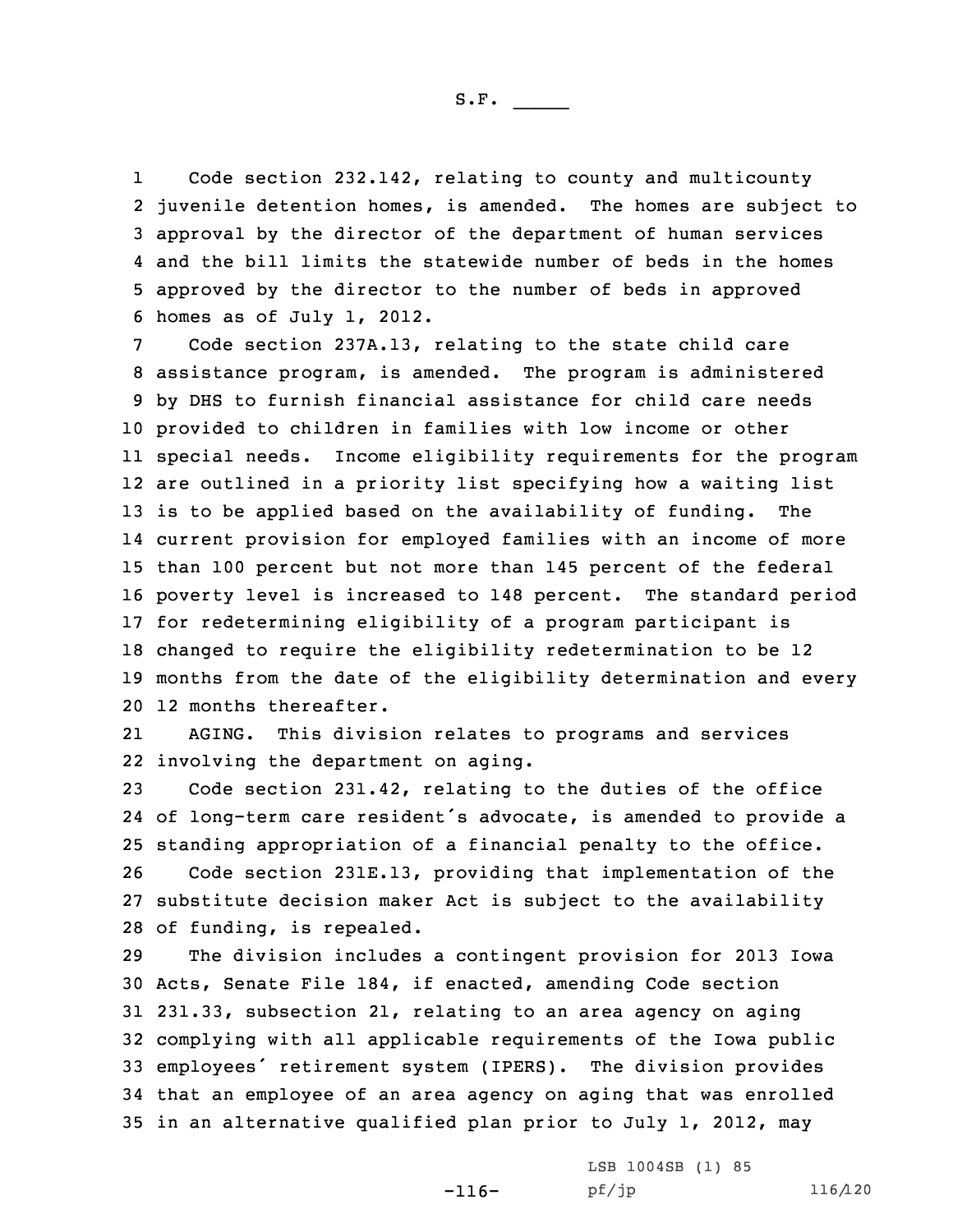continue participation in that alternative qualified plan in lieu of mandatory participation in the Iowa public employees' retirement system. This provision takes effect upon enactment and applies retroactively to July 1, 2012.

 The department is required to convene <sup>a</sup> task force on elder abuse prevention and intervention to continue the work of <sup>a</sup> previous task force on elder abuse. The task force is required to develop an overall design for <sup>a</sup> comprehensive approach to elder abuse prevention and intervention. The task force final report is due to the governor and general assembly by December 31, 2013. The legislative council is requested to establish <sup>a</sup> legislative interim committee to monitor the work of the task 13 force.

14 The department is also required to collaborate with the national health law and policy resource center at the university of Iowa college of law in establishing <sup>a</sup> three-year pilot project to train, recruit, and oversee volunteers to assist the courts in monitoring guardianships and conservators. EMS TASK FORCE. This division requires the department of public health to establish <sup>a</sup> task force to ensure the availability of quality emergency medical services for this date. The task force is required to submit <sup>a</sup> final report with findings and recommendations to the governor, general assembly, and others by April 30, 2014.

 MEDICATION THERAPY MANAGEMENT. This division requires the department of human services to enter into <sup>a</sup> contract for the provision of medication therapy management services for Medicaid program recipients who have chronic conditions and take four or more prescription drugs or meet other criteria. The division takes effect upon enactment.

 HOSPITAL PROVIDER TAX. This division extends the sunset provision providing for repeal of Code chapter 249M, relating to the hospital health care access assessment program, from June 30, 2013, to June 30, 2016. The division takes effect upon enactment.

-117-

LSB 1004SB (1) 85 pf/jp 117/120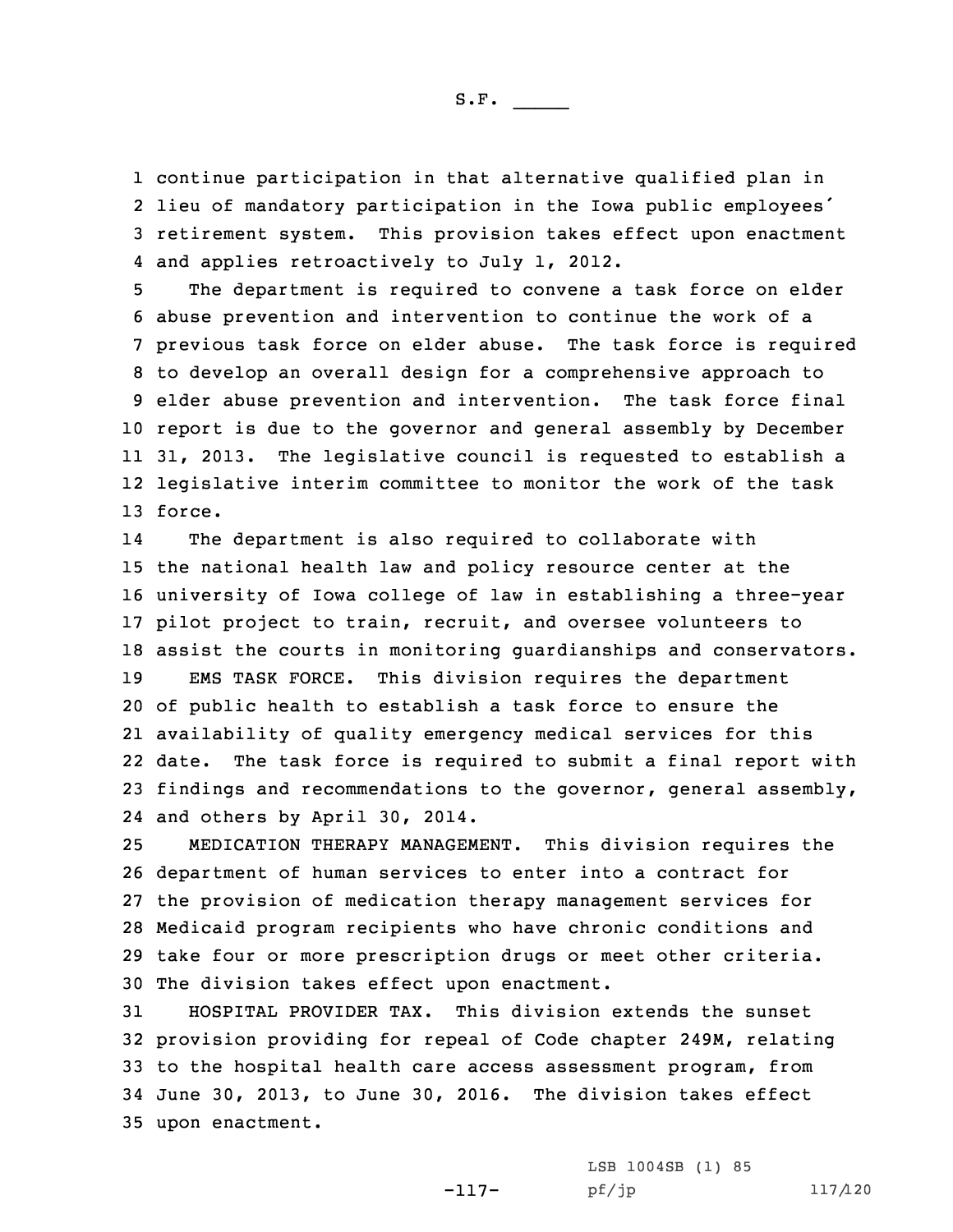1 ILL AND HANDICAPPED WAIVER NAME CHANGE. This division revises the name of the Medicaid program's ill and handicapped home and community-based services waiver to the health and disability waiver in Code section 423.3, relating to the exemptions from the streamlined sales and use tax Act. MILLER TRUST. This division revises dollar amount and

7 income thresholds in Code chapter 633C, relating to Medicaid 8 special needs trusts and income trusts, known as Miller trusts. 9 The changes apply to trusts in existence on or after July 1, 10 2013.

11 FAMILY PLANNING WAIVER —— STATE PLAN. This division relates to family planning services available under the Medicaid program by requiring DHS to amend the state plan for the program to include such services currently provided through <sup>a</sup> federally approved demonstration waiver. The waiver requirements outlined in 2010 Iowa Acts, chapter 1192, are amended to specify the Medicaid program is the payer of last resort if the recipient of services through the waiver has health insurance coverage. The division takes effect upon enactment and implementation is subject to federal approval.

21 MISCELLANEOUS HEALTH CARE AMENDMENTS. This division updates 22 various Medicaid program references throughout the Code to 23 distinguish between mandatory, optional, and discretionary 24 medical assistance.

 ALZHEIMER'S COORDINATION AND STRATEGY. This division relates to state-level coordination of <sup>a</sup> comprehensive response strategy for Alzheimer's disease. The division creates <sup>a</sup> new Code chapter, Code chapter 135P, to direct that the department of public health (DPH) is to develop and administer, and provide for state-level coordination of, <sup>a</sup> comprehensive Alzheimer's disease response strategy.

 AREA HEALTH EDUCATION CENTERS. This division creates an area health education centers fund in the state treasury as <sup>a</sup> separate fund under the control of the department of public health. The moneys in the fund are appropriated to the

-118-

LSB 1004SB (1) 85 pf/jp 118/120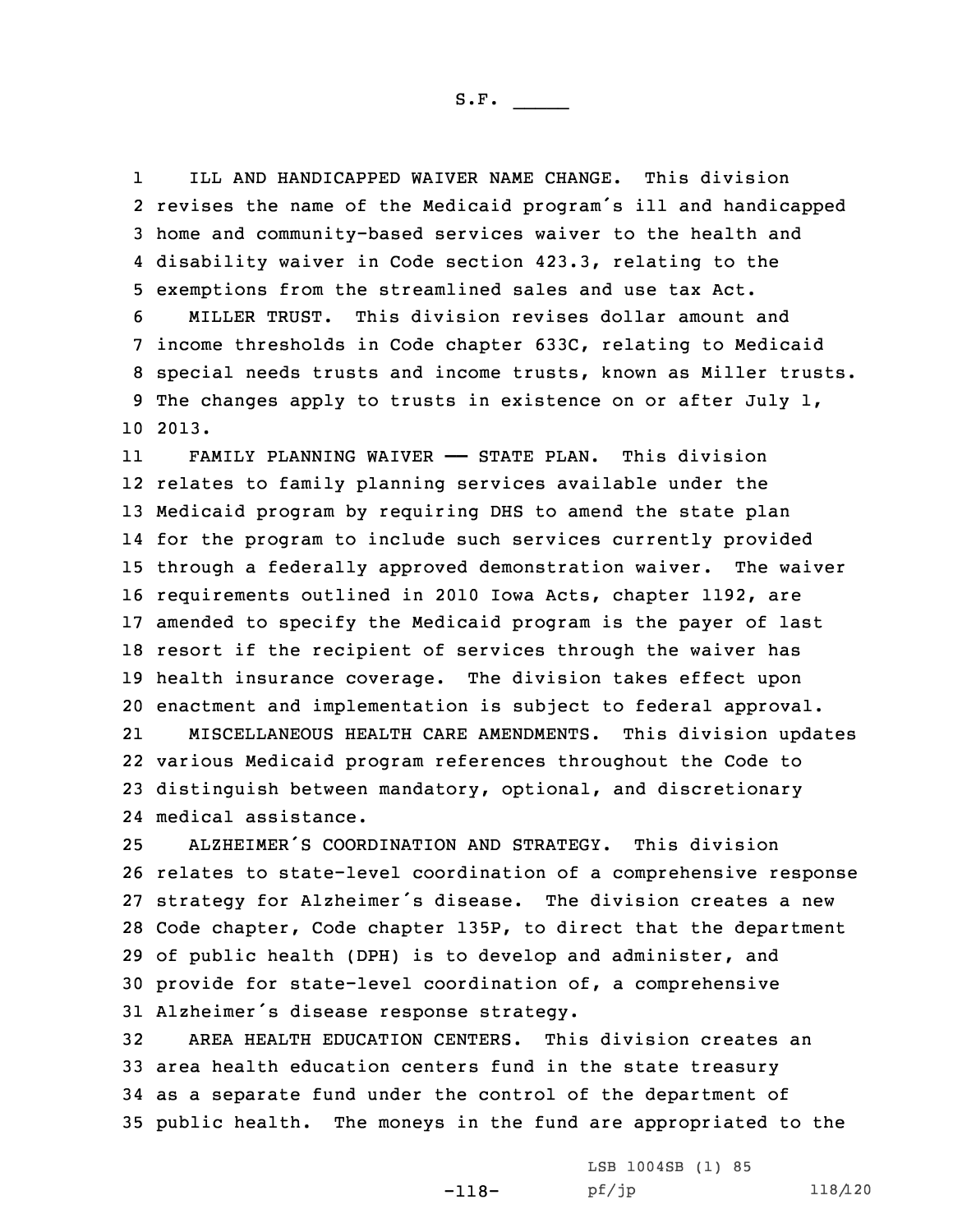department to be distributed to <sup>a</sup> publicly owned acute care teaching hospital located in <sup>a</sup> county with <sup>a</sup> population over 350,000 to subcontract with health care entities that host AHECs to recruit and retain health care providers in rural and underserved areas of the state. The funds distributed are to be used to provide the nonfederal funding match requirement for receipt of federal grants for AHECs from the federal health resources and services administration of the United States department of health and human services and to provide for continuation of existing educational health care programs and activities.

12 BREAST AND CERVICAL CANCER TREATMENT —— MEDICAID. This division amends the coverage provisions under the Medicaid program for breast and cervical cancer treatment to provide that the required screening may be provided or funded by family planning centers, community health centers, or nonprofit organizations. The amendment also replaces the application of the program to only women with application to any individuals. The division also directs DHS to submit <sup>a</sup> Medicaid state plan amendment to the centers for Medicare and Medicaid services of the United States department of health and human services to provide for applicability of the coverage to both men and women. The division directs DHS to implement applicability of the program to both women and men upon receipt of federal approval.

 HEALTH AND LONG-TERM CARE. This division amends Code section 135.164, relating to the strategic plan for health care delivery and health care workforce resources, to eliminate <sup>a</sup> requirement for the department of public health to establish <sup>a</sup> technical advisory committee. The division also directs DPH to develop and submit cost projections for developing and implementing the strategic plan by December 15, 2013. AUTISM SUPPORT PROGRAM. This division requires the

34 department of human services to implement an autism support 35 program for children younger than age nine who are not eligible

-119-

LSB 1004SB (1) 85 pf/jp 119/120